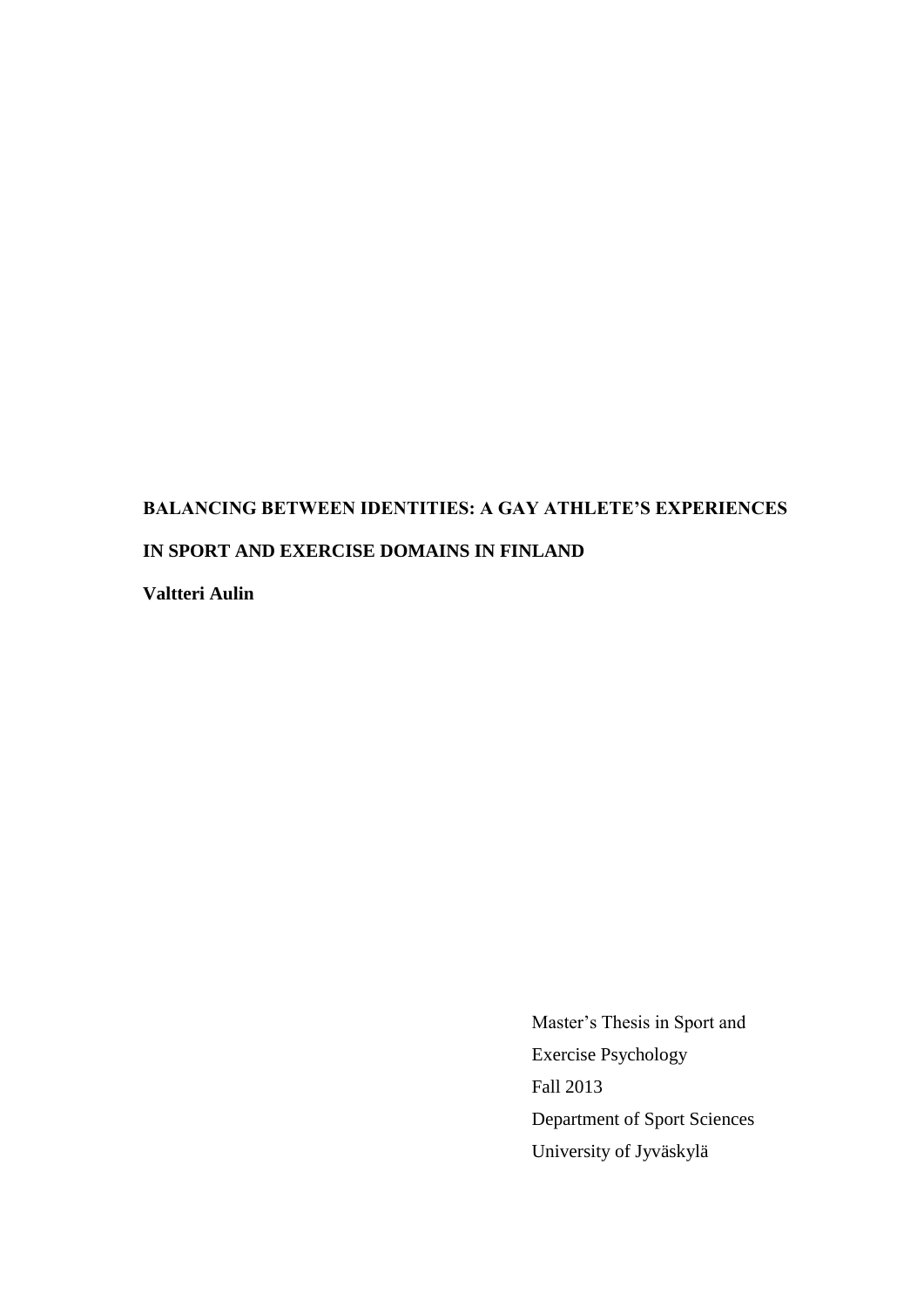#### ACKNOWLEDGEMENTS

I'd like to thank my supervisors Dr. Mary Chasandra and Professor Taru Lintunen for the guidance, support, and patience they showed during this research journey. You truly kept me on track and offered me help when it was needed during the whole process.

I would also like to thank Dr. Marlen Harrison who encouraged me to do autoethnography, and Dr. Marja Kokkonen who really helped me getting started and inspired me to contribute to the LGBT sport research in Finland.

Thank you to all my colleagues in sport psychology program in Jyväskylä University for changing ideas during the study process. Thanks for my friends who were always ready to listen my continuous whining about my thesis.

Lastly, I want to thank my family and my boyfriend for the support and patience during this study process. Without your support and encouragement I would not have made it this far.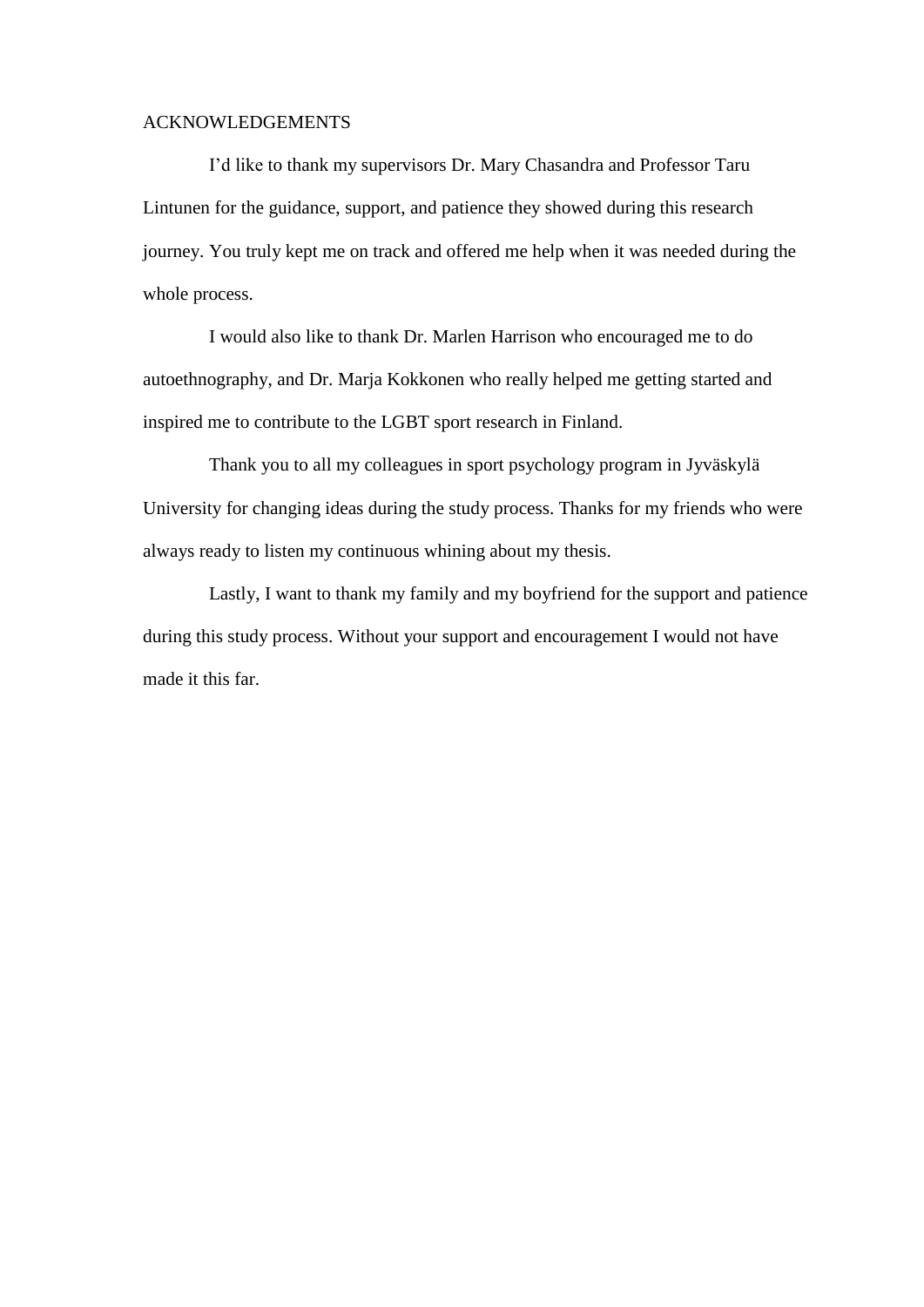# ABSTRACT

Valtteri Aulin, 2013. Balancing between identities: A Gay Athlete's Experiences in Sport and Exercise Domains in Finland. Master's Thesis in Sport and Exercise Psychology. Department of Sport Sciences, University of Jyväskylä. 98 p.

Sport is perceived to be one of the last fortresses of heteronormative and homonegative attitudes that cause psychological and social issues for LGBT (lesbian, gay, bisexual, and transgender) athletes, especially in their self-confidence and self-concept. Furthermore, these negative mindsets challenge LGBT individuals' participation in organized sport and physical activity. To offer effective consulting services, it is vital for sport psychologists to be aware of the issues that LGBT athletes might struggle with throughout their sport careers. Adopting 'queer theory' as a theoretical framework, this study strives to understand a gay male athlete's experiences in sport and physical activity in Finland, and how these experiences reflects in sexual identity development and management, and relationships to others in sport. Autoethnography, an 'autobiographical genre of writing', and narrative analysis was utilized in this study as it enables the reader to vicariously share author's own experiences in sport and physical activity. Selfobservational and self-reflective data was gathered from author's exercise and personal memory logs. Findings are presented in the form of narrative, which is constructed based on the data produced by the author. The story reveals the challenge of sexual identity development in- and outside of sport, and the constant negotiation between social and athletic identities. Interpretations of the findings are discussed with relevant theories of sexual identity development, and previous LGBT research in sport. This study shows albeit there are general positive change of attitudes towards LGBT people in Finland, homosexual athletes can still have various difficulties in developing and expressing their sexual identity in organized sport and physical activity. Queer practice has a potential to confront the unequal and oppressive heteronormative constructs in sport and physical activity domains. However, more studies and stories are needed to understand the experiences of LGBT people in sport to develop programs and interventions aimed at increasing athletes' and sport practitioners' openness to LGBT athletes.

*Keywords*: autoethnography, homosexuality, sport, heteronormativity, homophobia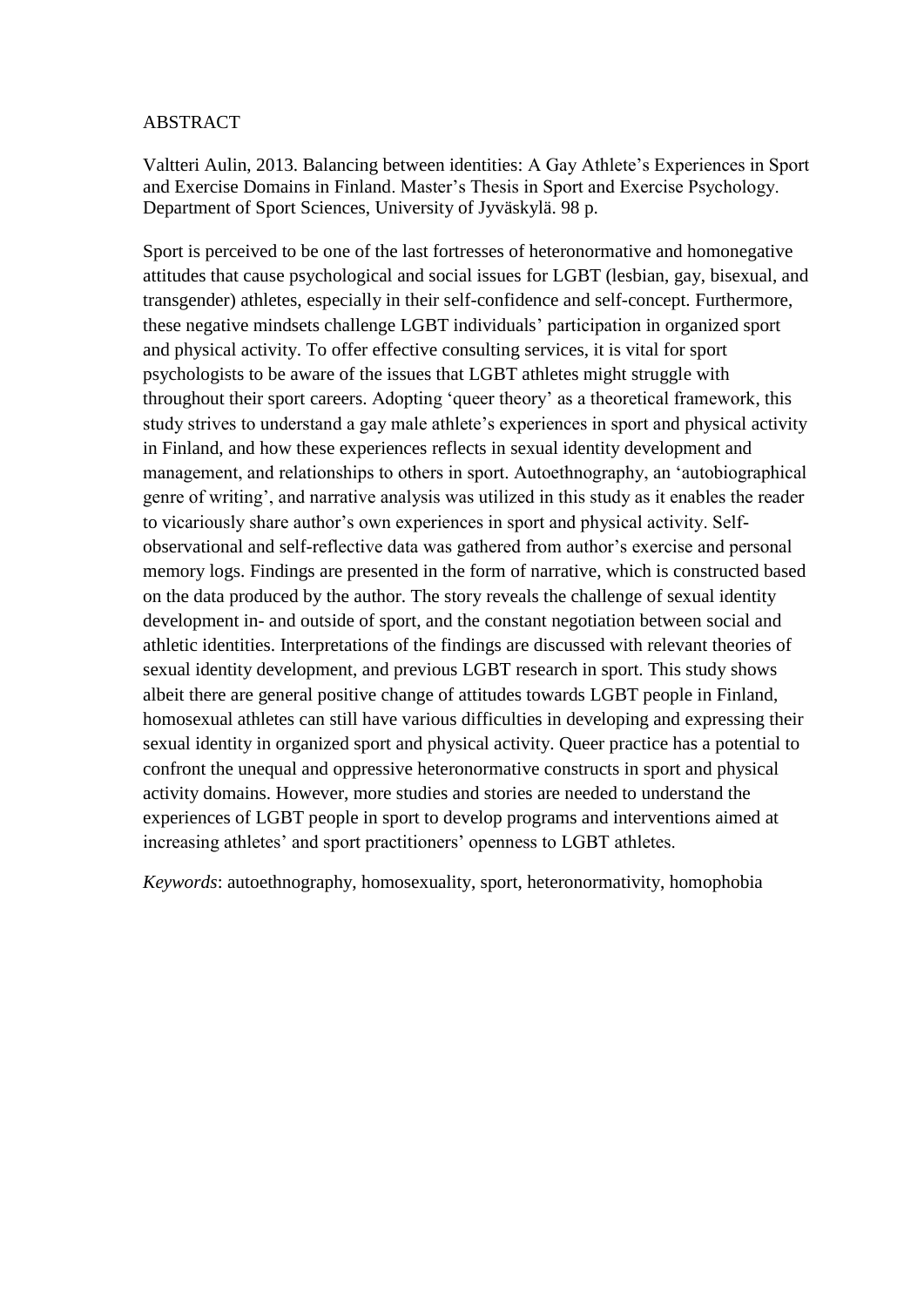# TABLE OF CONTENTS

# **ABSTRACT**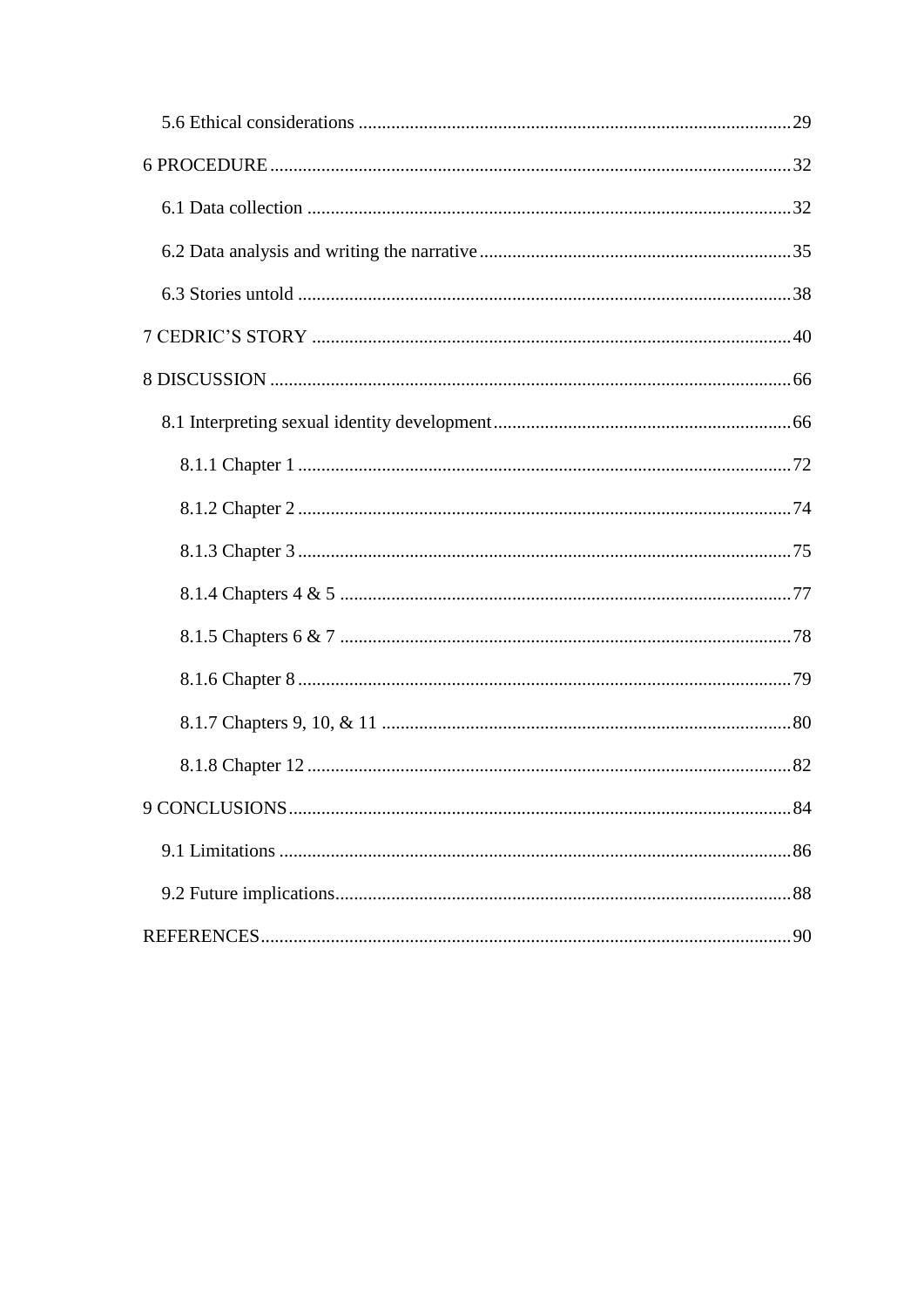#### <span id="page-5-0"></span>1 INTRODUCTION

#### <span id="page-5-1"></span>1.1 Birth of the study and preconception

Already before I started my sport psychology studies in Jyväskylä University, I was interested to study sexual minorities in sport. As a gay athlete, I found LGBT (lesbian, gay, bisexual, transgender) research in sport intimate and important field due to my own experiences in building and maintaining my sexual identity in sport world. I've always loved sports, but in order to be as a proper athlete I've felt the necessity to meet certain expectations. Everyone was assumed to be heterosexual per se and there were no other openly gay or bi athletes around. Therefore, hiding my own sexuality, albeit in very sexually charged sport world was self-evident. Indeed, deviant sexualities were, and still are nearly absent and silenced in sport where I'm involved. However, I doubt that I am alone with my experiences and surely there are other athletes who share similar experiences with me.

Many international researchers who study homosexuality in sport and physical activity have claimed that organized sports can be highly heteronormative and homophobic institution where homosexuals have to endure discrimination and anxiety (e.g. Anderson, 2005; Elling & Janssens, 2009; Hemphill & Symons, 2009; Clarke, 1998; Hekma, 1998; Symons, Sbaraglia, Hillier, & Mitchell, 2010; Wolf Wendel, Toma, & Morphew, 2001). Also Finnish research (Kokkonen, 2012; Toivala, 2011) show, that LGBT minorities experience different types of discriminative behavior in sport and physical activity domains, and also in physical education. Moreover, according to the reports of Finnish sport media (e.g. Huttunen, 2012; Koivuranta, 2010; Pylsy, 2007; Koivisto, 2004) gay athletes feel safer to maintain low profile about their sexuality in sports because of prevailing heteronormativity in the domain.

Meanwhile, attitudes toward LGBT minorities have clearly developed to more positive and accepting direction during the past decade in Finnish society. Currently some LGBT people's rights are actively debated in public, such as same-sex marriage and adoption right for same-gender couples. An openly gay candidate was elected to the second round of the Finnish presidential elections in 2012. Some positive signs towards tolerance can be noticed in Finnish sport domain too, when a first pro-gay campaign was launched to stand for LGBT athletes' rights and increase the awareness in sport domain (Uskalla.fi, 2012). LGBT minorities are also rather well presented in the Finnish media,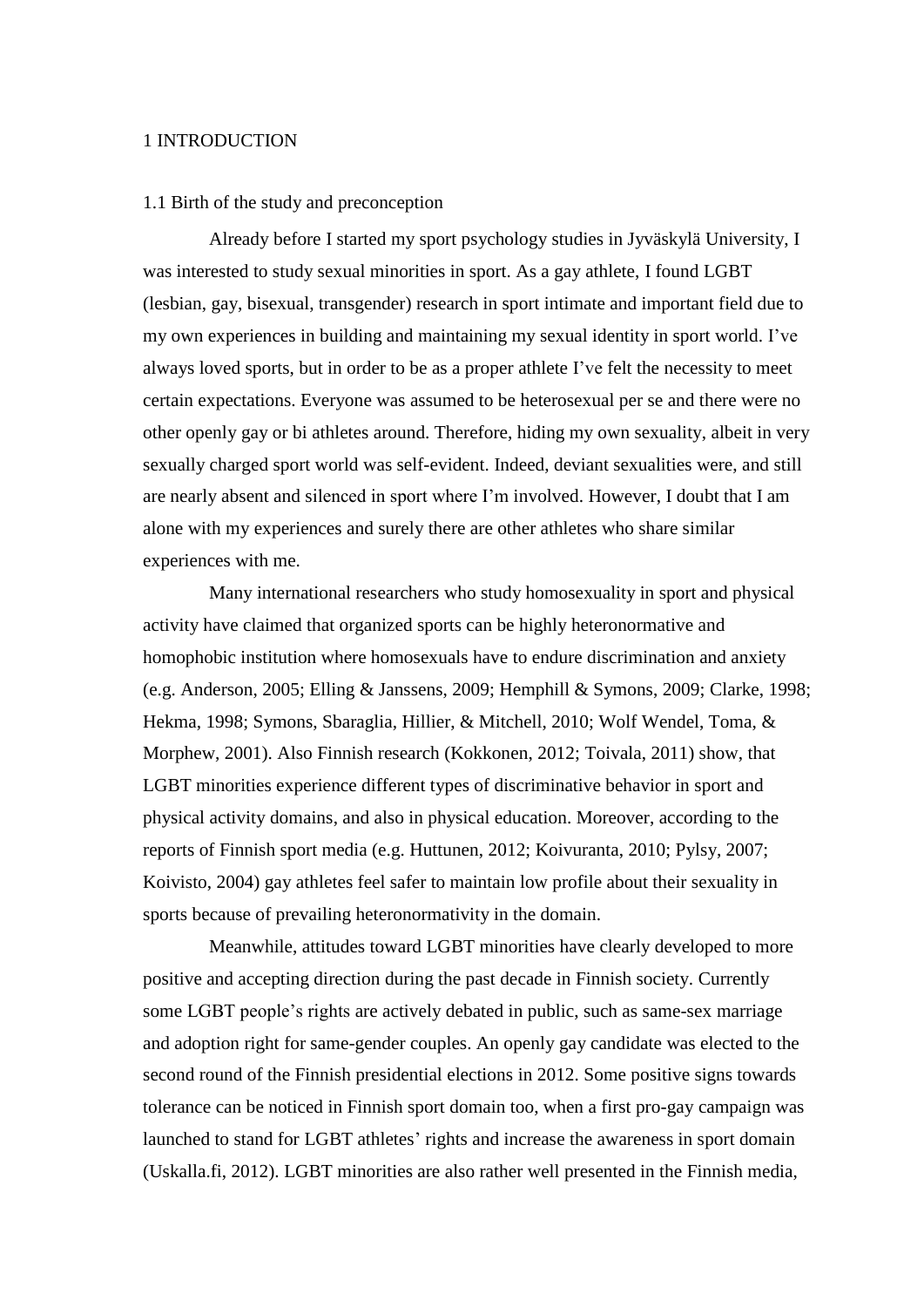having more visibility than ever before in different entertainment television series, programs, and magazines. Moreover some coming outs of the celebrities has boosted the notion that the issues and struggles that sexual minorities has battled against for long time have now been defeated.

Indeed, Finland alongside with other Scandinavian countries has often been seen as a rather open country for LGBT people. However, I agree with Olavi Uusivirta, a Finnish singer-songwriter and ambassador of LGBT rights that Finland has always tolerated sexual and gender minorities in polls, political keynote addresses, and statistics, but the street level reality is often different. "The ghost of prejudice is regularly hidden in between the lines, actions, looks, and in tones of voice" (Mollgren, 2012). Also, it is easy to be taken with media, and with the "hype" that sexual prejudice has been mostly vanished from our society. However, as I'm scrutinizing it from a gay individual's perspective, I would be more critical about the phenomenon and claim that the perception boosted by media is more or less distorted. We easily overlook the fact that the image we get from the media is usually brought by relatively privileged perspective and the voices of not-that-privileged ones often remain unheard.

I can acknowledge to the positive change in attitudes towards LGBT people in Finnish society. I can express my sexuality rather freely in my everyday life, but in sport I am still careful to express, let alone disclose my sexuality. It has complicated throughout my life and athletic career, for example in making close friendships with people in sports, without speaking embedding them to my social life outside of sport settings. In fact, my "sport life" seems to be, more or less, separated from my ordinary social life. This puzzle has persecuted me to date, and consequently became my study objective. Therefore, in this study I will introduce some of the issues that gay athletes may confront in sport domain in Finland where sexual minorities are still rather invisible.

# <span id="page-6-0"></span>1.2. Overview of theoretical and methodological approaches

This study adopts *queer theory* as a theoretical framework and as a directive thought behind the whole study. Queer theory refuses the notion of sexual identities per se, or the categorization of them overall and therefore expands beyond the issues of gay men in sports by questioning the heteronormative oppression in society (Sykes, 2006).

I chose *autoethnography* and *narrative analysis* (Oliver, 1998) as my research methods because of its autobiographical and story-telling nature. This combination allowed me to make sense of my own experiences by writing them down into narratives,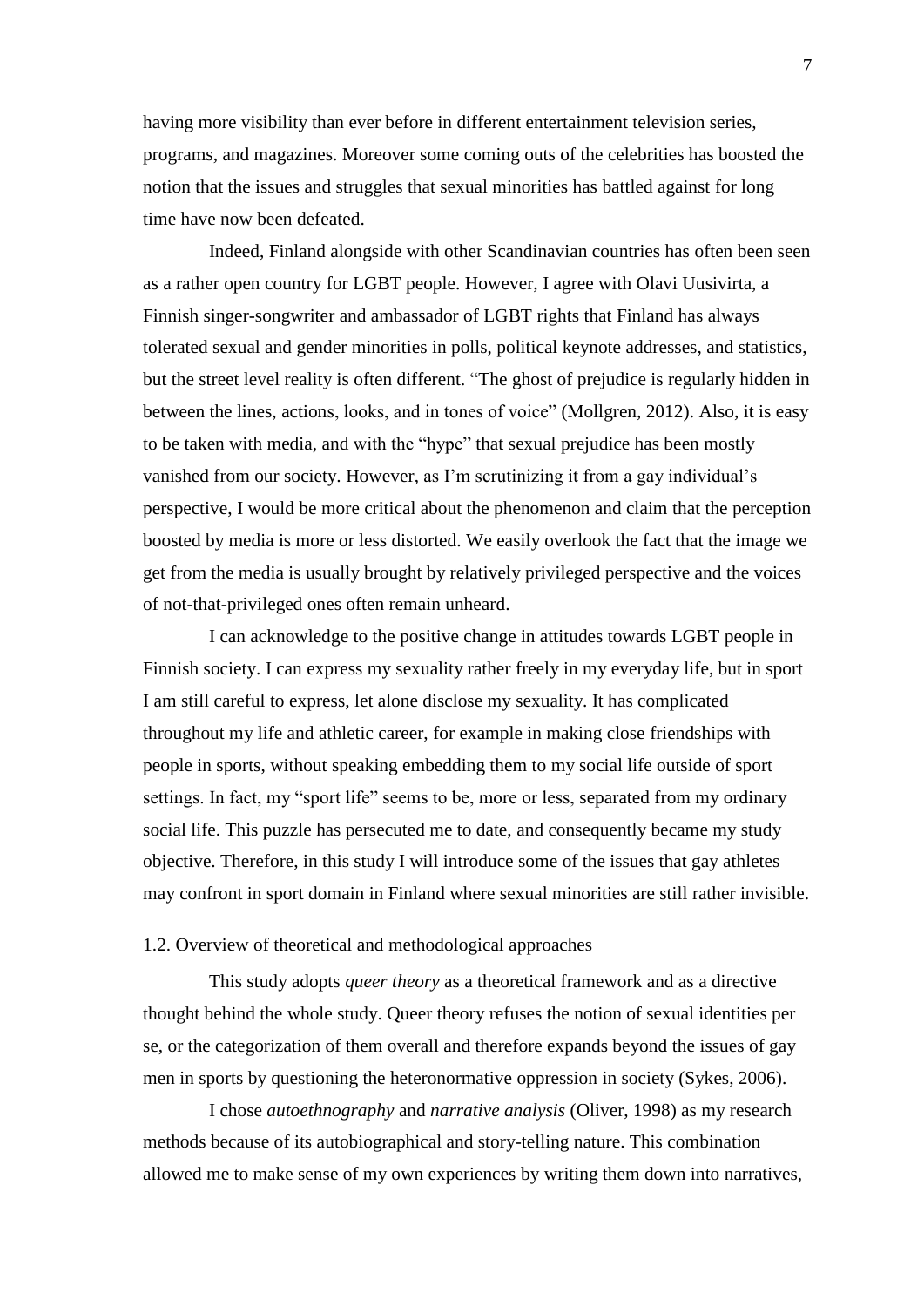and eventually connect them to broader context by interpreting with existing theories and previous research in the field. In short, autoethnography explores the personal as a reflection of the social. Autoethnography also gave me a unique opportunity to work as a researcher and as a participant (McIlveen, 2008). Moreover, it is not just a method that helps to study the social world around us, it is a self-reflective process where the researcher and the readers may get new aspects and learn new from their self and from the other.

#### <span id="page-7-0"></span>1.3 Significance

This study responds to the demand of research of gay men in sport (Krane et al. (2010) by giving the voice for a gay athlete and his experiences in sport and physical activity domain. Although an interest in LGBT related studies in sport sciences have been increasing in western countries throughout the past decade, there is only one study about LGBT minorities in sport and physical activity domains in Finland (Kokkonen, 2012), and another about homophobia in physical education in high school (Toivala, 2011). This only proclaims the urgency for LGBT studies in the Finnish sport domain. Therefore, this study is meaningful simply from the fact that is rather unexamined area in the field of Finnish sport sciences. It is important for sport practitioners to hear the voice of sexual minorities, which is frequently suppressed in the sport world.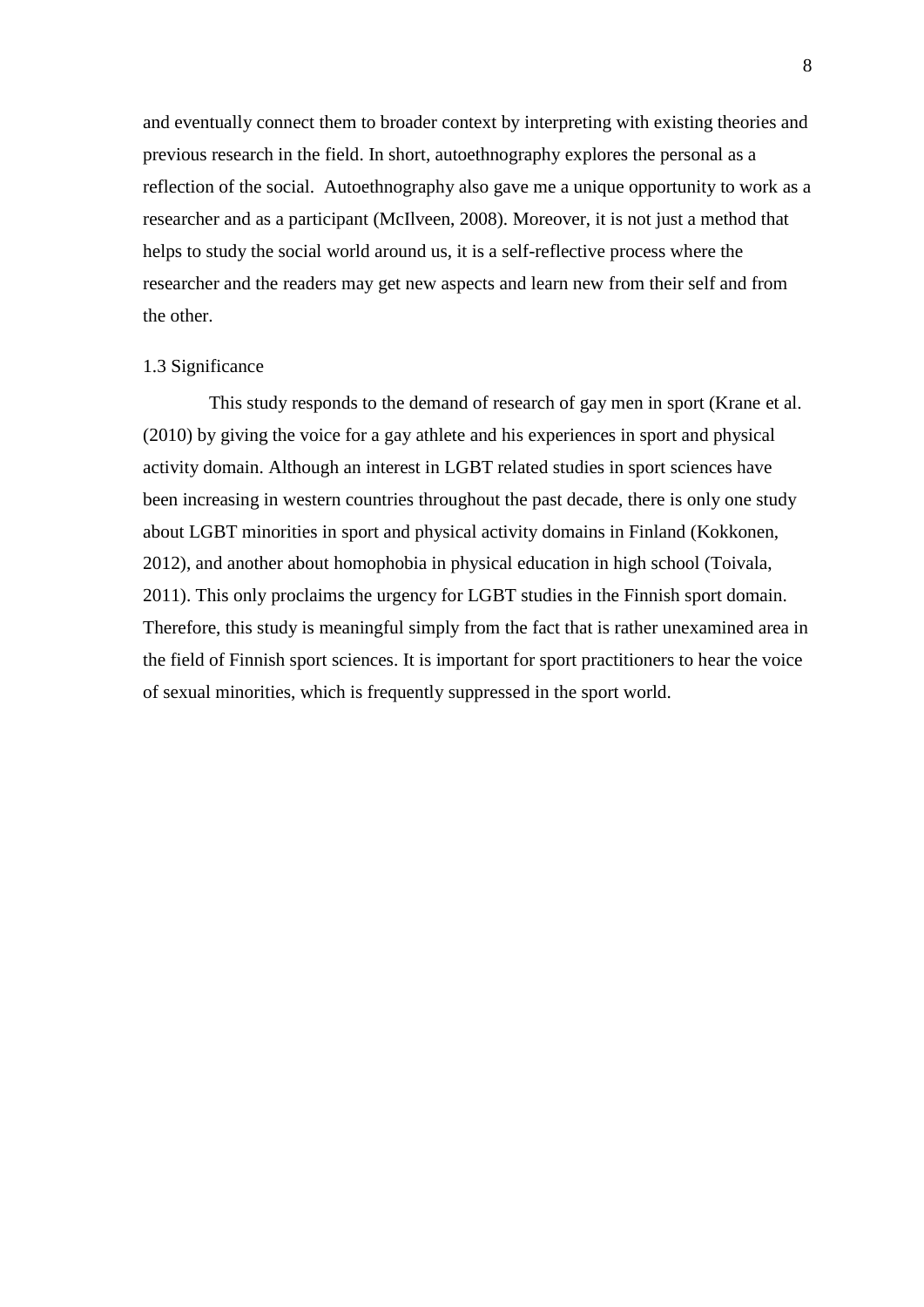#### <span id="page-8-0"></span>2 LITERATURE REVIEW

#### <span id="page-8-1"></span>2.1 Key terms and definitions

We can notice the cultural preference from different psychological, social, and cultural processes in our society that heterosexuality is more preferable than other forms of sexualities (Herek, 2004). In this chapter I will define concepts of different attitudes and mindsets that privilege heterosexuality over the other forms of sexuality, and which concurrently are behind the marginalization and discrimination of sexual and gender minorities.

Dichotomy and strong confrontation between heterosexuals and homosexuals, and emphasized status of ideal and desired heterosexual masculinity and femininity is typical in *heteronormative* mindset (Kokkonen, 2012). Heteronormativity is based on the assumption that men are always masculine and sexually and romantically attracted to women. Women in contrast are feminine and attracted likewise to men (Mauer-Starks, Clemons, & Whalen, 2008; Rossi, 2006). Furthermore, heteronormativity sees heterosexuality as a normative and legitimate sexual orientation, a norm that creates a standard to be met. "This standard has been enshrined into law, transforming a social custom into a legal control mechanism, a sort of natural law theory of gender" (Weiss, 2001, 124). For example, Finnish marital law is based on heteronormative mindset by denoting that marital relation is most fitting for a man and a woman.

*Heterosexism* refers to cultural ideology that perpetuates structural and societal sexual stigmatization (Herek, 2004; Herek, Gillis, & Cogan, 2009). 'Sexual stigma' is a socially shared knowledge that homosexuality is dismissed in society and that homosexuals has lower societal status than heterosexuals. Therefore, heterosexism leads to the absence of other non-heterosexual lifestyles, as everyone is presumably heterosexual and heterosexual acts and relationships only with opposite sex are normal and natural (Kokkonen, 2012). While heterosexism describes a cultural ideology manifested in society's institutions, *homophobia* refers to individual attitudes and actions deriving from that ideology (Herek, 2004). Before, term homophobia had a slightly different meaning, referring rather pathological fear of homosexuals. Nowadays, term homophobia refers to all kinds of interpersonal or societal prejudice, discrimination, harassment, or violence that is based on fear, disgust, mistrust or hatred towards sexual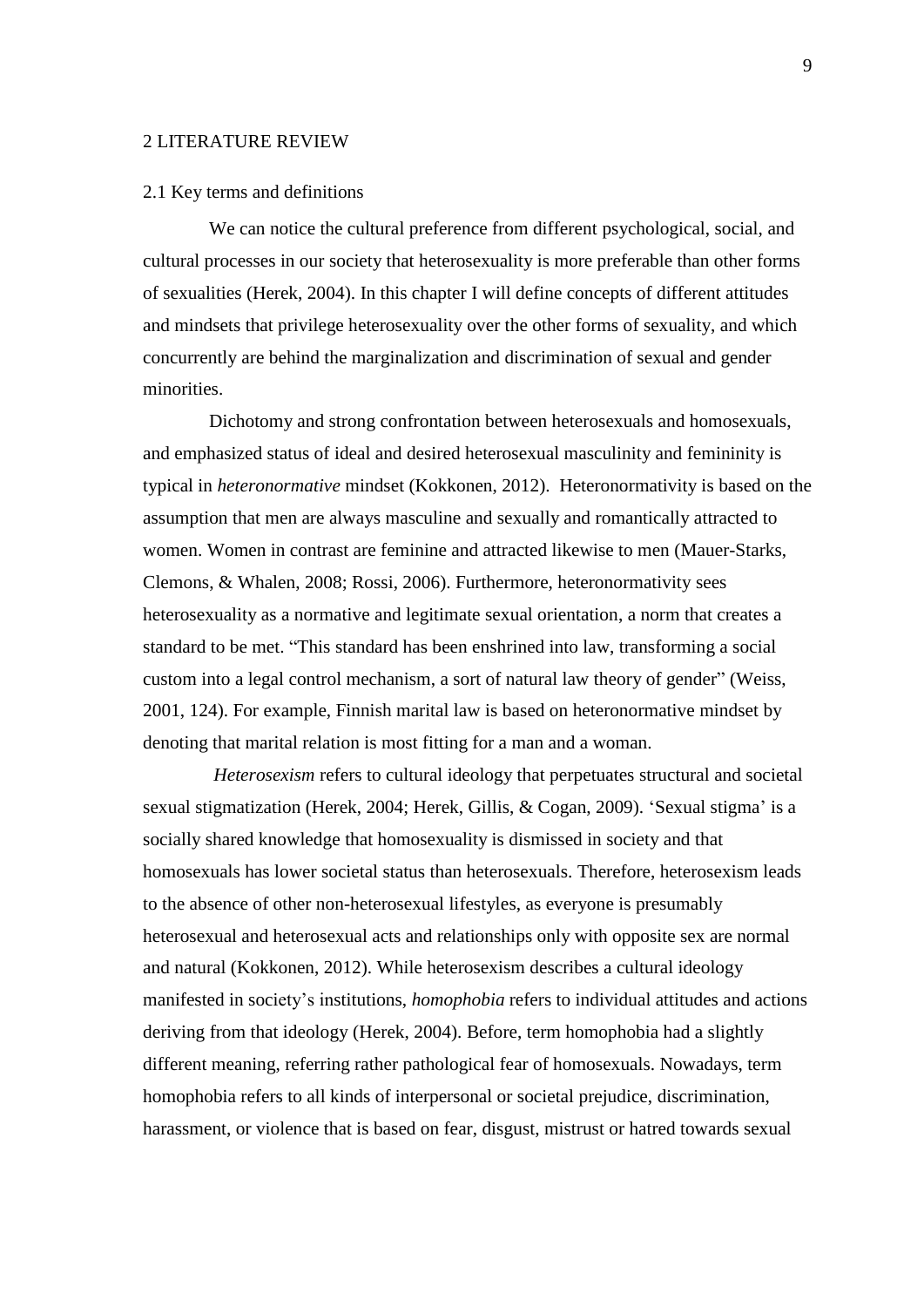minorities, and is fixed on gay, lesbian, bisexual, or transsexual people (Fassinger, 1991; Hemphill & Symons, 2009).

According to Pharr (1997) homophobia works as a "weapon of sexism" because it is joined with heterosexism. He states that "heterosexism creates the climate for homophobia with its assumption that the world is and must be heterosexual and its display of power and privilege as the norm" (Pharr, 1997, p.16). Dreyer (2007) states, that both, heterosexism and homophobia together mirror the culture of heteronormativity. She also concludes that heterosexism leads to prejudice, discrimination, harassment and even violence and it is driven by fear and hatred. Therefore heterosexism includes both the cultural precedence of heterosexuality and what is commonly referred to as homophobia. As we can notice, these two definitions intertwine and they are not easily distinguished from each other, and often these terms are used to promote the same purpose. However, term ‗homophobia' is widely used in sport and exercise related literature, but also in psychology and sport psychology (Kokkonen, 2012). Therefore I also use the term homophobia (and homonegativity) in the similar manner as I mentioned above, to describe negative attitudes and behaviour towards homosexuals and other sexual and gender minorities.

Anderson (2002) introduces a concept of *hegemonic masculinity,* which refers to an aggressive and domineering masculinity that is reproduced, reinforced and valued in sports (Anderson, 2002; Hepmhill & Symons, 2009). In hegemonic masculinity athlete represents the ideal of what it means to be man, which opposites what it means to be feminine and/or gay (Anderson, 2002). As Connell writes, "Gayness, in patriarchal ideology of hegemonic masculinity, is a repository of whatever is symbolically expelled from hegemonic masculinity'' (as cited in Hardin, 2009, p. 184), therefore, compulsory heterosexuality and homophobia are key elements in construction of idealized masculine identity. Hegemonic masculinity is characterized by many "manly" qualities that boys adopt in organized sports such as domination, aggressiveness, competitiveness, athletic prowess, stoicism, risk taking, and control (Cheng, 1999; Hartill, 2008). One way to "prove" hegemonic masculinity is to act aggressively, or showing superiority in other ways toward "femininity", such as women and homosexuals (Cheng, 1999). Griffin (as cited in Anderson, 2002, p. 861) suggested that gay male athletes, who bear the stigma of being weak or feminine, but are as strong and competitive as heterosexual male athletes may threaten the perceived distinctions between homosexual and heterosexual men. Therefore homosexual male athletes may threaten sport as a prime site of hegemonic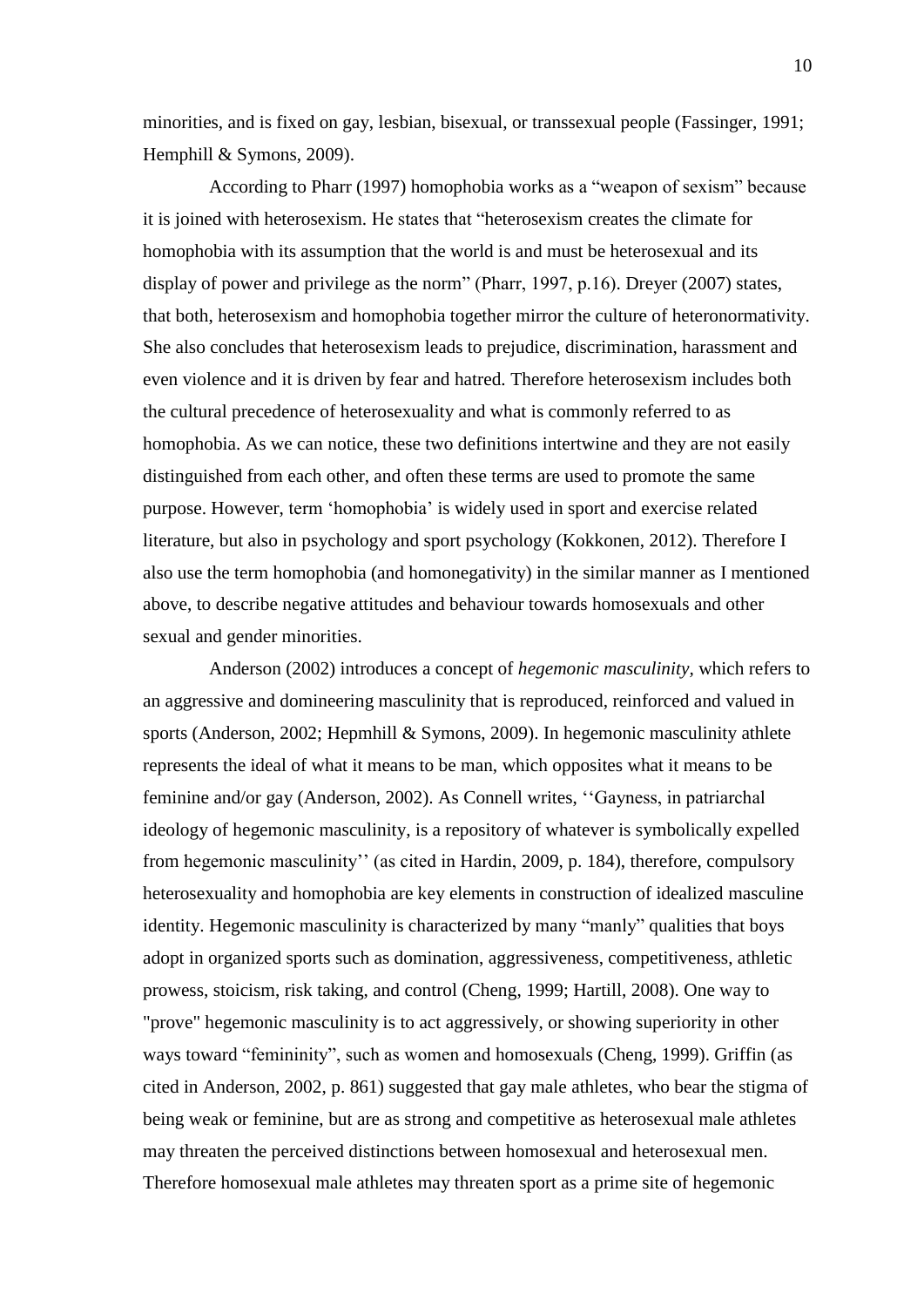masculinity and masculine privilege. Similar to hegemonic masculinity, Wellard (2006) introduced a concept of *exclusive masculinity,* which refers to particular types of bodily performance that derive from traditional forms of hegemonic heterosexual masculinity. He continues that "These bodily displays signal to the opponent or spectator a particular version of masculinity based upon aggressiveness, competitiveness, power and assertiveness. Body practices also present maleness as a performance which is understood in terms of being diametrically opposite to femininity."  $(p. 109)$ 

Hegemonic masculinity and exclusive masculinity has similar characteristics, yet exclusive masculinity refers more on body practices of masculinity. However, both concepts involve the subordination of competing forms of masculinity and femininity (Wellard, 2006), and exclusive masculinity can be understood as a derivative of hegemonic masculinity (Wellard, 2002). I will use both terms in this study trying not to mix these concepts together. Therefore in this study, hegemonic masculinity refers to actions, attitudes, and behaviour that subordinate homosexuality and femininity, whereas exclusive masculinity refers to body practices that derive from hegemonic heterosexual masculinity.

#### <span id="page-10-0"></span>2.2 Layered homophobia in society

Gilbert argues that homophobia can be institutional, cultural, interpersonal, or internalized (as cited in Hemphill & Symons, 2009, p. 398). Institutionalized homophobia often appears in legislation and policy making, for example homosexual acts are still punishable in many nations. Most recent example of institutionalized homophobia we can demonstrate in Russia, where policymakers found a rather vague law that all kinds of ‗homosexual propaganda' in public is prohibited and can be punished. Institutionalized homophobia also appears in societal institutions in Finland. Especially some homophobic statements and actions from the church representatives and politicians have recently got attention in Finland. Especially a Finnish political party, True Finns, has gained attention with their members' anti-gay and racist statements and policy. For example one of their representatives in parliament opposed the same-sex marital law by comparing it to marriages with animals.

Institutionalized homophobia can be identified in sport as well. Tom Waddell, an American former decathlete, and creator of a gay-friendly Olympics, or "Gay Olympics‖, was accused by United States Olympic Committee (USOC) by using the name "Olympics" which infringed on their exclusive use of the term. However, USOC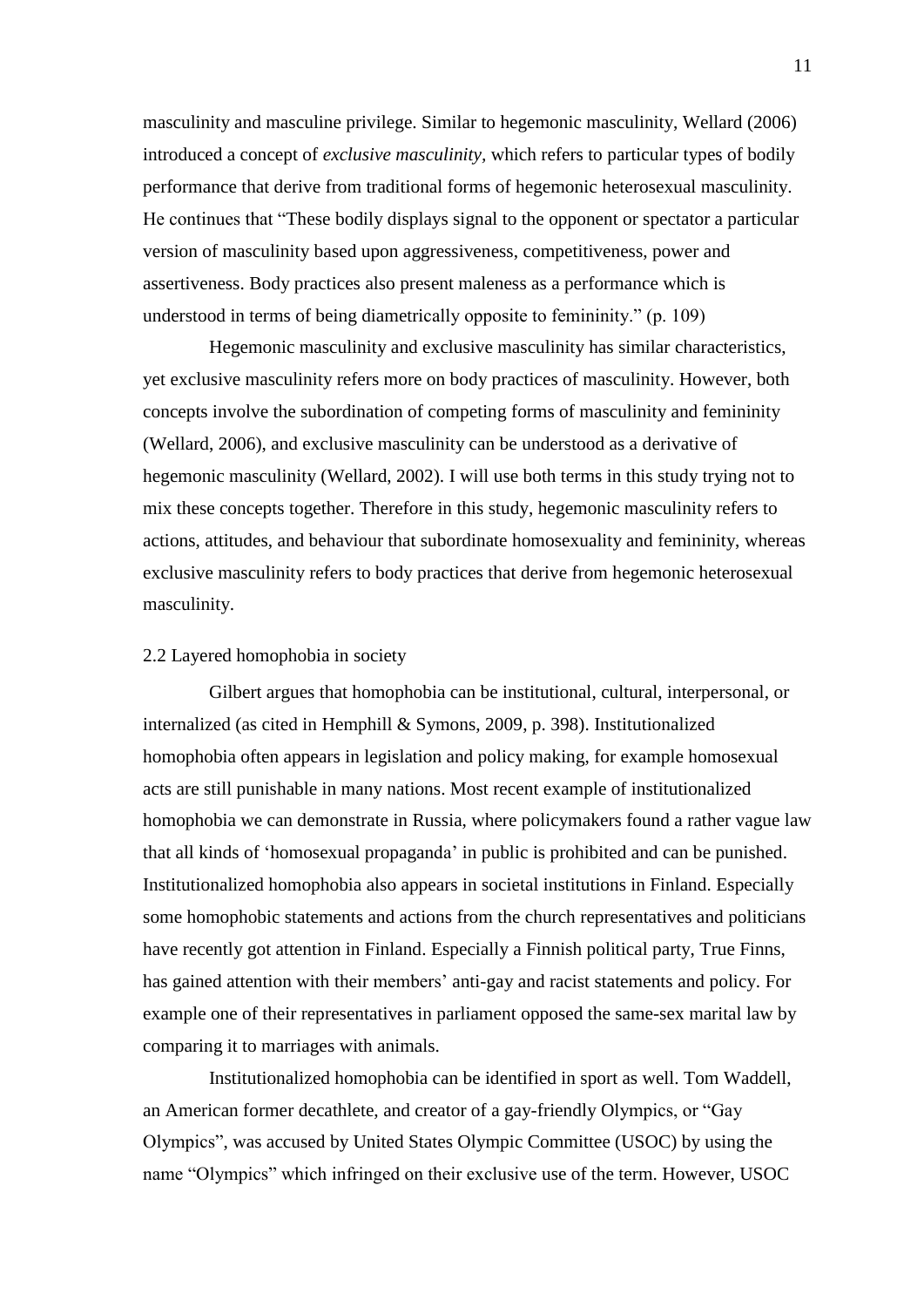never reacted to those who started the Police Olympics, Special Olympics for disabled athletes, or even North Carolina State University College of Veterinary Medicine's Dogs Olympics (Davison & Frank, 2006). In addition, Finnish cities Espoo and Helsinki refused to participate in anti-homophobic campaign in sport and physical activity, ‗Uskalla‗(Uskalla.fi, 2012), by denying attaching campaign posters to their public sport and exercise facilities (Kokkonen, 2012; Seta ry, 2009).

Cultural homophobia refers to everyday cultural messages, standards and norms that naturalize heterosexuality. Cultural homophobia conveys in different cultural products, media, and in educational materials, and also in the rules of society that steer communication and behaviour of individuals (Hemphill & Symons, 2009; Kokkonen, 2012). One example of cultural homophobia would be the systematic rejection of an idea that our much worshipped baron and former Finnish president of war times, Carl Gustaf Emil Mannerheim, would have been homosexual or even had any interest to the same sex. Not to mention the possibility of gay individuals serving in military, or having samesex encounters or affairs during their military service. Image of a girlfriend or a wife waiting for her soldier to return from a war or from military is repeatedly reinforced in the public.

Interpersonal homophobia appears in interactions and encounters between people, such as in joking, mocking, and in different degrees of violence (Kokkonen, 2012). Internalized homophobia refers to a multidimensional construct that includes one's own negative feelings of being gay as well as negative perception of other's attitudes towards homosexuality (Pacilli, Taurino, Jost, & van der Toorn, 2011). Therefore, internalized homophobia is a major obstacle for gay individuals to come in terms with one's sexuality, by complicating the already complex self-defining process (Fassinger, 1991). People at the target of homophobic acts might internalize the negative attitudes pointed at them and connect these attitudes to themselves, particularly intensive feelings of shame and guilt about their sexuality, and become to think heterosexual people as a superior and heterosexuality as a better form of sexuality (Herek et al., 2009; Kokkonen, 2012; Pacilli, Taurino, Jost, & van der Toorn, 2011; Williamson, 2000). Typical in homophobia are groundless negative attitudes and simplified formal conceptions about sexual minorities (Kokkonen, 2012). For example there is prevailing negative stereotype of gay men who are "first and foremost interested in sex rather than in love and commitment" (Garnets, 2002, p. 122) or that bisexuals are over-sexual and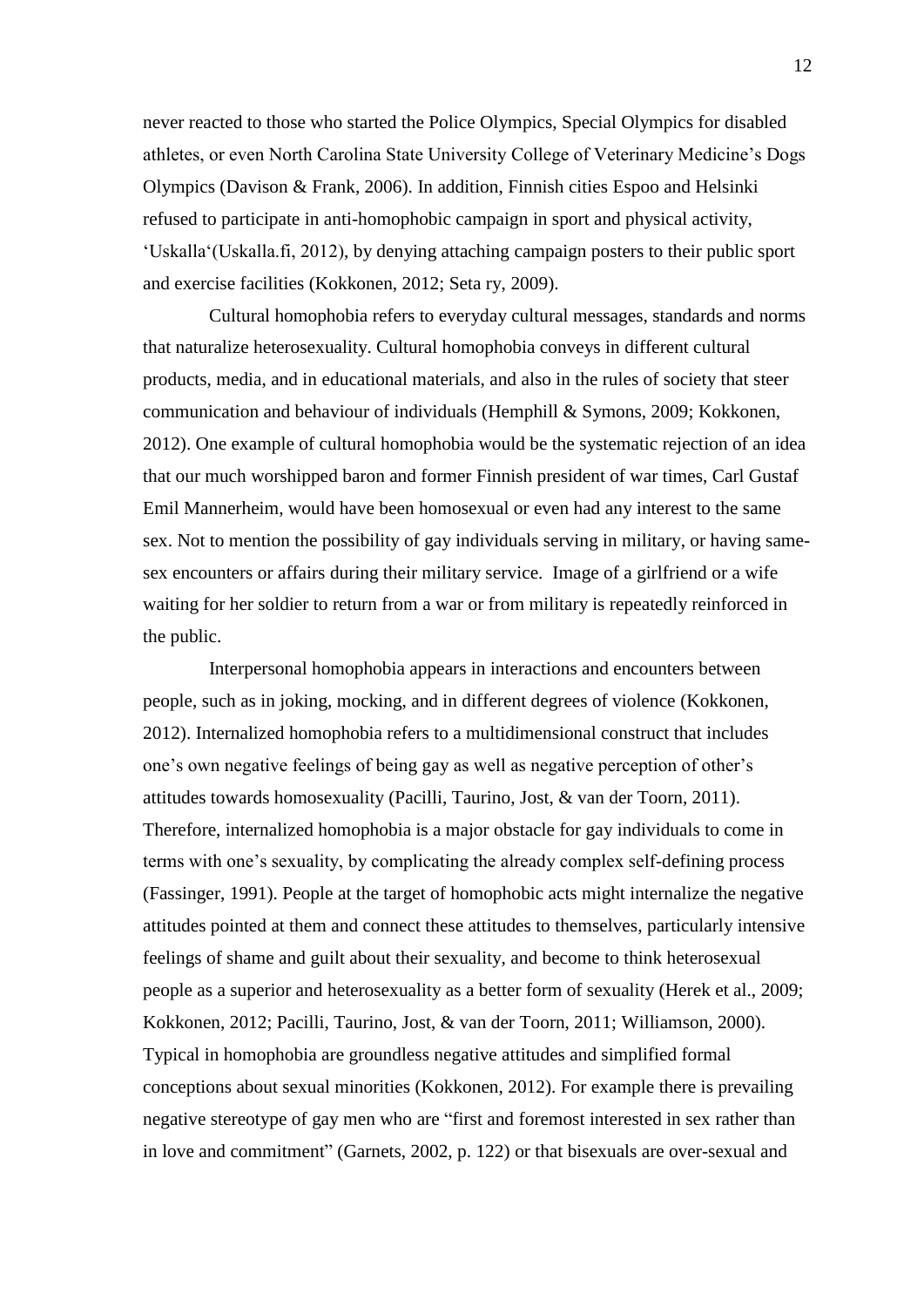willing to have multiple simultaneous sexual and romantic relationships (Kokkonen, 2012).

#### <span id="page-12-0"></span>2.3 Discrimination towards sexual minorities

Negative attitudes, such as strong adherence to traditional norms of masculinity, and prejudice increase the probability of discrimination, such as aggression towards sexual minorities (Parrott, Peterson, & Bakeman, 2011; Vincent, Parrott, & Peterson, 2011). Haas et al. (2011) describe discrimination towards sexual minorities as individual and institutional. According to them, individual discrimination is commonly experienced in the form of personal rejection, hostility, harassment, bullying, and physical violence. Institutional discrimination results on legislations and public policies that lead to deequalization (Haas et al., 2011). For example, I would agree with Kokkonen (2012) in the notion that Finnish marital law is discriminative and against human rights by denying marriage between gay or lesbian couples. Also Haas et al. (2011) study in United States demonstrated how same-sex couples suffered from the bans of same-sex marriages because they were denied the benefits that heterosexual couples get in a marriage e.g. in health-insurance coverage.

Makkonen states that discrimination can be observed from its direct-, indirect-, and "multibased" reasons (as cited in Kokkonen, 2012, p. 13). Direct discrimination refers to unfair or unequal treatment of sexual or gender minorities. Indirect discrimination refers to seemingly neutral and somewhat unintended actions, procedures or decisions that put LGBT individual in unequal position. Multibased discrimination refers to a situation when LGBT individual is discriminated based on many factors, for example because of his sexual orientation, age, race, and hobby or profession. It is based in Finland's legislation of equality that all kinds of harassment, such as any kind of insults, disparage, humiliation, or threatening climate are classified as discrimination. This can appear in many forms of behaviour, from allusive gestures and rancid joking all the way to physical or sexual harassment as sexual proposing, touching, or even rape (Kokkonen, 2012).

Franklin's (2000) study shows that name-calling and other "moderate" antigay behaviours are socially acceptable even in politically liberal and reputedly tolerant region and therefore they are often unnoticed and unreported. Gill et al. (2010; 2006) studied undergraduate student's attitudes and perceived climate toward gays and lesbians, and other minority groups in physical activity settings. Their results confirmed that sexual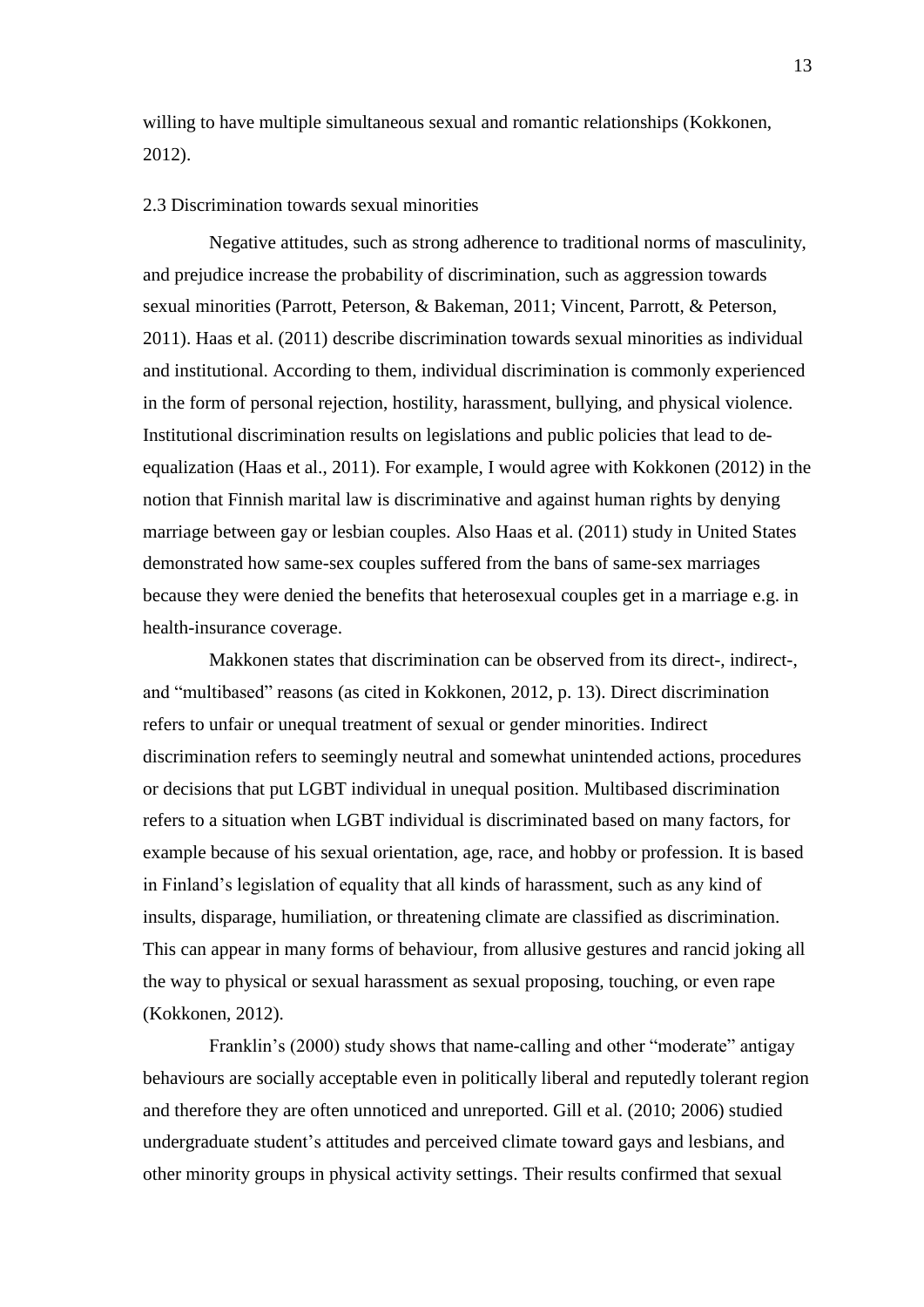prejudice is still there in society and especially in physical activity settings with males particularly showing negative attitudes towards gay men. (Gill et al, 2006) Moreover, Gill et al (2010) found that perceived attitude climate towards LGBT youth and other minority groups in physical activity settings were more inclusive for ethnic/racial minorities and most exclusive for gay/lesbians and people with disabilities.

# <span id="page-13-0"></span>2.4 Effects of LGBT discrimination

Heteronormative, homonegative and homophobic attitudes have been discussed to have several negative implications on LGBT people's well-being and mental health. However, I am not going deeper in what kind of consequences discrimination can have to the well-being of LGBT people, since that goes further away from my study purposes. However, a brief overview of the effects of discrimination is probably appropriate to demonstrate how discrimination can have serious effects, especially for young LGBT people.

King et al. (2008) conducted systematic review and meta-analysis of the prevalence of mental disorder, substance misuse, suicide ideation and deliberate selfharm of LGB people. Their results support the perception that LGB people have higher risk for different mental disorders, suicidal behaviour and drug misuse than heterosexual people. Although, study doesn't tell whether homosexuality itself was causing the results, it is strongly plausible, that social hostility, stigma and discrimination that most LGB people experience is at least part of the reason for the higher rates of psychological morbidity observed. Also Haas et al. (2011) state that LGBT minorities suffer significantly more from mental disorders and have eight times higher suicidal risk compared to heterosexual population. Conron et al. (2010) found that sexual minority people are in higher risk for catch chronic disease, victimization, mental health problems and lower health care access. Especially internalized homophobia has been hypothesized to be a valid cause of different psychological and social problems in LGBT people e.g. low self-esteem, feelings of shame, and avoidance of social situations (Williamson, 2000). Although Kokkonen's (2012) study didn't show visible mental consequences caused by discrimination in Finnish LGBT participants in sports and physical activity, three dozen of participants (out of 419 participants) reported self-harming and suicidal thoughts or plans within a year because of discrimination in sport and physical activity. Moreover, participants reported fear to some extent for going to practice, and thoughts about dropping out from the sports, or changing the coach or team (Kokkonen, 2012).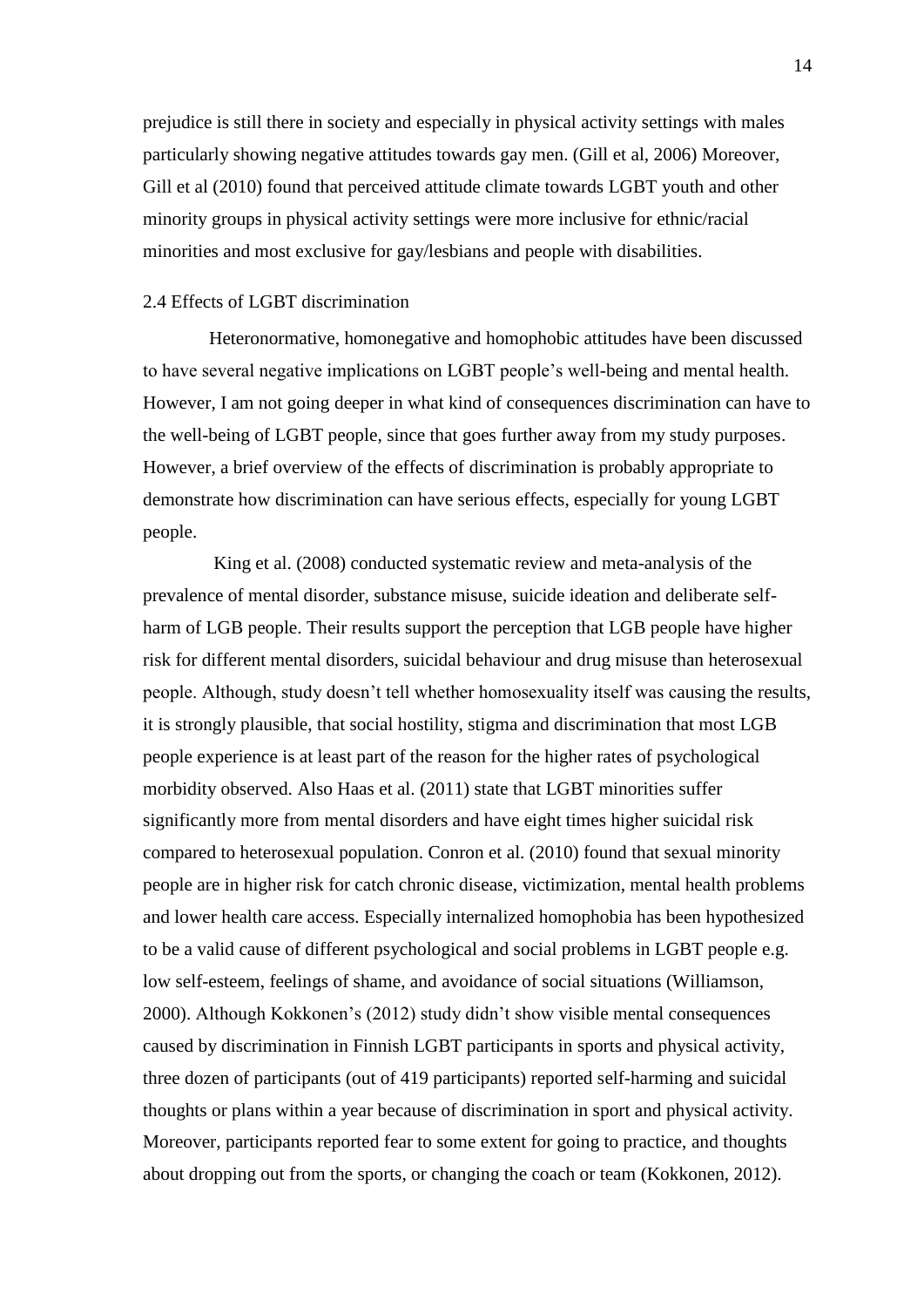#### <span id="page-14-0"></span>2.5 Sexuality and discrimination in sport

Despite the current dominance of heteronormativity in Finnish social and legitimate constructs, the attitudes toward LGBT people in Finland seem to be changing to more positive and accepting direction during the past two decades. Just recently, pro attitudes towards homosexuality were proven, when an openly gay candidate, Pekka Haavisto, was elected to the second round of the Finnish presidential election in 2012. Open LGBT representatives are appearing more frequently in the media and in the public. Popular TV-shows and movies have an increasing number of LGBT characters and personalities portrayed in their projects. Moreover, gay rights and social justice issues of LGBT people, such as same-sex marriage and adoption right are frequently debated in the public discussions.

However, according to the Finnish sport media (e.g. Huttunen, 2012; Koivuranta, 2010; Pylsy, 2007; Koivisto, 2004) sport is still perceived to be domain where heteronormative and homonegative attitudes are present. Also many international researchers who study homosexuality in sport and physical activity have claimed that organized sports can be highly heteronormative and homophobic institution where homosexual athletes have to endure discrimination and homophobia (e.g. Anderson, 2005; Elling & Janssens, 2009; Hemphill & Symons, 2009; Clarke, 1998; Hekma, 1998; Symons, Sbaraglia, Hillier, & Mitchell, 2010; Wolf Wendel, Toma, & Morphew, 2001). In addition, Sparkes (1997, p. 25) describes how gay males are "an absent *other* in the world of sport in general". Carless (2011) conforms that while homosexual men are getting more visibility in particular sections of society; sport remains an arena where only few 'out' homosexual males are seen. Hemphill and Symons (2009) joins the same notion that "despite improvements in other sections of society, continuing accounts of heterosexism and homophobia in sport suggest that the environment is still a difficult one for same-sex attracted males" (Carless, 2011, p. 2).

We can point out the invisibility of gay athletes in elite level by the observation that in the 2012 London Olympics there were only three openly gay males among 12,602 competitors (Buzinski, 2012a), although the numbers are slightly better compared to 2008 Beijing Olympics, 1 to 10,708 competitors (Buzinski in Carless, 2011, p. 2). Like Elling and Janssens (2009) states, there is lack of openly homosexual sport role models for (young) gays.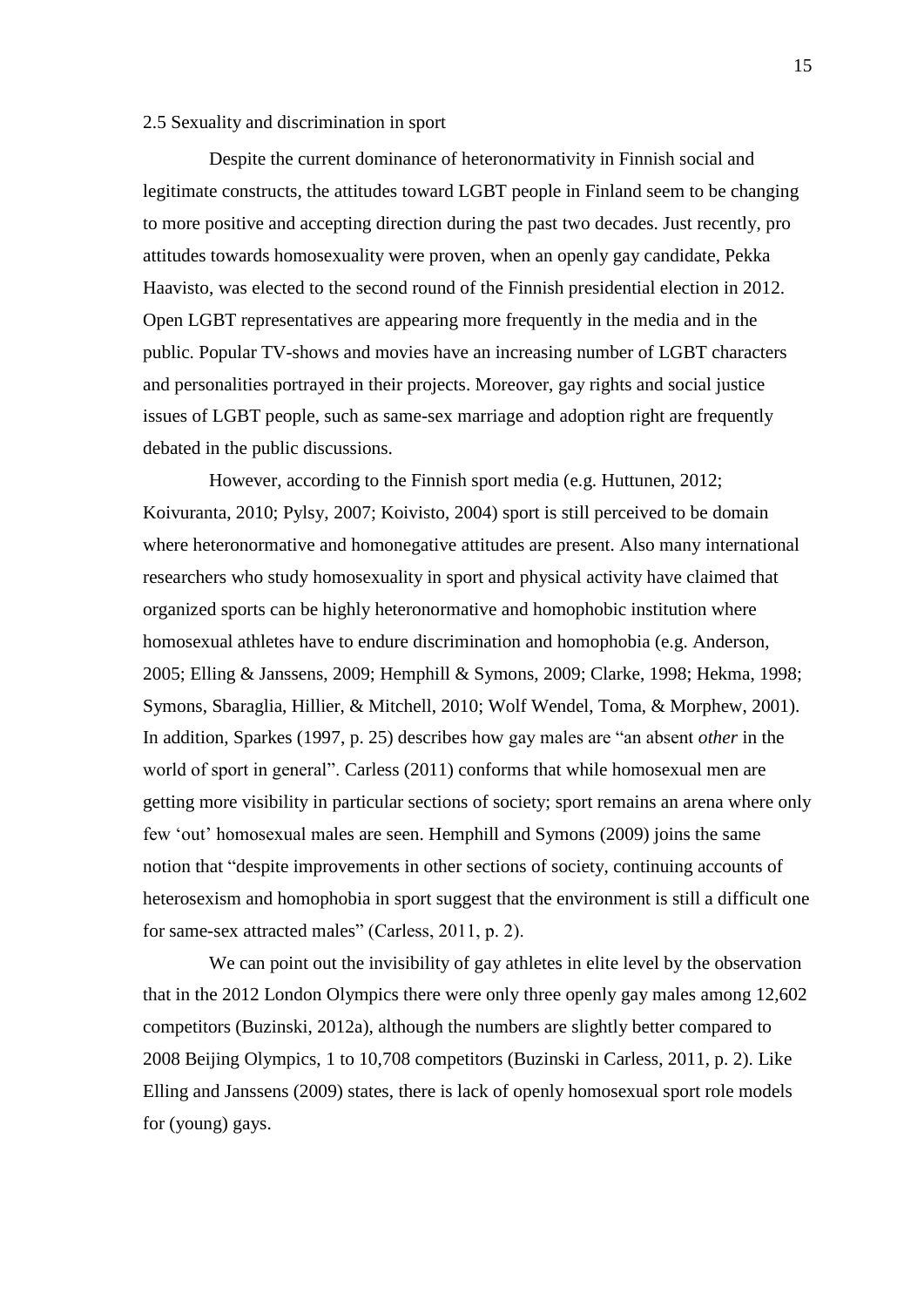#### <span id="page-15-0"></span>2.5.1 Heteronormativity in sport and physical activity

*―Sport helps to reinforce the dominant definitions of masculinity through the exclusion of ‗others'—gay men, women, and some of those who are physically challenged.‖* (Davison & Frank, 2006, p. 181)

According to Hemphill and Symons (2009) societally prevailing conceptions of masculinity and also femininity strengthen in sport and exercise domains, and heterosexuality is widely considered as a norm. Especially in many male sports, athletes are considered to be all heterosexual, "unless proven otherwise" (Cox  $&$  Thompson, 2001, 10). In organized sport and as well in physical education boys have pressure to establish their hyper masculinity and heterosexuality to others since homosexual men and women are considered as inferior in the gender hierarchy of sport (Hartill, 2008; Hemphill & Symons, 2009). Moreover, homosexual athletes are considered as a threat to the gender/sexual hierarchy, and to the perceived distinctions between heterosexual and homosexual men in sport (Anderson, 2002). Gay athletes are also seen as a threat to the values of team sport, the norms of masculinity, and self-conceptions of heterosexual players (Davison & Frank, 2006; Jones & McCarthy, 2010) as gay men are widely considered as "not being tough or competitive enough" in sports (Jones  $\&$  McCarthy, 2010, p. 164).

While most sports are generally perceived as auspicious sites of establishing heterosexual masculinity, some aesthetic sports such as figure skating, dancing, and gymnastics are generally considered as feminine, and boys involved in such sports are easily considered as "sissies", or "fags" (Elling & Knoppers, 2005; Rave, Perez, Poyatos, 2007). Similarly, women who are involved in high-risk and aggressive, physically rough sports that require hard physical contact (Davison & Frank, 2006; Fallon & Jome, 2007; Howe, 2001) are easily considered as lesbians. However, since athleticism is often linked with masculinity, women who participate in any competitive sport may also be easily stigmatized as non-heterosexuals (Jacobson, 2002). Therefore, also heterosexuals can suffer from heteronormativity and homophobia, which narrows their possibilities to enjoy, express themselves, and enhance their physical skills in sport and physical activity (Kokkonen, 2012). Moreover, fear of being stigmatized as homosexual or lesbian can result as a resist in heterosexuals to participate in sports, or even drop-out from the sport they love and change it to more socially normative sport (Davison & Frank, 2006; Elling & Knoppers, 2005). Interestingly, whereas girls who play rough team sports can be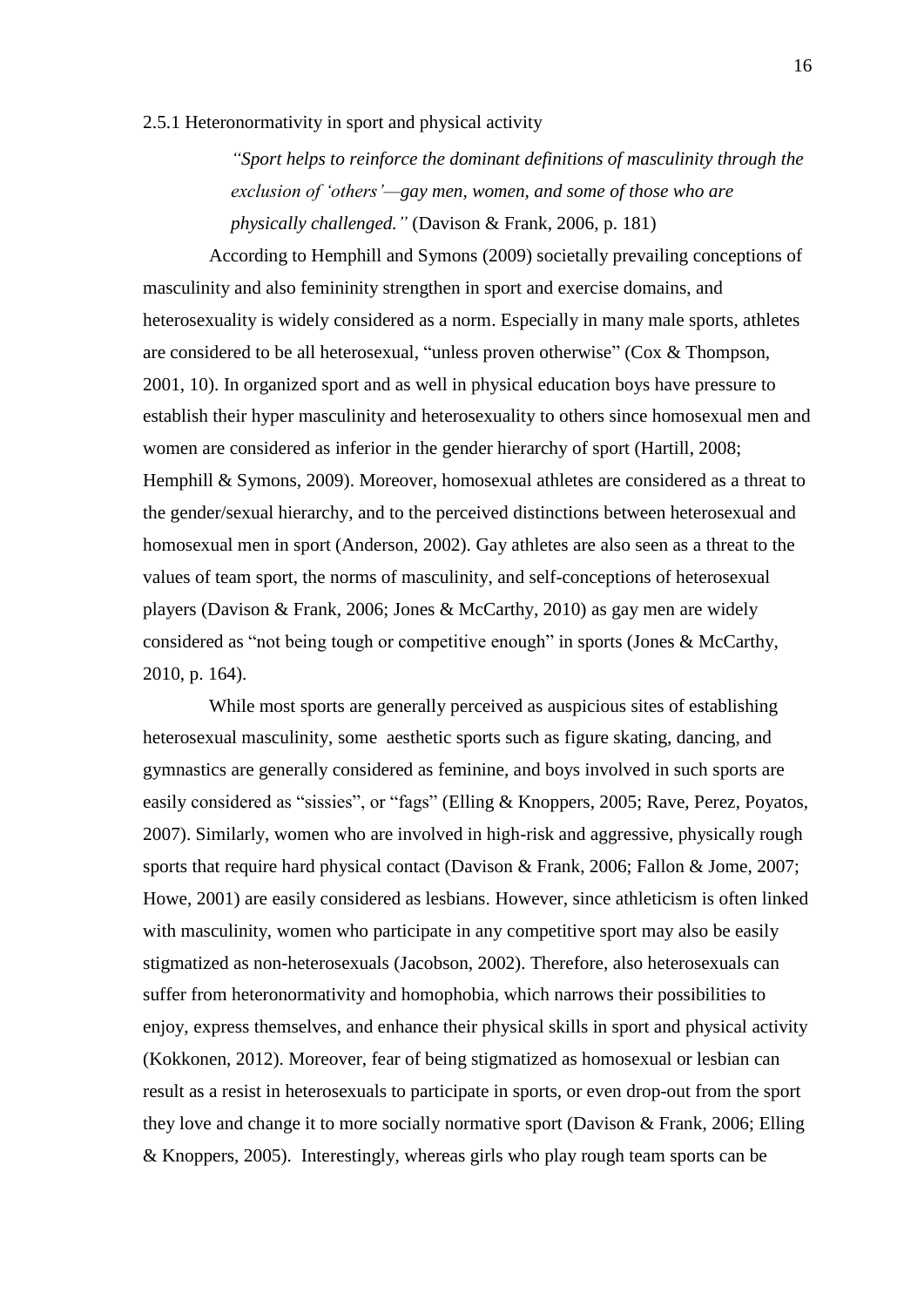easily stigmatized as lesbians, often some homosexual male athletes participating in masculine sports are in unique position to disrupt the unity of heterosexual masculinity among men in sport by "covering" their sexuality and easily pass as a 'straight' man (e.g. Davison & Frank, 2006; Eng, 2006; Wellard, 2006).

One example of a heterosexual athlete being stigmatized as non-heterosexual is Finnish world top alpine skier Tanja Poutiainen , when she got into the target of Finnish tabloids (Iltalehti, 2011) that rumoured her being lesbian after showing repeatedly in public with a same woman. To cut the wings of these rumours, she had a press conference where she announced herself being a single heterosexual and the woman is just a good friend of her, not a partner. Afterwards she unfolded in an interview how the lesbian rumours hurt her, but also her inner circle when reporters were contacting them to verify these rumours.

In physical education boys and girls are expected to move and behave in certain characteristics. According to Garcia (2011) boys are expected to move in coordinated and explosive way, whereas girls' movement is expected to be rhythmic and balanced. In result, children who don't move in gender stereotypical way can easily be mocked by peers and even by the teacher (e.g. expressions as "you throw like a girl", "that's so gay") (Garcia, 2011). Similarly, Larsson, Redelius, and Fagrell (2010) found that boys who are considered as "normal and heterosexual" embodied masculine appearance and selfconfidence by showing aggressive and competitive behaviour in team ball games. Boys who showed reluctance towards aggressive or competitive behaviour in connection with ball games were considered as "effeminate" or "poofs". Girl's good coordination and rhythmic abilities, combined with feminine appearance and reluctance to participate in aggressive sports was considered as "heterosexual and normal" (Larsson et al., 2010).

In addition to moving style, motoric skills, and sport selection, also physical appearance and turnout can question one's sexuality (Gorely, Holroyd, & Kirk, 2003). Australian swimmer champion and Olympic winner Ian Thorpe's sexuality was repeatedly questioned by the sport media because of his flamboyant appearance and ―non-heterosexual‖ style, and because of his peculiar interest in beautiful things and aesthetics. In fact, he described himself as a heterosexual nerd who like different things and also happened to be good at sports. Apparently he was hurt by the gossips and suggestions that media reinforced in their reports. In his own words he's heterosexual but doesn't "fit into the typical stereotype of what Australian athletes have been in the past" (Buzinski, 2012b).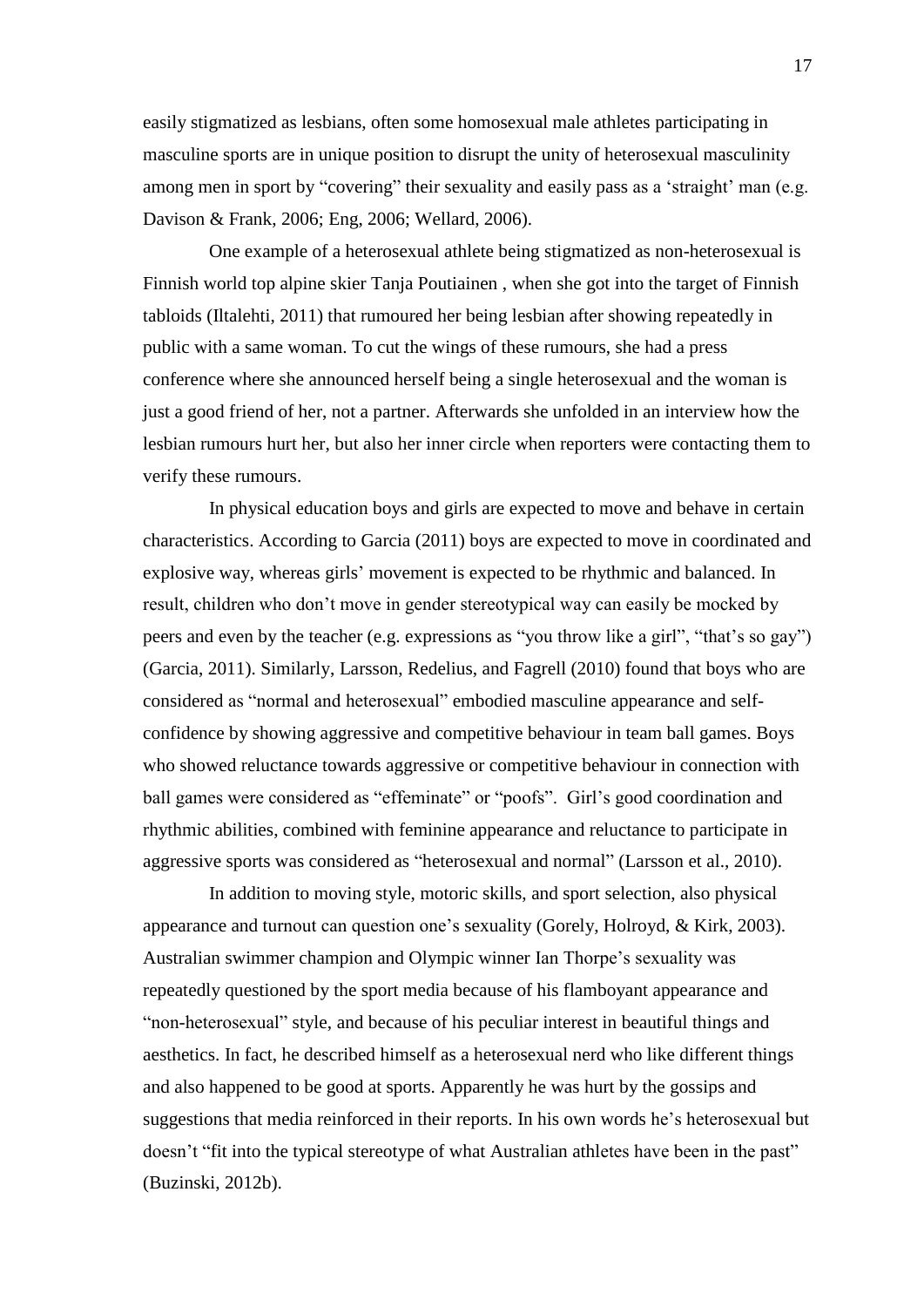#### <span id="page-17-0"></span>2.5.2 Homophobia in sport and physical activity

Although the situation of sexual minorities in sport domain has improved during the last decade according to some studies made in US and UK (Adams & Anderson, 2011; Anderson, 2011a, b, c; Bush, Anderson, & Carr, 2012; Kian & Anderson, 2009), it is still equivocal that well-being and physical activity enhancing conditions come true in sport and physical activity domains for sexual minorities (Kokkonen, 2012). According to the report of European Union Agency for Fundamental Rights (as cited in Kokkonen, 2012), most of the sport organizations acts against racism rather than against homophobia in sport and physical activity, and sexual minorities don't have a real chance to express their sexuality in sport because of discrimination and harassment.

Indeed, homophobia is still common in modern sport domains, both in individual sports (Thorpe, 2010) and especially in team sports (Hemphill  $&$  Symons, 2009). Davison and Frank (2006) state that "one of the greatest barriers that gays and lesbians face regarding full and equal participation in both amateur and professional sport is discrimination based on homophobia" (p. 180). Hemphill and Symons (2009) affirms that "homophobia creates 'hostile' or 'conditionally tolerant' environments for lesbian and gay sportspersons" and that "day-to-day challenges and stresses on these sportspersons can hurt their performances, enjoyment, career prospects, and monetary rewards, forcing most to remain deeply closeted" (p. 401). Furthermore, previous international qualitative research show that LGBT athletes often feel fear and anxiety, experience being humiliated and isolated by others, and have to endure discrimination and even physical violence in sport environments because of their sexual orientation (Kokkonen, 2012). Homophobic acts and comments are often perceived as part of everyday life in sport domains. Especially in team sports, homophobic comments and jokes are not seen as discriminative, but as a central part of the hyper-masculine and heterosexual communication of sport culture (Elling & Janssens, 2009; Lilleaas, 2007). Similarly, Cashmore and Cleland (2011) studied soccer spectators' perspective on the homophobic language in sports. Spectators perceived their homophobic 'slogans' and ‗catchphrases' as a good humoured joking and part of the sport culture.

Homophobia is rather common in physical activity domains as well. Many LGBT exercisers perceived the social climate in physical activity environments often unsafe, hostile, and homophobic (Elling & Janssens, 2009; Symons et al., 2010). In addition, Elling and Janssens (2009) found that in Netherlands homosexual exercisers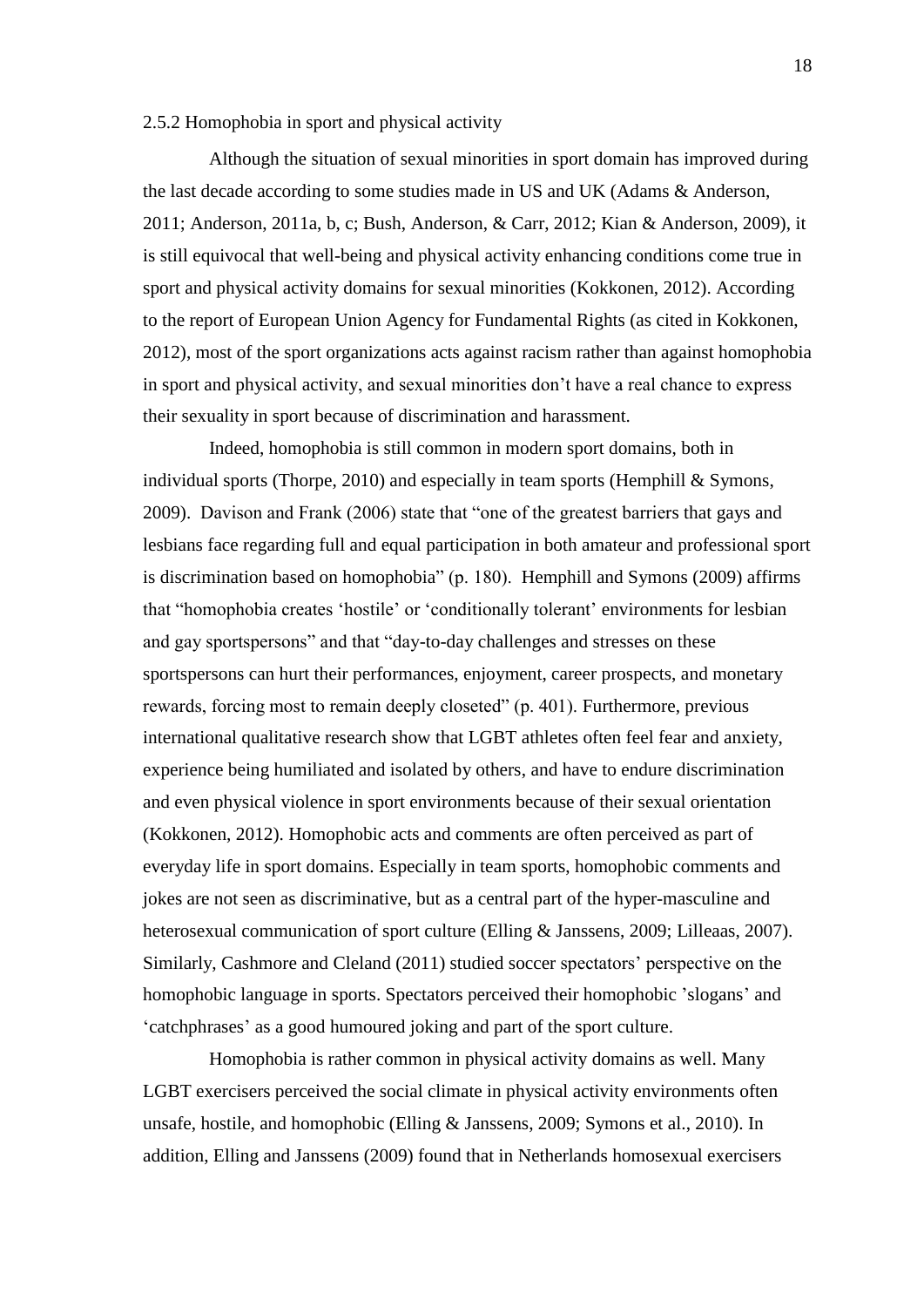hide their sexuality more often in sport environment, than in work or studying environments. Kokkonen's (2012) recent study about discrimination experiences of Finnish LGBT people in sport and physical activity amplifies the presumption that sexual- and gender minorities have to endure discrimination such as name-calling, insinuation, heterosexism, and despised looks in sport, physical education, and in other physical activity domains. Toivala (2011) concluded in her study that homophobia is a burden in Finnish schools and physical education classes that steals resources from the educational learning.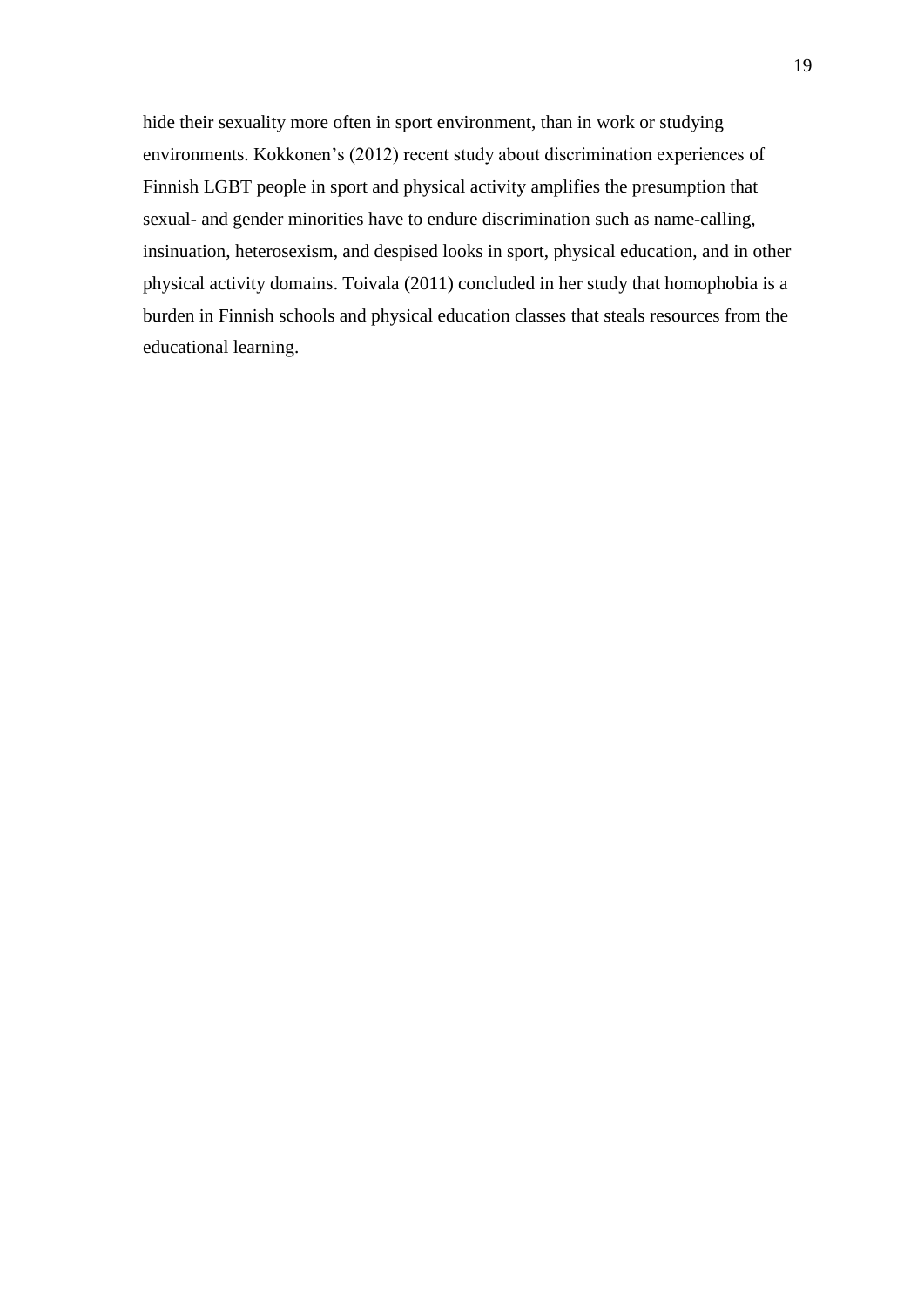#### <span id="page-19-0"></span>3 THEORETICAL FRAMEWORK

#### <span id="page-19-1"></span>3.1 Queer theory

I utilize *queer theory* in this study as a theoretical framework, and as a directive thought behind the study. Queer theory refuses the notion of sexual identities per se, or the categorization of them overall and therefore expands beyond the issues gay men face in sports by questioning the heteronormative oppression of society (Sykes, 2006). Queer theory is influenced by post-structural ideas about identity and sexuality. Many theorists have brought their own flavour to the theory. In fact it is still evolving set up of ‗theories' that use term ‗queer' for different purposes, and it is in constant flux and development ( Jagose, 1996). Queer theorists are interested how categories like ‗heterosexual', ‗gay', and ‗lesbian' came to be seen as stable identities, and attempts to reveal them as fragile constructs, constantly reliant on the successful performance of gender (Watson, 2005). Watson (2005) notes that the strength of queer theory, among other things, "lies in its potential application to relational fields, as a framework to shake the heteronormative, taken-for-granted positions and assumptions about sex, gender and sexuality in which sexual minorities are rendered as problematical against a stable heterosexual norm" (p. 79). As Krane et al. states "confronting heteronormativity includes not only being inclusive of LGBT people, but also resists the privileging of heterosexuality" (p. 154).

It can be said that I've carried out this paper wearing "queer lenses", since I'm already striving to queer the sport and physical activity domain by doing this kind of study. By using the term 'queer', as a gay athlete/researcher, I intentionally reverse the heteronormative notion that everyone in sport is heterosexual (Krane et al., 2010). Within this study, I'm criticizing and trying to impact on the prevailing heteronormative and heterosexist constructs in sports. Therefore, this study has also rather obvious political function. Though, the queer researchers never have denied the political agenda of their studies (Jagose, 2006; Krane et al., 2010).

# 3.2 Queering the sport

<span id="page-19-2"></span>*―Queer infers an overarching commitment to social justice and inclusion, which then compels compassionate and inclusive practice*" (Krane et al. 2010, p. 172)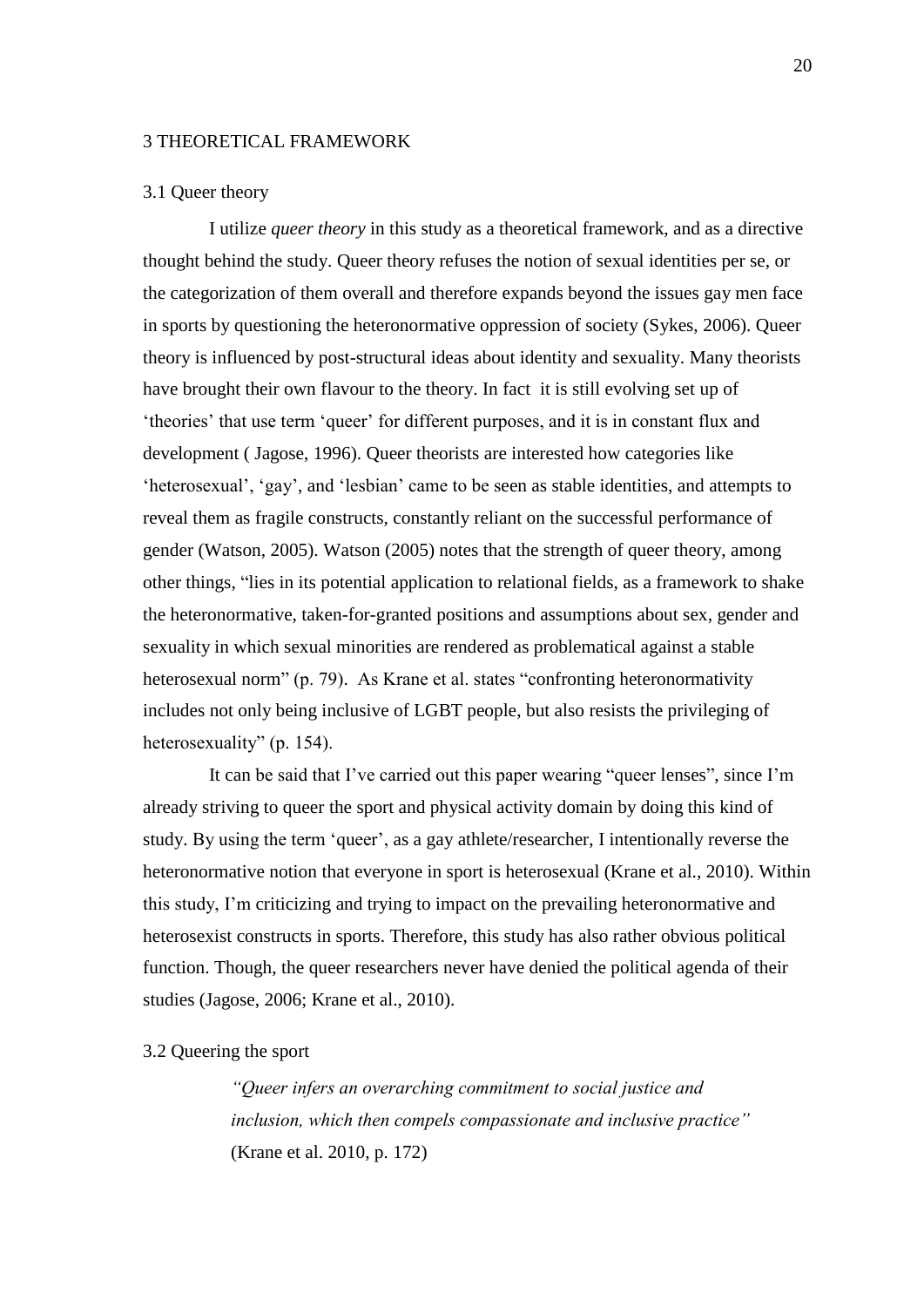To queer sport means destabilizing heteronormativity while recognizing the presence of LGBT identities (i.e. queer identities) in the field of sport (Krane, Waldron, Kauer, & Semerjian, 2010) and by doing that, we confront institutionalized dominant practices that privilege heterosexuality and build alternative practices that include and value all the varieties of identities. By recognizing queer existence we question, and eventually change heteronormative structures, behaviours, identities and discourses in sport (Eng, 2006).

Issues such as homonegativism, transphobia and heterosexism are not only minorities' problem; it is problem for all the athletes participating in sport who don't fit in heteronormative sex/gender-scheme by not showing conventional expectations of masculinity or femininity (Eng, 2006; Krane et al, 2010). In other words, homophobic reactions can harass everyone in sport, not just LGBT representatives. Anyone can experience sexually discriminative and repressive acts that can harm mentally, physically, and emotionally, consequently leading drop outs from sports or having negative attitudes towards sport and physical activity. Eng (2006) argues that queering should happen inside the sport, such as via rule and policy changes, and as Johnson and Kivel adds (as cited in Krane et al. 2010, p. 154) queering should be done by heterosexuals as well as LGBT people.

So, when examining this study through queer lenses, the aim of this paper is to make one gay athletes voice heard in sport society and question the ambiguous heteronormative values and hegemonic processes that diminish homosexuality in sport, and try to find solutions to make sport and physical activity domains more inclusive. In other words, I'm ‗queering' the sport by exposing queerness in sport domain that is expected to be heterosexual (Eng, 2006). By hearing the voice of silenced minorities and recognizing queer existence, sport leaders, practitioners, athletes and the audience can acknowledge the repressive power relationship of dominant and the different other, and work towards making sport more inclusive and fair domain for everyone.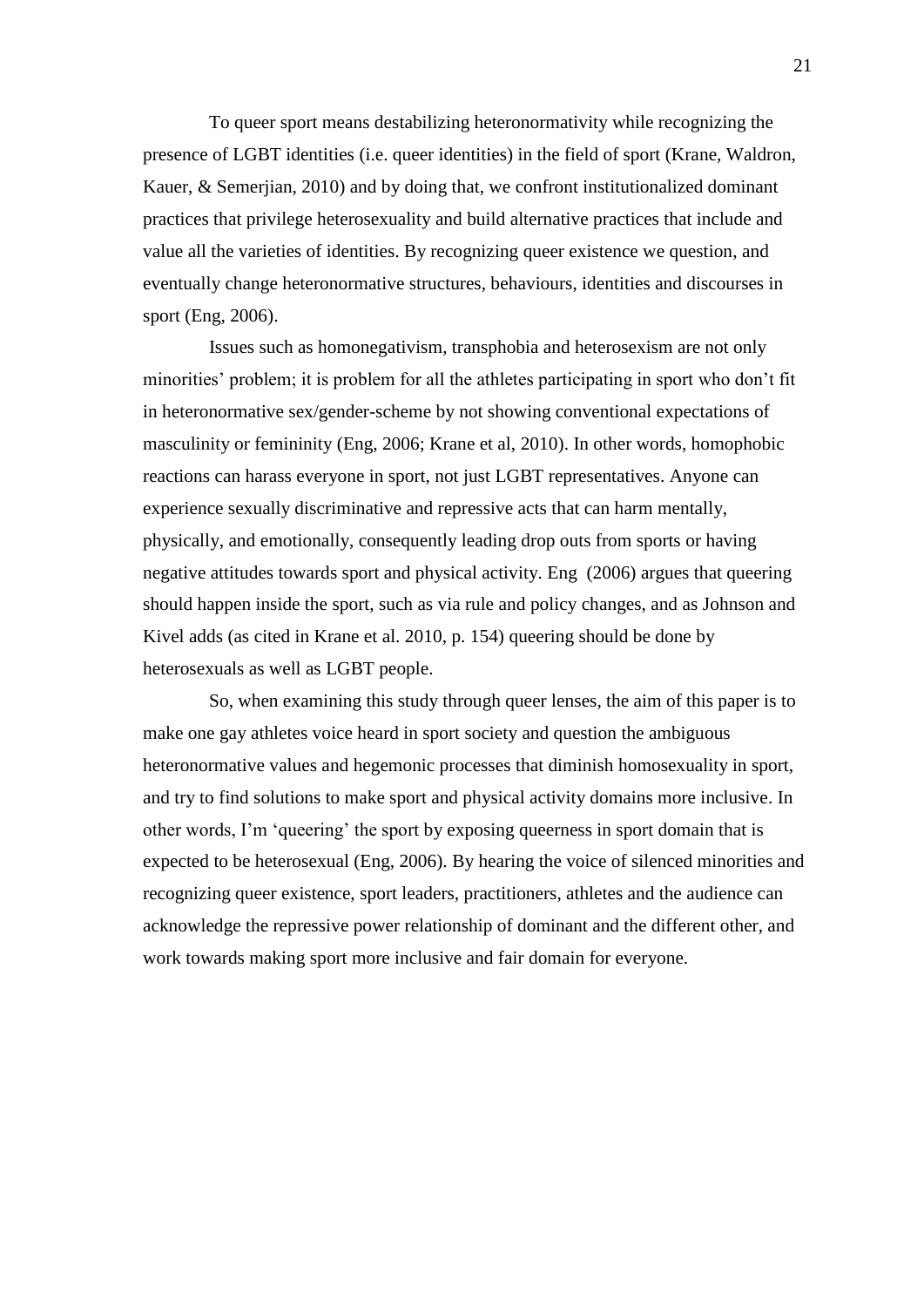# <span id="page-21-0"></span>4 PURPOSE OF THE STUDY

In this study I strive to describe, interpret, and understand the experiences, thoughts, and feelings that I've had while participating in sports, and in physical activity as a homosexual athlete and exerciser. As a source of data, I will use my self-produced data; autobiographical memoirs and reflections, and sport and exercise log that I kept for over a month. By reaching this objective, I will interpret the findings using theories and LGBT research in sport.

The purpose of this study has got its final form over time, in the resolution of interaction with existing literature and my own thinking, which increased and deepened my understanding of the topic. Therefore, the purpose of this study is to understand a gay male athlete's experiences in sport and physical activity in Finland, by asking the following research questions.

- 1. How Finnish sport and physical activity domains are experienced by a gay athlete?
- 2. How these experiences reflect in his sexual identity development and management?
- 3. How these experiences reflect in his relationships to others in sport?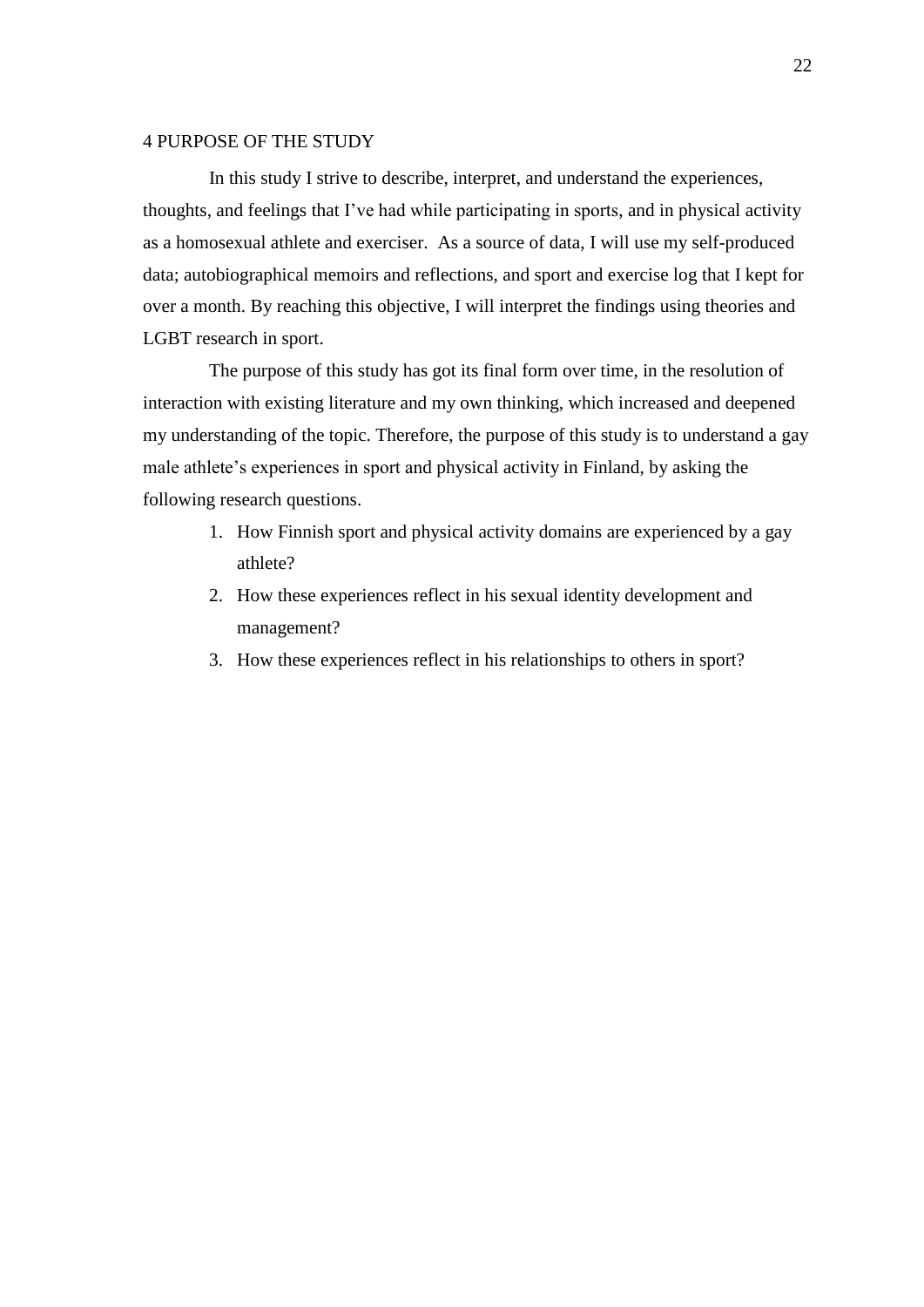#### <span id="page-22-0"></span>5 METHODOLOGICAL RESOLUTIONS

This is qualitative autoethnographic study with narrative features. In the following I will refer briefly to the methodological resolution taken in this study, qualitative research and autoethnography, and how data collection and analysis were carried out.

#### <span id="page-22-1"></span>5.1 Qualitative research

Strauss and Corbin (1998, p. 11) describe *qualitative research* as a term that includes any kind of research that is not using statistical procedures or other quantification in order to produce findings. Qualitative researchers usually study person's lives, lived experiences, behaviours, emotions, and feelings. Also organizational functioning, social movements, cultural phenomena, and interactions can be studied in qualitative research. Contrary to quantitative research, qualitative analysis strives to discover concepts and relationships in raw data by nonmathematical methods of interpretation. Qualitative and quantitative research differs also in research frames of each method, nevertheless both methods has common grounds in the field of research and both strives to conceptual understanding of the world. Saaranen-Kauppinen and Puusniekka (2010) lists typical features of qualitative research in their article, and some of them actualize also in this study, such as: autobiographical data collection, examinees perspective, inductive analysis, unhypotheticality, and narrativity of the study.

#### <span id="page-22-2"></span>5.2 Autoethnography

Autoethnography has recently got popular in the field of qualitative research. Even in sport and exercise sciences autoethnography has been utilized in different topics (Collinson, 2003; Hockey, 2005; Jones, 2009; McMahon & DinanThompson, 2011; Martin, 2011; Purdy, Potrac, & Jones, 2008) and there are also autoethnographies that covers sexuality and gender issues in sports (Carless, 2011; Dorken & Giles, 2011; Drummond, 2010).

Autoethnography is self-reflexive research method that combines cultural analysis and interpretation with narrative details, and follows the anthropological and social scientific inquiry approach (Chang, 2008). It entails the researcher performing narrative analysis pertaining himself as intimately part of a particular phenomenon or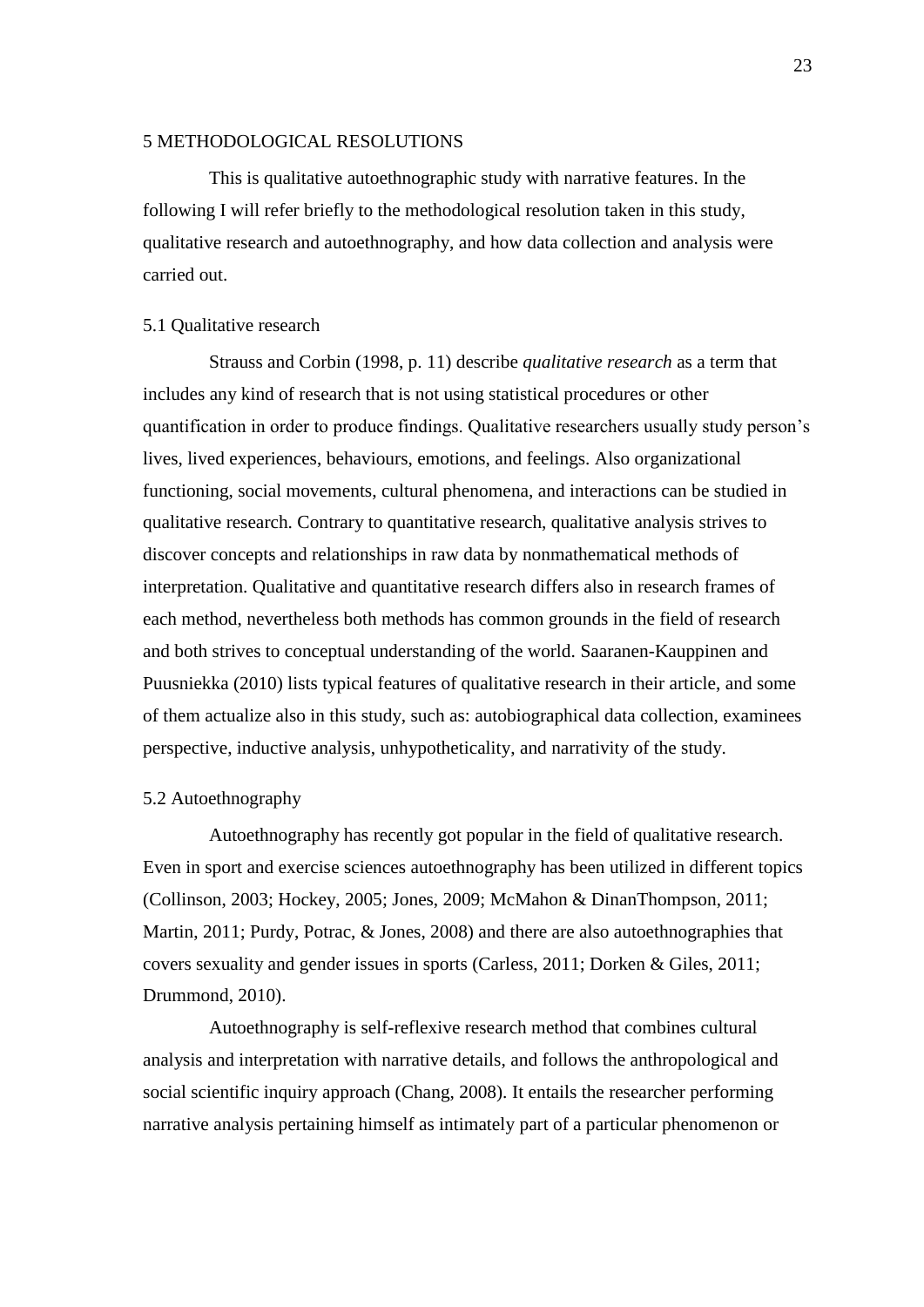social world under study (McIlveen, 2008; Hockey, 2005) such as Anderson (2006a) states that an autoethnographer should be a *complete member researcher.*

Autoethnographic research can be divided in two types of orientations: *analytic autoethnography* (Anderson, 2006a), and more free-form style, *evocative autoethnography* (Ellis, 2000; Ellis & Bochner, 2000), from of evocative approach is the most employed so far among these two autoethnographic genres. Evocative autoethnography draws from postmodern sensibilities and distinguishes itself from realist and analytic ethnographic traditions (Anderson, 2006a; Chang, 2008), which apply more traditional and objective ways of writing and ethnographic analysis and description. Evocative autoethnography invokes more on writing process and the outcome, and avoids analysing and interpreting the "reality" for the readers, since the story itself is analytical as such. So, in evocative autoethnography narrative stands alone focusing more on autobiographical and revealing description, where author's lived experience intertwine with the cultural (Chang, 2008), striving to find resonance and affect the reader, and ultimately "break reader's heart" (Ellis et al. 2011; Ellis 2004). In the end, reader makes the final interpretations, and conclusions of the validity and authenticity of the story.

According to Anderson (2006a) the central principles of analytic autoethnography are: 1) researcher is complete member of the group/phenomenon under studied, 2) reflexivity or researcher's awareness of his relationship and influence on the surroundings and informants under study, 3) researcher's visibility in the research text, 4) dialogue with self and other informants, 5) commitment to analytical, which closes off "nothing but" telling personal experience, or evoking an emotional reaction in readers. Chang (2008) as a supporter of more traditional autoethnography distinguishes it from descriptive or performative story-telling and writing i.e. evocative autoethnography, by combining the narrative with cultural analysis and interpretation, which follows the more traditional anthropological and social scientific inquiry approach. She argues that ―autoethnography should be ethnographic in its methodological orientation, cultural in its interpretive orientation, and autobiographical in its content orientation" (p. 48).

Both autoethnographic genres has distinguished themselves, and even criticized each other's philosophy of doing autoethnography (Anderson, 2006b; Butler, 2009; Denzin, 2006). Truly, both genres have their methodological differences, yet they have similarities as well. Both approaches strive to understand culture around the self (Chang,  $2010$ ). Also Anderson (2006b, p. 452) points out that in both approaches "attempts to do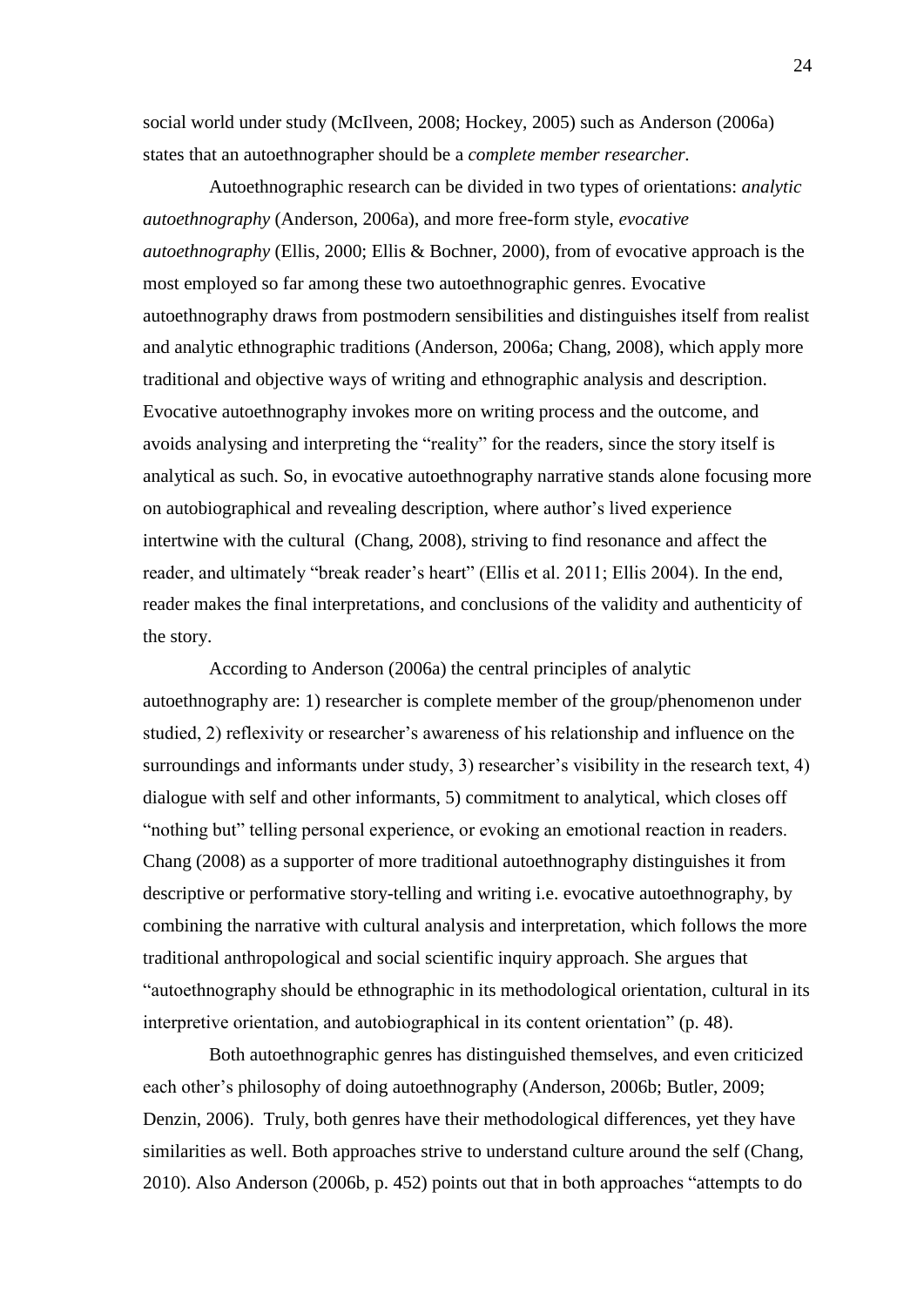ethnography are guided by the same commitments to social justice, civility, openness, and resistance to fundamentalisms that I see in the writings of alternative ethnographers."

#### <span id="page-24-0"></span>5.3 Narrative method and narrative analysis

Story telling is essentially associated in humanity and being as a human since we all tell stories all the time. We are storytellers. We build our identities and give meaning to our lives in narratives that we construct (Oliver, 1998). We understand the world narratively through the stories we tell ourselves and others about our experiences, and the cultural stories that are told about us (Bruce, 1998). Ultimately, when we tell our story, we live our story (Saaranen-Kauppinen & Puusniekka, 2006).

Narrative analytic approaches suits for studies that are interested on individuals freely told stories about their lives and experiences. When doing research, we can examine how personal stories align to cultural stories; what kind of cultural elements stories contain and how these cultural conventions affect in developing narratives. When doing narratives we report, defence, take a stance, criticize, make things understandable, and impose ourselves and others. In narratives we e.g. work on our life changes; or bundle together different personal experiences, social and societal needs, demands, objectives, wishes, and attitudes (Saaranen-Kauppinen & Puusniekka, 2006).

Interviews, tales, diaries, or other personal accounts like autobiographies are examples of narrative data forms. They can be public or private, long or short. Narrative in its advanced form has specific features of a story. It follows certain, at least timely logical structure. It is a description of a scene or series of scenes that is bind together with a plot that may have beginning, middle-part, and ending. Yet, narratives can also be anything that in some ways has narrative content that requires interpreting (Saaranen-Kauppinen & Puusniekka, 2006).

*Narrative analysis* suggested by Oliver (1998) uses a plot in analytical means. In fact, the final product of narrative analysis is a new narrative, or set of narratives, where the data is organized into a timely and structurally coherent story.

*The data are configured into a narrative, or set of narratives, through the use of a plot, which gives meaning to the experiences of the people involved (…) Just as stories has mini plots that can help us to better understand the "why" questions, narratives are also constructed through the use of a plot and can help us begin to better understand the bigger "why" questions.* (Oliver, 1998, p. 250)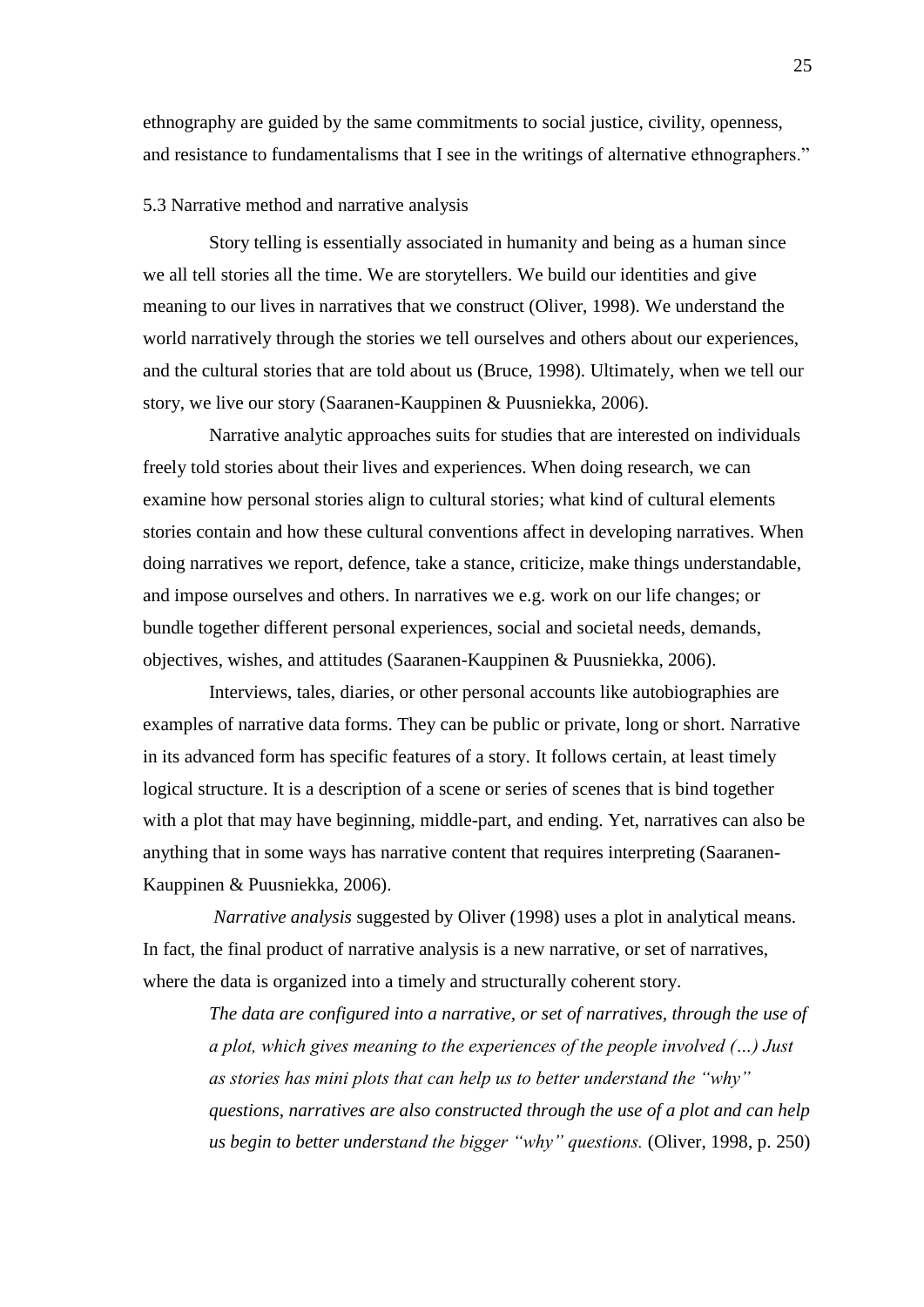Virtually, data can be developed in core narratives, from where we can see the condensed plots of the stories. From these core narratives researcher can create a bigger narrative that illustrates the big picture, or the main points of the data (Saaranen-Kauppinen  $\&$ Puusniekka, 2006).

Smith and Sparkes (2009) separate narrative researchers in two categories: story analysts and storytellers. Story analysts collect stories for its data and turn these stories into a form to be formally analysed, extrapolates theoretical propositions and categories from them, and represents the results in the form of realist tale (see analytic autoethnography). Storytellers refrain from adding another layer of analysis and theory and prefer instead to let the story work as an analytical and theoretical in its own right. In other words, storytellers argue that story is analysis (see evocative autoethnography) (Smith & Sparkes, 2009). After all, narrative analysis or narrative inquiry is not just univocal and coherent analytic method. It is rather an 'umbrella term' that includes multiple methods for interpreting stories form texts (Smith & Sparkes, 2009; Riessman, 2001). Therefore, there are no specific regulations of conducting the method. Every researcher perceives the method in different ways; yet similar to all is the multidimensionality of the method and its usability in multiple ways.

In this autoethnographic study I am the source of my data by writing down narratives of my past and present experiences in sport and physical activity domains. I decided to use narrative analysis since it allowed me to construe and analyse my data without facing the dilemma of objectivity and subjectivity. It would have been difficult, even impossible task to analyse my self-created data objectively. In fact, subjectivity is the tool, and the strength in the analysis of this study. My own use of the method is not direct derivative from any complete narrative analysis guideline as such. Yet my use of the method certainly has influences from storytelling (Smith & Sparkes, 2009), as I am building a bigger story from core narratives that emerged from the data, suggested by Oliver (1998) and Polkinghorne (1995). I will give more insight how I conducted the narrative analysis in the 'procedure' section in this study.

#### <span id="page-25-0"></span>5.4 In between postmodern and modern

This study has influences from both autoethnographic genres. It has much in common with evocative autoethnography, which draws upon postmodern sensibilities (Anderson, 2006; Ellis, 2011) and storytelling (Smith & Sparkes, 2009), but it also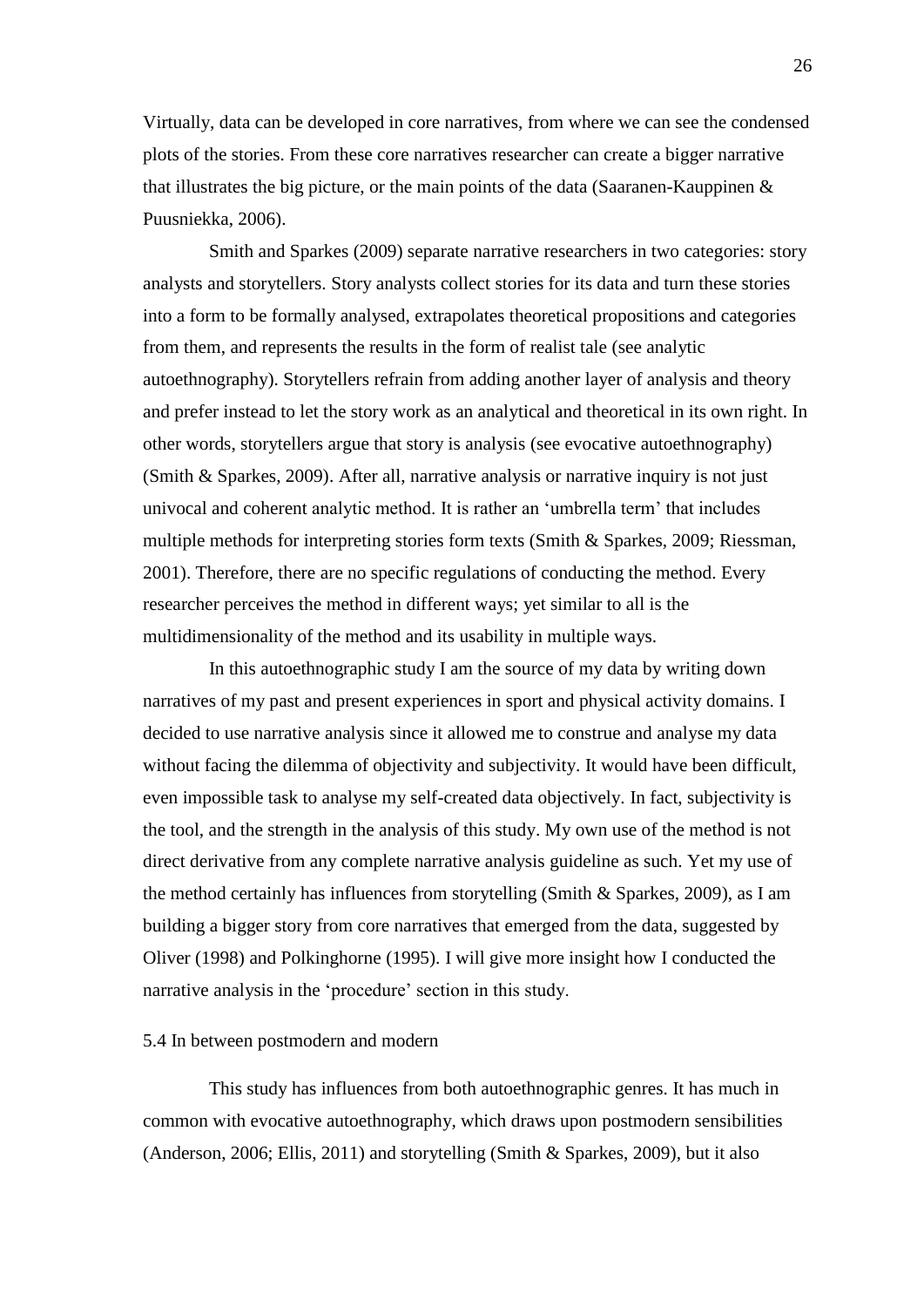extracts from more analytical and realist approach of autoethnography suggested by Anderson (2006) and Chang (2008). Therefore, it could be said that this study has influences from *postmodern* and *modern* scientific philosophies. Modern philosophy of science is considered as objective and reliable, and therefore desirable. Modern scientific tradition believes that there is truth out there that can be reached by doing modern objective research. Postmodern scientific philosophy challenges the assumptions of grand theories of modernism. In contrary, postmodernists believe that there is no one major truth to be achieved. Science is, eventually, made by humans and the truth value of the science is relative (Ihanainen-Alanko, 2005; Rail, 1998). Matters and phenomenon seem different from different perspectives, and the world is fragmented into many isolated worlds (Rail, 1998).

To continue with postmodernism, Michel Foucault (as mentioned in Rail, 1998, p. xiii) emphasized the inadequacies of metanarratives. As a postmodernist thinker, he also sees the truth as partial, localized versions of reality and argues that the discourse is the site where meanings are contested and power relations determined. Therefore, the false power of hegemonic knowledge can be challenged by counterhegemonic discourses that offer alternative explanations of reality (Rail, 1998, p. xiii). In conclusion, postmodernism, as it is characterized by leading postmodernist thinkers (e.g. Lyotard, Foucault, Derrida, and Baudrillard) is mostly in terms of breakdown of belief in scientific truth and objectivity since any attempt to represent anything in language or text, will necessarily be incomplete, inaccurate, and biased (Rail, 1998).

I acknowledge the strength of the both scientific philosophies. Therefore, in this study, the narrative (the findings) is left for the readers to see and live the subjective experiences of the writer. Consequently readers can make their own interpretations from the narrative, and eventually evaluate and judge it from their own perspective. Moreover, it is impossible for me to control all the meanings in the narrative, therefore the story builds continuum between the readers and me as a writer. In this sense, the narrative continues to live its own life in readers' minds, detached from its writer, and acquiring new meanings and interpretations for the story (Ihanainen-Alanko, 2005). For example, I reckon that heterosexual athletes might see different things from the story, and interpret it differently than I do. Physical activity teachers or coaches might also have their own vision about the story. Yet, I believe there are plenty of athletes, coaches, or other sport practitioners who can identify to the experience in the story and interpret it more or less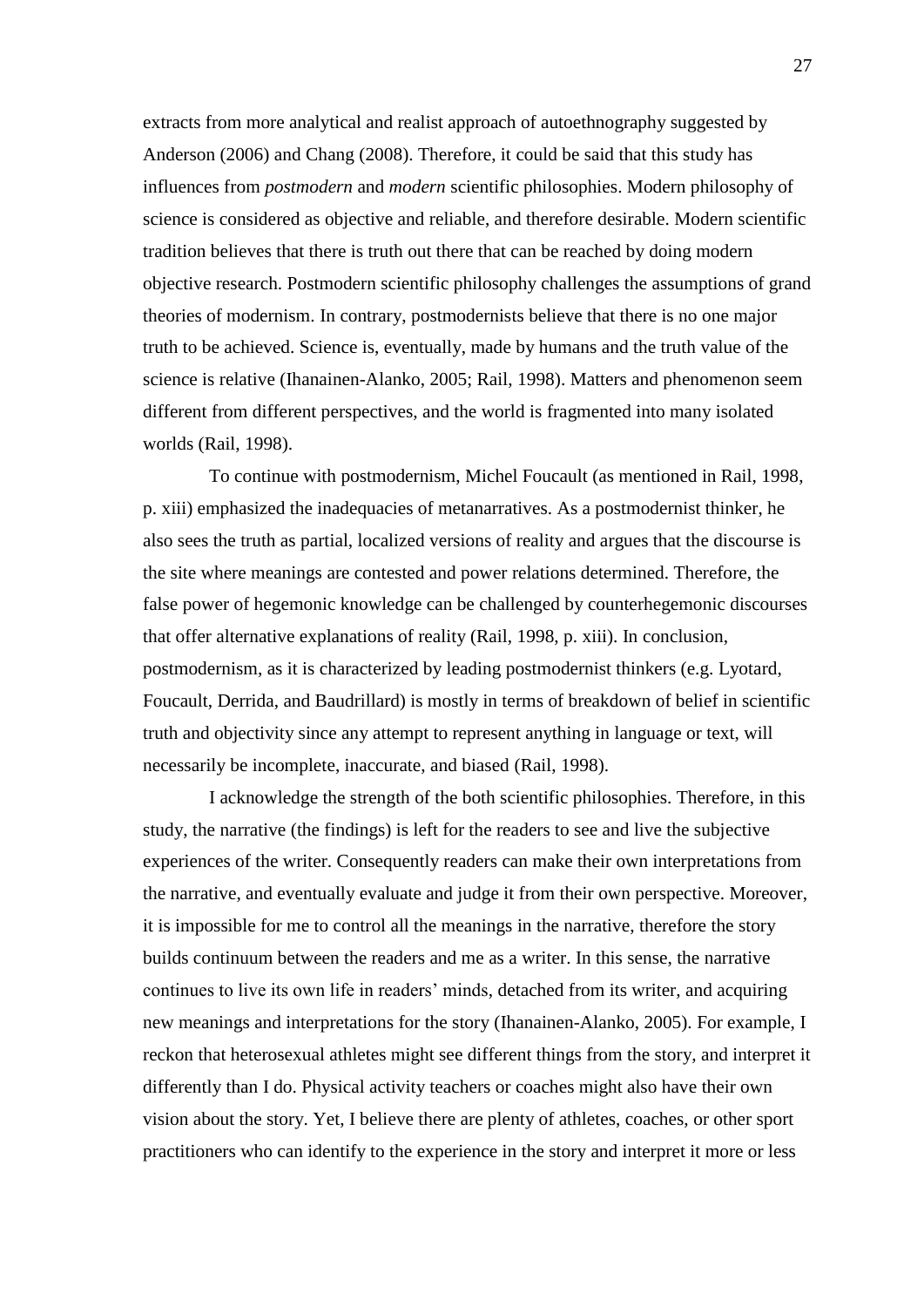the same way as I do. So by telling the story and leaving it to the "readers' hands", I'm implementing the postmodern scientific approach in to the study.

The narrative works also as "empiria" of this study that I will interpret and construe with relevant theories and previous research in the field. By doing this I'm striving to bring social explanations to the narrative. This can also be seen as a validation of the findings and readers can make their own judgments to what extent they can agree with my interpretation. By interpreting the narrative with theories and previous research, I'm implementing more traditional approach of (auto)ethnography that has influences from modern scientific philosophy.

#### <span id="page-27-0"></span>5.5 Reflexivity in research

Autoethnography is a self-reflexive process where the researchers come to understand themselves and others. Reflexivity in ethnography also refers to researcher's awareness of his relationship and influence to the study and the process (Anderson, 2006). I kept 'research log' during the whole research process. I kept it for updating the happenings in and around the research process, and also for reflexive purposes to express my feelings and thoughts about the research process, and to work on my own thinking about the limitations and strengths of my study. It was particularly helpful tool to get from inside, to outside of the study. I will demonstrate parts from my research log in this study to enlighten my feelings and resolutions of the research process in the data collection and data analysis process, and when considering ethical issues and limitations of this study.

According to McIlveen (2008) "Reflexivity in research and practice offers more than a checking process; it is a process which in itself proffers new understandings and actions—transformation." (p.6). Self-transformation may be also therapeutic for the researcher or the reader, when dealing with sensitive and delicate issues, or when it's about healings from the emotional scars of the past (Chang, 2008).

When manifested in increased self-reflection, adoption of the culturally relevant *pedagogy, desire to learn about "others of difference", development of an inclusive community, or self-healing, the self-transformative potential of autoethnography is universally beneficial to those who work with people from diverse cultural backgrounds.* (Chang, 2008, p. 54)

I believe that by doing this autoethnographic study, and because of its self-reflexive nature, it changed my perception considering the LGBT sports and my perceptions of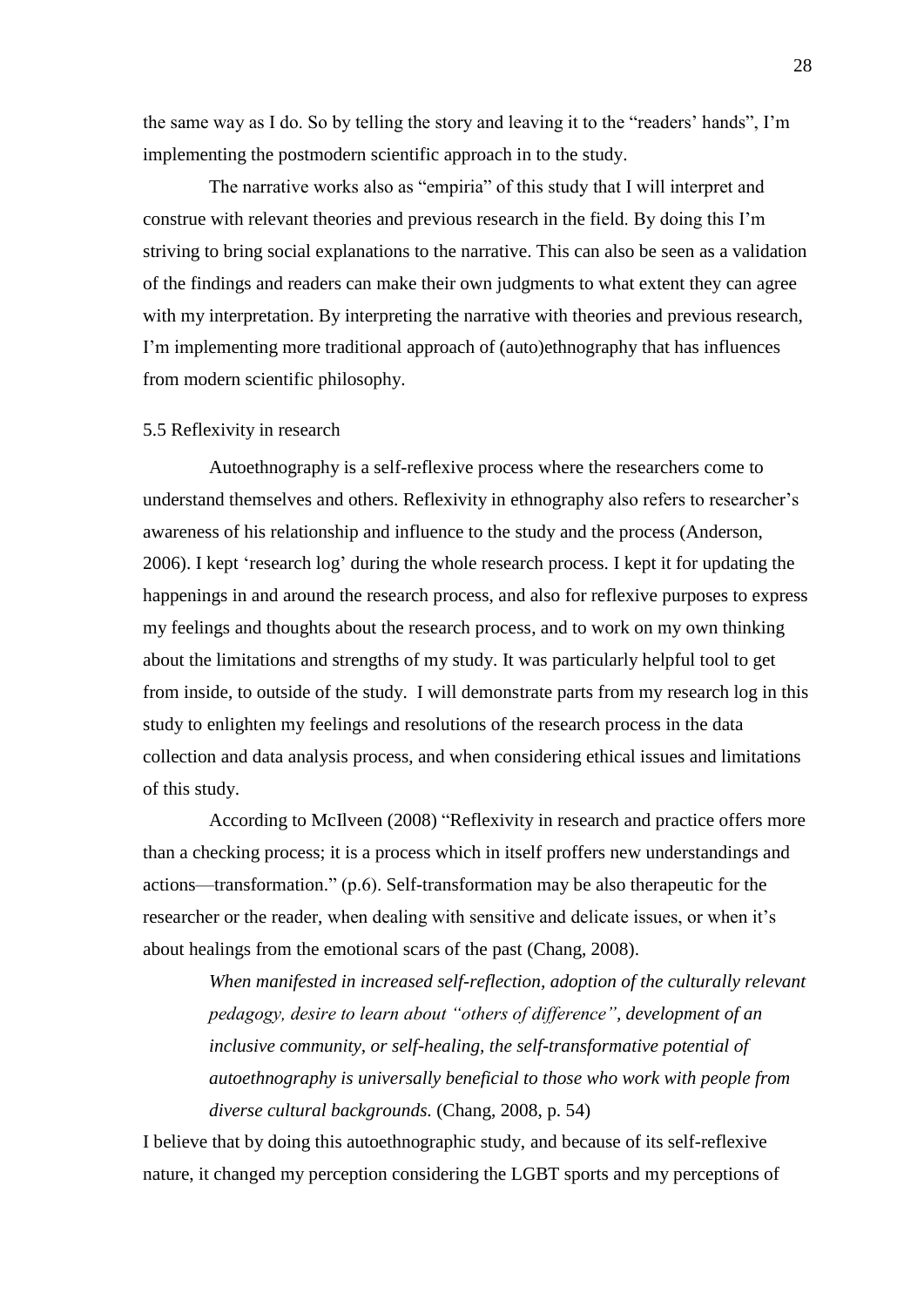non-heterosexuality in sport domain in general, and also helped to understand better my own experiences and the others in sport and physical activity.

By reading previous research and literature related to the field, I got more insight to the topic. Most of all, it evoked the self-reflexive process of my experiences in related to the culture and surroundings where I am living. Doing this autoethnographic study helped me to understand myself and others, and continuingly help myself and hopefully others to correct cultural misunderstandings, and to be more sensitive crossculturally and respond effectively to the needs of cultural others (Chang, 2008).

# <span id="page-28-0"></span>5.6 Ethical considerations

Certain research related ethical principles apply to autoethnography, like in any other qualitative research method. In this study, ethical concerns are heightened especially in issues of researcher's position, participants' anonymity, and in the questions of objectivity and subjectivity. Always when conducting a study, researcher is responsible of participants' well-being, and that their experiences are studied objectively. When deliberating between various methodologies to use in this study, I struggled with the question of authority to analyse and interpret others experiences (i.e. interviewing and interpreting other gay athletes' experiences without letting my own experiences to bias the data collection and analysis). However, although I ended up focusing to examine my own experiences, and *myself*, it doesn't mean that the study does not have *others* included. I had to keep in mind that other people are present in my self-narratives, as active participants or as associates in the background (Chang, 2006). Such as Ellis, Adams, and Bochner (2011) states that researchers do not exist in vacuum. We all are connected to social networks that include friends and relatives, partners and children, coworkers and students, and we work in different environments such as universities and research facilities. That means I indeed combine others when I write and conduct autoethnography. When we read traditional ethnographies, we sometimes can identify the location of communities, and in some cases, even participants being featured in the study (Ellis, Adams, & Bochner, 2011).

Often autoethnographers maintain and value their interpersonal ties with their participants after the study, like I do with my current and previous teammates and coaches, and relatives. Participants in my research are not just impersonal "subjects" and source of data. They are, and will continue to be part of my life when my research is completed, so I "have to be able to continue to live in the world of relationships in which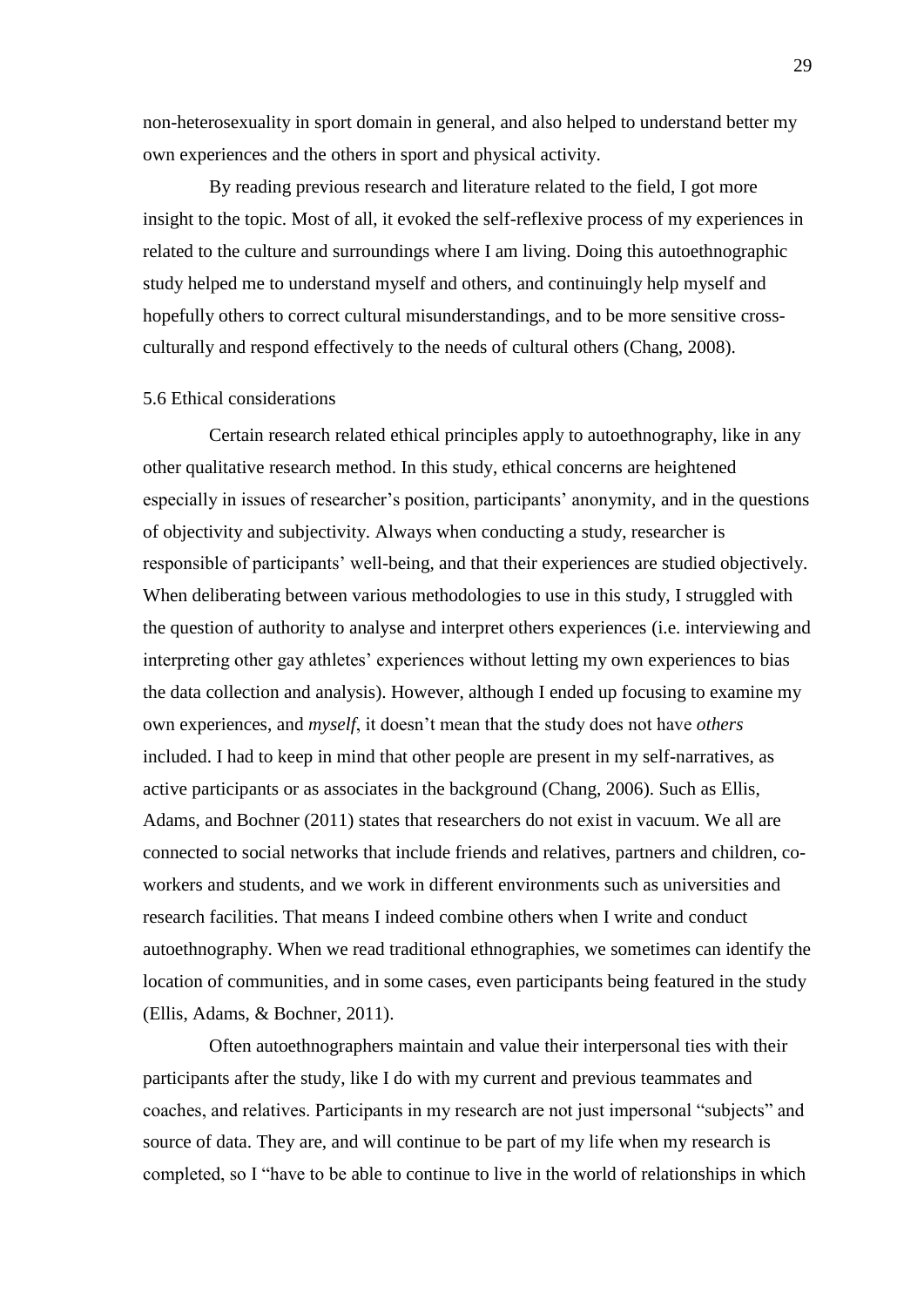my research is embedded" (Ellis et al. 2011). I am taking a conscious risk when doing this autoethnography. For example, my homosexuality comes obvious in this study and it might change my relationships with others in sport that weren't aware of my sexuality before. However, I've considered the pros and cons of this matter and I'm ready to carry the responsibility and consequences what the possible "disclosure" can bring to my life.

When conducting and writing the autoethnography, I have to consider how I imply the others in my work and assure their anonymity. I might have to alter identifying characteristics such as circumstances, topics discussed, or characteristics like race; gender, name, place, or appearance to protect the privacy and safety of others (Ellis et al. 2011). I also considered the issue while collecting the data:

Research log 10.1 2013

*…I've also considered how to write and introduce ―others‖ when writing my own experiences. I don't want them to be identified from the text. I use fake names at the moment, because I want the readers to get real feeling about persons around me, and identify them as real persons. Still, I'm bit afraid if I reveal too much….*

I have also taken this issue into account in the narrative by writing it in the third person. I've also changed the names of the persons, events, and environments to make it difficult to locate or identify anything from the story. Acknowledging, that the narrative is a creation based on the data, and not necessarily a detailed and objective description of ‗how it all went', serves also for the ensuring anonymity of others in this study.

In some cases, however, ensuring anonymity can be impossible thing to do in this kind of "ethnography". Then I have to consider how I will write about those, whose anonymity I can't ensure, but still remaining truthful and loyal to my data. In these cases, I needed to balance between the essence-meaningful or detailed-truthful story. During the writing process I had to constantly consider how these protective devices influence the integrity of the research, as well as how the work is interpreted and understood (Ellis et al. 2011). Moreover, I had to consider myself as a participant when writing the narrative. My data included some very private information, my feelings and experiences as a gay athlete in sport. Therefore I had to take this account by negotiating what was essential private information for the study and therefore needed to be included in the findings, and how I will do that by not doing harm to myself. In this procedure, I had to leave out some parts of the data, which might have been too personal, or I didn't find the proper way to present them in narrative, let alone would they brought any more notable meaning to the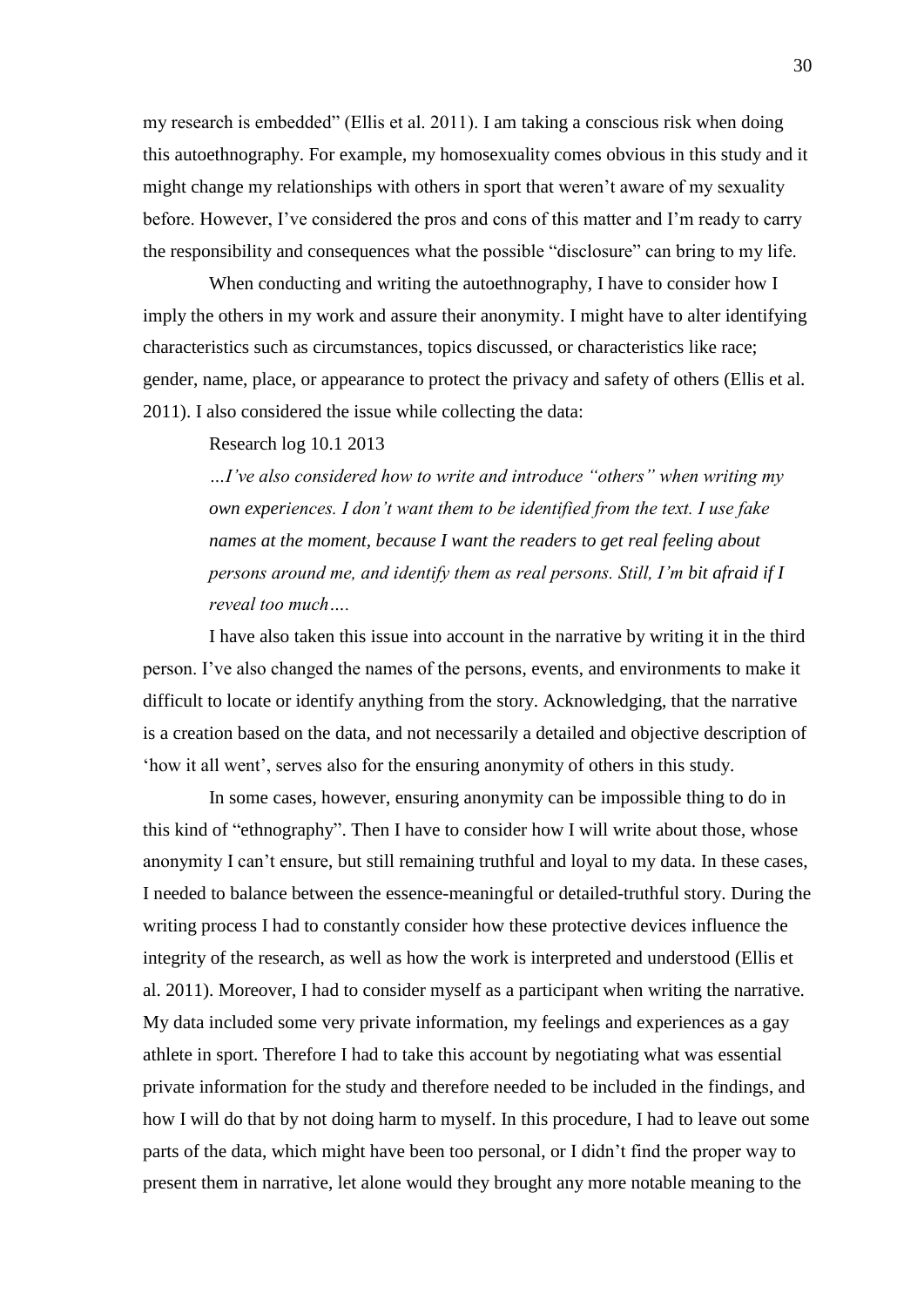study. I also decided to leave out my family and relatives from the whole study since I would've not been able to ensure their anonymity in this study. I will discuss more about these "untold stories" under the 'procedure' section of the study.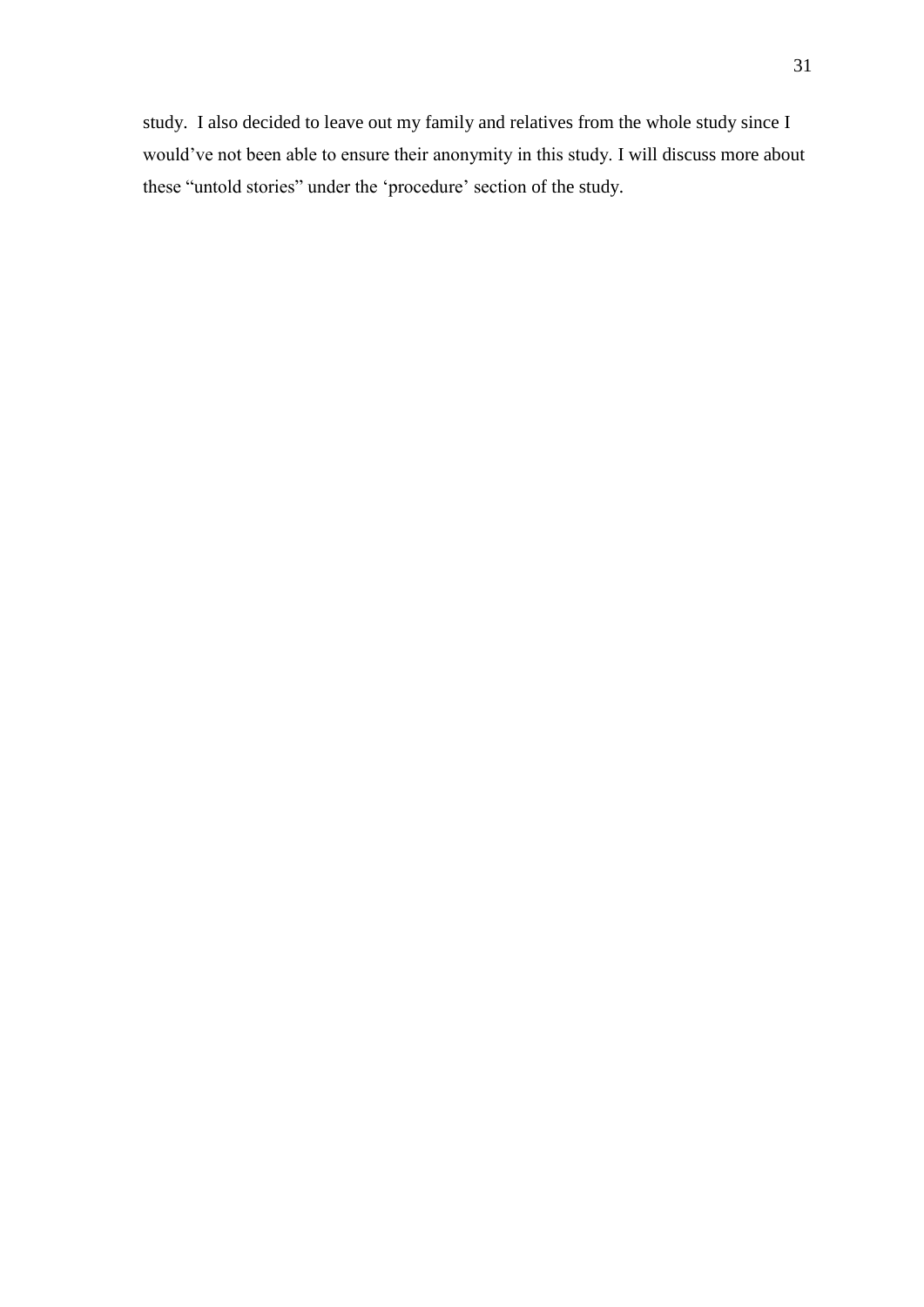#### <span id="page-31-0"></span>6 PROCEDURE

#### <span id="page-31-1"></span>6.1 Data collection

Qualitative data can be text, visual, or audio recorded material. It can be arisen depending on, or regardless of researcher's influence. Some examples of qualitative data are interviews and observations but it might also include autobiographical logs and diaries, letters, documents, films, or videotapes as well (Strauss & Corbin, 1998).

As a source of data, I use my sport and exercise diary that contains selfobservational and self-reflective material about my daily experiences in sport and exercise domains; and autobiographical log that contains written stories and memoirs of my past experiences in sport and physical activity domains from my elementary school times up to recent experiences. Thus, the data I use in this study is qualitative, narrative, and personal.

Data collection took approximately two months occurring on January and February in 2013, and it was done concurrently with the background research process. I wrote almost daily basis to my sport and exercise log approximately for one month. I wrote about my thoughts, feelings, and behaviour in sport training and other physical activity, but also my experiences outside of sport domain (e.g. social encounters with team/practicing mates, writings about sports in media or in social media). I tried to write down my experiences immediately after training session, or whenever something related to sport and my sexuality occurred. Of course, not always I was able to write them down immediately after occurring. Sometimes there was couple of days between the experiences and putting them down into log. Writing autobiographical data (i.e. memoirs) took around one and a half months. In autobiographical memoirs I wrote all kinds of experiences I've had in sport and physical activity domains from primary school times all the way to recent experiences. All together approximately 60 pages (30 pages each) of written data (spacing 1, 15) accumulated during in data collection.

Data collection wasn't as easy as it would sound to write about self-experiences and feelings. I had doubts if I was able to write meaningful and enough qualitative data for the study, and if my personal data would be any useful. I have never kept any kind of diaries or logs in my life (counting off compulsory learning diaries in school). Therefore writing and reflecting my experiences in a diary was not natural activity for me.

Research log 10.1 2013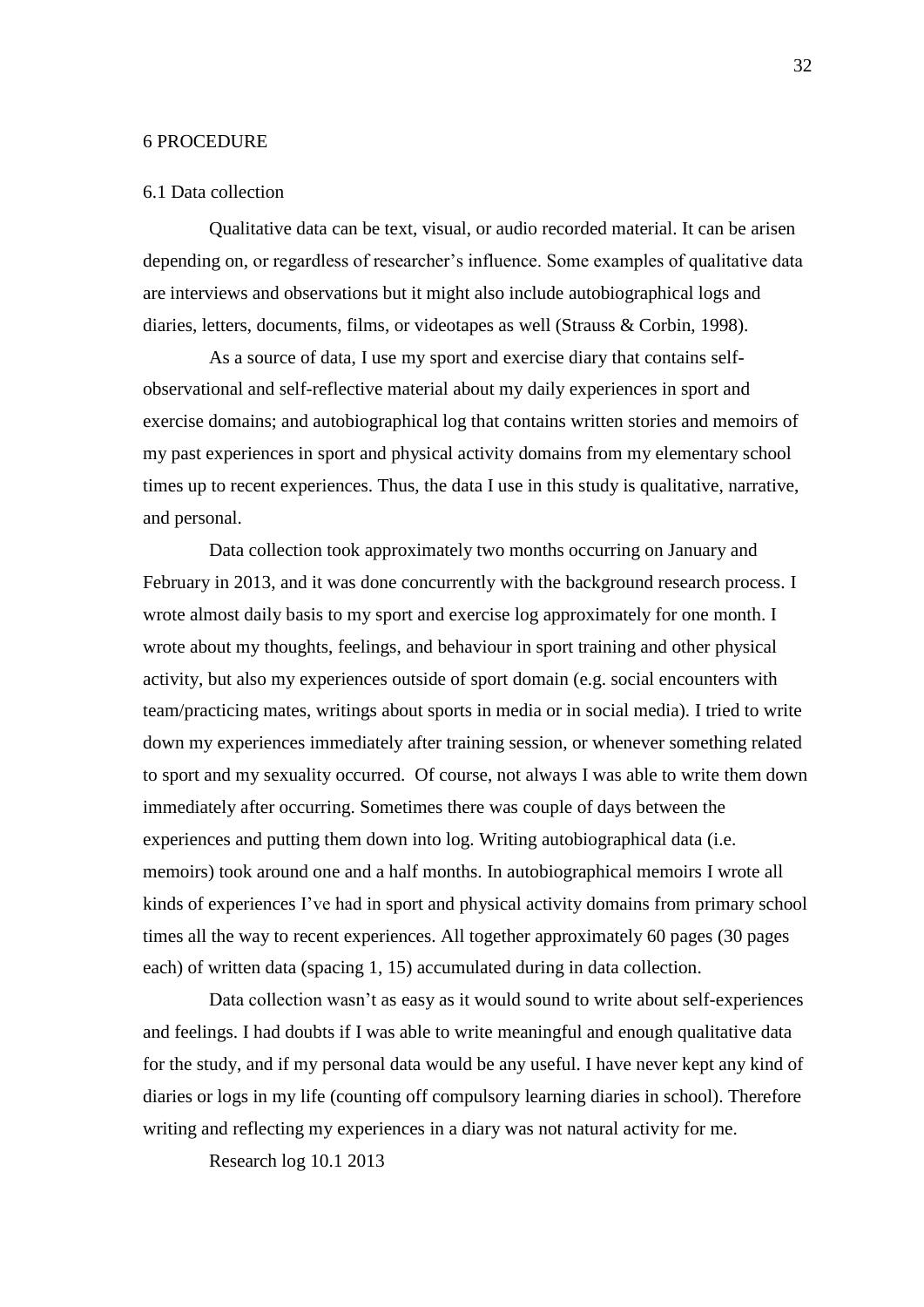*…Already in the beginning I found it a bit awkward to write about myself and my behaviours and feelings. I doubt the importance of the content that I'm writing. Is this any useful?*

Also quantity of the data concerned me during the data collection:

Research log 10.1 2013

*One of my concerns is to get enough quality data. How much is enough? I'm not happy how I've procrastinated the data collection for this long. I feel that I should have started earlier so I'd have more time for collecting.*

In the end my concerns turned out to be irrelevant. Both the quality and the quantity (60 pages) of the data are satisfying. In fact, the amount of data is rather plenty for this size of a study. In retrospect, there would be enough data for more studies. One way to determine the sufficiency of the data is when new events don't bring any new information to the study. This occurred particularly in my sport and exercise log, when I realized that similar experiences occurred repeatedly.

I had doubts when writing autobiographical data about my past. I was concerned if I remember the things right, if the data that I was writing was truthful.

Research log 16.1 2013

*Today I wrote about my childhood and adolescence experiences in sport. Gosh it was hard. So hard to recall that is far away in past. I even started to doubt the stories I wrote. I question the way I see and interpret my past experiences now, but at the same time I'm writing as truthfully as I can…*

*…Constant self-reflection is so overwhelming and numbing, that I feel I get lost sometimes; that I don't know what is true…*

Stories of our experiences are limited interpretations and descriptions of our past. We use words and symbols to contextualise and re-telling them to ourselves, and to the others. Therefore, it is impossible to totally "nail them down" how we actually experienced them in our stories. Time also can bias and change our experiences. We might feel differently now about the experiences we had long time ago. It's also impossible to recall every experience from the past. I could have spent more time for recalling my past experiences in sport and physical activity domains, but considering the time limit, and the size of this study, I had to finish the data collection at some point. For recalling my past experiences, I used external artefacts (Chang, 2010) such as photographs, diplomas, and sport medals to help and recall my memories.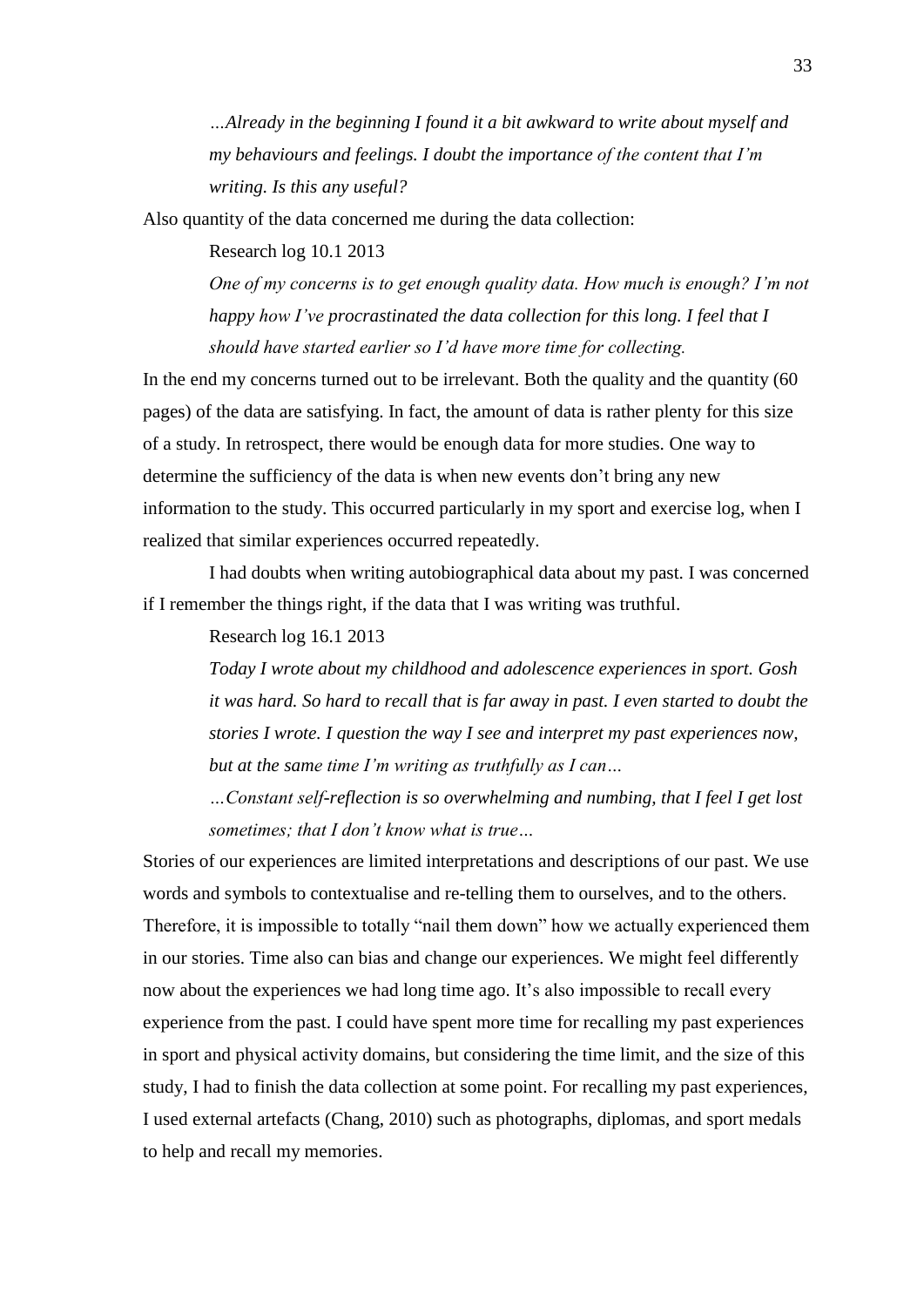Data collection was not easy process emotionally either. In addition to numbing self-reflections and heaviness of recalling my past experiences, at times I questioned my ability to put me and my experiences under the focus of the study. Just like in the beginning of this autoethnographic journey I wrote in my research log:

Research log 30.5 2012

*…During the past weeks I've been thinking my feelings towards this study. How deep I can actually go into my feelings and thoughts about myself. Am I really going to open myself as much as I want to make this study successful…?*

Even the feelings of fear occurred, when revealing own experiences and feelings in sport and physical activity by writing the down to the autobiographical and exercise logs:

Research log 10.1 2013

*I'm a bit afraid of revealing my deep and personal thoughts to public, but at the same time I want to do it. Actually I'm not afraid of showing them, I'm more afraid how other people think about the way how I feel and judge me because of it.*

Ellis (1999) notifies in her article that confronting things about oneself that are less than flattering is difficult in self-questioning autoethnography. She continues:

*Believe me, honest autoethnographic exploration generates a lot of fears and self-doubts – and emotional pain. Just when you think you can't stand the pain anymore, well that's when the real work has only begun. Then there's the vulnerability of revealing yourself, not being able to take back what you've written or having any control over how readers interpret it. It's hard not to feel your life is being critiqued as well as your work. It can be humiliating.* (Ellis, 1999, p. 35)

Surely, I've experienced self-doubts during the whole study and concerns how much I dare to reveal my feelings and write about them in a public thesis paper. For example, writing about intimate issues like discrimination experiences and same-sex attractions, or my own thoughts and relationships to others in sport made me to think about the ways I could write about them, without "humiliating" myself, or not being interpreted in disadvantageous ways. Still, I tried to be as honest as I in my writing, without twisting the "truth" how I felt and experienced it. Moreover, these self-doubts and fears even strengthened towards the end of the research process, but at the same time I was more convinced that. I am in the right path and that these experiences certainly have some worth of telling.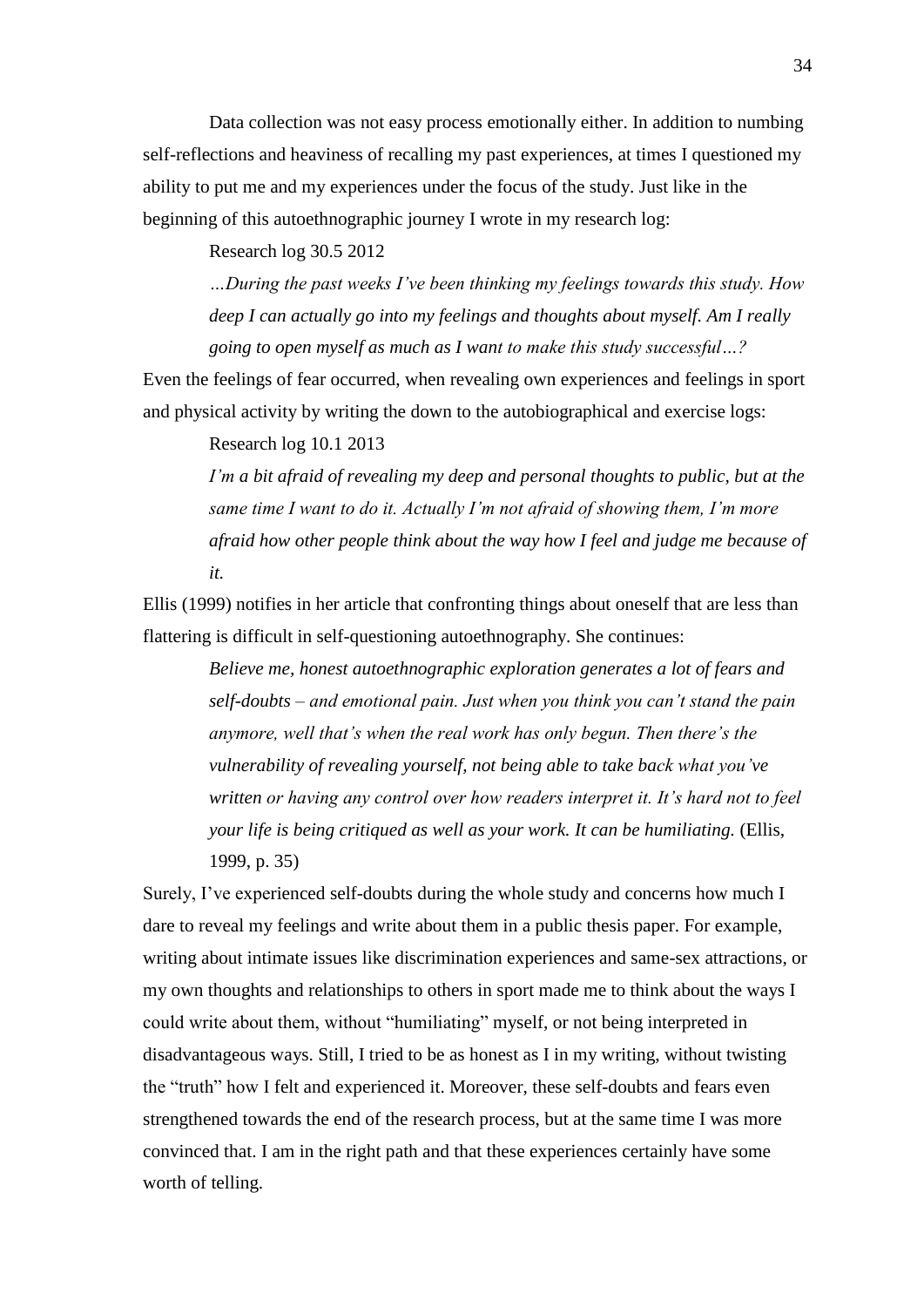Then there were language issues. I'm not a native English speaker, therefore it wouldn't be the first language to use when I want to express my feelings, and put my experiences in words. I pondered quite a long time if I should have used my native language, Finnish, in writing autobiographical data and sport and exercise log. In the end I decided to use English in my diaries, since supervision and the research paper was going to be either way in English. Retrospectively we can discuss how much this choice limited the quality of the data. However, I am rather happy with the data collection and I don't feel the language limited my expression too much in the end.

# <span id="page-34-0"></span>6.2 Data analysis and writing the narrative

Data driven narrative analysis was employed for organizing and analyzing the data in this study. In earlier section I described the narrative analysis as a method. In this chapter I will give some insight how it was actually used in this study.

In qualitative research it's possible to analyze the data without any preconceptions or definitions by conducting a data driven analysis. When conducting data driven analysis the primary stress of the study relies on its data, meaning that the analytical units are not set beforehand and the theory is built from the data (Saaranen-Kauppinen & Puusniekka, 2006). This also refers to inductivity in research, which drives from singular observations to more general arguments. Therefore, data driven analysis asks discipline from the researcher when trying to keep own preconceptions and theories out from the data analysis and interpretation (Saaranen-Kauppinen & Puusniekka, 2006). The data of this study was analyzed by utilizing data driven narrative analysis. In short, I analyzed the data by reducing it, and making a synthesis from it without letting the knowledge and theories to affect the analysis. In this study, the outcome of the analysis is a narrative, which illustrates the big picture, or the main points of the data (Saaranen-Kauppinen & Puusniekka, 2006). Therefore, the findings of this study, the narrative, are more a synthesis (Polkinghorne, 1995) than a theory.

However, purely inductive and data driven analysis is often difficult, merely impossible to conduct, because it's supposed to rely on objective description without any preconceptions about the phenomenon under study. Our observations always include some theoretical conceptions. Also research design is set by a researcher and therefore questions the objectivity of the findings. Self-reflexivity of the actions and resolutions made in the study, and reflexivity of the reliability, validity, and limitations of the study are emphasized when conducting this kind of analysis (Saaranen-Kauppinen &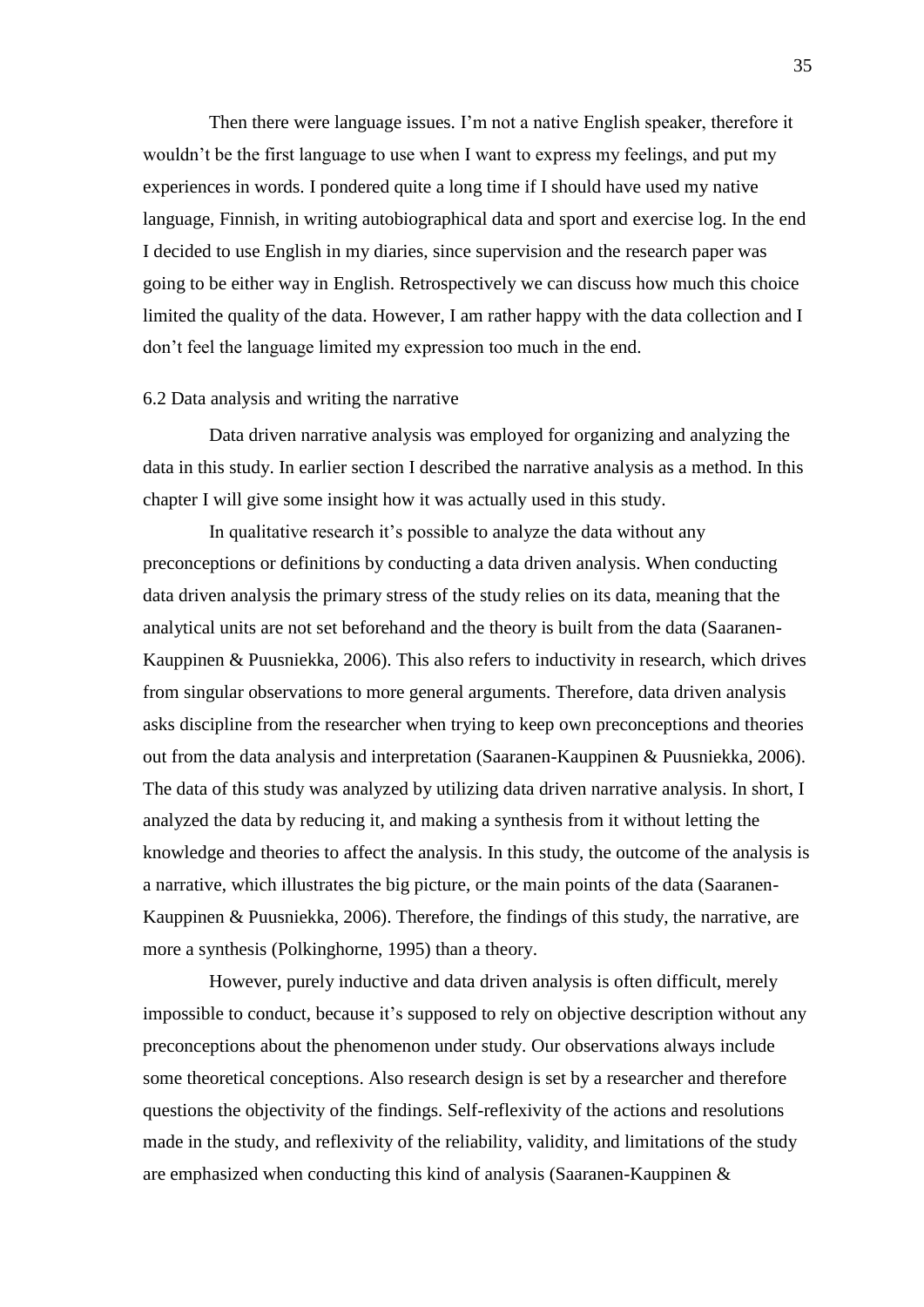Puusniekka, 2006). I've tried to solve this issue by making this study as transparent as I can by denoting the methods and procedure I've applied in this study, and reflecting the limitations and strengths of these resolutions. I've also clarified my preconceptions to the readers in the 'introduction' so that they are aware of starting point and the perspective used in this research.

During the whole research process I noticed that it's hard to avoid the influence of existing theories and knowledge. I also wrote about these difficulties in to my research log:

# Research log 14.1 2013

*It's difficult not to think about the analyzing part when writing my personal data. I do the background research while data collection that includes writing and reading. I can recognize how some of my experiences connects to some researches or literature I've read. I try not to give the literature lead my personal data. Now I know what Noora (a friend and a colleague) meant when she warned me of reading too much literature before data collection…*

Existing theories and previous research relating to the study purpose can affect in many phases of the research process, especially in data collection. The more I read about the literature about LGBT experiences in sport, the more my understanding of the data increases. However, I think that my preconceptions and the increasing knowledge about the topic didn't affect too much the data collection, since I think I'd have written pretty much about the same experiences without knowing anything about LGBT research. However, I can't deny that my preconceptions would have had some affect in the data collection, but also in data analysis and interpretation. Therefore, I chose to use the narrative analysis method in the way it's conducted in this study, by telling a new story based on the autobiographical logs and showing it for the readers to evaluate its truthfulness and reliability. Furthermore, while conducting the narrative analysis and writing the story, I prevented myself to read related theories and research during these research phases.

The narrative analysis proceeded as it follows. First I organized the autobiographical data in chronological order. Autobiographical log consisted narratives all the way from my early experiences of physical activity in school's physical education to present experiences in sport and physical activity domains. I read both data sources many times, and reduced each story by I taking the most important and meaningful content from them. We can call this phase as a "coding" process, although it didn't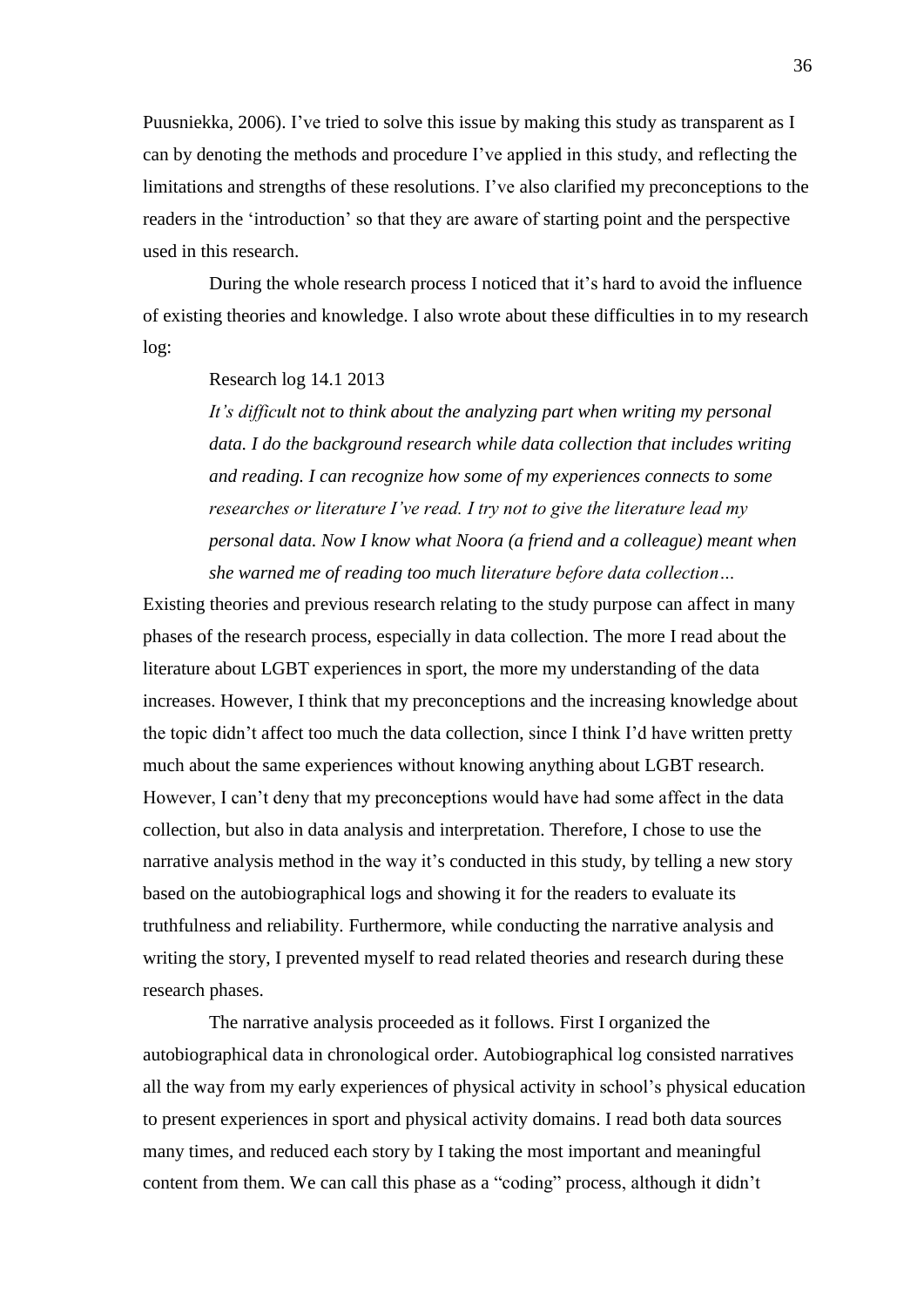follow the orthodox guideline of coding process, which is normally used in other qualitative analysis methods. Using these core narratives I started to build a "new story".

There were certain themes that repeatedly emerged from both data sources. The narratives I wrote in exercise log did support the narratives I wrote in autobiographical memoirs, bringing additional information about the recurrence and the composition of different experiences in sports and physical activity. However, the narratives in sport and exercise log were more descriptive about the experiences, what I did and how I felt in sport trainings or in physical activity. However, many of the logs in exercise diary were quite short, and few of them were written in story kind of form. Narratives in my autobiographical memoirs had a fine narrative structure, since they were written more in story form and had clear plots. Therefore, I decided to use some of the narratives from my autobiographical memoirs in the final narrative by enriching it with the data that emerged from the exercise log. However, in the final narrative the events, names, and places are altered to make the story coherent and to protect the anonymity of others, and also to protect my own privacy. By considering this, the narrative analysis was used in reducing the data by taking the most important content for this study and construing them as a new story.

The writing process was surprisingly heavy and frustrating, when trying to create a coherent, fluent, and interesting story that would ‗resonate' with readers to feel the experiences I felt in sport and physical activity. In the other hand, I wanted to keep the story ‗informative' in a sense that it wouldn't be too sprawling and misleading to blur the ‗essential findings' from the data. Then again, as a non-native English speaker, I had great difficulties especially in making the story fluent to understand and interesting for the readers, and not creating too dull and simple narrative in literary perspective. Evocative autoethnographer, such as Richardson, emphasize the literary and esthetical input in autoethnograpic writings, in order to not be boring and also the ability of the text to "enable the reader to enter the subjective world of the teller" (as cited in Ellis et al., 2000). However, I hope the narrative I've created will fulfill at least some of the 'esthetical' requirements of evocative autoethnographic writing.

The final narrative consists from 12 'chapters' that demonstrates a gay athlete's experiences in physical activity and sport domains and how these experiences affected the negotiation of his sexual identity and its development in- and outside of sport. Some of the chapters are more informative, giving more general perspective of the experiences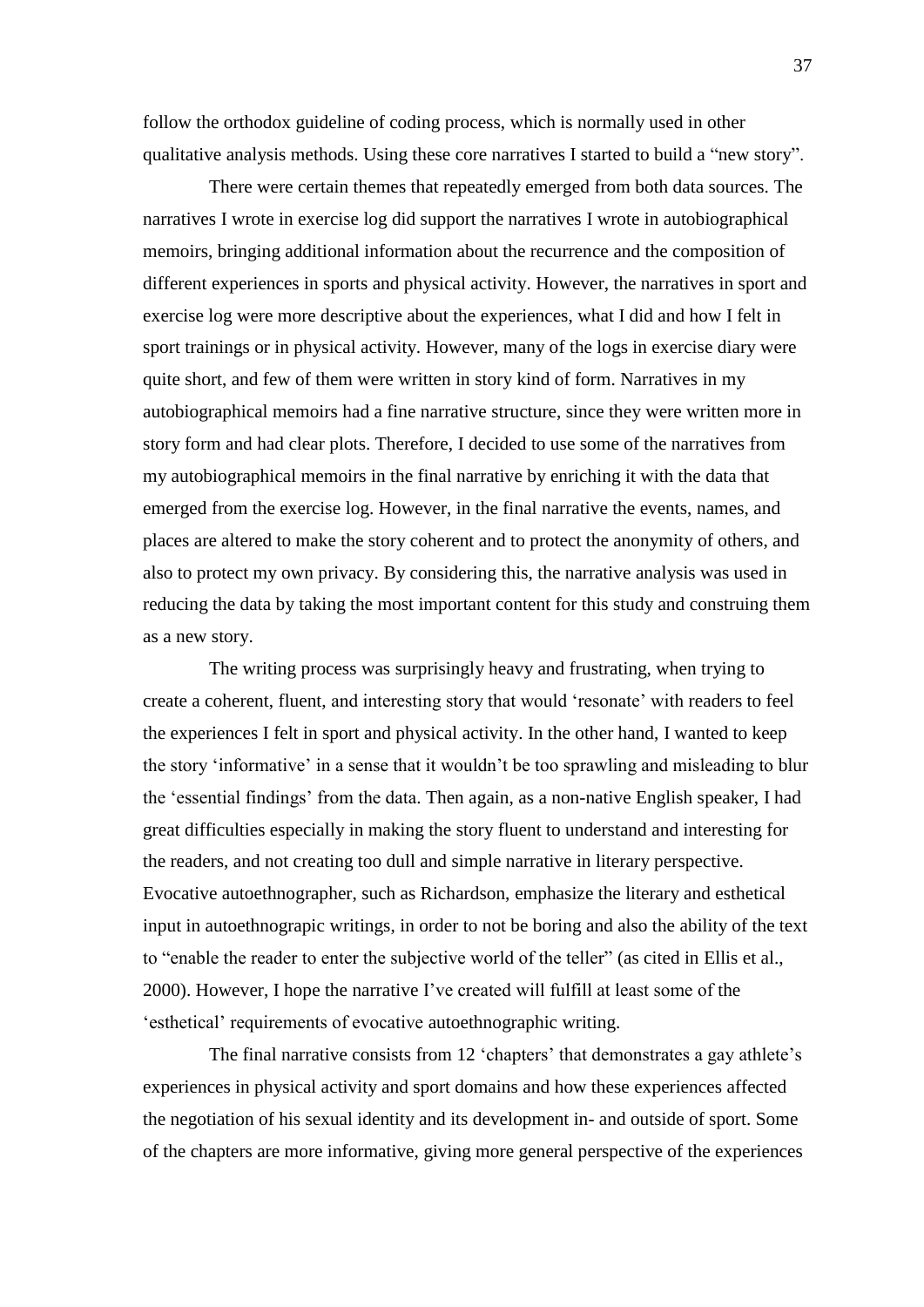and feelings of the individual, and some narratives gives more detailed description of the events how the experiences of a gay athlete contextualize in his 'everyday life'.

### 6.3 Stories untold

As I mentioned earlier, I had to leave out some of the findings from the final story that would have somehow disturbed the emergence of the essential findings by making the story too complex. Indeed, here we can argue the judgment I used when measuring the significance of findings over others, yet I needed to focus on certain features of the narrative. It would have been hard to include everything I found from the data to the final narrative. However, it doesn't mean that these "left out" findings are totally absent in the final narrative.

Some narratives were very private in content and I couldn't find a proper way to incorporate those findings in to the narrative without making the plot too complex and nuanced, furthermore, exposing them could have been harmful for me, and probably for others. In the end I can notice that construing these findings in the narrative would not have been significant for this study's purpose anyway. Those stories contained issues of e.g. same-sex attractions within sports and physical activity, which undoubtedly are obvious issues that gay athletes may confront in homophobic sport and physical activity domains. I could have also focused more in detail on gay athlete's personal relationships to others, particularly to other LGBT people in sport and physical activity. However, I included some indications to same-sex attractions in sport domain to the final narrative, but more as a 'side note plots'. Indeed the narrative shows the relationships to others in sport, but not focusing too much on them. To conclude with the 'untold stories', and as I mentioned previously in the 'data collection', there is most probably enough data to even make another study from different perspective. For example same-sex attractions or gay athletes personal relationships to others within sport and physical activity could be potential focus for another study.

There were also some periods and issues that I decided to leave out from the data collection. For example, I decided not to write about my physical activity experiences in military service. Although there were indeed lot of physical activity and sports included in military, the period and the environment was so extraordinary to normal circumstances that it would not have given appropriate data for this study. Moreover, although my family and relatives have strongly involved, influenced, and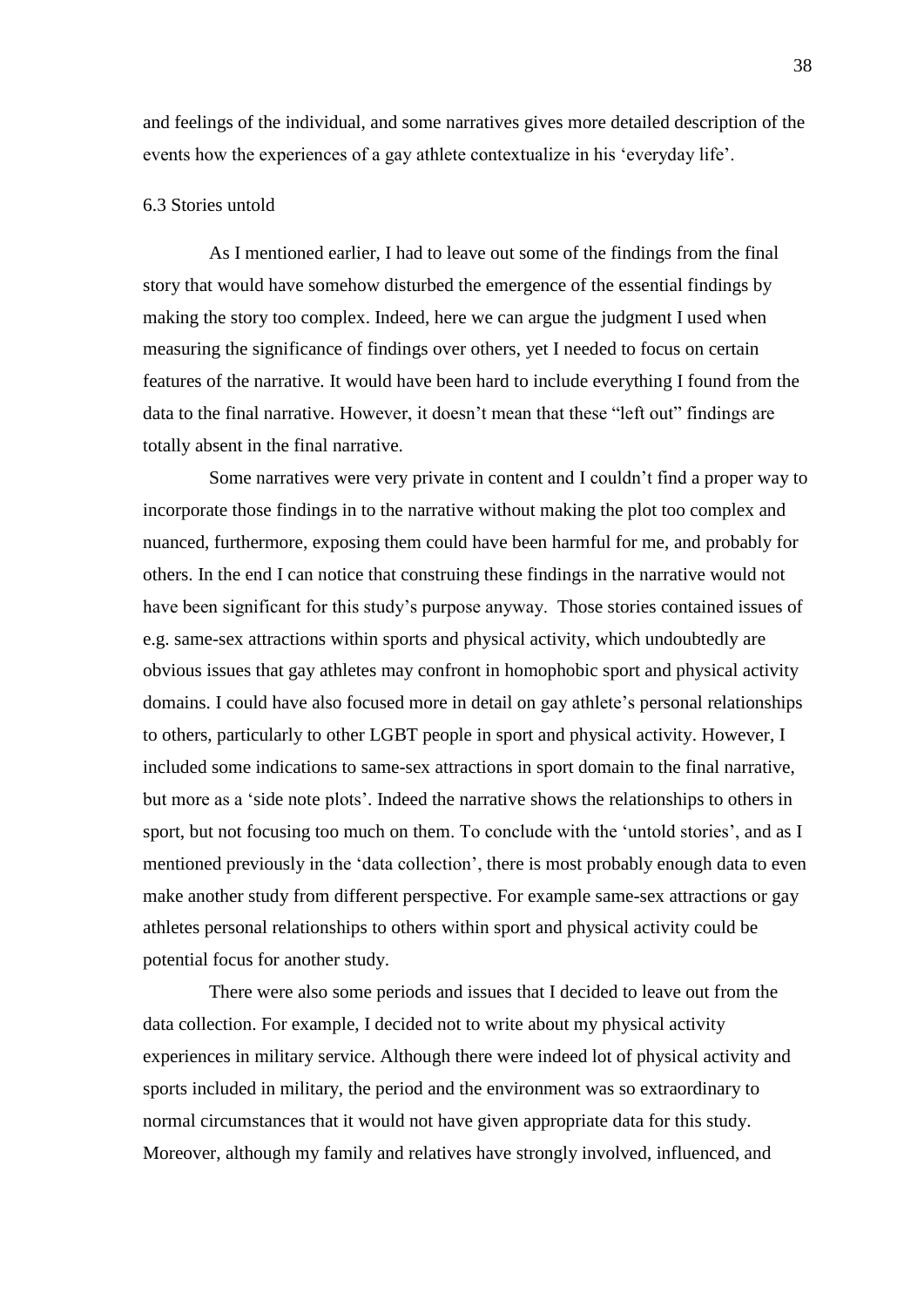encouraged me in sports and physical activity, I didn't want to make them as a focus of my data collection for the sake of privacy and ethical reasons.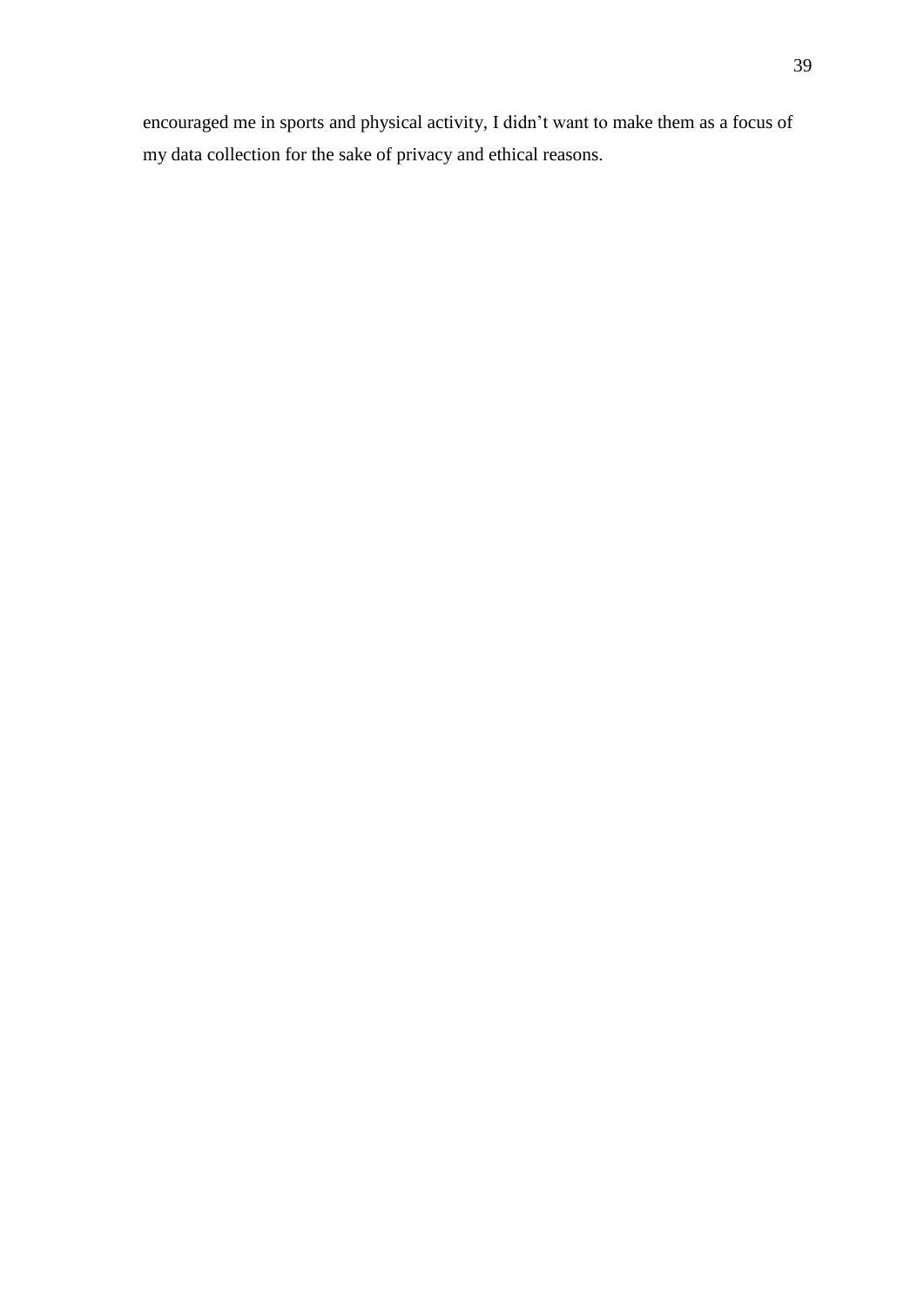### 7 CEDRIC'S STORY

‗Cedric's story' contains the most essential findings that emerged from the data. As I have already emphasized, this is autoethnographic study and the research has been conducted from gay athlete's perspective and bases mostly on subjective scientific philosophy. In short, the story tells about a gay individual called Cedric, and his experiences of physical activity in school and sport domains. The story begins from his early experiences in physical education and sports all the way to his experiences as an adult competitive athlete. The story is fictional in sense that it's re-constructed from the autobiographical data, and the events, places, and the people in the story are altered or fictitious. Cedric's story is fictional also in postmodern sense, which doesn't mean that the story is opposed to truth, it's rather fabricated or fashioned version of truth, and ultimately represents the author's truth (Bruce, 1998).

Autoethnographic study sets many ethical, philosophical, and practical issues. I've discussed these issues earlier in this study and tried to bring these issues up clearly to the readers. However, it's important to keep these issues in mind while reading the story and my interpretations of it. In the end, story gives an opportunity for anyone to examine it from their own perspective and for their own purposes. Cedric's story, anyhow, construes the findings of this study and works as an empiric data for further interpretations and discussion.

## *Chapter 1 – ‗Once upon a time…'*

Once upon a time in Finland there was a boy called Cedric. He was a normal boy, just about to start his first year in elementary school. He lived in a sleepy suburb town in Southern Finland that was not too big, neither too small in Finnish standards, with approximately 25,000 citizens, locating right next to a bigger city with nearly 100 000 citizens. He had lot of friends to play with, one of the closest of them being his little sister, not much younger than him. Consequently, besides playing boy's games with other boys he was also introduced to girls' plays by his little sister and her friends. In fact, he enjoyed playing with boys and girls equally. No restrictions were set for his plays how or with whom he ought to be playing, as long these plays didn't hurt anyone. One of his favourite "playground" was the sport centre ran by his family. Four big squash courts and gyms were inspiring spaces for different games and activities, but also for exploring different sports.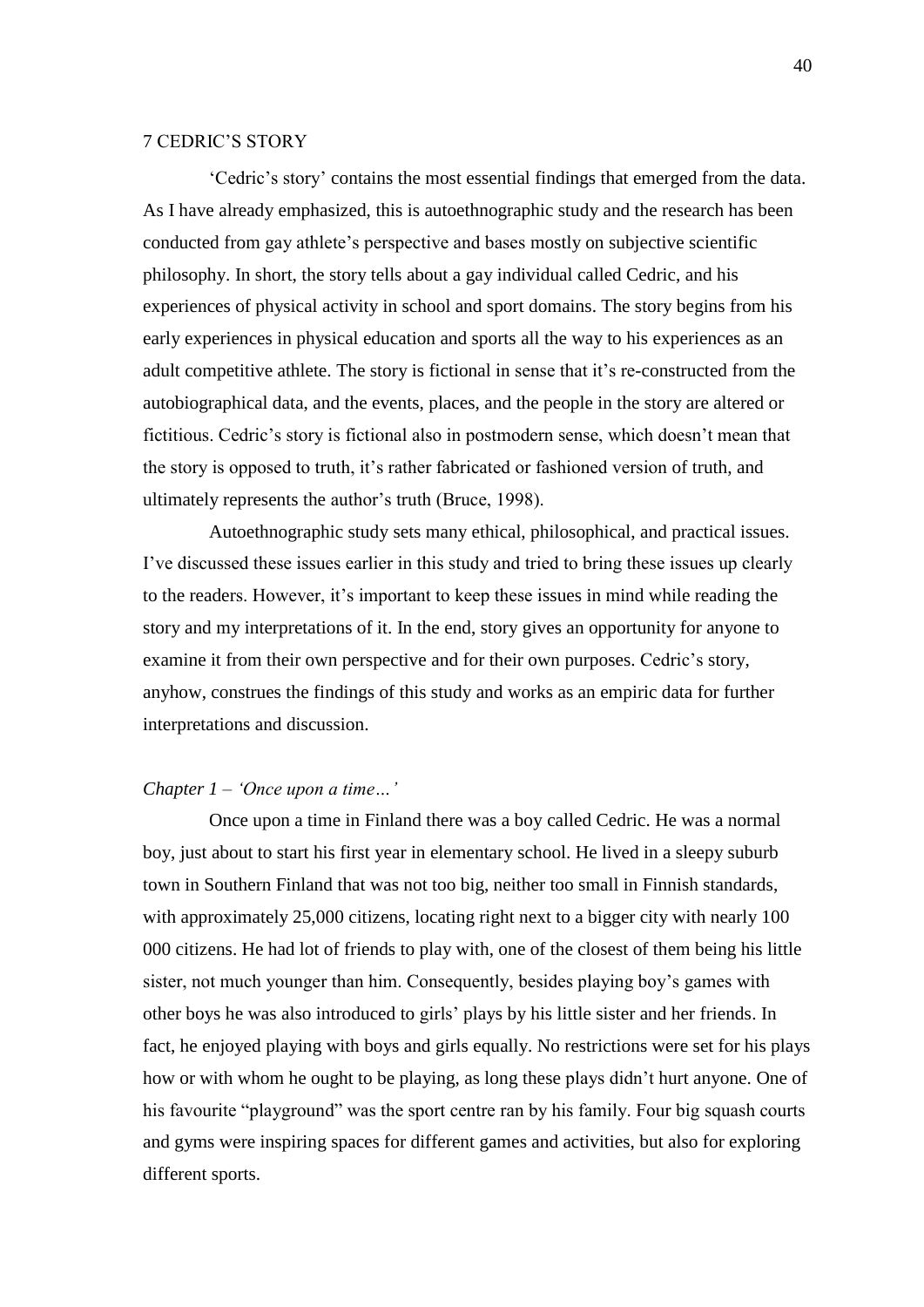## *‗…in primary school'*

It was the year of 1990 when Cedric started in primary school. There were approximately 20 pupils in Cedric's class, equal amount of boys and girls. He got along very well with all of his classmates. In 1st and 2nd grades Cedric got his first experiences of "organized" physical education. Cedric's teacher was a strict, but caring lady in her 50s, who taught all the subjects for the class, also physical education. First physical education classes included mostly different playground games, only a few sports were included. Not much competition was included in those games, only moving and improving motoric skills was the main purpose, in the name of playing. In the second grade of elementary school sport and competition was more included in physical education, and consequently Cedric got his first experiences in sport competitions. His first ever prize in sport was from the cross-country skiing competition organized for all the  $2<sup>nd</sup>$  graders in his school. Although he finished 9th place, he received a "golden" spoon", which was typical prize in school competitions. Cedric felt extremely proud of the prize, and showed it for the weeks to his relatives.

#### \*\*\*\*\*\*

In 3rd grade Cedric started in music-oriented class, and therefore also majority of his classmates changed, but now there were only nine boys with twenty-one girls in the class. Changes didn't bother him much, since many of his friends from the previous class followed to the same music oriented class. He also got along well equally with girls and boys. However, physical education classes changed radically, at least from Cedric's point of view. Boys and girls were split in separate groups in physical education, which was new for Cedric since he had always played in mixed groups. Since there were only few boys now in his class, they were integrated with the boys of a collateral class in physical education. Now he had a male teacher, between his 30s or 40s. The first impression of him was that he was very determined and professional and took his work very seriously. Cedric wasn't impressed, instead he was bit shocked by the new arrangement. He was much more comfortable with his own classmates, and in the mixed group, than with the strange boys from the other class. Boys from the collateral class were so different from the boys in his class, so aggressive, rough, and so loud. He felt self-conscious when being with them, not to say when having to do sports with them.

\*\*\*\*\*\*

From the first physical education classes Cedric got understood that he wasn't that good in sports. He couldn't keep up with the stronger and more aggressive boys. His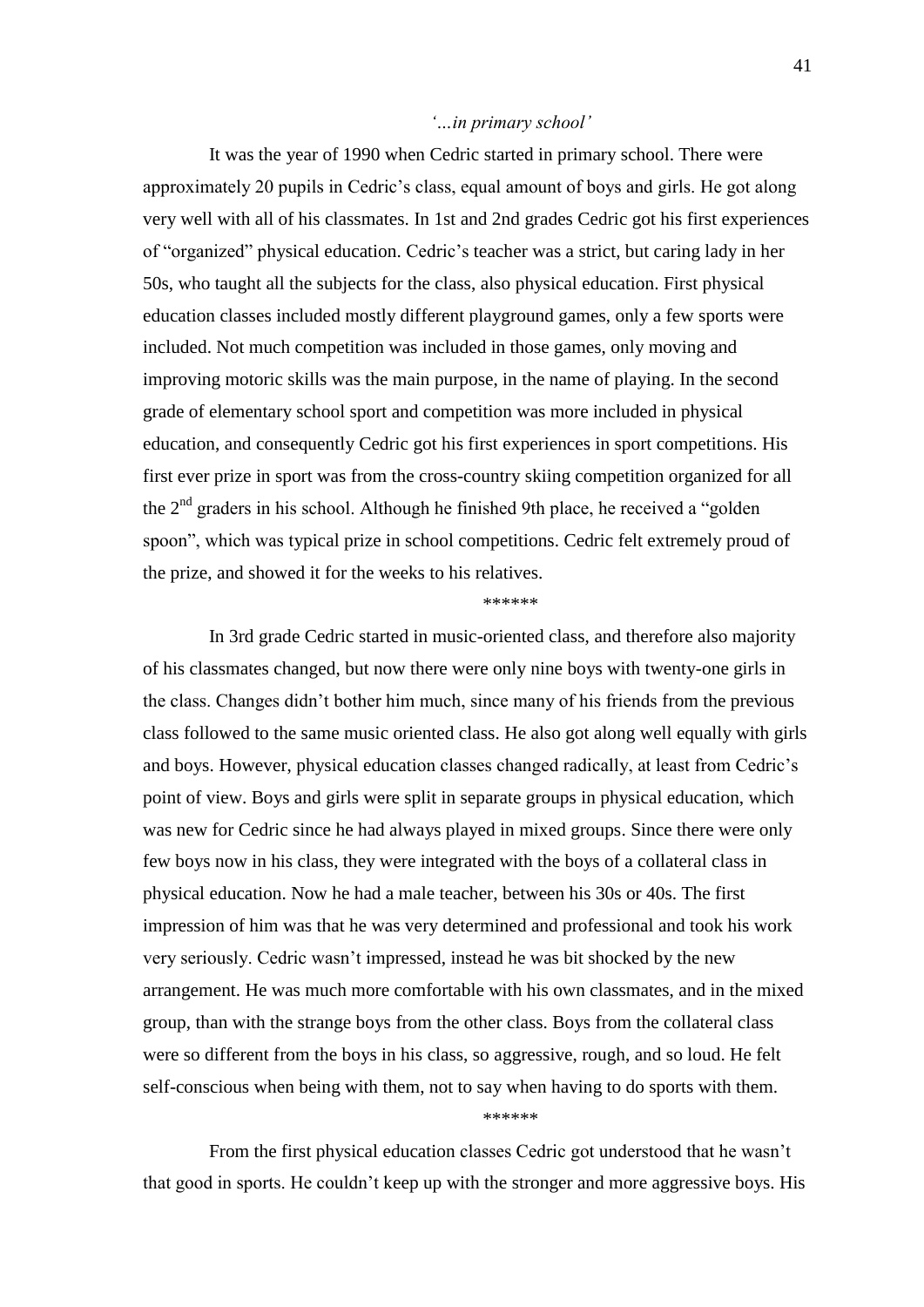self-esteem in sports decreased, while the stronger boys mocked him and also the other boys who couldn't respond them. He felt he was weak and clumsy, especially in team sports, and got reminded about that often, not just by other boys, but also by the PE teacher. "Sissy", "pussy", "idiot" and many other names was used by the stronger kids to the ones who weren't able keep up with them in the physical education. In 4th and 5th grades new concepts, such as "faggot" or "gay", got place in PE classes. Without having any idea of what these words meant, Cedric thought they were undoubtedly connected with something negative and undesirable…or possibly to a person. Teacher in physical education didn't intervene much to the mocking or insulting. Instead, he seemed to give a silent approval to what was happening in PE classes. Boys who dominated in team sports, the strongest and the most competitive ones, seemed to get in teacher's favour. The weaker boys instead got the teacher's attention when not performing in the correct way, receiving comments from their failures.

Cedric was, by no means, bad in sports. In fact, he did pretty well individual sports where he didn't have to mind others reactions, or opinions. Individual sports in physical education were literally a relief, while team sports made him nervous already a day before the class. He was one of the best swimmers in his class. He was decent crosscountry skier, he went to gymnastics twice in a week, and above all he ruled everyone in all racquet sports, such as in squash and badminton. But it was all about team sports, about how you kicked the ball in soccer or slammed the puck in ice hockey, about how you stole the ball in basketball. Being weak in team sports was considered being weak in other aspects in physical activity. Individual sports were seen just as an additional component in the hierarchy of sports and in school physical education. Being good at individual sports gave little respect from the peers, and from the teacher. However, some team sports suited for Cedric. In baseball and in volleyball he could use his powerful strokes that he got from the racquet sports. Nevertheless, for Cedric's misfortune, physical education classes in school was mainly about aggressive team sports such as icehockey, floor-ball, futsal, and soccer, where he didn't feel having a chance against the others, or a chance to perform the way he wanted to without being let down and discouraged by the others. However, with the right company, with his friends, he could find some enjoyment from these sports.

\*\*\*\*\*\*

Cedric learned in the school the differences of girls' and boys' sports. In 5th and 6th grades he got secret passion to figure skating after seeing it from television. He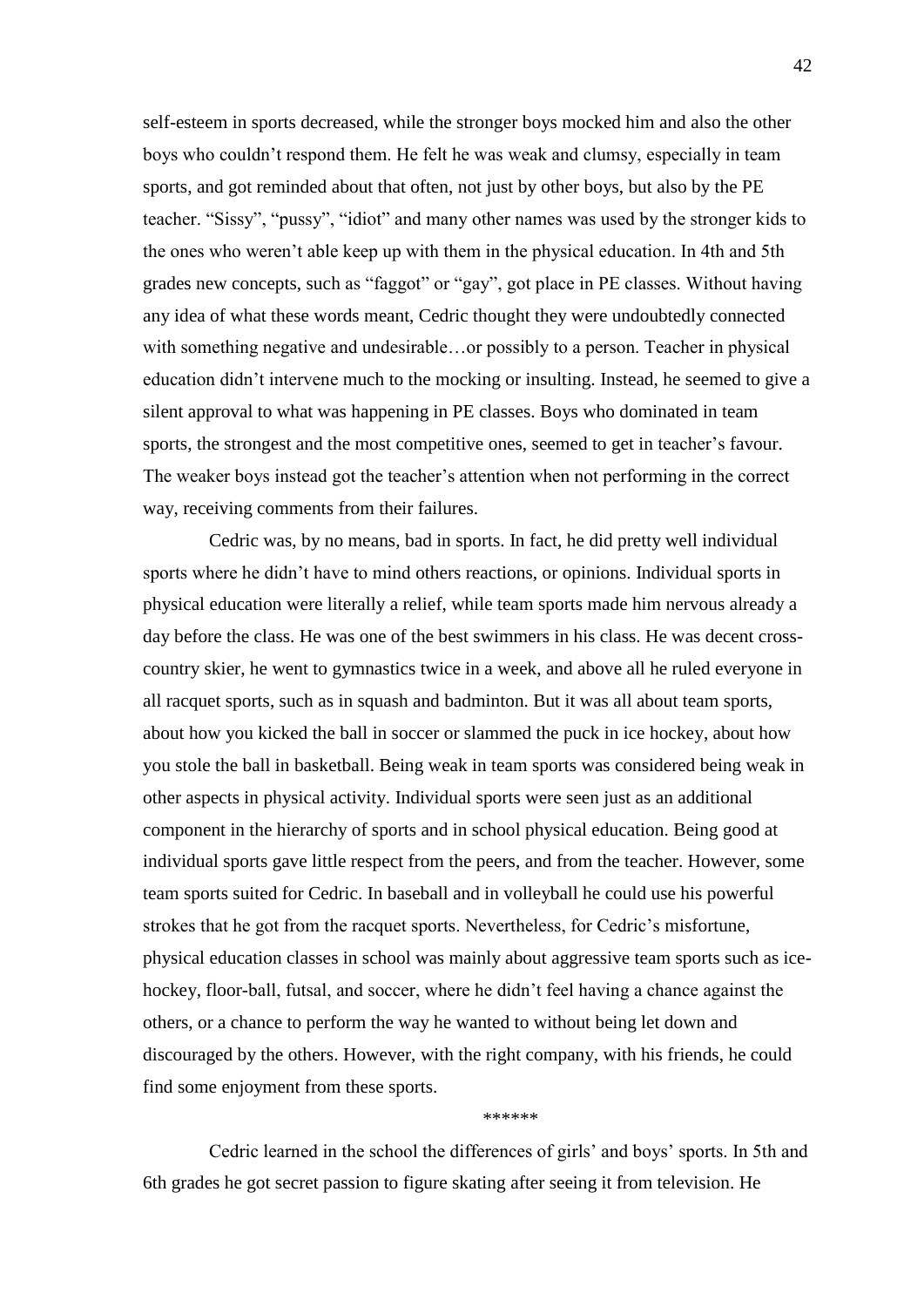admired the athleticism and smooth movement and expressive style of these beautiful athletes. Philippe Candeloro, and Surya Bonaly were his favourites. The power and the beauty of their movement were so intriguing that he wanted to try it out himself. However, figure skating was meant for girls, and therefore it was only girls who got to do it in physical education. Boys played ice-hockey, of course. Male figure skaters were rarity, which was not surprising, since they were generally stigmatized as "sissies" or ―fags‖, just because of practicing the sport. Even showing an interest to figure skating was peculiar enough to call boys as "sissies". Cedric was very discreet about his passion. He went almost every night to practice spins and jumps on the ice-rink next to his home when there were no other skaters. He didn't have proper skates for figure skating, but icehockey skates fulfilled the purpose well. During the daytimes he practiced in his family's sport centre without skates, secretly, hidden from the eyes of others. 'I'd be much better than them…' he thought when seeing girls practicing their jumps and spins in the icerink, while he was walking to physical education class to play another two-hours of icehockey, the sport he hated the most.

\*\*\*\*\*\*

In 6th grade Cedric found the more competitive side of his personality. He got better and better in squash, after playing for so many years by himself and with his friends in his family's sport centre. He gained some success in school sports too, by representing his school in the regional championships in shot put. He was aware that being good at sport or being a sportsman could give the reputation that he wanted. Sport made him feel more comfortable about himself. He wanted to show off to his schoolmates, and to his PE teacher, and didn't want to be considered as weak and geeky boy anymore. Eventually, he asked his father to take him to nearest squash club in the main city. Quickly he was member of the junior team of the club and took part in his first squash competition. He won comfortably his first ever official squash match, and ended up 4th in the same junior tournament. Cedric's "athletic career" had started.

## *Chapter 2 – ‗I'm not a fag!' he thought.*

Cedric started in high school at the age of 12, in the year of 1996. The high school was one of the biggest in Finland. Actually, it was the only high school in the town. He continued in the same music class, where he started in  $3<sup>rd</sup>$  grade. His class remained more or less the same and they had a good spirit inside the class. That made Cedric to feel safer when moving from familiar primary school environment to a massive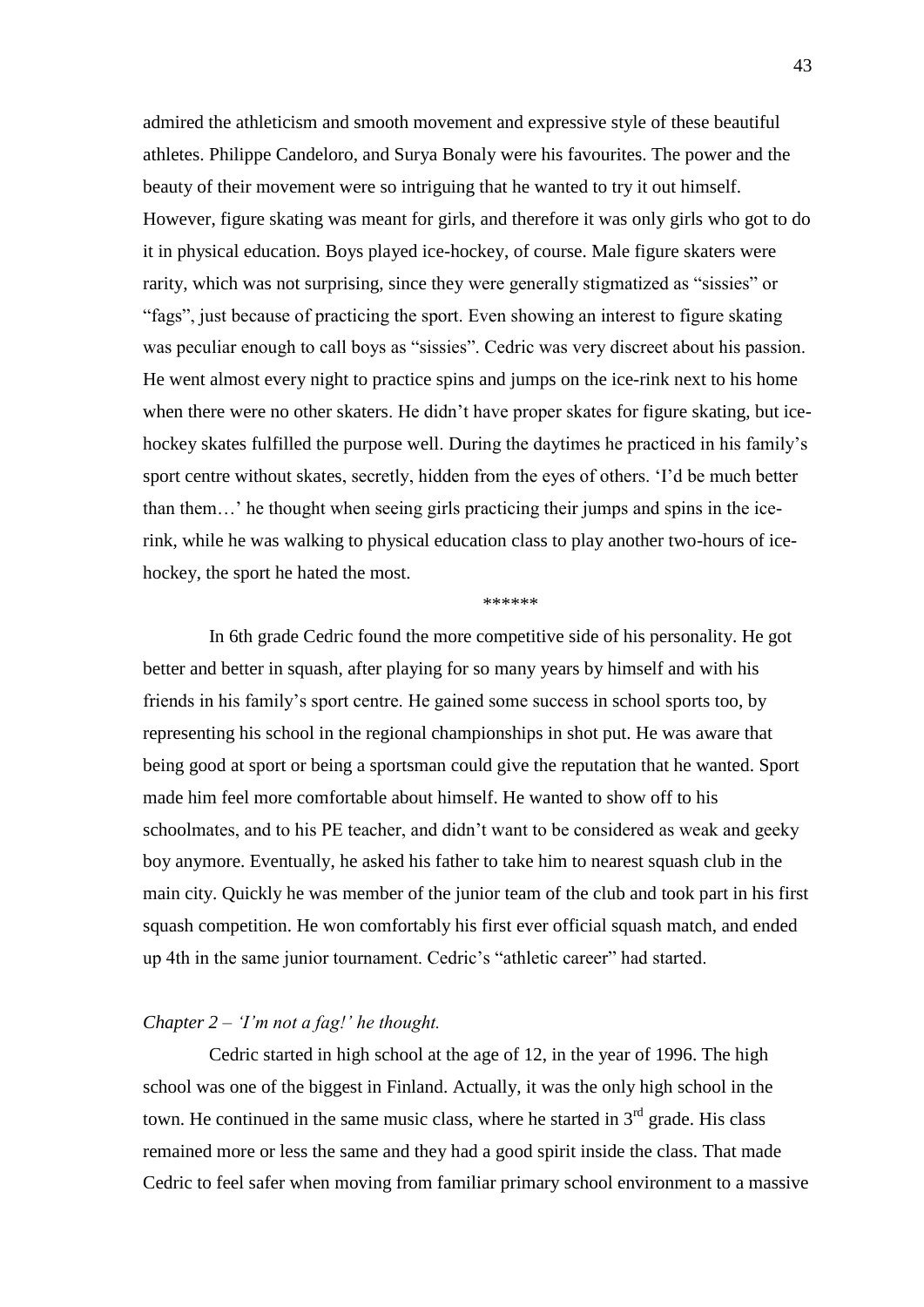and strange, even frightening high school environment. In high school he started to realize that he liked boys after having his first crush to another boy on a school trip to Portugal. That followed with more crushes and desires to other boys in school. Being very confused by his feelings, Cedric denied them. Actually, he wasn't sure the meaning of those confusing feelings. ‗I'm not a fag!' he thought in his mind, without telling anyone about them, not even to his closest friends, or his family, hoping that these feelings would be temporary.

These confusing feelings never left Cedric alone. He also felt alone with these feelings. Despite the size of the school there were no openly homosexual or lesbian pupils. It wouldn't have been good idea to "come out" with these feelings anyway, since he would have been surely bullied right after he would have even mentioned about them. There was a language teacher in the school who was rumoured to be gay, because the feminine way he talked and behaved. At least Cedric was sure that he was a gay. ‗Why on earth anyone would act like that for fun anyway?' he thought. Language teacher was teased a lot by other students, and lot of jokes and rumours about him were circling around the school. There was also a gang of girls who were bullied all the time by the students. The way they dressed and behaved, the way they talked, and how they hung all the time together was sufficient indicator for calling them 'dykes'. Deep in his mind Cedric didn't have anything against these people. He actually liked them, but didn't want to be connected to them either. Insults and derogatory jokes about homosexuals and lesbians could be heard everywhere. It was part of the culture and Cedric took part in this culture as well, just like everyone did in school.

\*\*\*\*\*\*

Physical education classes weren't as bad experience for him as it was in primary school, much to do with his new PE teacher who managed to consider individuals and their needs in his classes. Cedric kept on succeeding in individual sports. PE teacher acknowledged it too, which showed in his PE grade and in his increasing motivation for physical education. In high school he could also choose optional courses where individual sports were emphasized. Still his revulsion towards team sports remained. He started slacking in the PE classes when other options weren't offered. Bad experiences in team sports didn't leave Cedric alone. It was better not to even try. It wouldn't make any difference if he tried or not, he thought. He didn't want to show weaknesses and therefore to be humiliated and hurt by the others. Individual sports kept him away from the peers' evaluation and commenting. 'Why can't I do what I want?' he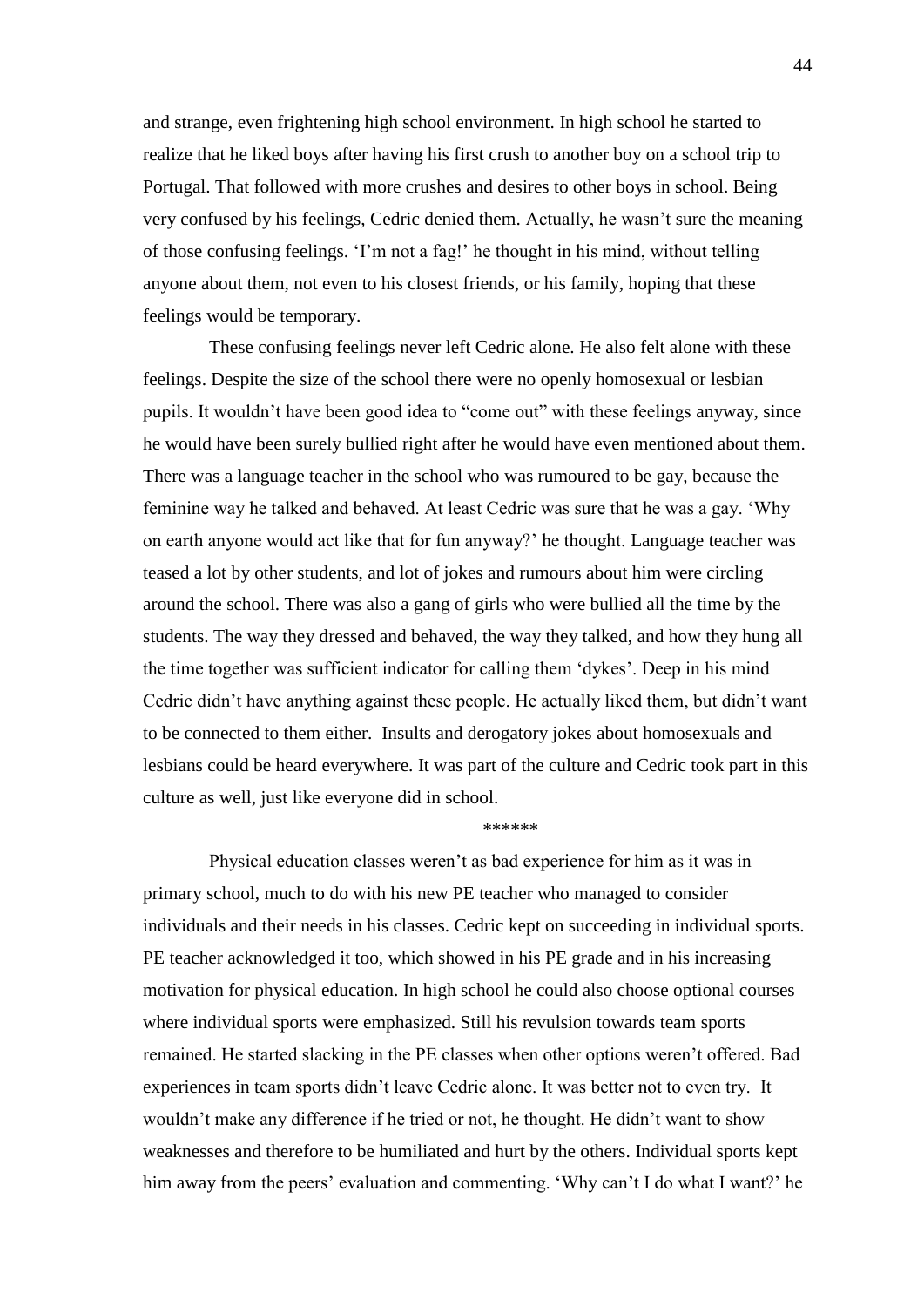thought at 9 am in the physical education class, sitting on a substitutes' bench with hockey stick beside him, watching the other guys rushing around the ice rink.

#### \*\*\*\*\*\*

Squash and sport became more important in Cedric's life in high school whereas his motivation to study music decreased. He had talent in music, but it was terrifying idea for Cedric to make a career of it. Sport and everything around it started to be more interesting. He truly loved sports from all his heart, but he was also aware that it was much "cooler" to be involved in sports than in music. He started to sacrifice more and more time in practicing squash and eventually quitted music studies in conservatory. ‗I don't have time for music, because of sport' was his excuse for quitting music studies. Now he could start to be, and identify as a sportsman when music was out of the way from his athletic plans.

Cedric had decent relationship with his teammates in squash club, yet he didn't hang out much with them outside of sports. He reluctantly participated in organized team practices, partly because the club was bit far away where he lived, but he also didn't like the organized and therefore restrictive group practices. He also felt different from his practicing mates in the club, not being able to find the "same tone" with them. They were more competitive than him and he wasn't always comfortable when being with them. There were no girl players in the club, which he found bit disappointing. Having girl players around would have definitely made him feel more "safe" in the sport environment.

Cedric took a lot individual responsibility from his training. He spent quite a lot time practicing and training alone, or arranged training sessions with different players, individually, by inviting them to come over to his family's sport centre to practice. This helped him to regulate his own training by making it more comfortable for himself. He felt most comfortable when training one-to-one with another player, especially when he could choose the practicing mate he liked. He was one of the best junior players in his club, which motivated him to practice more. He liked winning and enjoyed success in competitions. He gained some success in the national junior competitions, and he nearly got selected to represent his country in European Junior Championships.

#### \*\*\*\*\*\*

Cedric kept on crushing to other boys in school, and also in sports. These feelings confused him and he still was never able to express or talk about his feelings to anyone. Even a thought about it was embarrassing. He was ashamed and disappointed,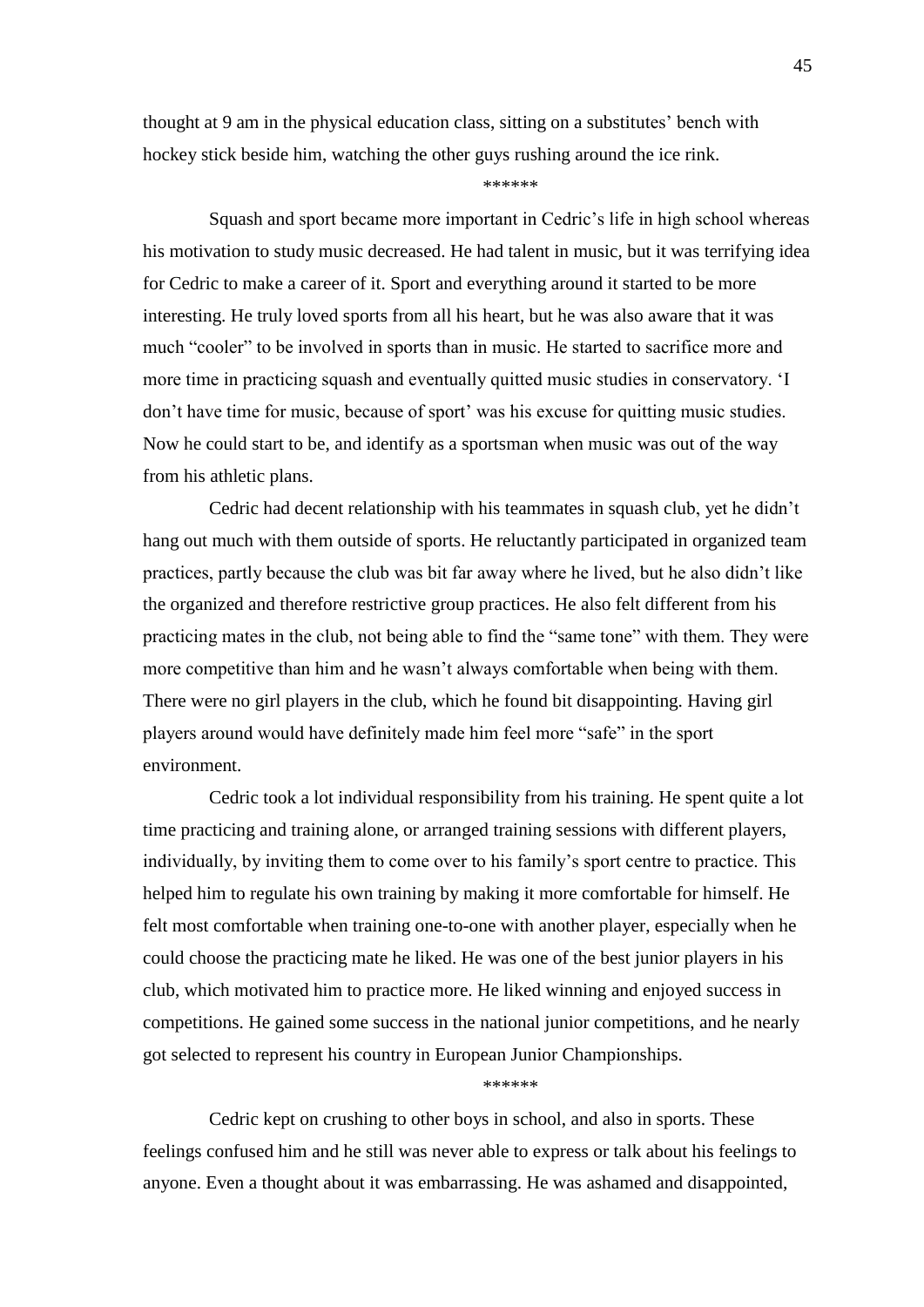when he started to be more and more convinced that he didn't have any sexual desire on girls. To turn out be as gay was definitely going to be considered as weakness, as an embarrassment, especially in sports. A gay squash player didn't feel convincing at all. No one would take him seriously, in sports or in school. People would stop training with him. Cedric suppressed his same-sex feelings and desires in sports, and also in his social life. No one would notice anything if he just acted out being a normal and ‗straight' guy.

## *Chapter 3 – Looking for the "inner-gay-sportsman"*

Cedric was 16 when he finished in high school, and moved to upper-secondary school. At this age, he seriously started to question his sexual identity. Also, in the same year he got Internet at home, which he soon found a practical place to meet new people, or even to make friends. Through Internet he could easily meet the people similar to him, other gay, bisexual, or questioning guys. There he could express himself and share his feelings with the people who understood him. Internet started to get more room in his social life. He got to know other gay and bi people through Internet, but he never really felt related to them. So-called "gay culture" and the people who represented it were distant for him and he didn't want to be part of it. Instead, he wanted to see himself different from other stereotypical gay people, as a "normal" athletic guy, who loved sports. He felt like a rebel, against the people or a culture he was supposed to belong. Gay community didn't offer him much, and it was hard for him to find other guys similar to him. Homosexual guys were absent in sports, and sporty guys were absent in gay community. They were deeply in their closets, just like Cedric was.

## \*\*\*\*\*\*

Squash became even more serious to Cedric in upper-secondary school. He gained success in junior competitions and he participated in some international junior competitions too. Being an athlete started to be big part of Cedric's social identity and self-concept in school and in sports, and sport gave him lot of self-confidence. Since he practiced daily basis, he spent more time in the sport centre where his club and team tend to practice, and also in his family's sport centre. Consequently, his social life started to shape into these sport environments. He also started to build good friendships in the sport centre with other athletes who practiced in the same club. In fact, he was much liked person in his club because of his friendly and approachable personality. Some girls in the sport centre fancied Cedric, and he started to see some of them, but only to fit in to give even some straight impression to others. It would have been more peculiar if he didn't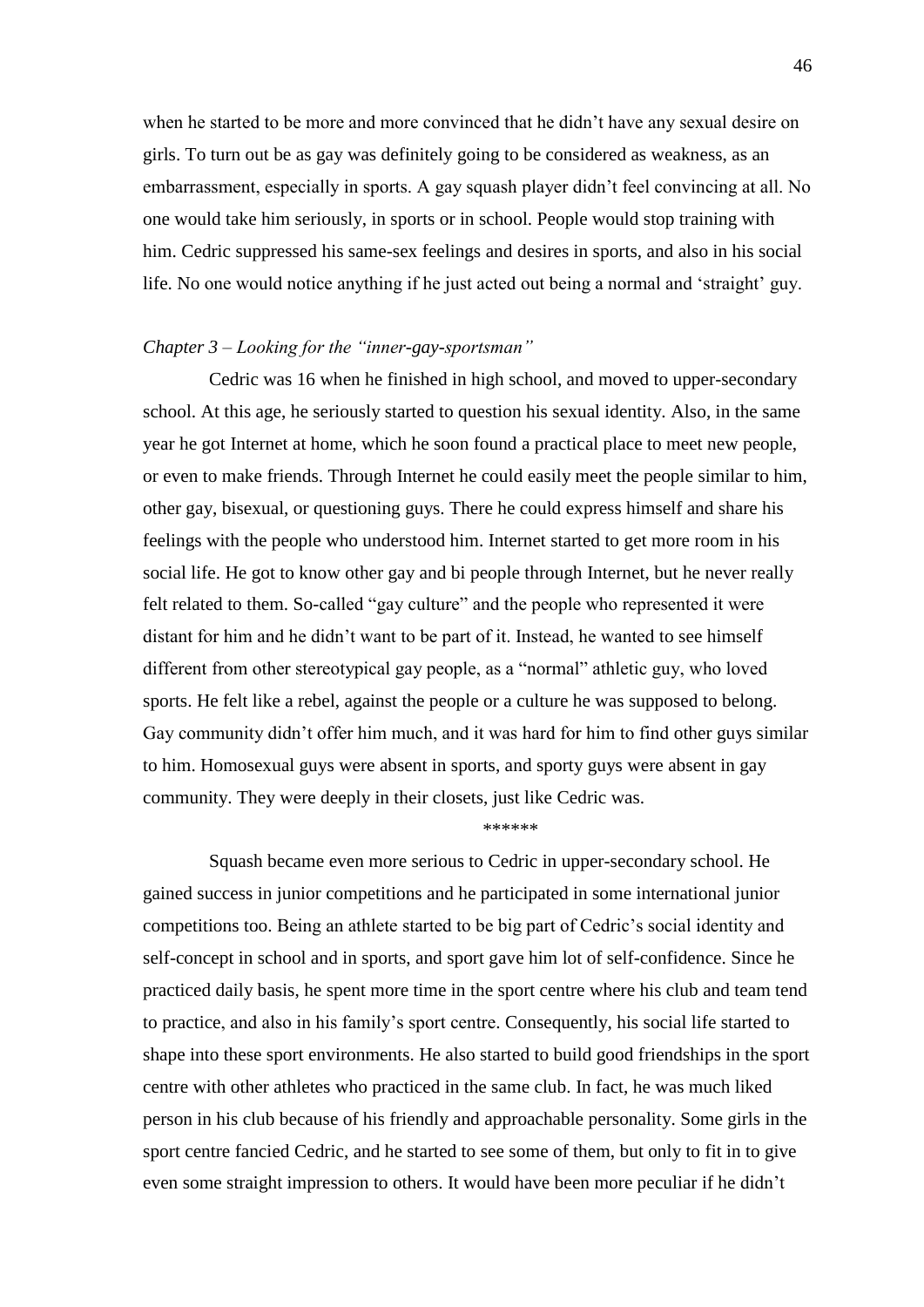see other girls, but he made sure it never got too serious. He never was comfortable of doing it. In reality he just fancied guys, and got badly crushed to some of them in the sport club. But like always, he never let that show or talked about it to anyone. He thought that being gay was totally unacceptable in sports and it didn't fit to his social identity and his self-concept as an athletic and sporty guy at all.

#### \*\*\*\*\*

Cedric's relationship to his teammates remained appropriate throughout the upper-secondary school, but their relationship didn't get closer than that. Sometimes he spent time with them outside of the sport settings, reluctantly, since usually the main activity was to go on talking about girls or hook up with them in clubs or parties. Later he started making more excuses to avoid such activities and rather stayed at home, socializing with his friends in the Internet. Cedric started to avoid all the social situations where he likely had to somehow prove his heterosexuality to others, or "contribute" by commenting or telling about his sexual feelings or experiences. Over time, acting out being 'straight' was getting more overwhelming, and he was even more self-conscious of spending time with his teammates, and his friends in school. Still, he thought that disclosing his homosexuality to others would have been very risky, and damaging to his social relations in school, and in sport environments.

Cedric continued taking responsible from his practicing, arranging individual training sessions with his teammates, but also with other players in the sport centre. He did go to organized team practices occasionally, but he preferred to choose people to practice with, people with whom he felt comfortable in- and outside of the squash court, with whom he didn't have to put his masculinity, or sexuality under test. He practiced quite lot with female players, who were rarity in his club. Sometimes Cedric's teammates questioned him for practicing with women, who were supposedly weaker and therefore couldn't give a proper training. Cedric didn't understand their point of view, in fact, he enjoyed practicing with women. It was good change from playing with his regular teammates. He also felt more comfortable when socializing with women players and therefore he could concentrate more on the practicing as well. In spring 2003, twenty year old Cedric graduates from upper-secondary school, and is about to start his year in military service. In the same year he also played for the first time in the main draw of the national championships.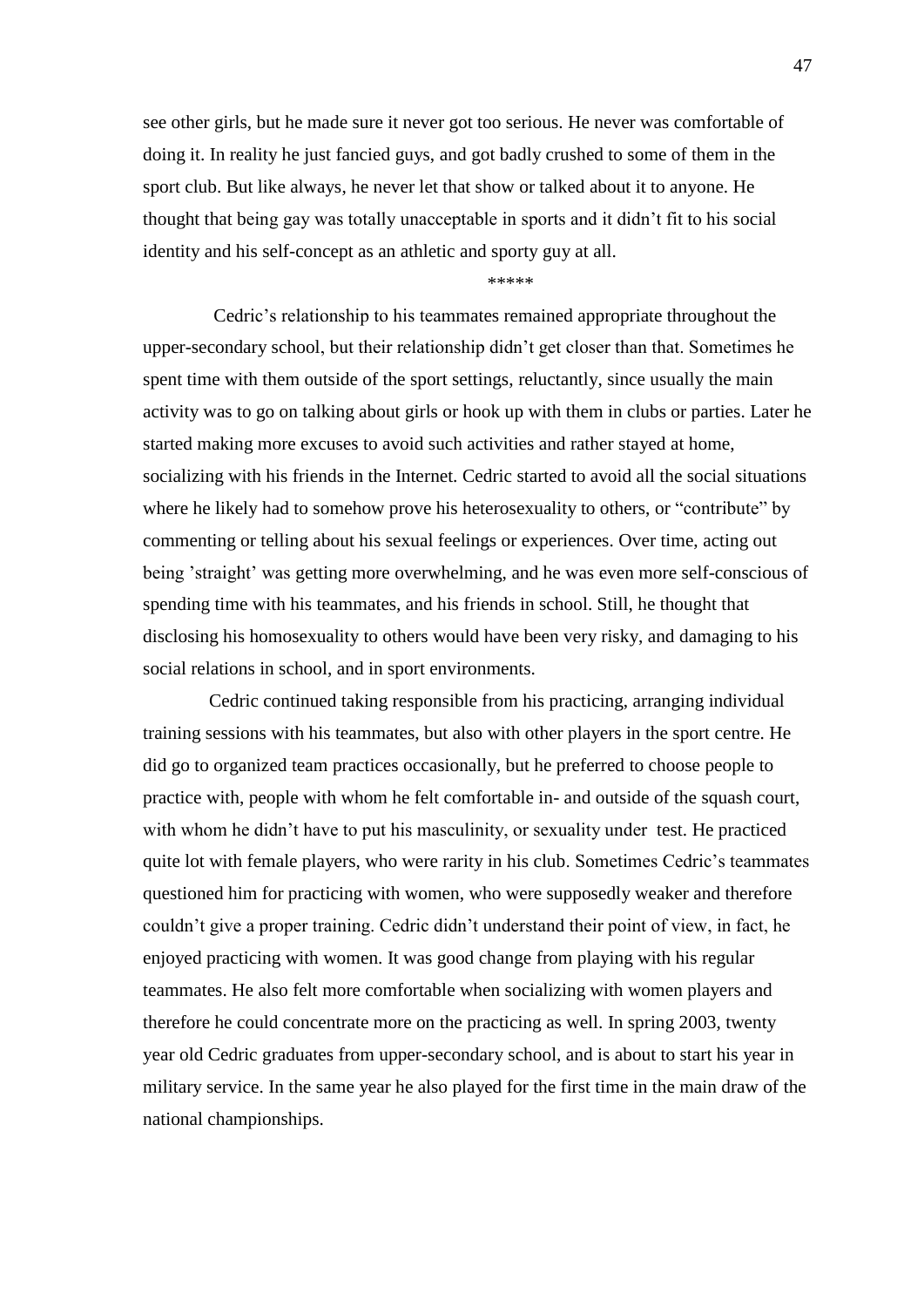## *Chapter 4 – Coming up with (social) gay identity*

After spending a year in military, and another year working in a library, Cedric got accepted to study physiotherapy in to the local university of applied sciences. He could finally move away from home, at the age of 22. So he moved, to the bigger city right next to his hometown. This life change apparently changed his social life too. He got new friends from the university and started to hang out with them regularly. With some of them he made rather close friendships and he was more comfortable being in the university surroundings. People in the faculty of health care seemed to be open-minded, and the majority of the students were girls. Despite being more than comfortable in his new environment, there was one thing he couldn't reveal about himself to others. He started to feel bad for not being able to talk about his sexuality to his close friends in the university, although he was quite sure about his intuition that he could trust them and nothing bad would happen if he'd come out to them.

Eventually, Cedric came out to his closest friends for the first time after finding his first real boyfriend. The experience was very positive and unique. Like heavy burden had got off from his shoulders. 'There was nothing to worry about after all!' he thought and couldn't stop the tears of happiness falling from his eyes. Soon Cedric started to come out gradually to his other friends in school, and they all were encouraging. Cedric got more and more confidence to be open about his sexuality in public. Being gay started to feel rather as strength than weakness after noticing that he could build closer relationships to people when he was open and truthful about himself. Having a boyfriend certainly eased the process of being open and proud about his sexuality. He wasn't scared of other people's rejection anymore, since he had the support of his boyfriend and friends.

# *Chapter 5 – "May I introduce my boyfr...friend"*

Nevertheless, Cedric still couldn't come out in his sport surroundings. He wasn't sure how the people in sport centre, especially his teammates would react if he'd tell about his boyfriend to them. He had a feeling that most of the people would not take it well, at least in the beginning. There were no openly gay athletes in his sport surroundings or in sports in general. No-one really talked about them. Only homophobic jokes and degrading language about sexual minorities could be heard. Cedric had some good friends in the sport centre that seemed more open for diversity, without showing any negative behaviour towards homosexuals or other sexualities. He thought a lot about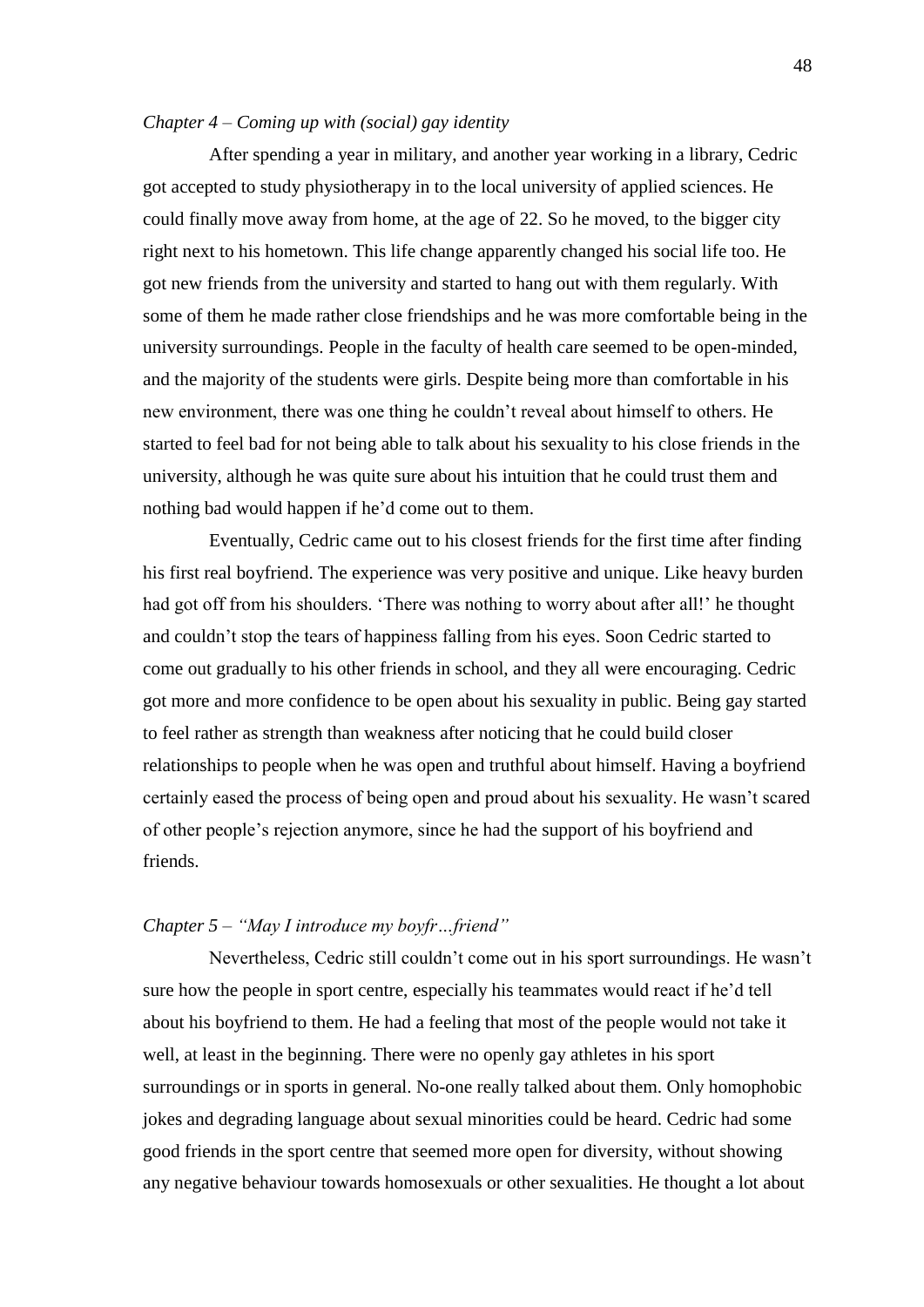coming out to them, but didn't find the proper moment and conditions to do it. It was also too risky, since he wasn't sure about their attitudes after all. He wanted to maintain good relationship with them and with other people in sports, so that no-one would start treating him somehow differently just because of his sexuality. He didn't want to lose his practicing mates either. After all, being homosexual was not in his mind when he practiced with them or when they shared the same locker room. It didn't seem important when doing sports. But at the same time he was disappointed of himself not being able to come out to the people in sports. He felt like a coward.

#### \*\*\*\*\*

Cedric and his boyfriend, Jaime, lived in different cities most of the time during their two and a half years long relationship, but both visited each other's places regularly and often. Both introduced their friends to each other and showed around places where they spent their time. Naturally, Cedric also wanted to show his sport surroundings to his boyfriend. After all he practiced almost daily basis and spent a lot of his free with the people in the sport centre. The people there were like a second family to him. Some of them knew Cedric since he was a little kid.

Cedric introduced Jaime to some people in the sport centre, but just as a friend. It was controversial for him, since obviously Jaime was much more than "just a friend". Cedric just feared that someone would make a big number about their relationship. Same-sex couples were unseen in his sport centre, and generally in Finnish sport world. It was normal for straight people to show up with their girlfriends or boyfriends in the sport centre, but Cedric felt it was better not to make a fuss about him and Jaime. He just hoped that people would realize what was going between them, since he took Jaime quite many times to the sport centre.

## *Chapter 6 – Coming out experiences, coming out to Mona (and Rafael)*

It was a warm and sunny summer day in June 2009 and Cedric had just arrived home from his three months trip in Spain where he did practical training for his studies. He was bit upset of leaving Spain with sunny beaches and Mediterranean lifestyle only to return to Finland for a summer job in a local hospital. Idea of coming back to Finland wasn't tempting, although he liked the decent salary he'd get from his new job. Nevertheless, Finnish summer weather surprised him positively. ‗I must have taken the sun with me' he thought, while walking in the city harbour which was in his neighbourhood. It had been cold and rainy summer so far in Finland. People in the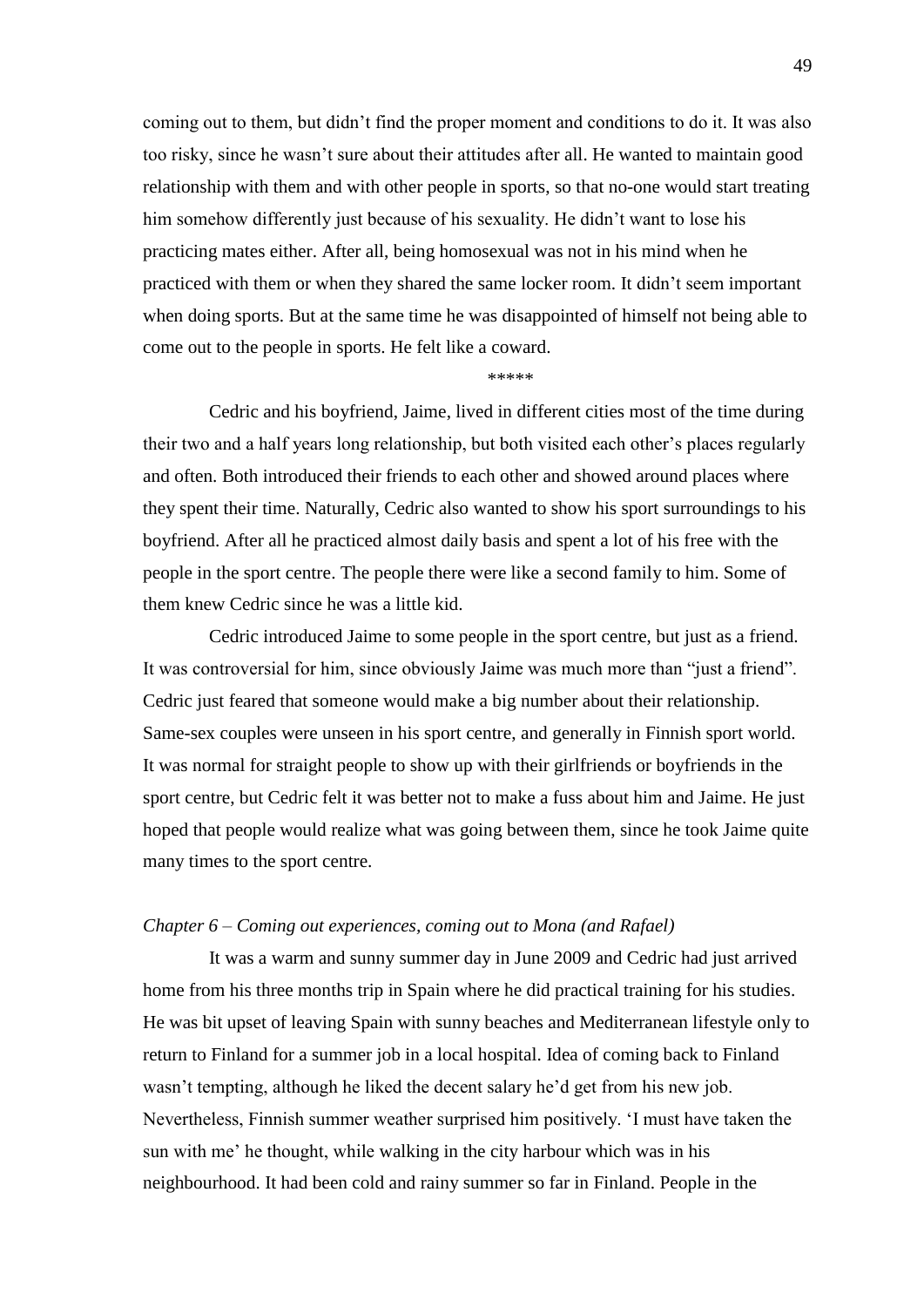harbour were pale white, whereas Cedric was brown as a bean after three months under sun of Andalucía. Besides the warm sunny day, had he more reasons to be happy. His boyfriend, who lived in Spain at that time, was going to come to visit Cedric in couple of weeks. It was their two years anniversary of being together.

While wandering around the harbour Cedric saw a girl waving at him from one the dock. She looked familiar, yet he couldn't recognize her from the distance. 'Cedric?' she calls. ‗It's me, Mona!' She takes her sunglasses off and smiles at Cedric. Now he could recognize her. Mona is a squash player who apparently started to date with his best practicing mate, Rafael, while he was in Spain. Cedric smiles at Mona and approaches the dock. ‗Long time, no see' he greets and gives her a hug. ‗So you are sunbathing here. Isn't it nice weather? I just arrived from Spain, you know…' Cedric looks around him and thinks it would be rude not to stay for a longer chat with her. 'Can I join you?' Mona invites Cedric on the dock and they start catching up about their doings.

‗So, how's your love life' Mona probes ‗Do you have a girlfriend?' Cedric is caught by surprise due to Mona's question. 'Well...not really...' he answers carefully. Mona smiles suggestively at Cedric. She clearly has something in her mind. 'Well, you know what… Two of my friends will come here soon to visit me and one of them is single…' Mona pauses for a second and observes Cedric's reaction. Cedric tries to remain cool giving no facial expressions, but in his mind he gets nervous. He didn't see this coming. ‗I really think that you both would get along really well, if I match you guys together' Mona continues ‗what do you say, Cedric?' Cedric laughs nervously and sputters something clever as a response, trying to find a way to smoothly get away from the situation and change the topic. All his friends and family knows that he is gay, and about his relationship with Jaime. He hasn't come out to anyone in sport yet. 'Come on, Cedric. You will like her. She's really pretty!'

Cedric considers his options. He could quickly make an excuse to get away from the situation, or in the other hand he could "share some wisdom" with Mona. They are together, just two of them. Mona is a young woman from the metropolitan area. Cedric has always felt more comfortable to talk about his sexuality with girls. He's happy about his boyfriend's visit. It's a perfect summer day. Cedric sputters for a while, until he pulls himself together.

‗I don't have a girlfriend, but that doesn't mean that I'm single…' he starts suddenly. 'Oh, really? What do you mean? Mona wonders, being bit confused by Cedric's comment. ‗Well, I'm with Jaime. My partner's name is Jaime.' Cedric pauses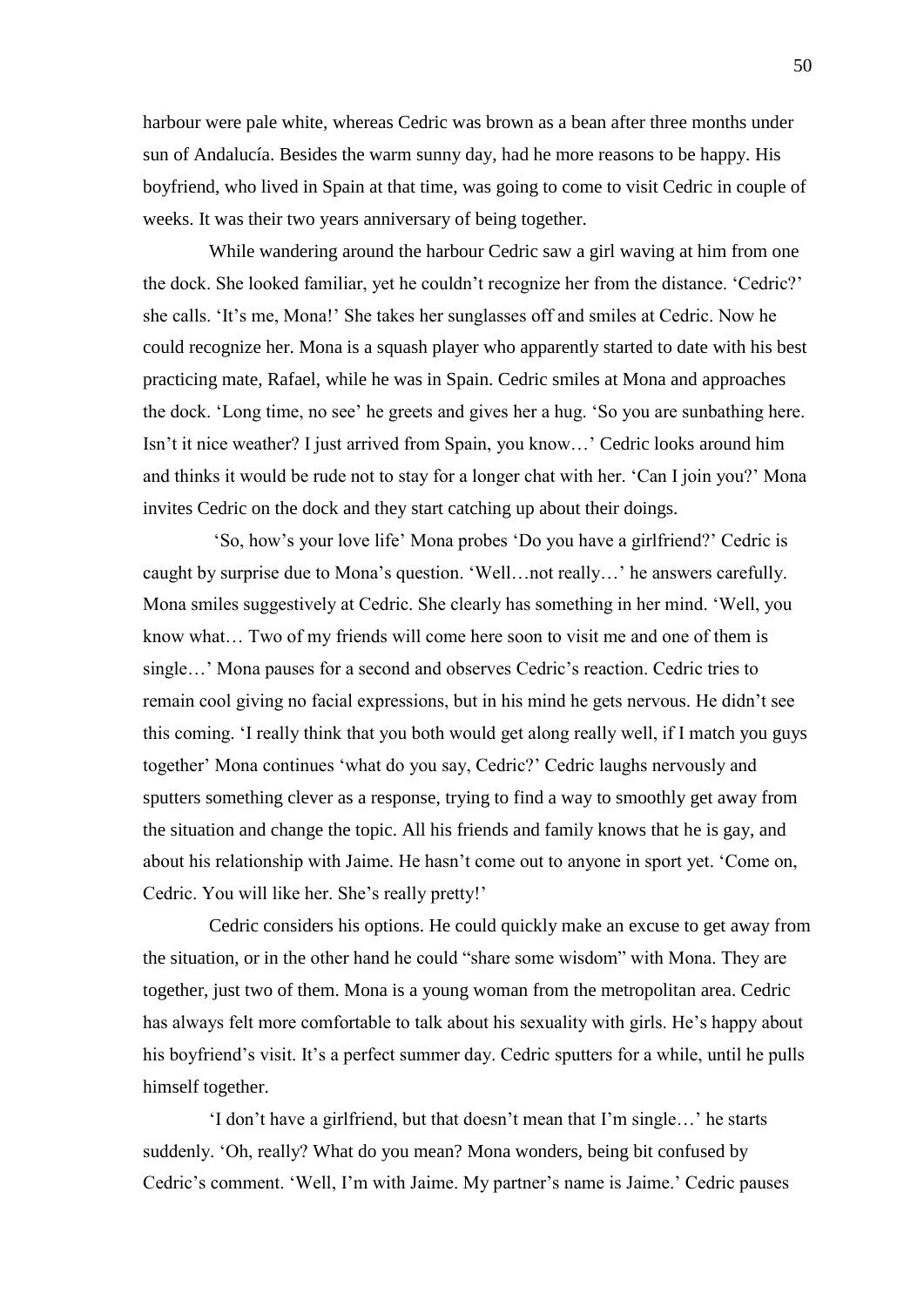for a moment and observes Mona's reaction. 'So that means I have a boyfriend. I'm gay'. Cedric feels his heart beating rapidly. He feels the cold sweat dripping from his armpit. The silence after his disclosure feels tormenting and long. He can't believe he just said that to Mona, to a girlfriend of his best practicing mate. ‗Oh…ok…well that's great!' Mona replies, after processing what she just heard. 'Well yeah, it is!' Cedric agrees and gives a small embarrassed smile. ‗You see…I haven't really talked about this in sports...' Mona looks at Cedric showing sympathy to him and smiles. 'I understand, Cedric. Thank you for telling me.' Cedric continues to tell about his boyfriend to Mona. He feels extremely relieved and good about coming out to her. It was right decision. In fact, he hopes that Mona will tell about it to her boyfriend Rafael. Coming out to Rafael has been in his mind for a quite long time already.

#### *\*\*\*\*\*\**

# *―No pressure over cappuccino…‖*

Although Cedric never brought up his sexuality with Rafael, he did got the news soon from his girlfriend Mona. Rafael didn't bring up the topic with Cedric either. Nothing really changed between these two friends. They practiced and spent time a lot together in the sport centre the same way they always did. One night they went out together, accompanying two other friends of Cedric. Cedric seldom introduced his friends in sports with the friends outside sports, because of fearing his sexuality would easily come up. Rafael was now an exception. He felt that he could trust him.

After having a pre-party at the local bar they decided to move to the nightclub in the next block. While walking there one of the friends blurts out a joke of finding a new boyfriend for Cedric. Cedric noticed that Rafael heard the joke. ‗You know my taste! So I will count on you…' Cedric replied to his friend, realizing that Rafael knew about him and didn't seem to mind. He just smiled at Cedric. ‗He knows!' Cedric thinks, and feels happy that finally the topic that had bothered him for few years now was disclosed.

The next day Cedric brought up his sexuality with Rafael when they decided to go for a coffee to recover from the previous night's party. Cedric wanted to know what Rafael thought about him. 'Yeah, I knew about it...' Rafael affirmed to Cedric. 'Mona told me that you're gay a couple of months ago. I think it's really cool and I'm OK with it…We are friends you know.' Cedric felt good about Rafael's words. ‗Yeah I know. I just wanted to tell about it a lot earlier. I'm still the same person after all' Cedric continues. ‗You know…I'm still very careful to tell about it in sports. I'm more open about it off the sport...' he mumbles until Rafael interrupts him. 'I think it's just smart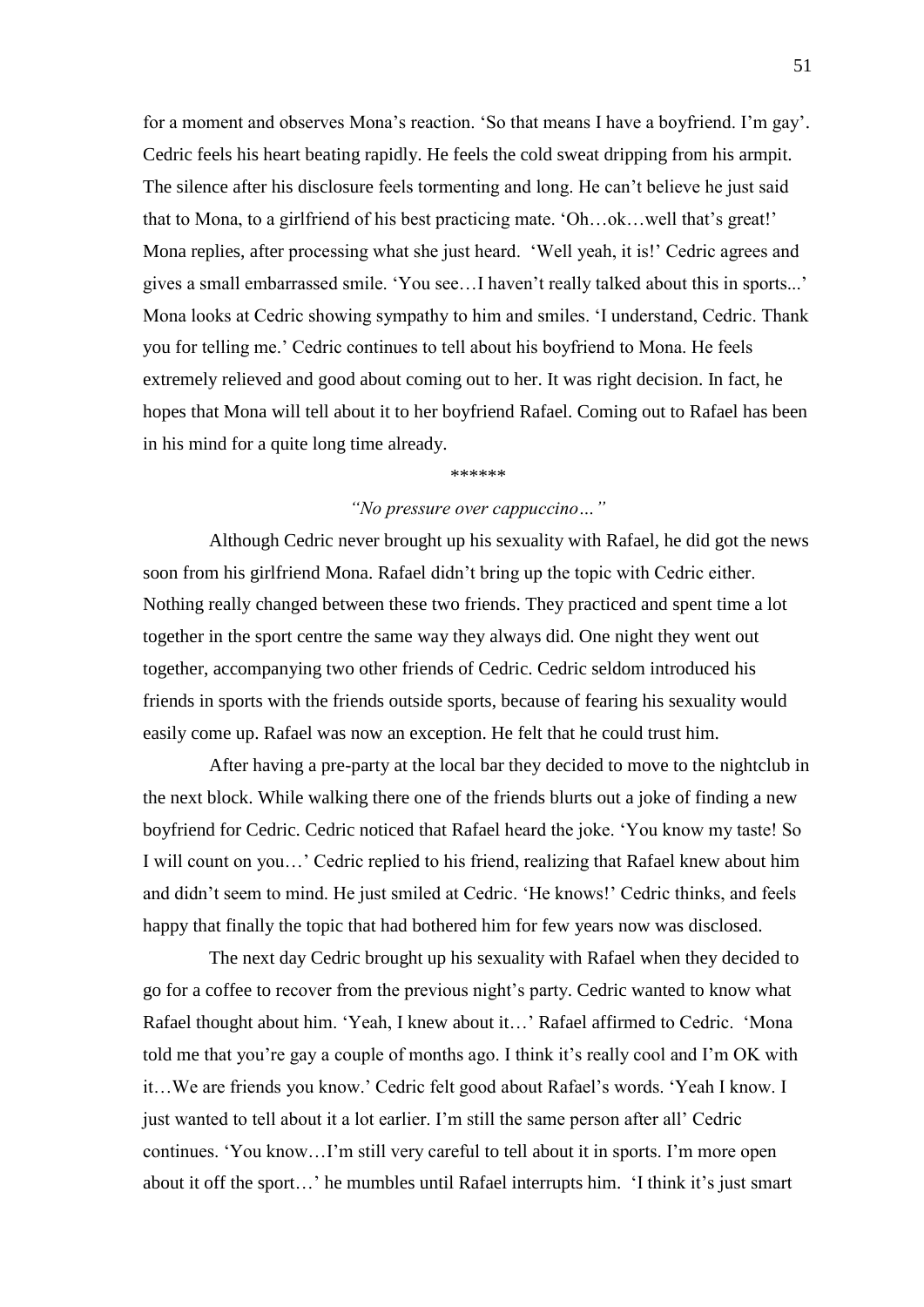from you being discreet about it in sport…' Rafael tells and show understanding to Cedric's situation. Homosexuality wasn't a topic in their sport surroundings; if it wasn't something negative about them, and some of the people had really prejudiced attitudes towards sexual minorities. Cedric was very happy that Rafael was not one of them. He felt like their friendship got in the new level after his disclosure.

## *Chapter 7 – Coming out experiences, coming out to Martin*

It was December 2009. Cedric was playing badminton with his friends, Charles and Jack, in the sport centre. While having break they sat on a bench watching tennis players practicing in the next court. They saw a dark foreign young guy accompanying the tennis coach. Cedric had heard rumours about a new tennis coach from abroad who was going to take an open coach vacancy at the sport centre. This new guy noticed Cedric and his friends by the tennis court, and came to introduce himself with slightly poor English. ‗Hello guys. My name is Martin. I'm the new tennis coach'. Martin tells them that he came to the country just recently, and how fortunate he was to hear about the open vacancy at the sport centre. Martin used to be a tennis coach in South Africa for many years before moving to Finland.

After a brief talk with Martin, Cedric and his friends continued playing badminton while Martin went back to follow the tennis practice. ‗He seems a nice guy' Jack says about the new coach. ‗I wonder how he manages over the winter time, after all its December now…' Charles comments. Cedric agrees with his friends, yet he is happy about the new coach in the club. He usually gets on well with foreign people, plus Martin would bring some fresh breeze of internationality in to the sport centre.

Cedric and Martin meet again in the locker room where they change few words. Martin asks for tips to get familiar with the city, and good places where to go out. 'Hey, maybe we could go for a drink someday?' suggests Martin while they are walking out from the sport centre ‗You know there are not much people I could hang out with, and I need to improve my English...' Martin says, and gives embarrassed smile. 'Yeah why not' Cedric is happy about Martin's offer. He suggests going out for a drink on the following weekend. ‗That would be great!' Martin says and smiles to Cedric. Guys change their numbers and say goodbyes to each other.

\*\*\*\*\*\*

Cedric and Martin became friends pretty fast. They meet each other often in the sport centre and start hanging out together more often. Although the apparent language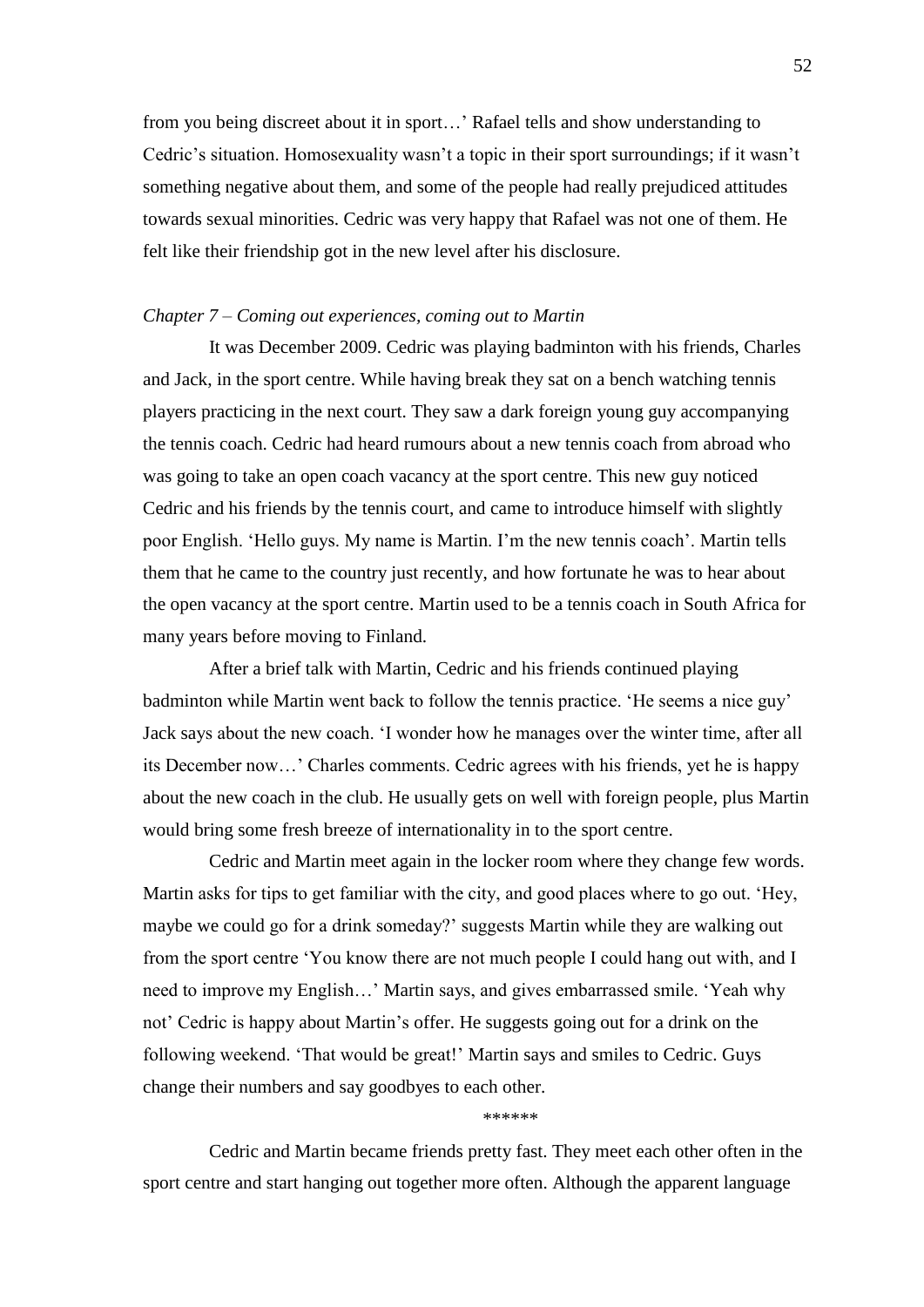barrier, they enjoy each other's company. Martin is very keen about Finnish women and talks a lot about them to Cedric. He is also curious about Cedric's love life and asks often about his girlfriends or lovers. 'No girlfriend... Actually I broke up few months ago' Cedric replies vaguely to Martin's question. He doesn't want go in details, trying to be as honest as he can to Martin. In fact, he broke up with his boyfriend just a couple of months before.

\*\*\*\*\*\*

One night Cedric and Martin decided to go out for a big time. They arrive in to a half empty club. After ordering drinks they take their places next to an empty dance floor. The nightclub seems dead. Cedric doesn't feel comfortable in the empty nightclub and is about to suggest to go another club. Suddenly DJ starts to play their favourite music. Cedric and Martin, much encouraged by the alcohol start to dance on the empty dance floor. Cedric notices a group of girls staring at them and smiling. One of them is flirting to Cedric. 'Wow man did you see that? Martin says to Cedric 'They're looking at you! You should go talk to them' he demands. Cedric feels troubled by the situation. He smiles to the girls politely and then looks at Martin. 'You think so?' he asks, feeling bit insecure 'I don't know really...' 'Yes, you should! Come on, you are single!' says Martin and drags him to the girls. Cedric feels awkward by the situation. Their conversation with girls falls short, since Cedric's not interested at all talking with the girls. Cedric concentrates more on drinking his beer. 'Should we go to another club? I mean this club is half empty…' Cedric suggests carefully to Martin. Martin looks at Cedric bit surprised by his reaction, but agrees with him.

‗I understand…' Martin says while they are walking to the locker room. ‗They weren't that interesting... They were too old!' Cedric smiles at Martin. 'Mm...yeah maybe…let me take our coats. I wish there are more people in the other bar.' While friends walk to the other bar Cedric thinks to about the incident on dance floor. He doesn't want the same thing to happen in the other bar. He doesn't want to pretend this night. Therefore sharing some details about him would be good idea. They haven't known each other for long time and Martin haven't built too strong image of Cedric. Cedric feels that he can trust Martin. After all he can't be too narrow-minded, if he has travelled long way from Spain to the cold country of Finland.

‗Martin, I need to tell you something before we go into that bar' Cedric starts. ‗Of course, please tell me' says Martin. ‗You know, about what just happened in the club…I think you shouldn't do that for me...' Martin looks puzzled. Cedric takes deep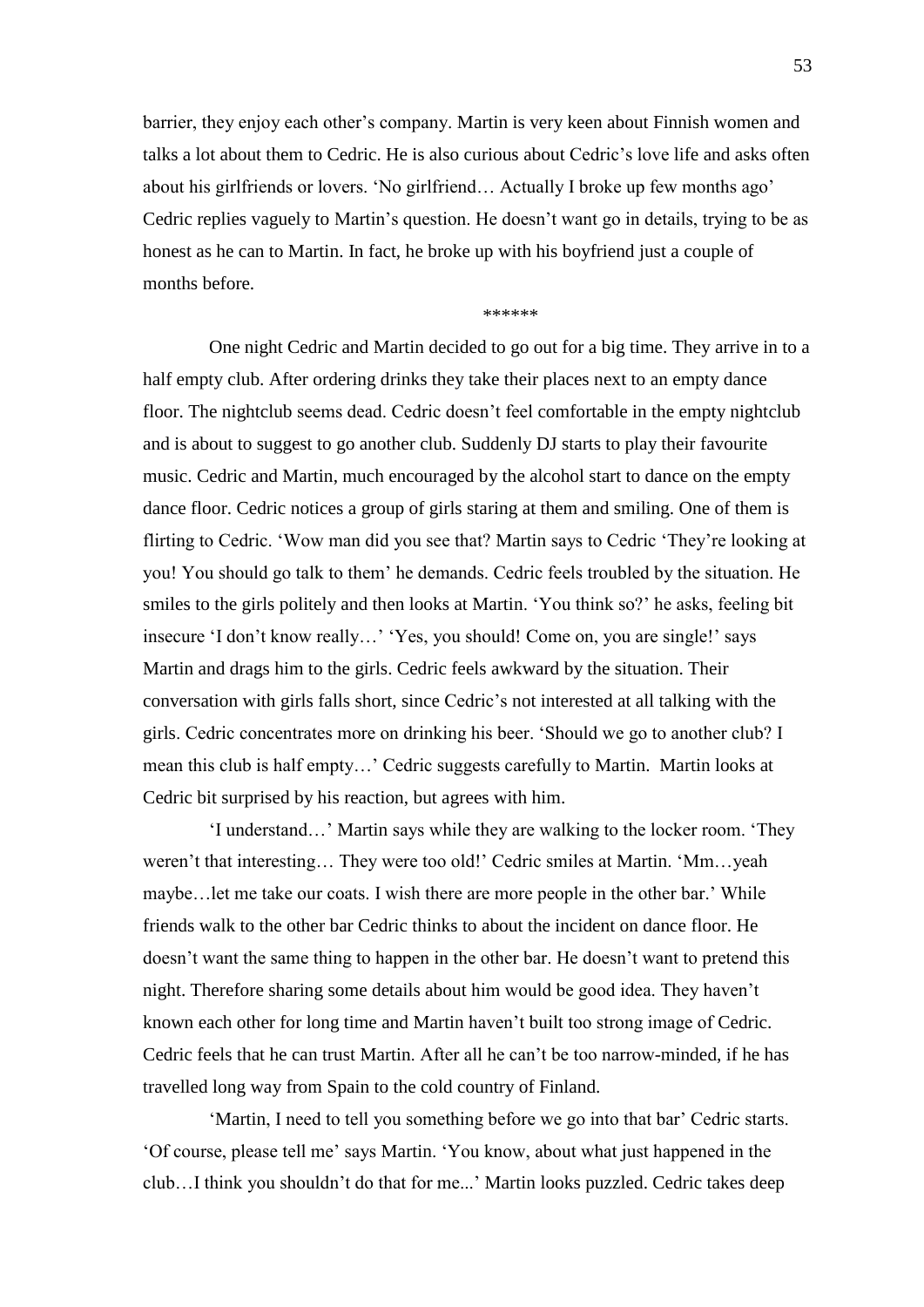breath and continues. 'If you necessarily want to search company for me, you should look for guys...' Martin is clueless, not sure what Cedric is trying to tell him. 'I'm gay, you know. You shouldn't match me with the girls'. Martin takes few seconds to process what Cedric just told him and then smiles at Cedric. 'Oh, really? I would never have guessed!' Cedric feels confused, not really sure how Martin took his disclosure 'Well, yeah... I am...' 'That's ok man, you are my friend!' Martin replies finally 'Why didn't you tell me earlier? I have some gay friends in South-Africa too.' ‗Well, I didn't know if I could trust you, you know…' Cedric explains to Martin ‗We haven't known each other for too long'. Guys burst in to laugh and hug each as a gesture of reconciliation, and enter to the full bar. Cedric feels relieved after coming out to Martin. His intuition that he could trust himself to Martin was right. They party late on that night, until the small hours.

\*\*\*\*\*\*

Cedric and Martin became very good friends over time. They saw each other almost every day after Cedric's coming out. They could talk about almost anything to each other. They both got support from each other when they needed it. Furthermore, Cedric valued his friendship with Martin a lot since he rarely built that close friendships with his male friends.

## *Chapter 8 – "Fags in the swimming hall"*

Cedric finished his studies and graduated as a physiotherapist by the end of the year 2009. After graduation he had lot of free time, which he spent by practicing squash and having fun with his friends. Although he was unemployed, was he happy about his life, especially after coming out to some of his best friends in sport surroundings. Cedric's close friendships with Martin, Rafael, and with some other friends in the sport centre increased his self-confident in sport domain. He felt that more people started to be aware of his sexuality. 'People talks, you know...they know!' did Martin used to say to him now and then, with a smirk on his face. Anyway, Cedric was still insecure expressing his sexuality in the sport centre.

He still experienced all kinds of negative behaviour towards gay people in sport domain, and not just in the sport centre. It was easy to throw negative sexist opinions and jokes about homosexuals in social media, for example in Facebook. Although they weren't directed at Cedric personally, were they provoking and very discouraging to come out as a homosexual, especially when some of the designated people behind such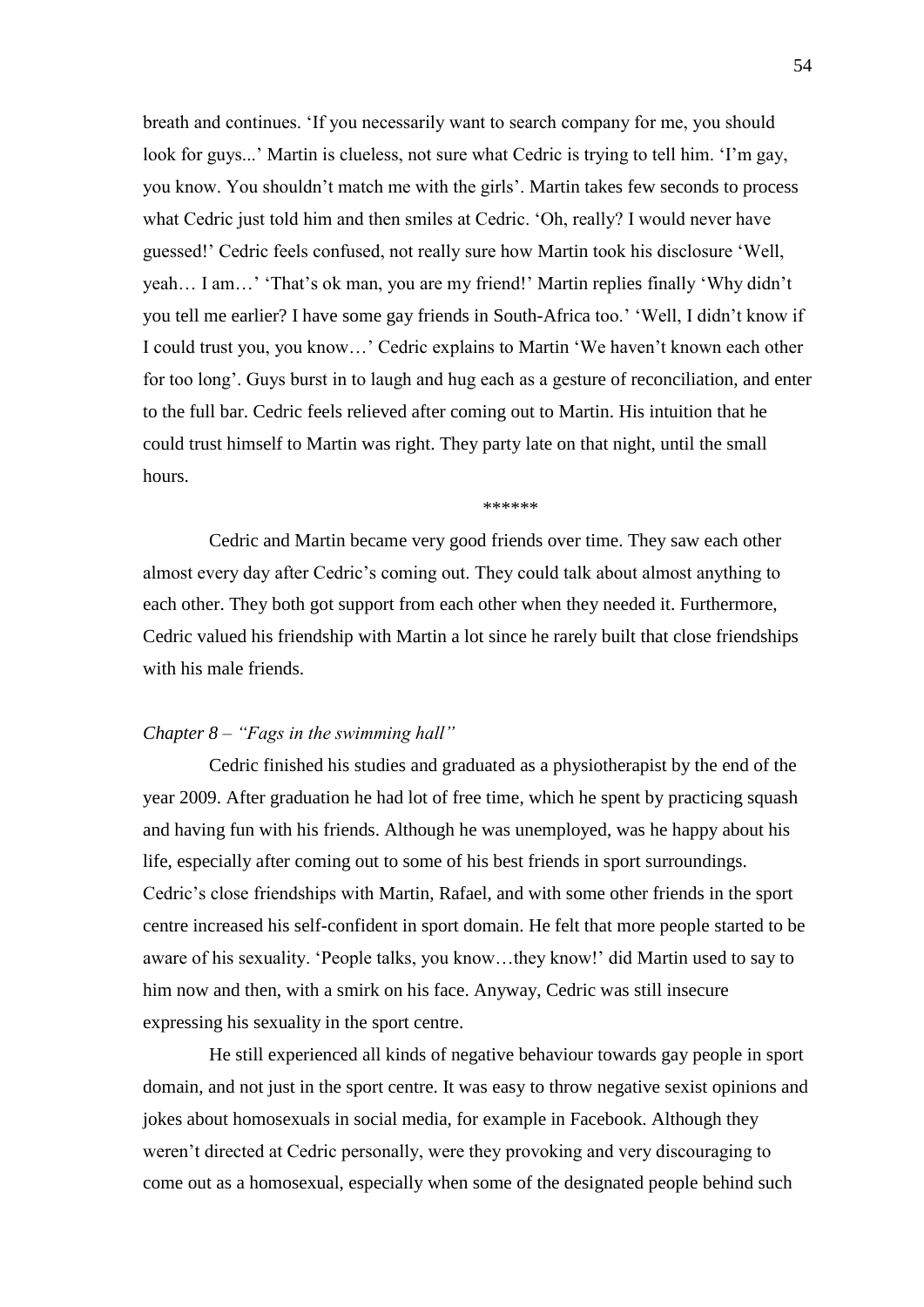behaviour were the ones with whom he practiced or met regularly in the sport centre, or in the competitions.

\*\*\*\*\*\*\*

One day Cedric was training with one of his regular practicing mates, Peter, a senior player around his fifties, and one of the best players of his age group in Finland. Cedric liked him and therefore they played regularly, almost weekly basis. After one and a half hour training they both were heading to the shower and sauna, where they continued analysing their training session. At one point they started talk if there were any gyms in the city with affordable prizes. ‗You know, there's a good gym in the swimming hall…' Cedric suggests and continues'...but they just raised their prizes. You can use the swimming facilities with the same prize…' Cedric used the swimming hall's gym quite often. It was cheap, but not too fancy gym. Still it was much better than one in the sport centre. ‗Yeah… but I don't want to go to swimming hall…' Peter answers immediately. ‗Why is that? Is it too small for you?' Peter looks at Cedric and smiles ‗No it's not that, but swimming hall is full of 'fags'...you better not to go there either!' 'Haha, alright...' Cedric replies, being bit amused by Peter's comment and his attitude in general.

Cedric understood Peter's point though. Swimming halls were stereotypically perceived to be meeting places of non-heterosexual men. Possibility of being stared at by other men seemed to concern Peter not to go to swimming hall. He seemed to be serious with his opinion and idea of sharing a shower or sauna with other gay men was repulsive for him. Cedric is amused by the situation that they are having the conversation at the shower. Obviously Peter didn't know that Cedric was gay, neither didn't Peter seem to expect that there could be gay men in the showers of the sport centre. Cedric didn't think about the whole thing, the fact that he was gay, until Peter started to tell about "fags in the swimming hall". He didn't identify himself from Peter's story whatsoever. Neither had he thought about doing any "checking" on Peter in the locker room. He didn't do more "checking" than any other guys.

Prevailing prejudices and stereotypes about homosexuals were stigmatizing and it made Cedric concerned what people would think about him if he would come out. Would it change their view on Cedric radically, if they knew about his sexuality? Would they start behaving differently when being with him, or even start avoiding him in certain situations, just like in the locker rooms? Fortunately, he had friends who didn't seem to mind in any circumstances. Although he rarely had negative experiences when being out, he knew that there were people who might have issues with gays in their locker rooms, or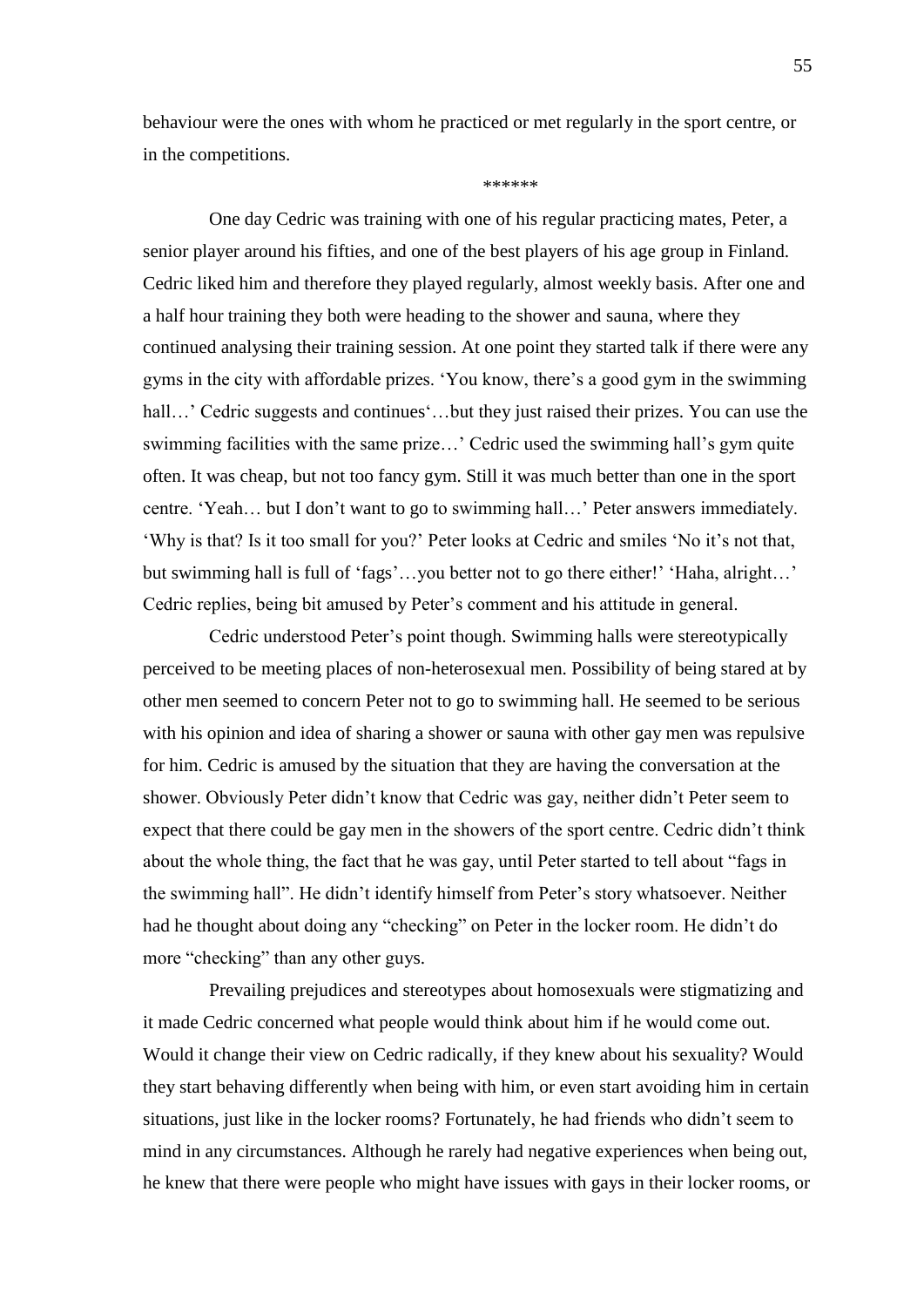generally in sport. Just like Peter. His comments didn't catch Cedric by surprise; neither did the comments hurt him. Still, he liked Peter and kept practicing with him regularly. Peter could keep his attitudes, and Cedric could disregard them. They weren't close friends anyway.

## *Chapter 9 – Moving on…Change of the environment, change of the team*

It was June 2010. Cedric was swimming with his friends at the local beach. He was still unemployed on that summer, which didn't bother him much. Summer was extremely warm and he had lot of free time to enjoy the warm summer days. When coming back to his flat, he finds thick envelope lying on the floor. It's from the University where he had applied for two different master degree programs. He already received a rejection letter from the other program, and therefore he didn't have much expectation to get in the second program either. Nonetheless, the envelope was too thick to be a rejection letter. He opened it and found out that it was an invitation letter to study the Master's degree of physiotherapy. He was very happy and excited about the invitation. It was the University where he always wanted to continue his studies. The University and its environment were so motivating to study, plus he had a lot of good friends already studying there so he wouldn't have any problems to get in to the circles.

Despite all the excitement and happiness of getting in to the University, Cedric realized that he had to leave his home city and all his friends there. Previous year had been extraordinary good for him. He got lot of new friends, and even came out to some of his friends in sports too, which was quite a milestone for him. He was happy with his life. Although he already knew lot of friends in the same University where he was invited, he didn't know much about the local squash club there. He knew some of the local players, but they obviously weren't as good friends as he had in his home city. He wasn't sure if he could build the same kind of friendship with them. With mixed feelings, Cedric called to his friends to tell the news.

#### \*\*\*\*\*\*

Cedric moves to the new city after two months of receiving the invitation. He becomes quickly acquainted with his new home city. He gets easily into the university circles through his friends in the university. His new "home city" seems more laid-back and open-minded city comparing to his home city he left behind. The University has an obvious effect on the atmosphere. Cedric gets lot of new friends across the faculties,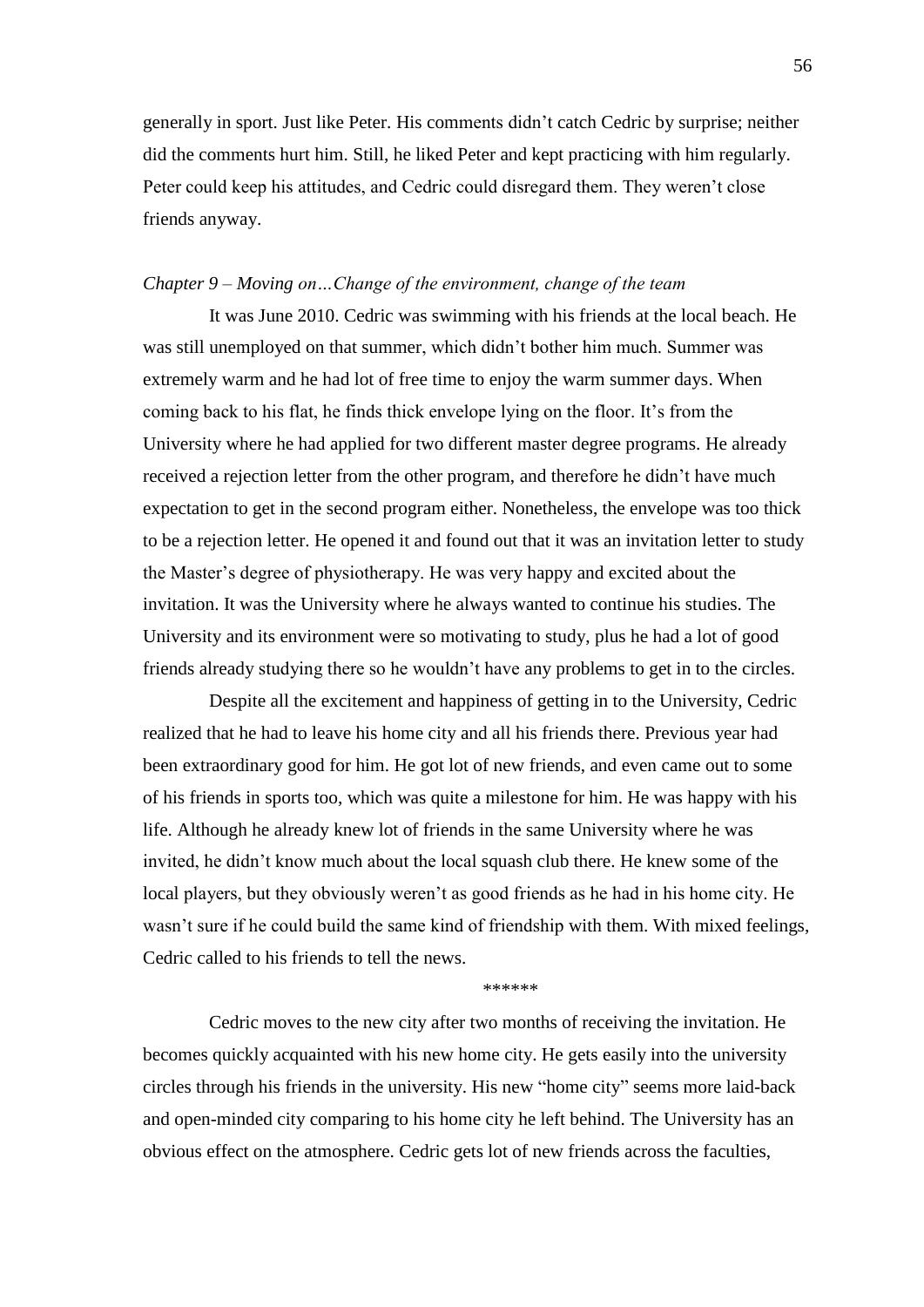from different cultures and backgrounds. He was happy with his decision of moving to the new place, although he still dearly missed his friends and family in his home city.

Soon he visited the local squash club and met the players there. New "teammates" welcome him warmly. He knew some of the players from the tournaments, and there were also some of his former teammates, Lorenzo and Mike, who moved to the same city to study couple of years earlier. However, Cedric had slightly distant relationship with them, although he had known them from the beginning of his career. Only thing that connected him with the other players was the sport. By changing the team, Cedric felt like going back to the situation where he couldn't be fully himself in sport. He hoped that things would change eventually in his new club, after getting to know better with his new teammates.

\*\*\*\*\*\*

# *―…and the life goes on, just like in the old days…‖*

Cedric started to practice in the new club regularly after settling in to the city. He wanted to be sure to get his "training routine" going as soon as possible. Eventually he started to represent his new club in the national league and in competitions. He got along well with all the players in the club, but some of them he liked more than others. He participated in organized team trainings as much as he could, but he also started arranging individual trainings with players he preferred to practice with. Although Cedric got along quite well with the new team, he was rather discreet about his private life. It was better to keep his social life separated from sports, he thought, sensing that his teammates wouldn't like to know what he was doing with whom outside of sports. They were questioning Cedric's love life, asking and teasing him about his "girlfriends" that they saw many times accompanying him. Cedric disregarded their comments with humour, and changed the topic right away.

Cedric didn't participate in the social events with his teammates, such as regular sauna parties and night outs, because he felt uncomfortable in those situations. He didn't want to "act out" anymore, and therefore avoided the situations where his sexuality would have been "tested". He couldn't come out to them either, because he wasn't sure at all how they would take it. He wasn't as confident with his sexuality anymore in sports as he used to be in his home city.

\*\*\*\*\*\*

Although being discreet about private life to his teammates, Cedric's social life was going well outside of sports. He was active, participating in many student events and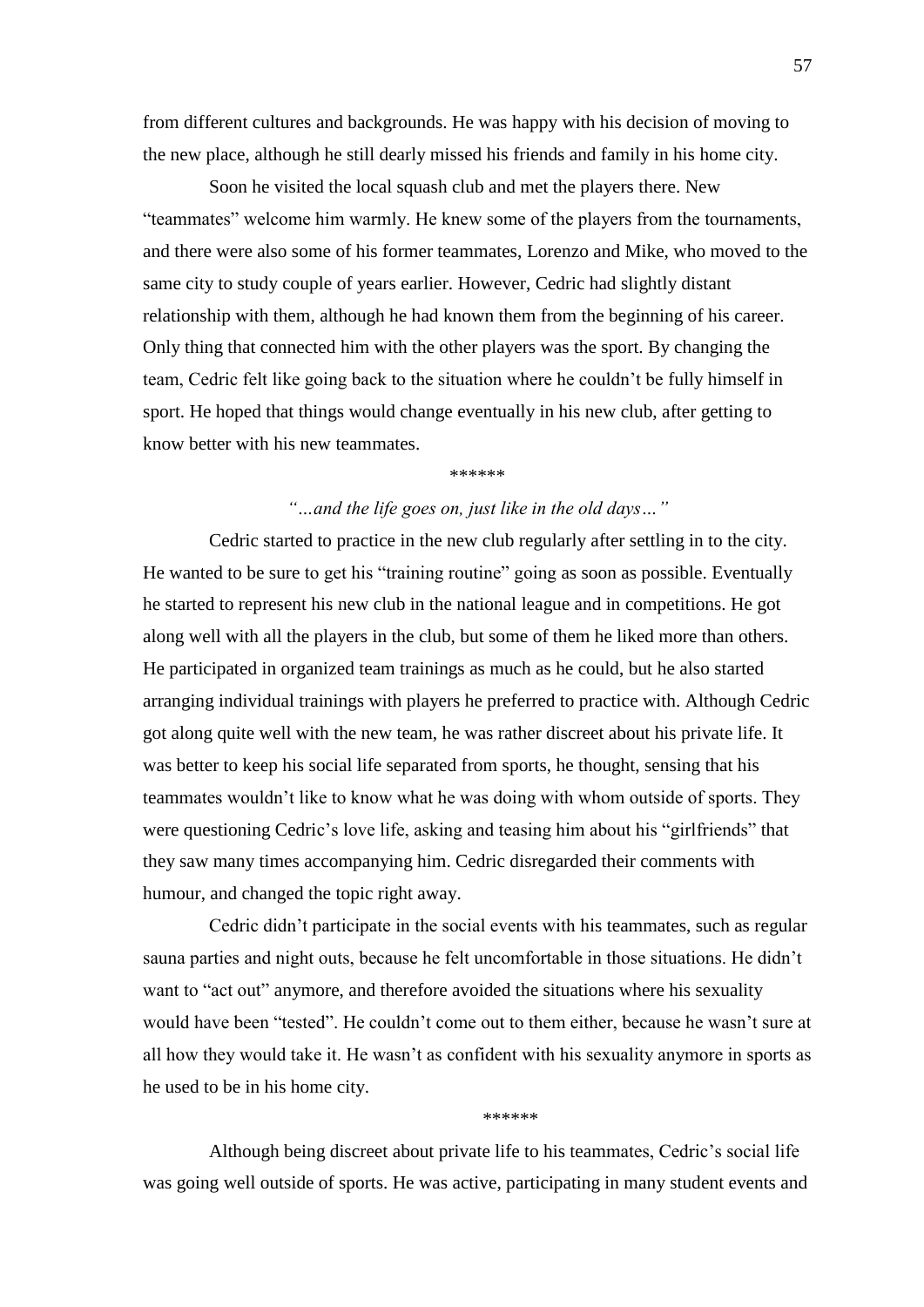parties with his friends in the University. He was more comfortable with the academic and educated people of the University who seemed more open minded and tolerant to diversities. Cedric got also introduced to some local LGBT people and participated in some events organized by the local LGBT organization, although quite reluctantly since he still didn't seem to find other "like-minded" people from the community. Nevertheless, although Cedric didn't make a number about it, he could express his sexuality freely in his social surroundings. He was very satisfied about his life and studies in his new city, which started to feel like home.

## *Chapter 10 – ‗Pekka-Fest', and homophobia at team practice*

In spring 2012, presidential election was held in Finland. Second round of the election was underway and there were two candidates remaining, Sauli Niinistö from National Coalition party, and Pekka Haavisto from the Green party. Election was historical in many aspects. Against all the odds, Pekka Haavisto, an openly homosexual candidate in registered partnership with an immigrant husband made his way to the second round of the election. Sauli Niinistö as a more conservative candidate was the greatest favourite for a president from the beginning of the election.

However, it was the first time ever when there was an openly homosexual candidate in presidential elections, and the first time for the liberal Greens to get their candidate in the second round of the elections. "Pekka-hype" was everywhere. There were supporting concerts for Pekka's campaign in many cities all over the country. Still, Sauli Niinistö was clearly leading the polls, and although there were also considerably lot of opinions against a homosexual president, was the change of attitudes distinguishable to more tolerance and acceptance towards LGBT people in the Finnish society.

Cedric was delighted about the prevailing positive ambience due to Haavisto's success. "Pekka-hype" certainly got Cedric. Something good and revolutionary was going on. Many of his friends in the university supported Haavisto as well. Cedric went to celebrate Haavisto's success to a local supporting festival, Pekka-Fest, which was held in several bars around the city. Cedric, and his friends Ryan and Sam, stepped in to the bar which was full of Pekka-supporters. They ordered drinks and took the only available seats next to the bar desk. ‗Guys, what do you think will be the final result in the election?' asks Ryan while they are listening a local band playing on the stage. ‗Close but sufficient victory for Pekka!' Sam declares. 'You really think so?' Cedric asks surprised. ‗Man, I wish but I really doubt that would happen. 65 to 35 per cents is my guess, like all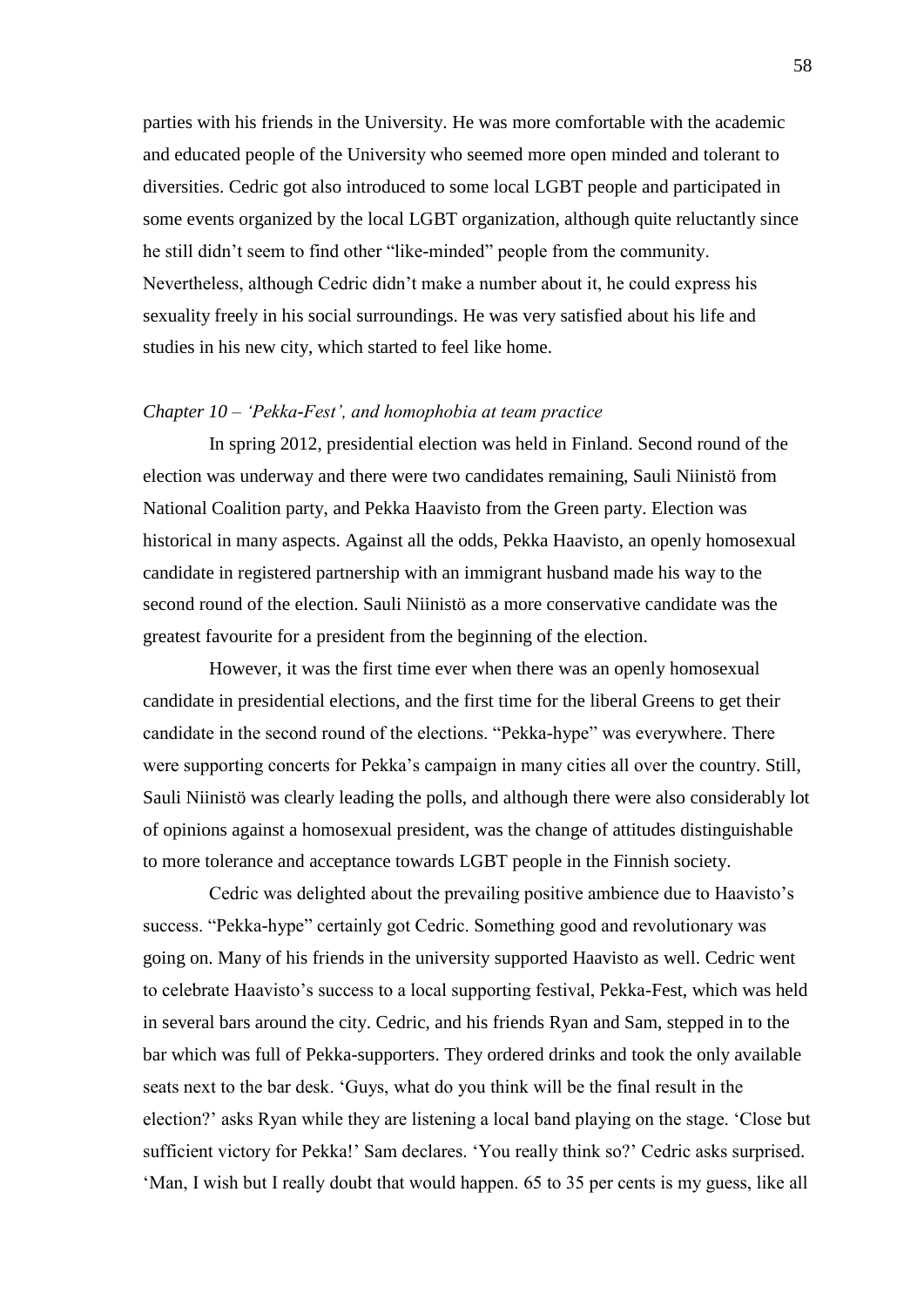the polls say.' Others nod for agreement. 'But I don't mind. Getting to the second round is already an accomplishment. So cheers for that, guys!' Friends raise their glasses continue partying until the final hour.

\*\*\*\*\*\*

The following day Cedric went to team practice. Despite partying late, he was determined to go to practice, since his team was going to play national league round at home soil in the following weekend. However he had lack of energy due to frenzied partying and decided to call it off after one hour of intensive training. ‗Thanks guys for good training, but I think I'm done for now. I'm still bit tired from the last night…' ‗What?! Did you go out last night?' Roger, the captain of the team interrupts him with a blink on his eye. Also other players get curious. 'Where did you go? Tell us more!' Sean requires 'Was there any good chicks around?'

Cedric thinks that it was a bad idea to say anything about the other night. He doesn't want to tell about the 'Pekka-Fest' he attended, nor does he want to go in details with whom he was there. 'It was alright...live music and stuff...' he mumbles as an answer while taking off his sweaty jersey. ‗I didn't drink that much, you know…but I'm quite tired because it took so late...' Cedric looks at his teammates hoping that his answer satisfies them. Other players look each other and grin suggestively. 'Anyway, it didn't seem to disturb me to kick your ass in squash court …' Cedric jokes and tries to change the topic. After some additional comments, Cedric's teammates leave Cedric alone to change his clothes.

Cedric is almost done with changing and is ready to leave the squash club. Then one of the experienced players of the team, Juan, arrives to the squash hall. He has a weird glance in his eye while rushing in, like he'd have something important to say. 'I just gave my vote to the election...' he starts while taking off his coat. 'Did you vote already? Did you give your vote for Sauli?' Other players answer him vaguely, and they are bit surprised by Juan's rushing in. Cedric doesn't say anything. He knows what is coming next. ‗You know you better vote for Sauli!' Juan continues ‗Not that other thing…the fag… That would be disaster, a fag president!' Juan looks at other players with the same glance in his eyes, waiting for their comments 'That would be a disgrace to Finland!' Others refrain to answer Juan, but no-one questions his statements. 'Silence gives consent' Cedric thinks, while putting his shoes on. He doesn't give any look at Juan. He feels anger because of Juan's comments, feeling that he should stand against his opinions and challenge him, but he won't. Arguing with him would be useless, and how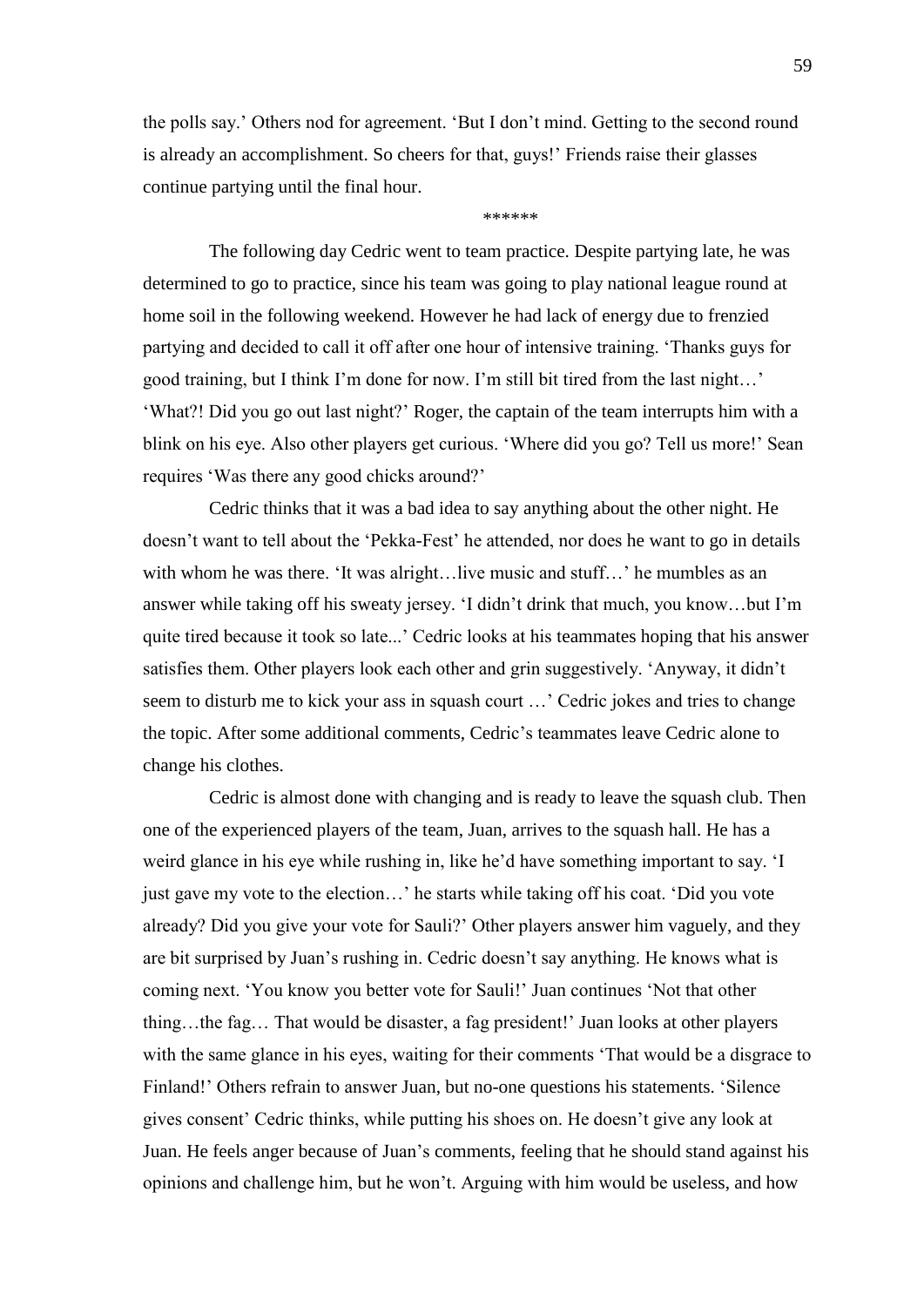would the others react? Still he feels frustrated about not being able to demonstrate. ‗They can keep their opinions. I won't let them bother me' he thinks while Juan continues with his declaration to the other players. Cedric decides to leave others for a while to have some water.

Events from the previous night come to Cedric's mind while he drinks water in the toilet. He recalls the open and friendly spirit of the festival and the good time he had with his friends in the bar, without being stigmatized, without prejudice, and without other negative attitudes towards homosexuals. He couldn't share these experiences with his teammates. Reality of the sport world splashed on his face by Juan's words. He felt hurt, although Juan's comments weren't directed at him. He had learned to cope and live with such attitudes around him. Cedric sips more cold water and calms down little by little. He returns back to the squash courts to thank his teammates from training session. They are all back in their training, determined to do well in the coming league round at the home soil. Cedric is determined to play well too. It will be an important event for the whole team.

# *Chapter 11 – "When the two identities collides"*

Cedric had lot of friends in the city and majority of them were girls, which lead to several awkward situations where his teammates teased him about his many "girlfriends". Cedric took it with humour, although it was also frustrating and uncomfortable for him at times, since he would have liked to cut the wings from such rumours.

It's 3pm and Cedric wakes up to his phone ringing. He slowly gets up from the bed to answer the phone. His head starts hurting when he stands up. He's still recovering from the previous night's party. He answers to the phone. It's his friend Reeta, asking to go for drinks with her and her friend Sara. Cedric kindly rejects their offer to drink, but decides to go to meet them in the bar. He needs fresh air, and a little chat probably would cheer him up.

It's sunny and warm spring day, the first one in the year. The bar is just around the corner, next to his place in the city centre. People are taking off their jackets because of the warm weather. Everyone's smiling. Sunny weather does miracles to otherwise very gloomy Finns. When just about to step in to the bar, Cedric notices his teammates Jack and Sean on the terrace. They also went out on previous night. It was their club's championships on the previous day, followed by a sauna party. Cedric didn't participate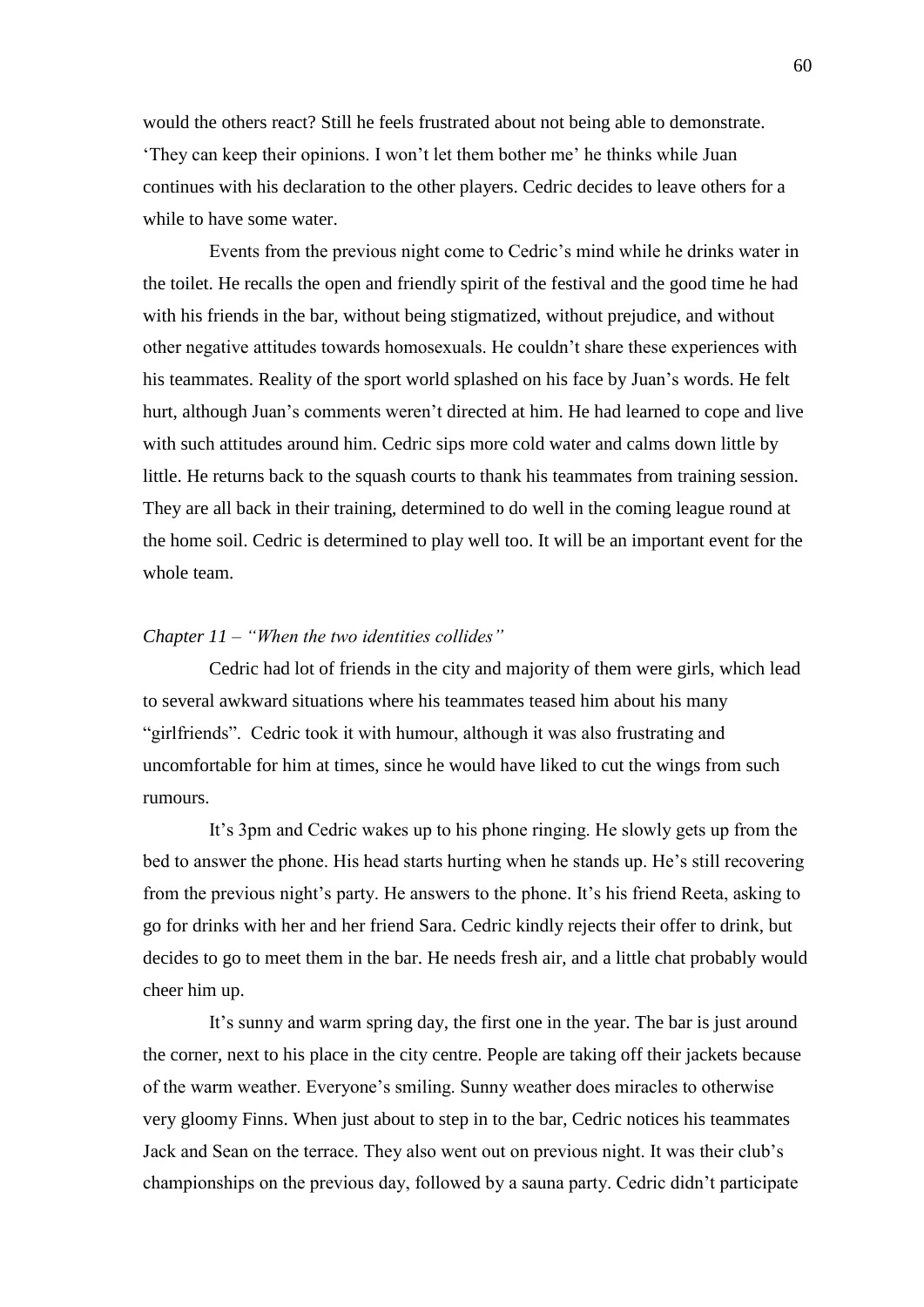to the tournament, neither to the party. Instead he went out with his friends from the university. He decides to change few words with Sean and Jack before entering the bar where Reeta and Sara are waiting for him.

‗Hey guys! How was the tournament?' Cedric greets his friends. ‗It was ok! Tough matches...' Sean replies 'Why didn't you come?' Cedric realizes that he forgot to tell them that he won't show up. ‗Ah well… I had some other things to do. I actually went out last night. In fact, I don't feel very well at the moment...' Sean and Jack laughs. They seem pretty tired too, recovering from their party. 'Where did you go?' Sean asks. ‗The party was in the University. I went there with some of my school mates…' ‗Oh I see…!' Jack interrupts, and is about to ask more details from Cedric, until Juan comes out from the bar. ‗Damn, Cedric! Where were you? We had a tournament and sauna party yesterday!' Cedric feels bit defensive now. ‗Like I would normally go out with them…?' he thinks in his mind. 'Well ha ha... I was just telling that I had other things to do last night…' 'You went out last night right?' Juan suggests 'I can see it from your eyes….' he laughs for a while and invites Cedric to join them 'Roger and Lorenzo are also here'. Cedric is surprised that all his teammates are in the same bar. Seems that they are going to party another day in a row… He feels uncomfortable, since he's about to meet Reeta and Sara in the same bar. ‗Well…I'd like to, but I'm just about to meet some other friends here. They are already there waiting for me…'

Cedric leaves his teammates, hoping that they won't follow him to the end of the bar where Reeta and Sara are already enjoying their fancy drinks. ‗Sorry girls. I'm late. I just met my teammates on the terrace.' Cedric starts telling them about the party of previous night. He tells about a guy he was with, and how the night ended up. They all have a good laugh while gossiping and catching up with the latest news.

Suddenly Cedric sees Roger and Lorenzo walking to the end of the bar, clearly searching for him. 'Others must have told them that I'm here...' he thinks. Cedric doesn't feel comfortable to talk with his teammates right now. Reeta and Sara don't know them at all, and he doesn't feel like introducing them either. Girls notice Cedric staring to the other side of the bar. 'Is everything alright, Cedric?' Sara asks. 'Yeah, seems that my teammates decided to come here …' Reeta looks around to get some more chairs. ‗No it's okay…' Cedric tells to her ‗I didn't invite them. I can talk with them later when I'm leaving. So, where was I...?'

Roger and Lorenzo notices Cedric from the distance. Cedric greets them with a nod and grin, and continues talking with the girls. His teammates realize that Cedric is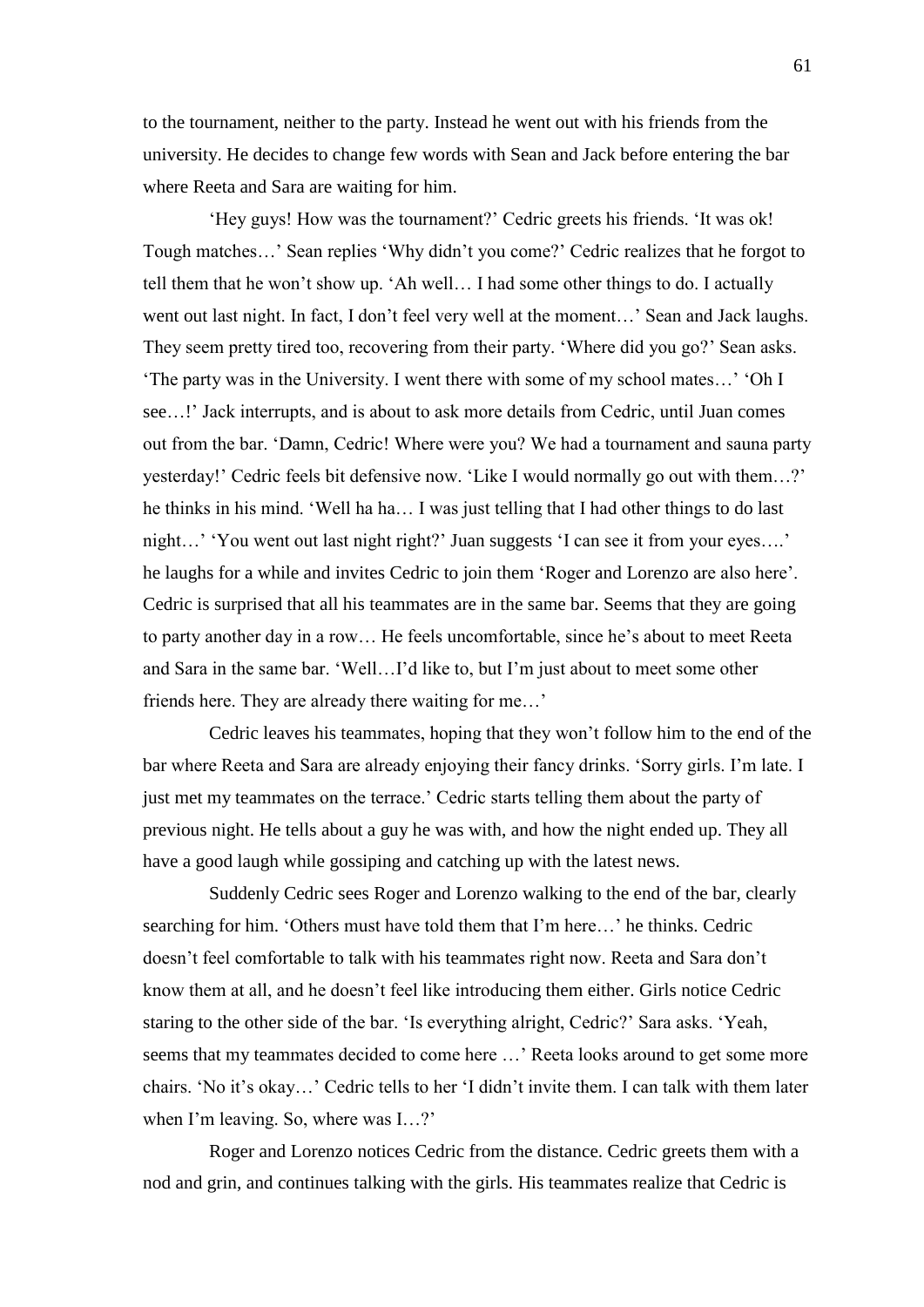busy and decide to take standing places from the other side of the room, for Cedric's relief. They wouldn't have understood what they were talking about anyway.

After talking with the girls for almost an hour, Cedric starts feeling tired. Girls are about to finish their drinks. It's perfect time for Cedric to leave his friends. ‗Will you take another drink? Cedric asks from Reeta. 'I don't know... maybe...what do you think Sara?' ‗No, I think I'm alright' Sara replies. Girls decide to leave the bar with Cedric. ‗I'd like to have some water' Sara says while they are leaving the table. Reeta accompanies her to the bar to get glass of water. Cedric sees now there is good chance to chat with his teammates who were now sitting at the table in the end of the bar. They all stare at Cedric, with a strange smile on their face. Cedric greets them 'So, you all decided to come here...what a coincidence' he says with a bit sarcastic tone. 'Yeah, but you had some nice company there so we didn't want to disturb you…' Lorenzo replies and smiles suggestively. 'Oh yeah, I told the others that I will meet some friends here...' Cedric answers without reacting to Lorenzo's suggestive gestures. 'So how was the tournament?'

Teammates start telling him about the previous day. They all seem talkative and cheerful, partly because of the pints they're having. Suddenly Sara taps on Cedric's shoulder. ‗Hey, are you coming? Reeta is waiting for us outside. There are some other friends too...' Cedric tells to Sara to wait for him 'I didn't know you were already leaving. I'll be right there…' Cedric's teammates looks at him again with weird smile on their face. Cedric smiles back. He knows what they are thinking. ‗Ok… I better go now. My friends are waiting outside and they won't leave without saying goodbyes' he explains. ‗Yeah right!' Sean shouts and starts searching something from his pocket. He finds a small plastic bag. 'I think you are going to need these...or do you have any with you?' Sean hands a pack of condoms for Cedric.

Cedric gets seemingly disturbed, but also amused by the situation. 'Fortunately my friends are not seeing this...' he thinks. 'Come on, Sean! They are just good friends of mine. What are you thinking?' Cedric tells to him and laughs. ‗Well just in case. Anything can happen you know...' Sean continues teasing Cedric 'They are pretty girls!' Cedric looks at the others. They all are still smiling at him. 'Nah, I don't really need these...' Cedric politely declines Sean's condoms. 'So are you going somewhere tonight?' Roger asks. He tells that they are planning to continue to another bar and invites Cedric to join them. Cedric decides to stick in his plan to go home to sleep. He greets his teammates and joins his friends who were waiting outside.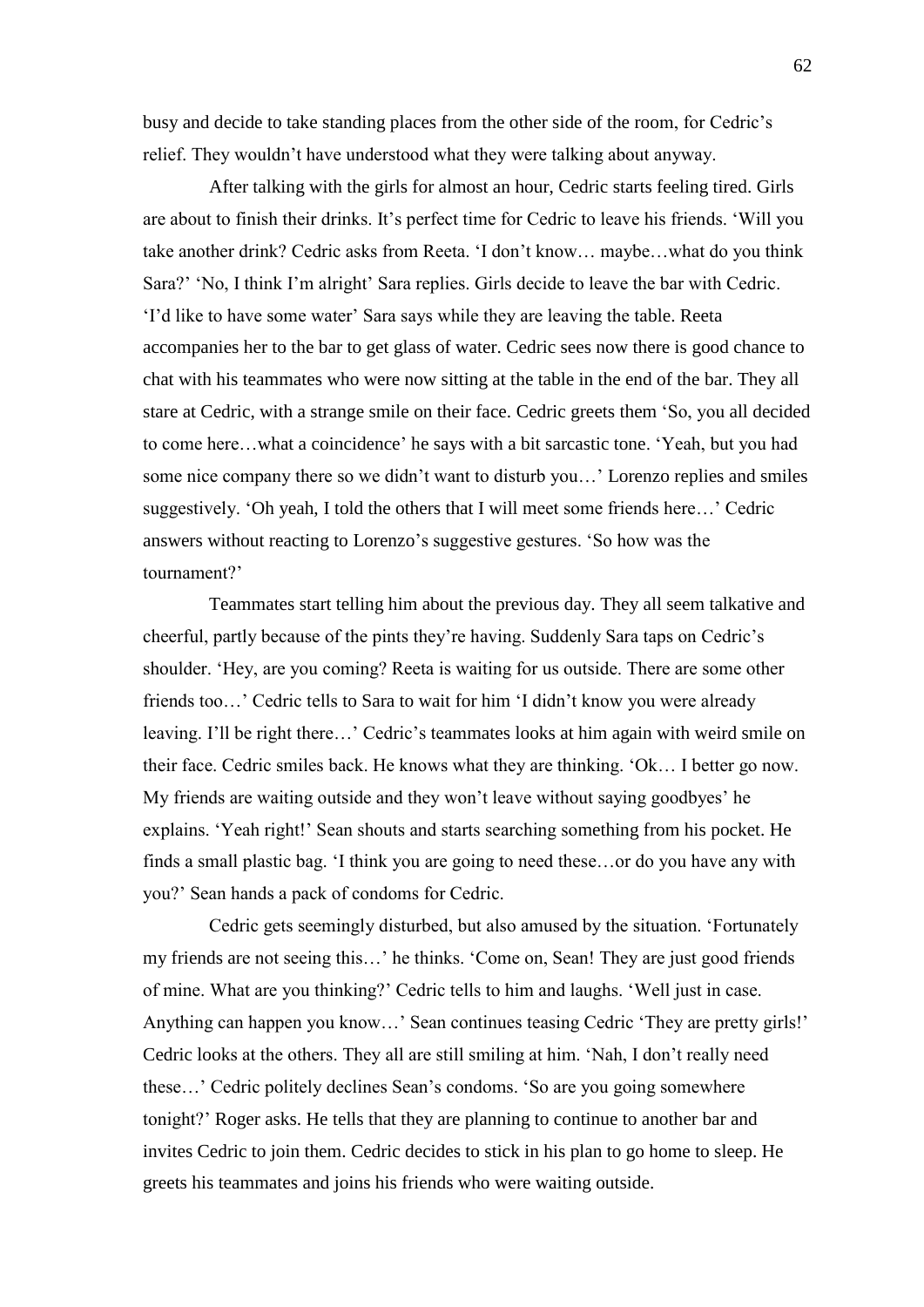### *Chapter 12 – Coffee table discussion. ‗Coming out' and ‗being out' in sports*

In spring 2012 Cedric had a meeting with an old friend, Evan, from his high school times. They spotted each other from an LGBT Internet community and agreed to meet for catch up after so many years. Last time they saw each other was seven years before. They weren't close friends, but Evan was regular customer in Cedric family's sport centre back in the days. He was involved actively in team sports in that time and used their gym regularly. Cedric was working there often in the reception taking in customers. They agreed to meet at the cafeteria, next to Cedric's university, since Evan was visiting the city because of working matters.

Both order regular coffees. Last time they met both of them were "deep in their closets". It was bit awkward reunion for Cedric, and probably for Evan too. Lot of things has happened since the last time they've met. They sit on the table and taste their coffees. Either of them doesn't know how to start the conversation. After long silence Evan breaks the ice. ‗You know, I was so surprised to see your profile in the LGBT website. First I wasn't sure if it was you. Then I read that you mentioned squash and assured it's really you.' Cedric smiles to Evan and sips his coffee. 'Yeah it's pretty long since we met last time. I had to double-check your profile too to recognize you' he replies. 'So how are you doing? Do you still play squash? Seems that you are studying in here?' Evan asks. Cedric tells about his studies in the university, about his relatively good and active life in the city, and that he's playing in the national league. In turn, Evan tells about his career and studies in sports. He used to study his bachelor degree in the same school where Cedric graduated as bachelor of physiotherapy.

Then Evan takes the conversation more personal issues 'You know. I came out just recently to everyone. I even came out to myself really late. In our hometown, as you might remember, I acted straight for so long. I tried to fight against my feelings and didn't accept myself being homosexual. I was deep in the closet in high school and upper-secondary school. I came out to myself when I was 25 and after that to other close people. My life really changed after that to more positive have to say. Nowadays I'm living with my boyfriend. I'm also active in LGBT organization in my region.'

Cedric is impressed by Evan's story, particularly how much similarities he found between his and Evan's stories. They both were in the closet in their high school and upper-secondary school times. Both had difficulties to come in terms with their sexuality during their lives in- and outside of sports. Now Evan was an active member in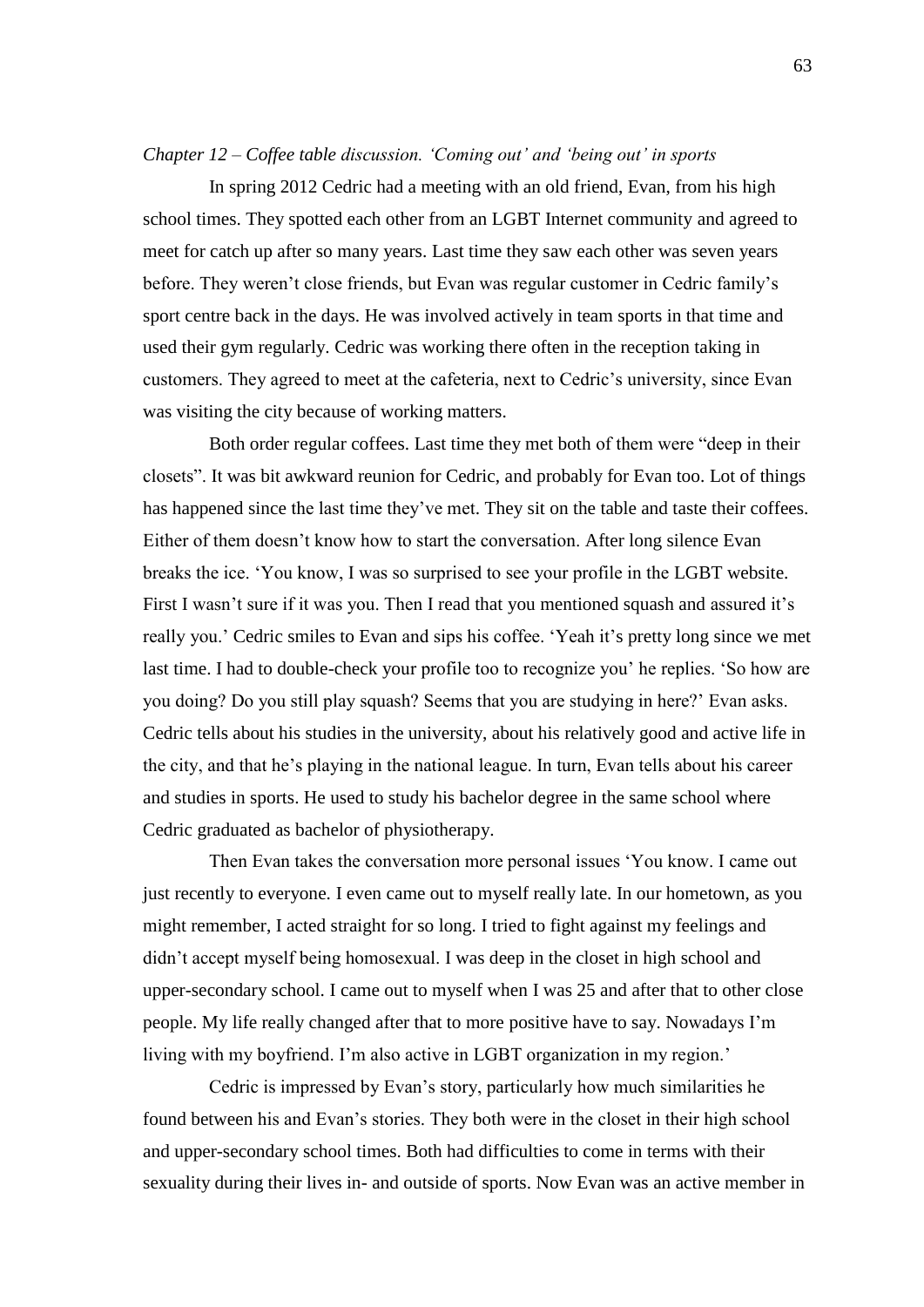the LGBT community of his region, whereas Cedric rarely participated in LGBT events, but was open about his sexuality in his social life. 'It's great to hear your experiences. I'm really happy for you!' Cedric congratulates Evan and continues ‗it needs real guts to come out indeed, but in the end everything will go well. I wasn't out either in high school and in upper-secondary school, but nowadays I'm rather open about my sexuality, although I don't "advertise" it out loud on the streets. What it means "being out" anyway?' Cedric smiles questioningly to Evan. 'So cool!' If I would have known that you were gay in our school times...Never know what would have developed between us…I mean it would have been so much easier to come terms with...' Evan gives a suggestive grin and they both laugh ‗…but you know, the small town of ours...and the schools we went …no gays around. You remember that guy who was bullied because of his girly behaviour?' Cedric nods 'Yeah I remember him. Did you know that he has a beautiful wife and two children nowadays...?' both laughs 'who would have guessed?'

Cedric and Evan start to talk about their coming out experiences. They both had similar, mainly positive experiences when coming out to their friends and families. Still, they shared the same feeling, that sometimes coming out to new people can be very stressful and frustrating. 'It feels that you have to come out to over and over again to different people...' Evan describes his experiences. Cedric agrees with him. 'It would be so much easier if people would just realize it…you know, without saying anything…or see it somehow… I think it wouldn't be such an issue then.' Cedric often had to consider in different situations if it was necessary to mention about his sexuality, if others were ready to hear about it, or if it was even a good idea to come out. These self-negotiations were so usual and prevalent especially in sport surroundings. Once he started to be comfortable with his sexuality in his sport surroundings, then he had to change the team after moving to another city, which was frustrating. Cedric's sexuality didn't show in his appearance. He never adopted the identifiable manners of being gay, or style that would be connected to non-heterosexuality. Neither did Evan.

#### \*\*\*\*\*\*

## *―More coffee please…‖ – Thoughts about the LGBT sports*

Guys decide to take another cup of coffee, and begin to talk about sports. Evan didn't play team sports seriously anymore, but he played handball with his friends once or twice a week recreationally. Cedric still competed and represented his team in national league, although he had shifted down his practicing a lot in the last couple of years because of his studies. Evan makes a suggestion 'We are going to EuroGames in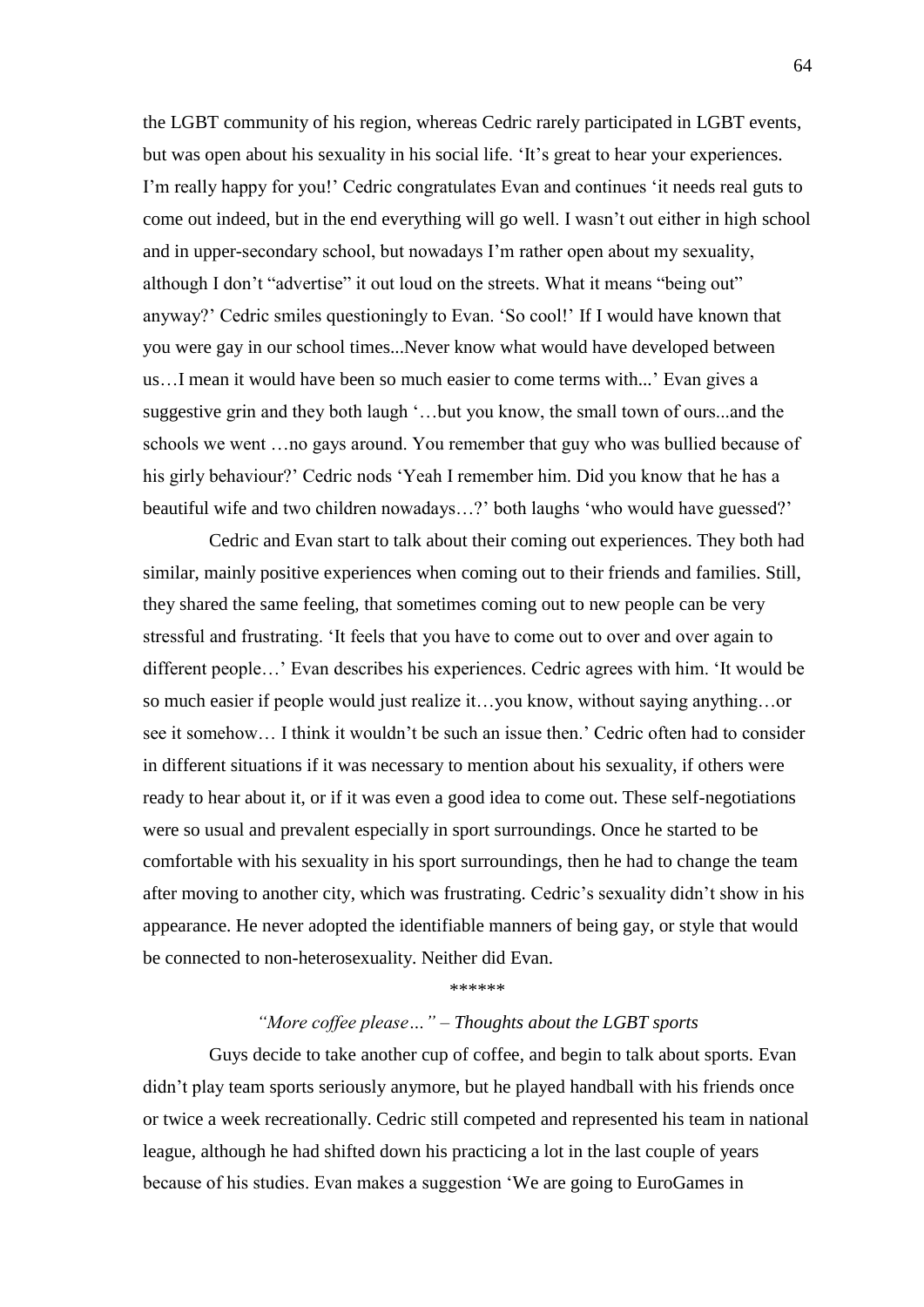Budapest this summer. Do you know about it? It's an international LGBT sport event with different sports included in the program. We have a handball team there and there are others in the group who will participate in other sports. Next year games will be in Antwerp and squash will be included in the program. I think you should come!'

Cedric gets curious about EuroGames, although he has always been sceptical about LGBT sports. He doubted the standard of the games, and if the level would be really high there. He wasn't sure about the real purpose of these games either. ‗EuroGames sounds fun, but what about the level there? Are there different categories in the sports? I mean…I doubt that EuroGames would fully satisfy me, if it's just about playing for the sake of having fun you know…' Cedric did some sport once and a while with other gay friends, but he never found anyone who'd take sports as seriously as Cedric. In fact, he never had met another gay athlete, let alone having one as a friend. ‗Well...we play in the lower division, because there are some beginners in our team, but I think they do have different categories in other sports too. I think you can find your match there….'

Cedric is not convinced and doubts that the games would be his cup of tea. ‗Would it be like Gay Pride events, angel wings and rainbows? Like a big carnival?' he thinks in his mind. Supposedly gay sport culture was to be something different than "mainstream" sport culture he was involved in, since they have their own games. Cedric didn't feel comfortable with so called "gay culture", nor didn't "LGBT community" offer him anything more interesting, than the communities he already was part of, his friends and the university. LGBT community and the LGBT culture felt so different to what he was, or perceived of himself. So he wasn't sure if he'd feel comfortable in a LGBT sport events either. In the other hand he wanted to give it a chance. Maybe it would open his eyes, and in the best case, he could meet other LGBT people similar to him. 'Thanks for telling me about it, Evan. I definitely will think about it. I like Antwerp a lot. I've been there once, so it can't turn out to be a bad trip anyway.' Cedric and Evan finish their coffees and agree to keep contact more often from now on. Cedric was happy about their "reunion". He was happy for Evan, who seemed to be very satisfied with his life. Cedric left the cafeteria with an idea if of start making closer relationship with the LGBT community in sports, and attending to his first LGBT sport event.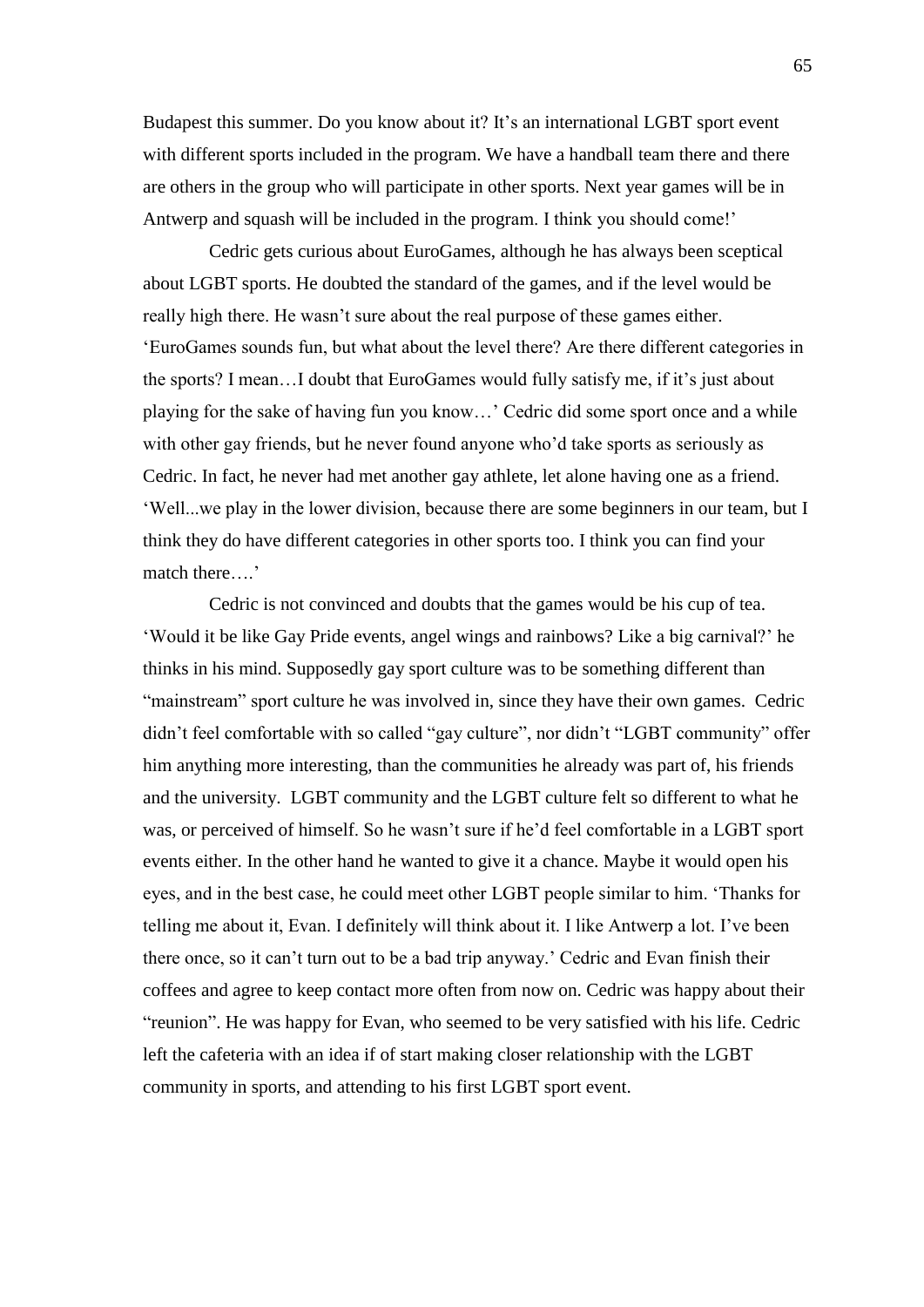## 8 DISCUSSION

*―In interpretation of text, every interpretation can be disputed, and every interpretation can be presented with a counter interpretation or other alternative interpretations, therefore any interpretation can't give an exhaustive picture about a phenomenon…Every interpretation is relativistic…and there are no univocal standards how to put interpretations in rank order.‖* (Palonen in Ihanainen-Alanko, 2005, p. 41)

The following interpretation of the story is autoethnographic and it represents subjective philosophy of science. My interpretation, after all, represents only one perspective. However, readers can read the story, the birth of the study, background research, and the methodology and resolutions made in this study and make their own conclusions, if they can agree with the following interpretation. However, I will support my interpretations by comparing them to existing theories and previous research in the field. In the beginning of this paper I clarified my own preconceptions about homosexuality and its position in society and in sport, and I can't deny these preconceptions had their effect on the study process, but also to the interpretation.

## 8.1 Interpreting sexual identity development

The purpose of this study was to understand a gay male athlete's experiences in sport and physical activity in Finland, and how these experiences reflected on his identity development and management, and relationships to others in sport. The findings (the story) construe a gay individual's experiences, and how these experiences has affected one's sexual identity construction and disclosure in and outside of sports. Because the story has so much to do with disclosing sexuality, or "coming out" (of the closet) in the sport, and how sport and physical activity had effected the gay identity process, would it be appropriate to examine this phenomenon from identity development point of view, and compare it the frameworks concerned.

Fassinger (1991) states that the coming out process and its developmental tasks is generally considered as rather lengthy and difficult process for homosexual people, depending on gender, race, ethnicity, culture, age, social class, religion, geographic location, and other factors. Gay individual must confront negative social attitudes, but also one's own internalized negative concepts of oneself, repeating the process over and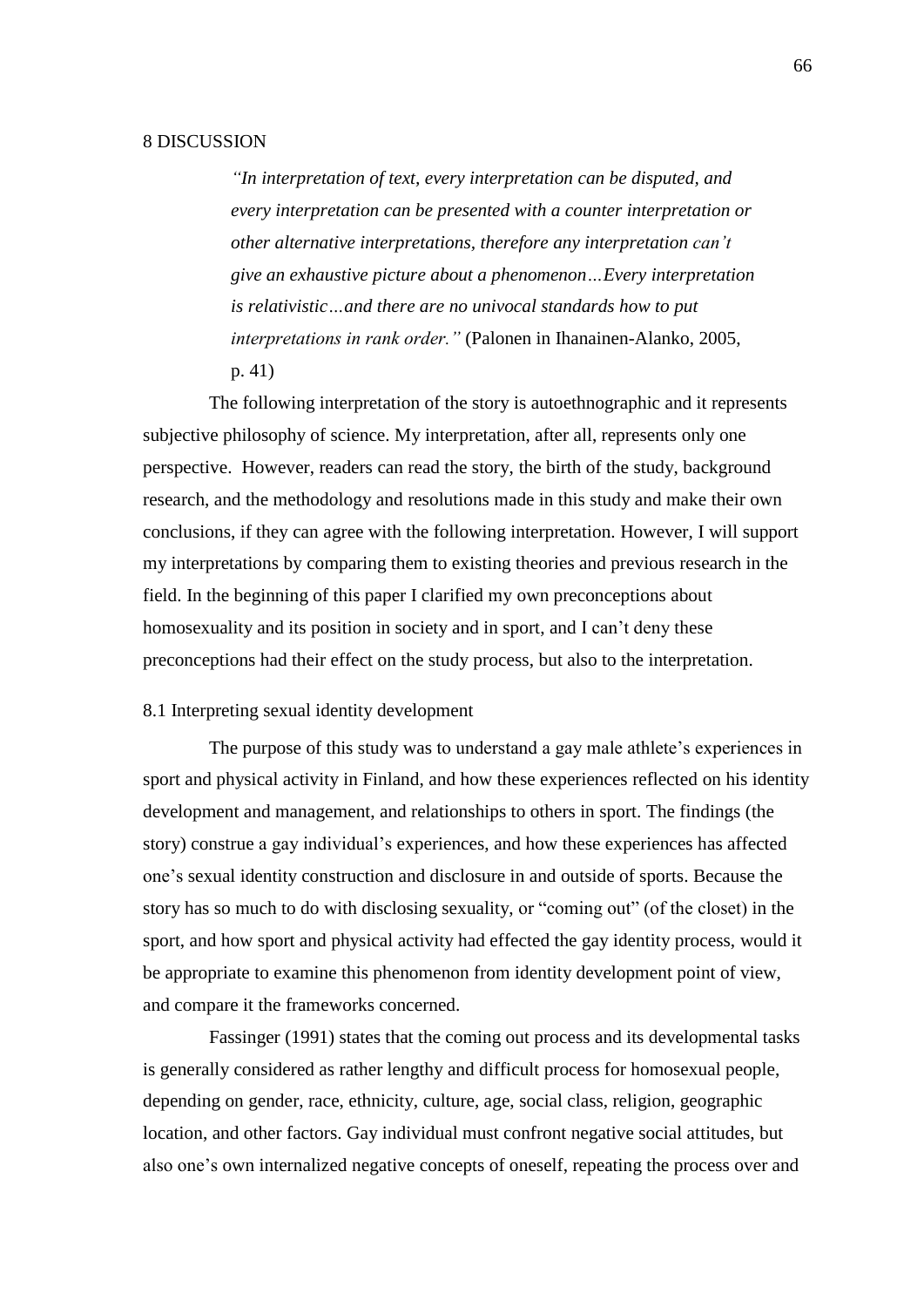over again in new circumstances, where one's sexuality is not known (Fassinger, 1991). Also in this study the narrative shows how homosexual identity development, coming out, and "maintenance" of sexual identity across different circumstances can be lengthy and ongoing process with various issues and challenges to deal with. Number of researchers has shown interest in sexual identity development research, and some of them have attempted to describe this process with different models and theories. In the following, I will introduce some of them and reflect them to the findings of this study.

There are various stage models suggested to describe homosexual identity development, and coming out process (e.g. Cass, 1979; Coleman, 1982; Troiden, 1989). These theoretical models suggest that LGB individuals move through a series of identity development stages, usually during the teenage years or early twenties. The number of stages and their names vary across theories, but they have similar characteristics and the models follow a similar pattern (Bilodeau & Renn, 2005). In first stage, *sensitization* (Troiden, 1989), *identity awareness* (Cass, 1979), or *pre-coming out* (Coleman, 1982) individuals notice that something is different about themselves, but can't explain what, or they just disregard their feelings. Second stage - *identity confusion* (Troiden, 1989), *identity comparison* (Cass, 1979), or *coming out (to oneself)* (Coleman, 1982), individuals acknowledge that they may be homosexual, yet they may not have a clear perception about their sexuality, or yet they try to act as heterosexual (Cass, 1979).

In third stage, *identity assumption* (Troiden, 1989), *identity tolerance* (Cass, 1979), or *exploration* (Coleman, 1982) stage, individuals realize and come out as homosexual and experiment with their sexual identity. In Cass stage model fourth and fifth stages, *identity acceptance* and *identity pride*, refers to individual's exploration and becoming active member of gay community. In the last stage of Troiden's model, *commitment stage,* and also in the last two final stages of Coleman's model individuals learn same-sex relationship skills and adopt a homosexual lifestyle, following the integration of their public- and private self to create integrated homosexual identity, just like in the last stage of Cass (1979) model, *synthesis*, where individual fully accepts himor herself and the other LGBT members.

It is good to keep in mind that although these stage models represent the developmental process of homosexual identity with some accuracy, they are generalized and based on samples of openly gay males. Furthermore, they fail in describing the fluid nature of sexuality, and the complexity of sexual identity development and construction (Bilodeau & Renn, 2005). Moreover, these stage models describe sexual identity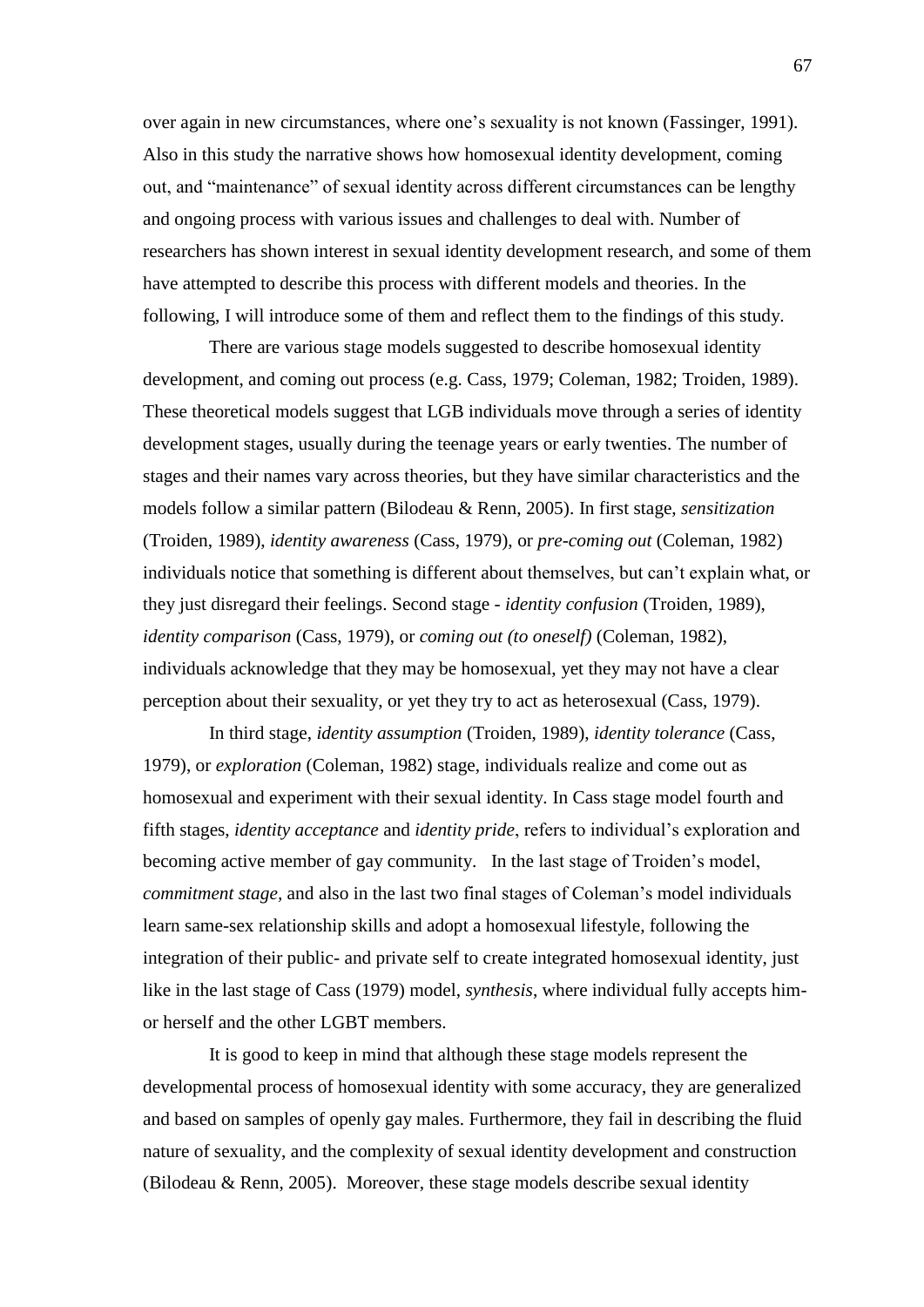development to be more or less linear, that there is an end-point for sexual development and questioning, which is stable, disclosed, and integrated positive gay identity, i.e. ―complete‖ homosexual identity. Ultimately, stage models do not consider the social and environmental aspects of sexuality development.

I think one of the interesting findings in this study was the dichotomy of sexual identity development in and outside of sport surroundings, and how sport, or athletic identity supposedly had its impact to the sexual identity development and vice versa. If we look at the findings from the perspective of stage models, Cedric's sexual identity and the disclosure seemed to reach more advanced stages in outside of sport settings, let say that he was in the final stages of the given stage models. However, he never got as comfortable with his sexuality in sport settings, disclosing himself only to a few close friends. The dichotomy between sport and social worlds and identities seemed to even strengthen after moving from familiar social environment to a new environment (change of the city and the team), where he didn't disclose himself in sport settings. Although stage models are more or less utilizable in describing the sexual identity development in this case, they don't explain the differences of sexuality disclosure between these two surroundings.

Indeed, the narrative shows that development of sexual identity is not always an unambiguous process described with stages, leading to coherent disclosed sexual identity regardless of the surroundings. Like the story reveals, Cedric perceived himself 'rather open about his sexuality', but acknowledges within the same breath being discreet about it in sports. D'Augelli (1994) offers an alternative model for describing sexual identity development, which might help in interpreting the findings of this study. D'augelli's "life-span" model takes social context into account in way that the other stage models does not. His framework presents human development as "unfolding in concurring and multiple paths, including the development of a person's self-concept, relationships with family, and connections to peer groups and community" (Bilodeau & Renn, 2005, p.28). The model addresses that sexual orientation may be very fluid at certain times in the life span and more fixed at others, and that human development is intimately connected to and shaped by environmental and biological factors.

D'augelli's (1994) model has six "identity processes" that operate more or less independently and not as in ordered stages: *exiting heterosexuality*, which refers to recognizing that one is not heterosexual and beginning to tell others that one is homo- or bisexual, which can continue throughout life depending on the pervasiveness of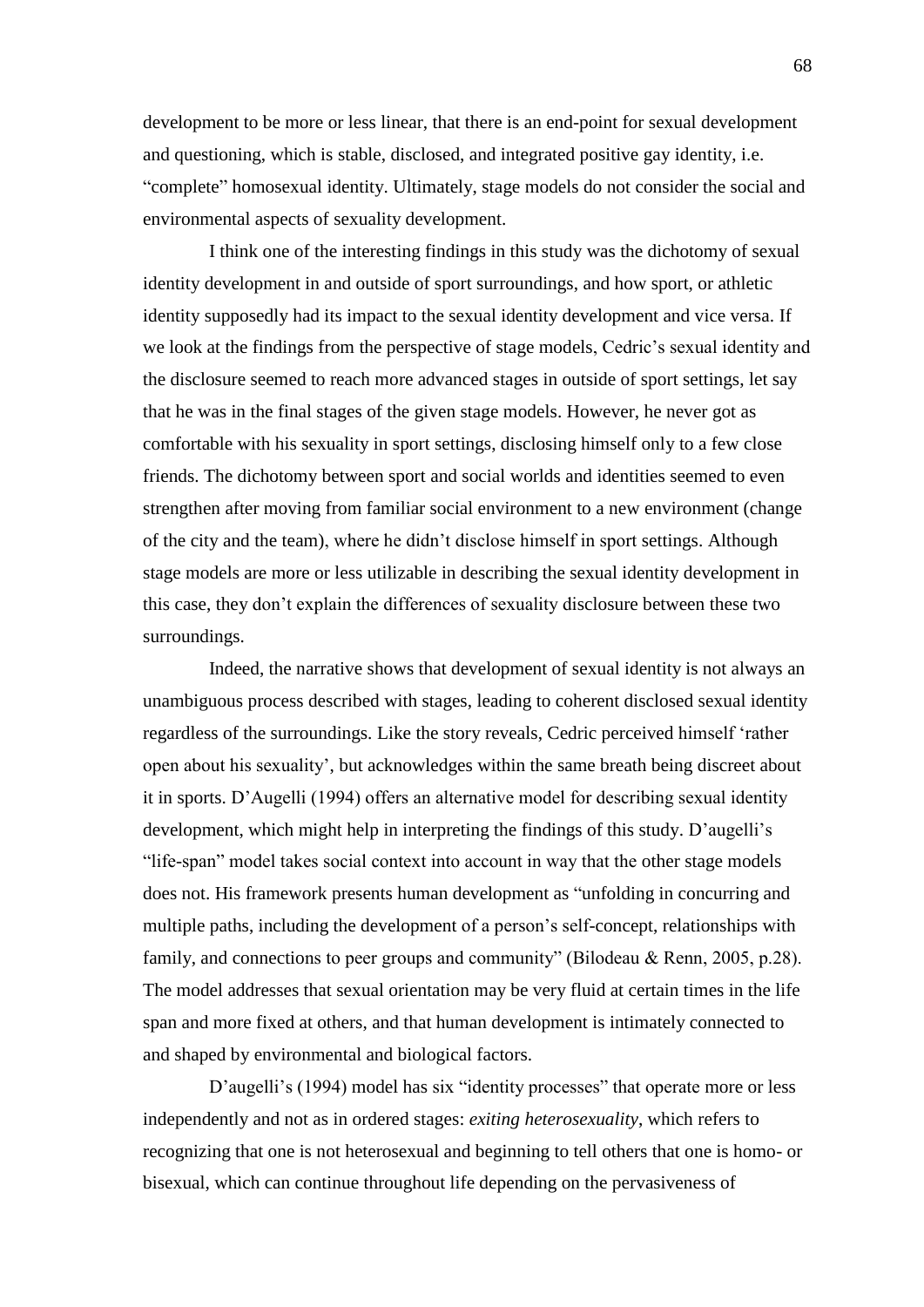heteronormative assumptions and expectations of the surroundings; *developing a personal LGB identity* is about developing a sense of personal socioaffectional stability that summarizes thoughts, feelings, and desires, and challenge internalized myths about LGB roles, and also others perception what it means to be non-heterosexual; *developing LGB social identity* is to create a social support network that knows one's sexual orientation and supports (and affirms) one's LGB identity, and realizing that it takes time to determine the true nature of others' reactions about LGB identity; *becoming an LGB offspring* refers to coming out to parents with LGB identity (or others with similar providing role) and redefining relationships with them as LGB offspring; *developing LGB intimacy status* is about engaging in the complex process of forming an intimate same-sex relationship, and challenging the pervasive heterosexist myth of sexually excessive LGB people not being able to form relationships of any duration; and *entering an LGB community* refers to making a commitment to some degree of social and political action, which can set an individual in personally significant risk (D'Augelli, 1994).

Bilodeau and Renn (2005) demonstrate on D'augelli's model how individual may experience development in one process to a greater extent than another. For example, one may have a strong LGB social identity and an intimate same-sex partner, but not have come out as LGB to family (become an LGB offspring). Furthermore, depending on the context and timing, he or she may be at different points of development in a given process, such as when entering a new work setting and chooses not to express his or her LGB identity. The findings of this study compromises with the D'augelli's framework of sexuality development in many matters, especially when social and environmental factors (in- and outside of sport) are taken into account. Cedric operated more discreetly with his sexuality in sport settings whereas he had fewer problems to express it outside of sports. Such as it appeared in the story (chapters 4 and 5), Cedric had a "gay friendly" social network and was in intimate relationship with his boyfriend that was not a secret among his friends and family outside of sport set, yet he hadn't disclosed his sexuality at all to people in sports.

Furthermore, based on the findings we can argue the sport domain as a heteronormative environment, where gay athletes have to negotiate with their nonheterosexuality continuously (exiting heterosexuality), especially in situations when changing from the familiar sporting environment to a new environment. Process of entering LGB community was arguable, when story revealed Cedric's remote feelings to other homosexual people and the difficulty to identify with them or to the LGBT group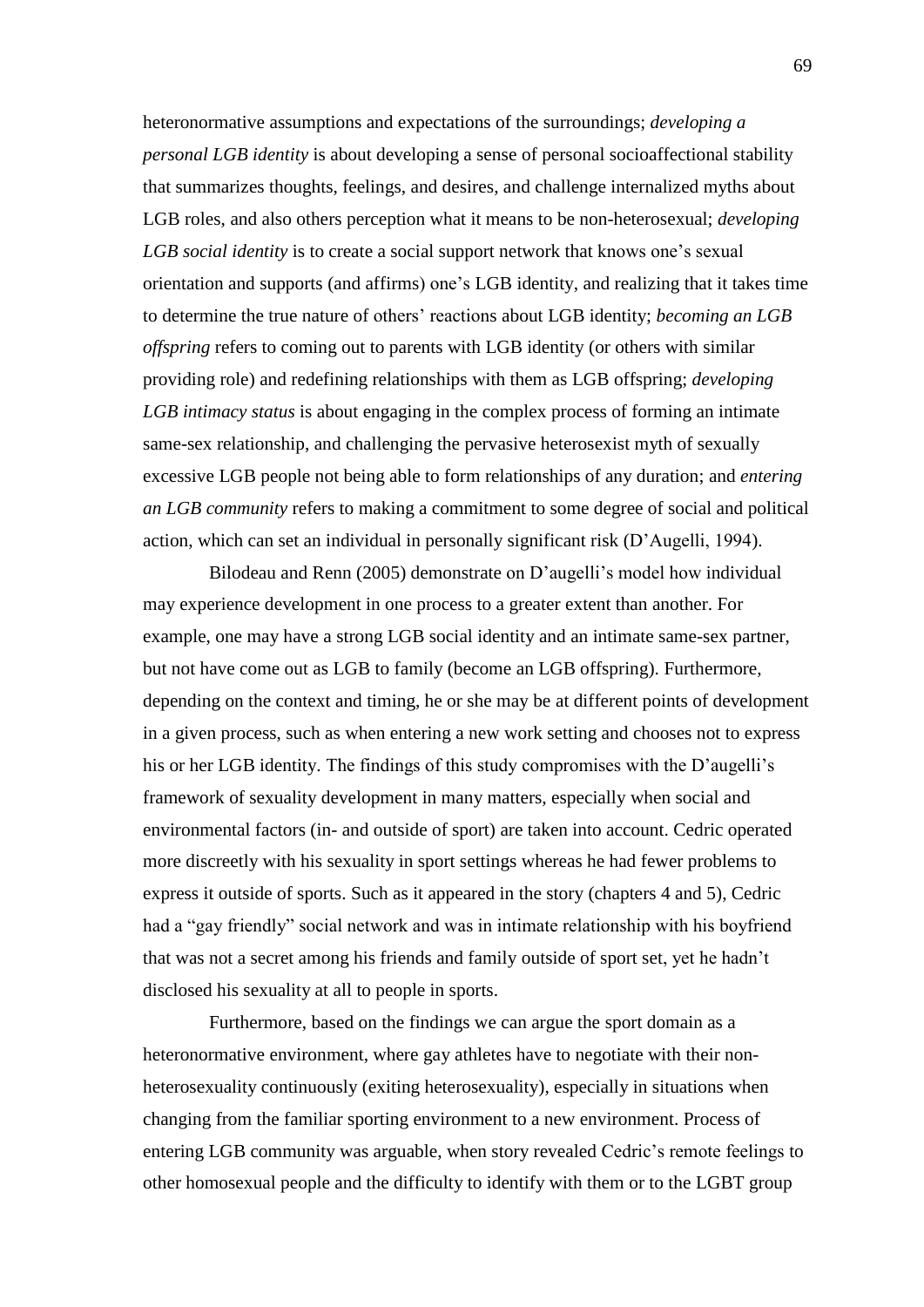(chapter 3), and the occasional reluctance of taking part in LGB community's activity (chapter 9). Also for participating in LGBT sports he had seemingly reserved attitude still in his adulthood (chapter 12). Issues for the process of ‗entering LGB community' can be discussed by many reasons, one of them being the community's own forbidding examples for being, and doing homosexuality, or individual's own persistent prejudices towards the LGBT people and community. Most likely it is the mutual effect of both factors. However, I will go deeper this matter later in this discussion.

Fassinger and Miller (1996) developed an inclusive model of identity formation in which disclosure behaviors are not seen as an evidence of developmental progression. It assumes flexibility in disclosure behaviors as the LGB individual "gradually develops" an internally coherent sense of self, without the political tyranny of viewing public disclosure as the main route to achieving a healthy, mature identity"  $(p. 73)$ . Although the model is stage-based (four stages) it is multifaceted and reflects dual aspects of development - individual sexual identity and group membership identity. The first stage is *awareness* – from individual perspective, of being aware that one's different from other (heterosexual) peers, and from a group perspective, awareness of the existence of differing sexual orientations among people. The second stage is *exploration* – on an individual level it refers to exploration of emotions and erotic desires for people of the same sex, on the group level, of how one associate with gay people as a social group. In the third stage individual deepens his or her commitment to this changing notion of identity – on an individual level it is a personalization of the knowledge and beliefs about same-sex sexuality, and on the group level, it is personal involvement with a nonheterosexual reference group, and realizing the existence of oppression and the potential consequences of identifying and socializing with non-heterosexuals. The fourth and final stage, *internalization/synthesis*, is about integration of same-sex sexuality into one's overall identity – from group perspective, it conveys one's identity as a member of a LGB group in all social contexts (Fassinger & Miller, 1996).

Fassinger and Miller take an important notion into account what it comes to disclosing one's sexuality. Very often only openly homosexual individuals are seen as balanced and complete with their sexual identity, and therefore with their selves, contrasting healthy self-esteem, whereas closeted individuals are seen as incomplete, struggling with the others' attitudes and prejudices, and their own self-beliefs about homosexuality. I presume it's difficult or impossible to be totally "out" with one's nonheterosexuality in any given circumstances, at least in the social surroundings where the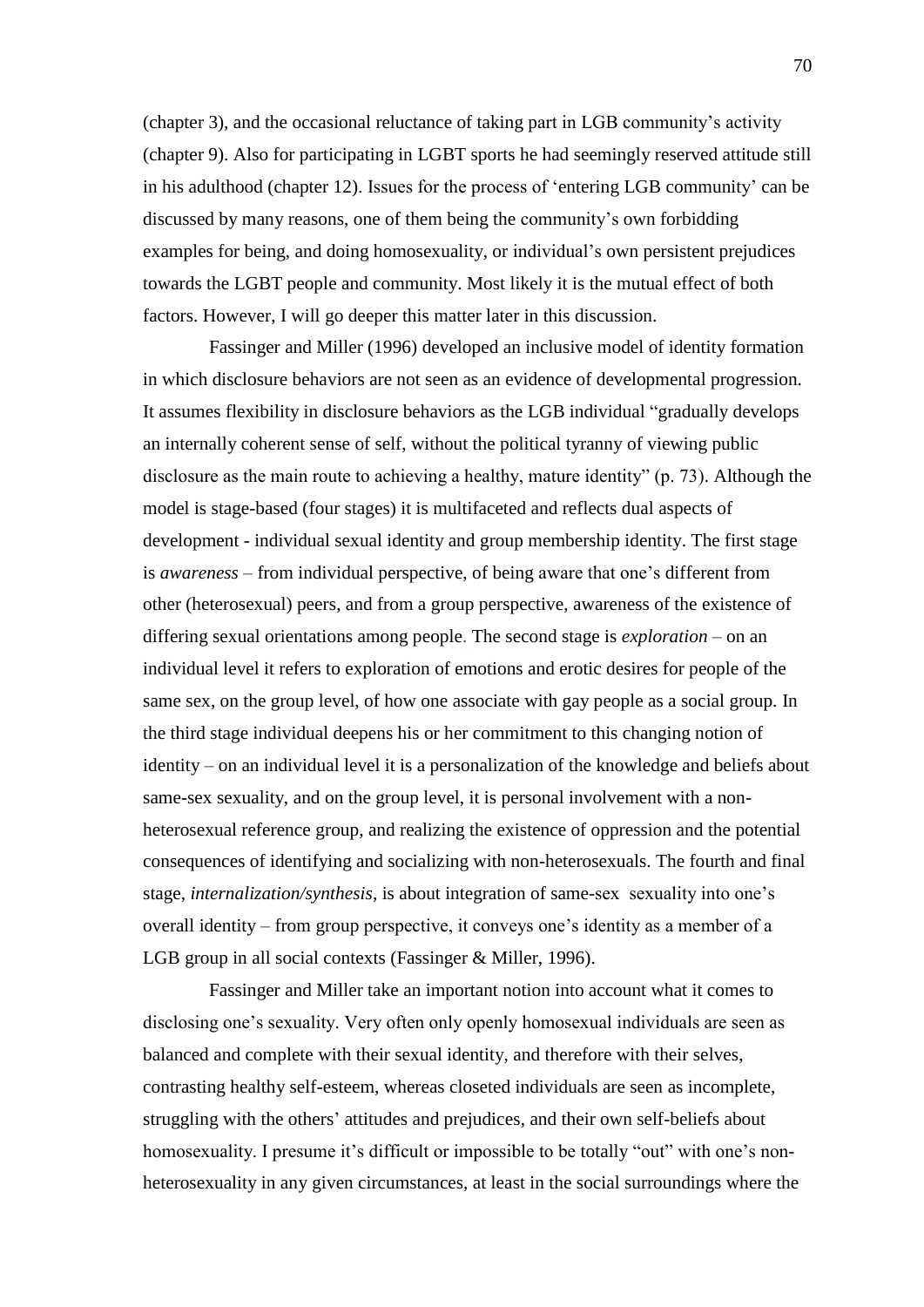rates of heteronormativity, heterosexism, and homophobia are high. I see it also as rather stressful scenario for LGBT individuals when the disclosure of one's identity is overtly emphasized as a final objective in the route for coherent homosexual self. "What it means to be out anyway?‖ asks Cedric in the narrative when having a conversation with his old friend, after illuminating the similar dilemma of disclosure from his own life of dual identity between his social and sport surroundings (chapter 12). Therefore, in my opinion Fassinger and Miller give a valuable alternative view with their model for examining gay sexual identity development, that individuals who are open with their sexual orientation in one social surrounding, but are more careful revealing themselves in another, are not necessarily seen as in under development and incomplete. Furthermore, when looking at the model from this aspect, it serves to the findings of this study.

However, although D'augelli's framework considers the socio-cultural factors, and Fassinger and Miller's model emphasizes the dual aspects of sexual identity development, both models do not explain accurately why sexual identity development and disclosure fluctuates in different surroundings and what factors can be behind such variation, not to mention the effects of separated identities can cause in LGB individual's life.

The story reveals problems that separated social worlds and identities (chapters 4, 5, 9, 10, and 11) causes in Cedric's life. Moreover the story also shows the continuous challenge of "balancing" between these two worlds and identities, and the willing to integrate them for the sake of making his life easier, and be truthful for people in both surroundings. Some actions to find solutions and comfort to the prevailing situation can be distinguished from the story, for example in the part when Cedric came out to some of his friends in sport settings (chapters 6 and 7), or when he brought his boyfriend to his sport surroundings, hoping that people would realize the "seriousness" of their relationship (chapter 5). However, the process to this point wasn't easy and he needed to have trustworthy relationship to come out for these selectively chosen people in sport. He also wanted people to "be aware" of him when he was getting more self-confident about his sexuality, although he couldn't reveal himself for them personally (chapter 8). Also in the conversation with his friend Evan the invisibility of their sexual orientation was seen as a problem, causing frustration and stress of "coming out over and over again" (chapter 12).

I go with the understanding that eventually gay male athletes, such as in Cedric's story, crave to integrate their sexual identity in to their sport life, not having to

71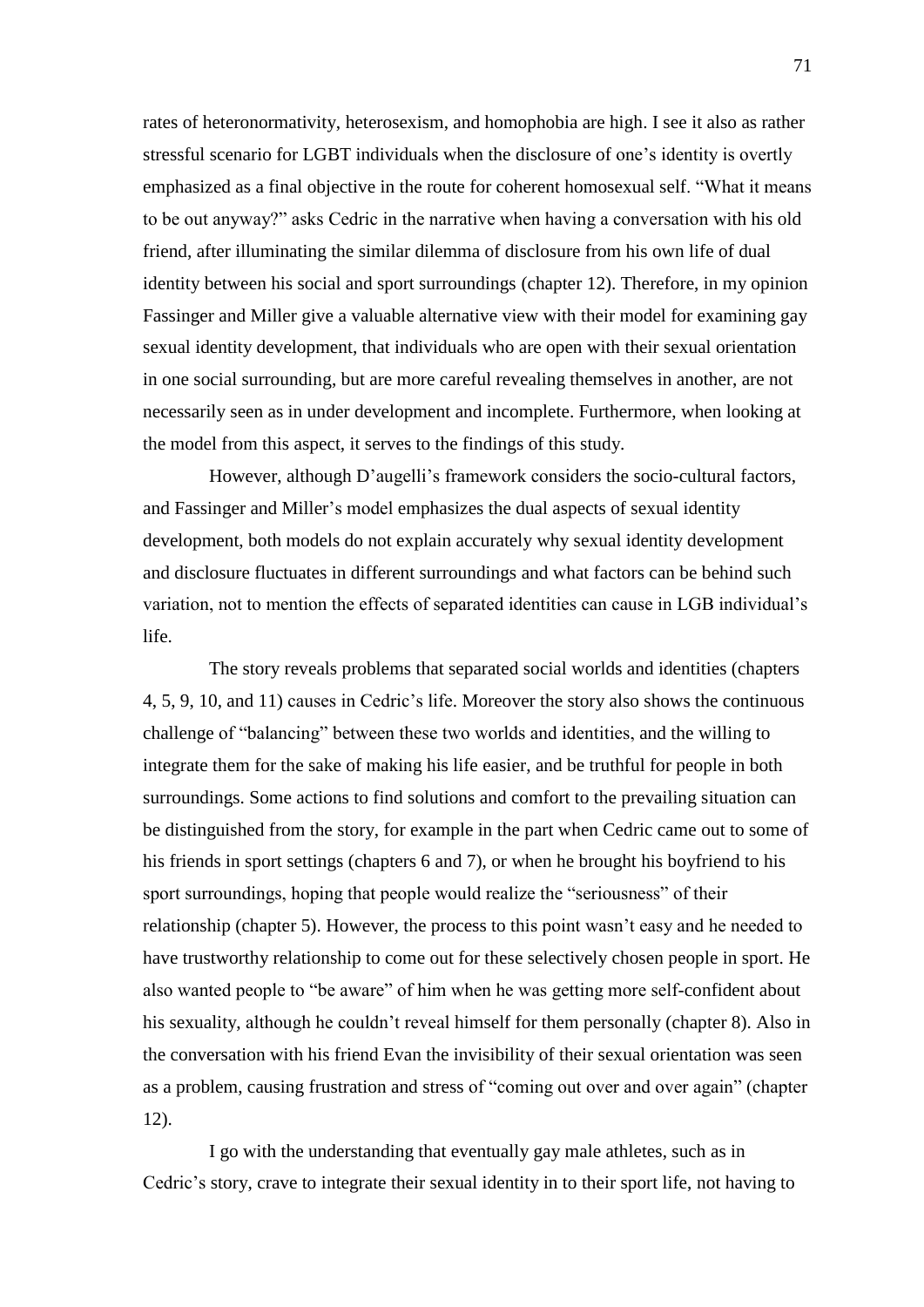hide it or balance with their sexuality in- and outside of sports. Therefore, in the following I will examine deeper the possible reasons behind the separation of these two worlds and identities, and factors that may have challenged and encouraged the sexual identity development and disclosure.

### 8.1.1 Chapter 1

Although sexual identity development doesn't usually start in the first years of primary school, can experiences and assimilation of attitudes and mindsets of that time affect the future sexual identity development, and how sexuality or homosexuality will be comprehended in the first place. The story reveals how the socialization of heteronormativity, hegemonic masculinity, and consequently homonegative attitudes start already in the early years of school, especially in physical education. This shows in the story particularly when Cedric moved to  $3<sup>rd</sup>$  grade of primary school and the positive experiences of PE classes from the  $1<sup>st</sup>$  and  $2<sup>nd</sup>$  grades of school changed to the challenges to response to the hegemonic norms of masculinity. The 'fun' element, which was found more clearer in the first years of primary school play or 'games', was followed by more serious and organized type of physical education, exemplified by a form of exclusive masculinity based on traditional forms of aggressive and competitive masculine body practices (Wellard, 2002). Especially in team sports, where certain characteristics of masculinity (e.g. dominance, aggressiveness and competitiveness) were privileged, caused rude and destructive behavior (name-calling, teasing, threatening) from the peers, but also from the PE teacher when one couldn't meet the normative masculine behavior. Consequently, those who didn't meet the normative masculine behavior were often perceived as weak, unable, and feminine that was later linked negatively to "gayness" before even knowing the true meaning of the term, or about sexuality overall.

Indeed, previous Finnish research about sexuality and gendering (Lehtonen, 2003), and homophobia (Toivala, 2011) in school and physical education reinforce the findings of this study, that school environment, and especially physical education squeezes students together in the heteronormative mold, where especially boys have narrower leeway to operate and break the frames of sexuality and masculinity. Boys who break the borders of heteronormativity, such as feminine features are seen as negative (Toivala, 2011). This concretizes especially in the physical education curriculum, where boys and girls are separated in their own classes, offered with gender suitable sports which correspond to the normative gendered features. One, who differs from the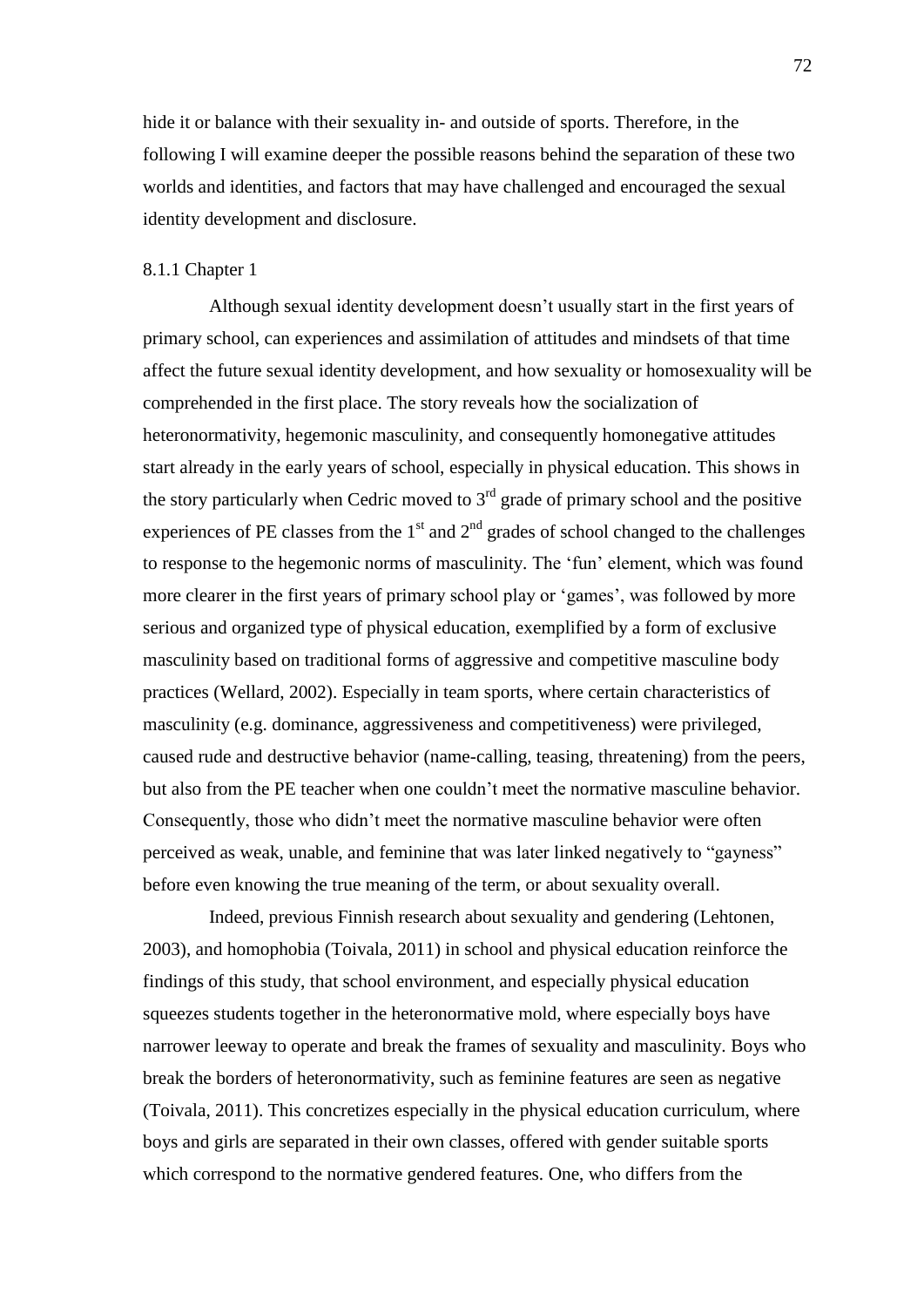heteronormative mold, will be seen as a threat and get easily teased more by peers (Lehtonen, 2003; Toivala, 2011). Furthermore, previous research in Finland states that PE teachers seem to reinforce the dominant forms of masculinity and further support the tradition of heteronormativity, heterosexism, and even homophobia with their language and behavior (Berg & Lahelma, 2010; Lehtonen, 2003; Toivala, 2011), by not intervening and ignoring and therefore accepting the harmful behavior and language in their lessons, or by applying the same actions in to their own teaching method using heterosexist language, or pointing out the "non-masculine" bodily performances.

The problem of gendering curricula of physical education was also seen in the story, when Cedric had an interest for figure skating, to the socially perceived feminine sport that was offered only for girls. It was rather impossible for him to express his interest and to enter a generally perceived feminine sport without the fear of getting pointed out and teased by the others. Findings enlightens how gendering curricula in physical education can be suited in bringing a tedious and discouraging social pressure of entering, or dropping out the sports in order to "fit in" to the heteronormative expectations of the environment (Elling & Knoppers, 2005; Rave, Perez, & Poyatos, 2007). It is plausible if girls' presence (mixed class), or female PE teacher would have reduced the amount of heteronormativity and gendered embodied expectations of masculinity in PE classes, and consequently increase inclusivity for differences. I would say yes, it would have reduced the perceived expectations of heteronormative masculinity by taking the attention away from the hegemonic and exclusive practices of masculinity. However, according to Toivala's (2011) findings of teachers' opinions, if mixed groups would decrease the amount of homophobia in PE is contradictory. Basing my argument on this study's findings, I'd conclude that mixed groups would decrease the amount of hegemonic (excluding) masculinity in PE classes, giving wider frames for boys to bodily performances.

However, seizing on to homonegative behavior, name-calling particularly, the meaning behind calling others 'gay' or 'faggot' in Finland is controversial since it is seen very common between boys, and often doesn't refer the original meaning (homosexuality) of the word. Yet, it is used because it's a strong and effective word and it has to do with power relations also. Usually it's used to get attention, or for example when someone has 'crossed the line' or whatever similar was in question: the line between right or wrong sexuality, between dumb or wise, or between childish or mature (Lehtonen, 2003). Moreover, often individuals take part in such group behavior (name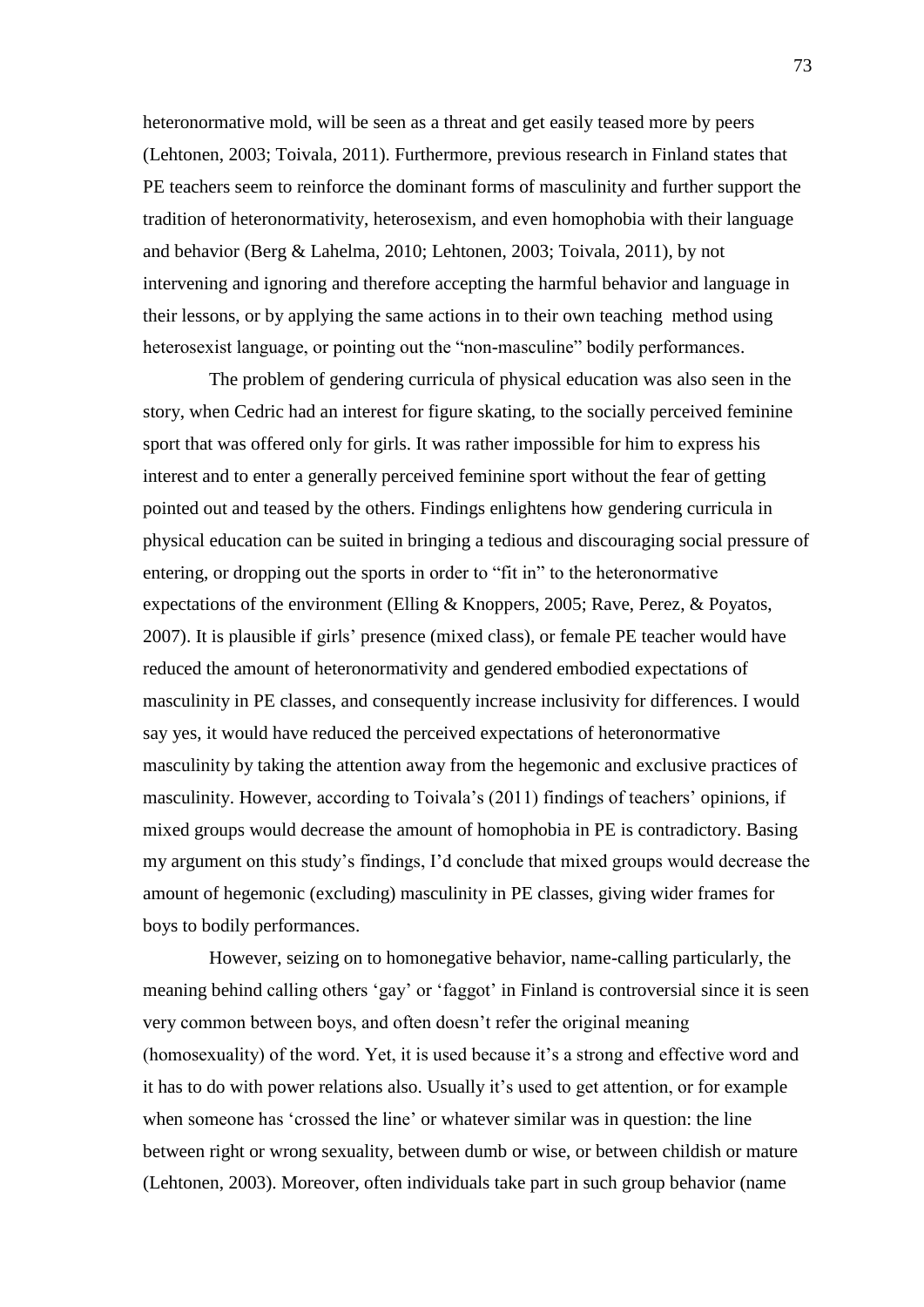calling), although they don't like it personally. It is routine behavior within school-aged boys, and even between the older. However, when looking at the findings of this study it's debatable if such name calling, appropriate or not, can be taken as a reinforcement (of the internalization) of heterosexism and homophobia in school environment, and discouraging for those ones who will start or are at the beginning of their sexual identity development, not to mention the ones who begins to be aware of their nonheterosexuality. Anyhow, according to Lehtonen (2003) it is difficult for teachers, and peers to intervene to such behavior, and to some other homonegative acts, because the controversial meaning behind such behaviors.

Despite being relatively successful in individual sports where such characteristics of toughness and dominance over others were not essential (e.g. swimming, skiing, racquet sports), recognition was not given from them as it was from team sports, which were emphasized in the physical education curricula and also appreciated by the peers, and the teacher. Anyhow, successes in individual sports helped Cedric to correspond to the hegemonic masculinity (Anderson, 2002), and consequently building an athletic identity as a squash player. Athletic identity became important for Cedric to "fit in" and to gain at least some acceptance and appreciation from peers inand outside of the school, and to respond in some way to the demands of "being a man" and hegemonic masculinity (Anderson, 2002). Nevertheless, certain team sports in where he used to face the most discouraging behavior by the peers remained unpleasant, leading to avoidance or unenthusiastic participation in order to avoid humiliation and protect his masculinity. This undoubtedly had an impact for the sport selection, since individual sports offered a safe space to conduct and practice sport that Cedric, after all, liked to do. This also goes with the findings of previous research that gays have the most negative connotations to team sports, and therefore difficulties participate in them (Elling  $\&$ Janssens, 2009; Robertson, 2003).

#### 8.1.2 Chapter 2

Story reveals how Cedric started to be conscious of his same-sex desires near the beginning of high school. These feelings he first disregarded, and denied as abnormal and disgusting and refused to consider that he may be homo- or bisexual. These findings correspond with the first stages of sexual identity development (Cass, 1979; Coleman, 1982; Troiden, 1989). Moreover, being homosexual didn't fit to Cedric's perception of his athletic identity, to the perception of what it means to be a "real man", because of his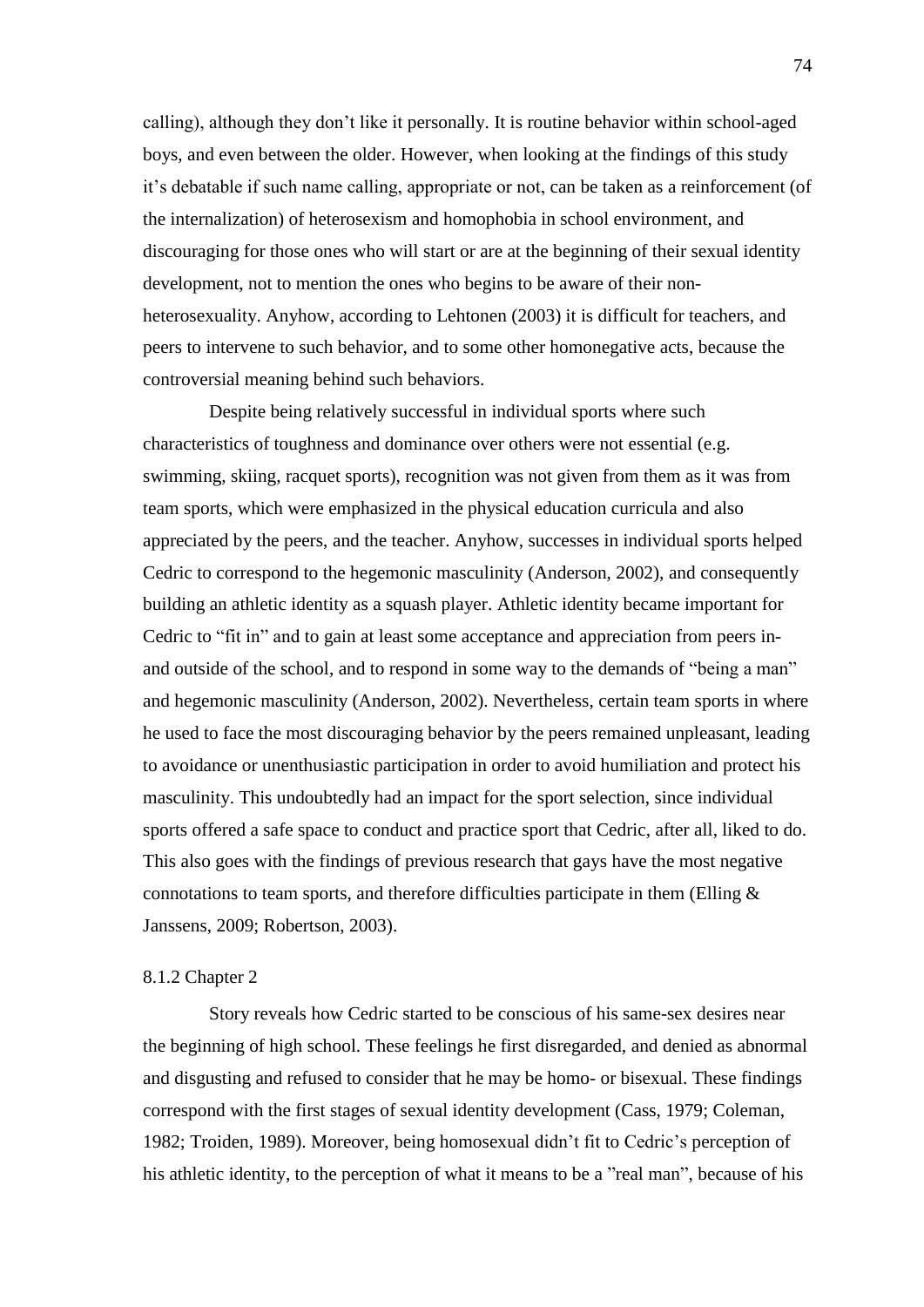undesired connotations of feminine and therefore weak homosexual people that he learned from sports and physical education (Jacobson, 2002, p. 3). Findings shows that undoubtedly Cedric was "exposed" to negative heteronormative and homophobic socialization and internalized negative stereotypes, beliefs, stigma, and prejudice about homosexuality and LGBT people thorough his school time from primary to high school (Fassinger, 1991; Herek, 2004; Herek et al. 2009; Williamson 2000), which resulted as a strong denial and shame of own same-sex feelings and subsequently hiding them from the others in high school and upper-secondary school environments, and also in sports.

Along with denying, suppressing, and hiding same-sex affections, athletic identity worked as a cover to hide features of homosexuality. Since sport was generally perceived as a domain where homosexuals were absent, therefore the heteronormative climate of sport worked for Cedric in covering true sexual identity thorough adolescence years in school environment, and also in sport. The finding corresponds to some extent with Davison and Frank (2006), Eng, (2006), and Wellard (2006) studies that sometimes homosexual male athletes involved in physically rough and masculine sports can hide their sexuality and easily go as a heterosexual. Without taking stance to the masculinity rate of Cedric's sport, squash or other racquet sports in general, the story shows that sustaining an athletic identity as a squash player had an additional intend to "fit in" to the social environment and to gain some recognition from the peers. Moreover, dating opposite sex was another way for Cedric to go as a heterosexual despite the feelings of uncomfortable. Herek (2004) concluded that internalized homophobia applies to conscious or unconscious behaviors to promote or conform to cultural expectations of heteronormativity or heterosexism that can be in forced outward displays of heteronormative behavior for the purpose of appearing or attempting to feel "normal" or "accepted". Indeed, the importance of athletic and masculine identity in high school and in upper-secondary school (chapter 3) emerges in the narratives by mentioning the achievements and successes in sport, and as comparing one's superiority to other teammates. However, although athletic identity brought satisfaction and security to some extent in the adolescent years, at the same time it potentially had its effect, alongside with internalized homophobia, in challenging the sexual identity development and disclosure.

## 8.1.3 Chapter 3

Cedric's story shows how the meaning of sport and the athletic identity strengthen during the high school and upper-secondary school times, as he gained more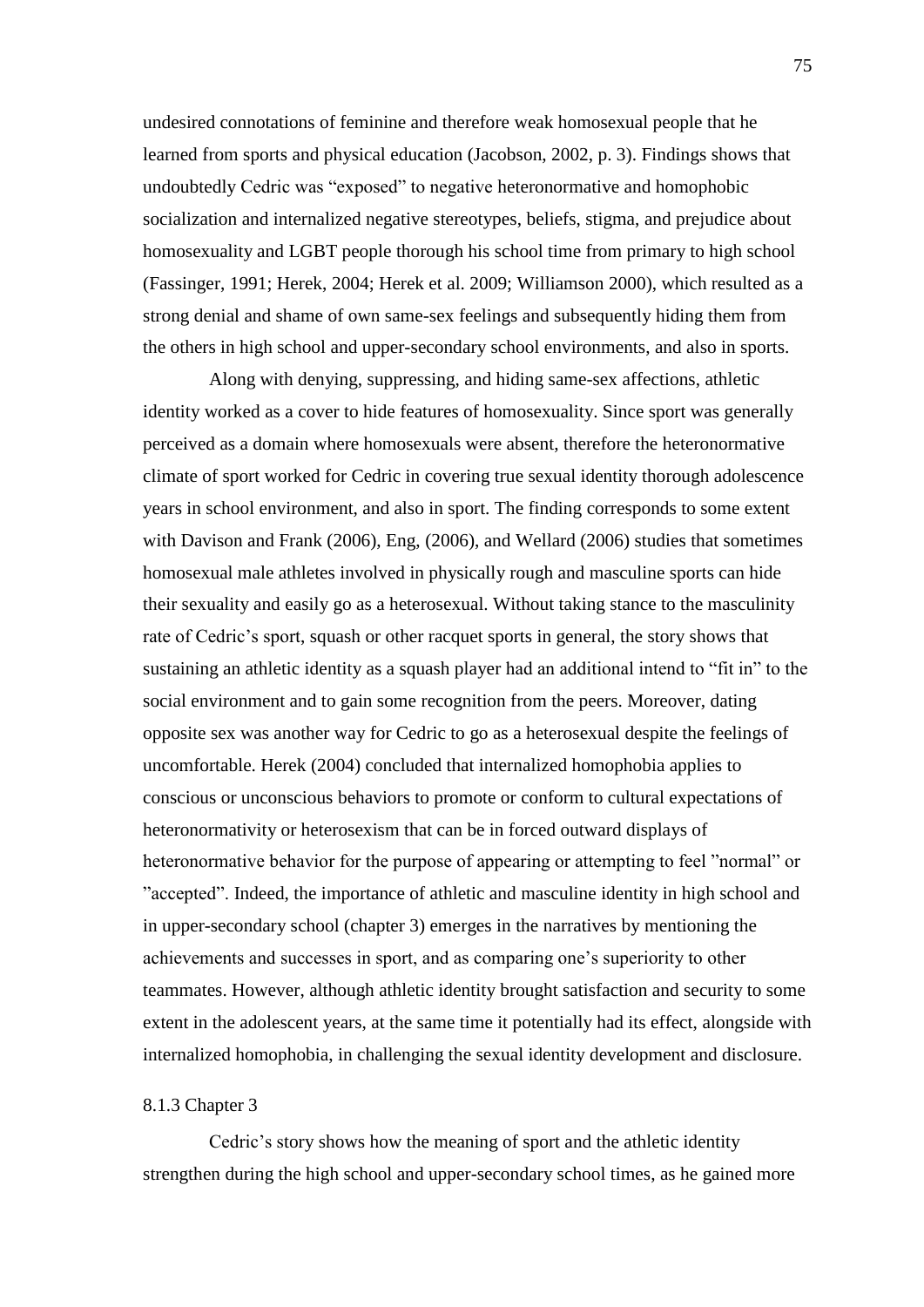success in sports. Concurrently, Cedric gradually started to question his true sexuality and started to 'develop his personal LGB status' (D'augelli, 1994), and took the first careful attempts to get acquainted with other LGB people through the Internet. However, for his misfortune he felt rather estranged than comfortable with the "LGBT community" and its people, which in his perspective reinforced the mainstream gay culture that seemed strange, and therefore difficult to identify with. Finding other gay teenagers involved in sports was not easy because they were "hidden" or "closeted" from the public, not to mention Finnish sport domain didn't have any famous openly gay athletes to look up to.

The similar finding can be seen in Carless (2011) autoethnography of negotiating sexuality and masculinity in school sport. He states that the lack of 'stories' "might help make sense of the difficulties that young same-sex attracted males in sport are likely to face" (p. 15) when developing sexual identity. Like Macleod argued (as cited in Carless,  $2011$ , p.15) "the task of being a person in a culture involves creating a satisfactory-enough alignment between individual experience and the story which I find myself in part". Building his statement to Hall's notion that unlike sexual orientation, sexual identity is depended on narrative processes (as cited in Carless, 2011, p. 15) he continues that because of the types of embodied same-sex experiences homosexual athletes relate are clearly different from the (heterosexual) stories within sport; it brings remarkable, even impossible challenges to build a coherent and authentic sense of self within this cultural setting.

I will interpret the findings in the similar light as Carless, that along with the heteronormative expectations, and the (internalized) heterosexism and homophobia of the environment, the absence of "others of similarity" in the sport domain and in school challenged Cedric's sexual identity process from ‗creating personal LGB status', to ‗exiting heterosexuality' and ‗creating LGB social identity' (D'augelli, 1994), not to mention in proceeding in sexual identity development from the perspective of stage models (Cass, 1979; Coleman, 1982; Troiden, 1989). It goes together with Rowen and Malcolm (2003) findings that high levels of internalized homophobia, and stigmatizing and repressing perceptions of environment decelerate the sexual identity development. Sport and school environment was perceived very homonegative, furthermore homosexuality still didn't fit to Cedric's concept of his athletic identity since there were no models to identify in sport, and neither in LGB community. During his adolescence years in high school and upper-secondary school, Cedric's social and athletic identities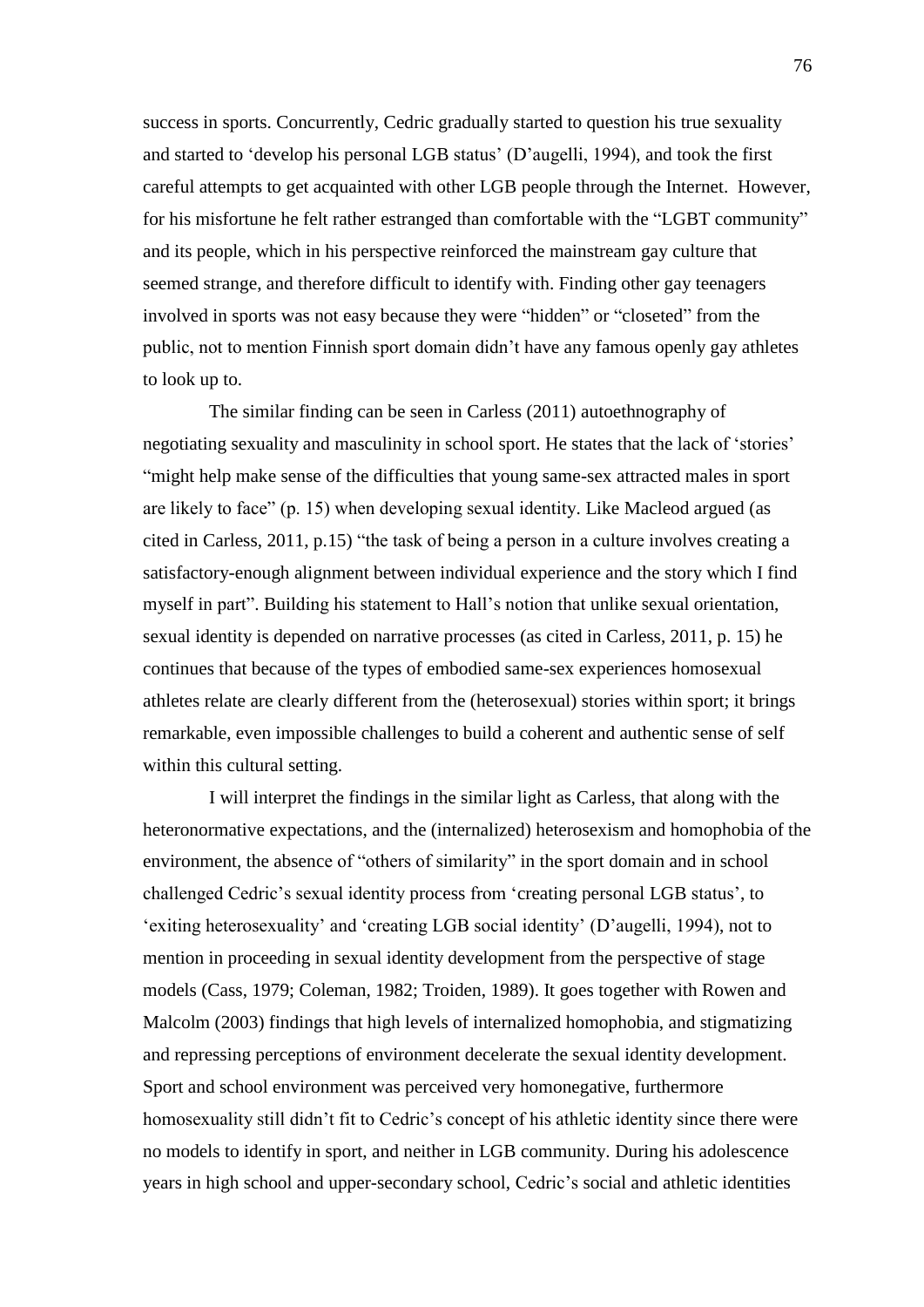were more or less intertwined (sport environment being the major social space beside the school environment) and depended on each other, which challenged the process, or development of his sexual identity. Disclosing sexual orientation in one or another setting (sport or school) would have had a risk of being stigmatized and therefore endangered the relations in both environments.

To continue with the findings in chapter 3, (and also chapter 2), individual sport (squash) gave him a possibility to regulate with whom, where, and when he could practice with. Because of feeling "otherness" and therefore uncomfortable in the organized team practices, he could pick players to practice with individually, which he found more comfortable. In person-to-person training sessions there was a decreased risk to confront the dominant practices of hegemonic masculinity (proving one's masculinity), which possibly estranged Cedric in organized team trainings. At least, when occurring he was more in control to deal with the masculinity practices in individual trainings. Furthermore, by regulating his practicing, he could pick partners with whom he felt himself less threatened (e.g. female players), and therefore could concentrate more on practicing itself. However, these avoiding customs undoubtedly had some alienating effect on relationships to his teammates.

# 8.1.4 Chapters 4 & 5

Chapters 4 and 5 enlightened some issues that homosexual athlete encounters in the generally perceived heteronormative sport domain, and how gay identity can be negotiated in- and outside of sport by a homosexual athlete. When starting the "student" life" in his twenties he entered new environment with new people where minority of the people knew each other beforehand. In new educational environment he didn't have to maintain the athletic identity that has been relevant in his social encounters with people in high- and upper secondary schools. Cedric had matured since then, and the other people seemed more mature in the new studying environment. Social- and healthcare faculty, in which Cedric was about to start his physiotherapy studies, was more neutral and tolerant for non-heterosexual diversity. Therefore, it didn't take much time for him to make close and trusting friendships in the new environment, and finally to 'come out' for the first time to a close friends.

Like Daugelli's (1994) model suggests, 'exiting heterosexuality' also means telling others that one is LGB, and this disclosure "begins with the very first person to whom an individual discloses and continues through life" and that "the pervasiveness of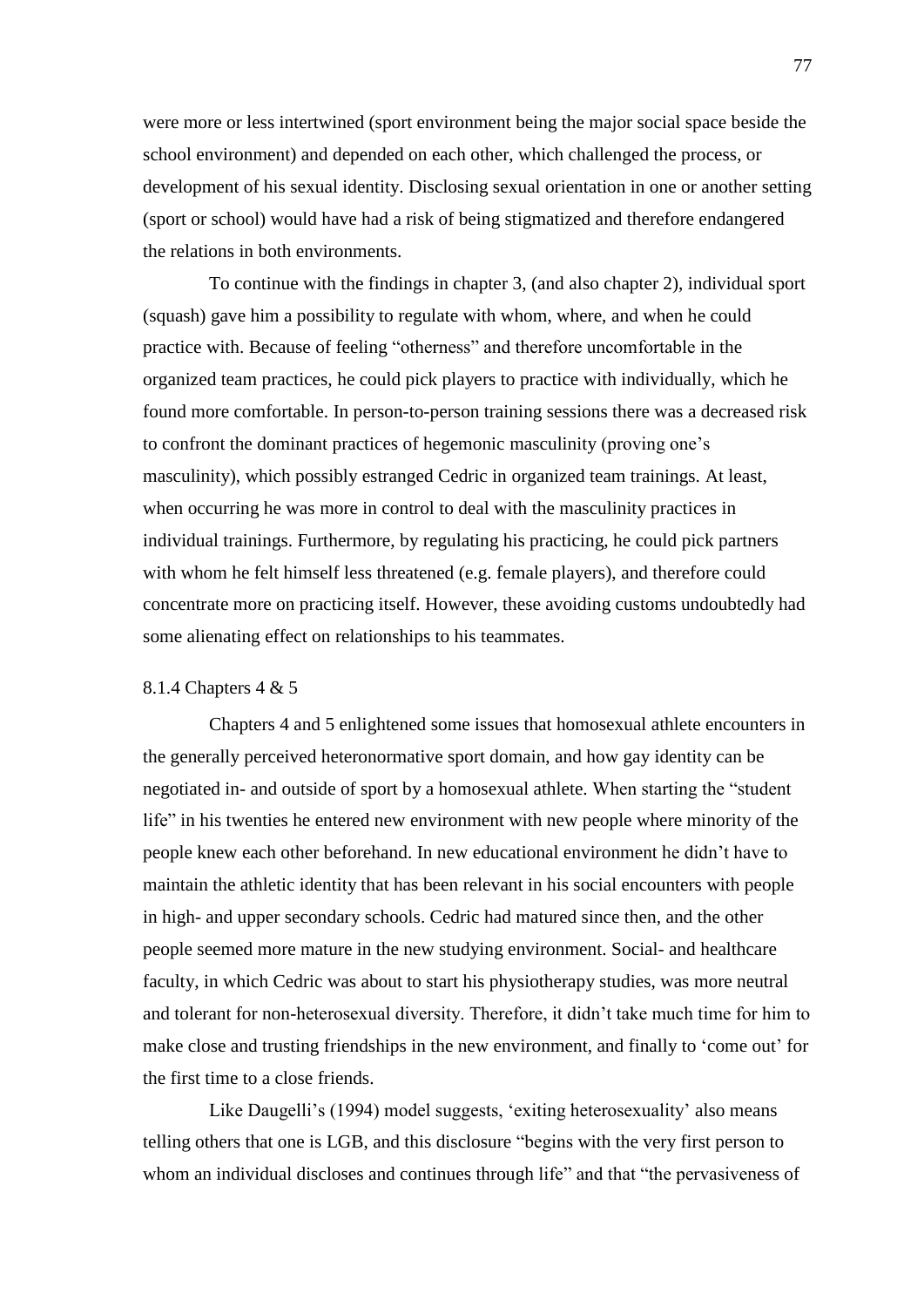heterosexist assumptions makes the development of a continuing method for asserting non-heterosexuality a necessity" (p. 325). Conclusion can be drawn, that 'exiting heterosexuality' in Cedric's case truly started when accessing the encouraging and relatively affirming environment for non-heterosexuals, and when having his first longterm relationship with his boyfriend ('developing intimate LGB status'), which consequently leaded in ‗developing LGB social identity' when more friends became aware and affirmed his LGB identity. Story reveals that majority of the students were girls in the faculty of social- and healthcare where Cedric studied.

However, these positive advancements in sexual identity development and disclosure didn't show in sport surroundings because insecurities of expressing and disclosing his sexuality. Story demonstrates (chapter 5) what a gay athlete may experience, and what goes in his mind when it comes to disclosing one's identity in sports after having 'proceed' in developing LGB social identity outside of sports. During the time sport domain was not a setting where one could easily express one's homosexuality, because of the absence of non-heterosexual individuals, and the absence of homosexuality in discourses in sport, if it wasn't degrading discourse about homosexuals. Going back to the notion that unlike sexual orientation, sexual identity is constructed in narratives, the absence of narratives of other gay athletes in sport domain may have challenged the integration of Cedric's homosexual identity to his athletic identity (Carless, 2011). Cedric decided not to come out because of not wanting to risk the good relationships with other people in sports (Jacobson, 2002), which he needed in order to fully participate in his sport. He also learned to maintain rather neutral and "asexual" appearance by not to taking a stance when it came to sexually content social situations or events. However, according to the findings, it's notable that the previous efforts of maintaining a heterosexual and privileged 'masculine athletic identity' had now slowly changed to the urge of sexual identity disclosure in sports, and consequently integrate both identities as one coherent identity to operate beyond both social surroundings.

#### 8.1.5 Chapters 6 & 7

The narrative shows some examples of the sexuality disclosure in sport domain and the stressful situation of it. In addition, the heteronormative assumption that everyone is heterosexual 'until proven otherwise' (Cox & Thompson, 2001) emerges from the chapters 6 and 7. However, being in an intimate relationship, and having a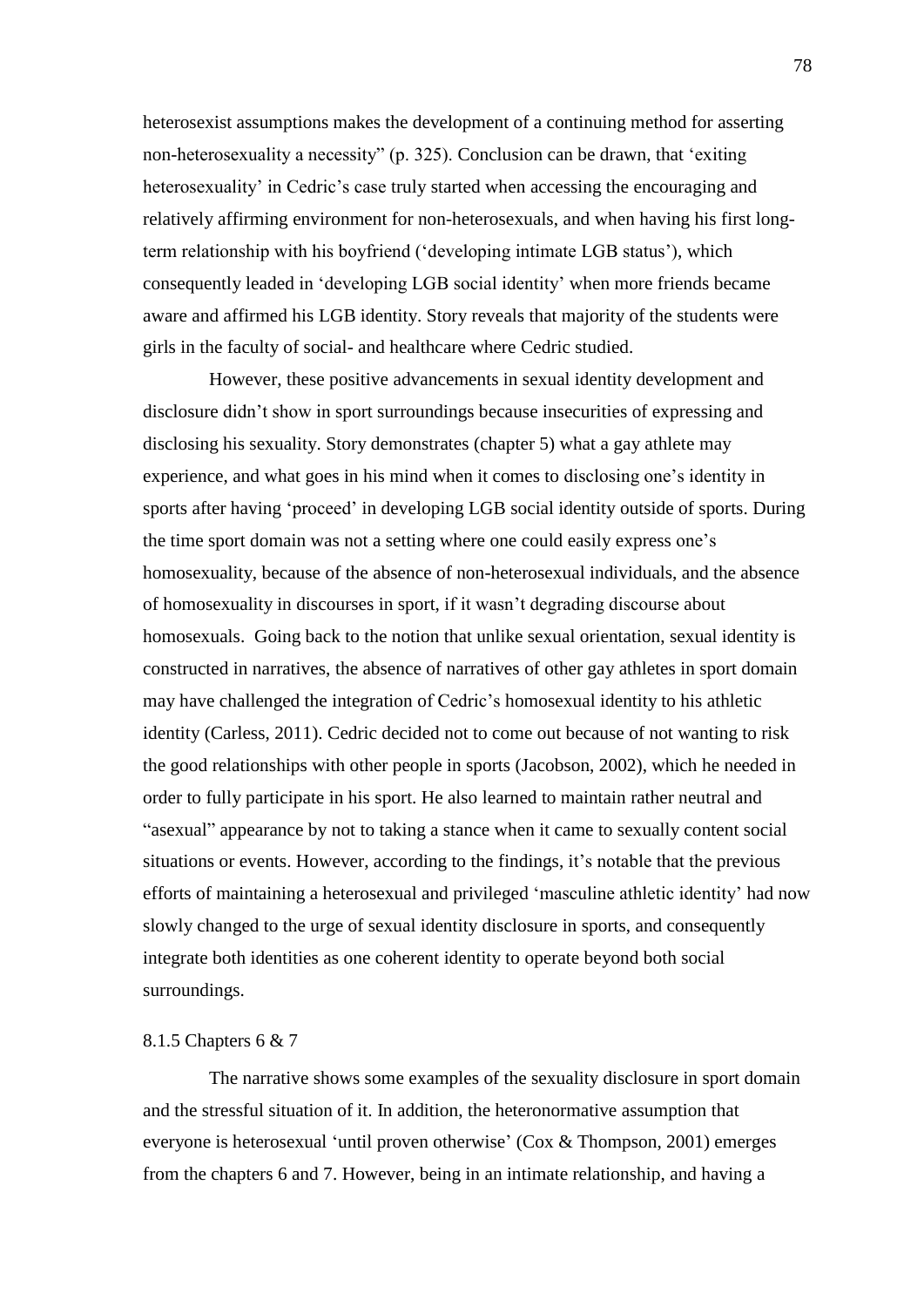strong social support outside of sport settings eventually helped the disclosure also in sport surroundings, though to a selectively chosen and trusted friends potentially with pro-gay attitudes (in chapter 6). Interesting was, that the disclosure to a trusted friend in sport domain happened by secondhand, through a concerned friend's girlfriend, which demonstrate the difficult process and the insecurities of disclosing one's nonheterosexuality in very heteronormative and homophobic domain. Instead of facing rejecting behavior from friends, the disclosure was in this case an empowering experience that only enhanced the friendship. It could be also said that by 'exiting heterosexuality' first time in the sport domain begun the 'internalization/synthesis' (Fassinger & Miller, 1996) of sexual and athletic identities, and creation of a social support group in sport domain (D'augelli, 1994). To support my interpretation, also Adams and Anderson (2011) reported positive, even empowering experiences among the teammates after outing a gay individual in an educational based soccer team. However, as it was in Cedric's case, ‗sample' was selective in a sense that the team expressed progay attitudes already before the disclosure of a gay player.

#### 8.1.6 Chapter 8

In chapter 8, the narrative shows how Cedric becomes more confident with his sexual identity in sport when having social support group who affirmed his homosexual identity in sport domain. Another finding of increasing self-confidence was the positive self-assessing of other people's awareness of his sexual orientation. However, the narrative suggests that although people in sport settings had an idea of Cedric's homosexuality, it wasn't raised up in the discourses and consequently kept Cedric guessing others knowledge about himself and their true attitudes and opinions towards homosexuality. Moreover, heterosexist and homophobic behavior by some people in sports kept him uncertain about the general attitudes towards homosexuality. Indirect discrimination (Kokkonen, 2012) and cultural homophobia (Hemphill & Symons, 2009) was persistent in the sport surroundings and appeared in everyday cultural messages.

Chapter 8 gives an example how heterosexism and homophobia usually appeared in sport surroundings, which worked as discouraging factor to disclose sexuality more openly. Although the homophobic behavior was not aimed directly at Cedric, it was discriminative in sense it was directed to the minority group Cedric belonged, and therefore was easily to be taken personally. Because of the prevalence of such behavior and attitudes throughout the sport career, Cedric had learned coping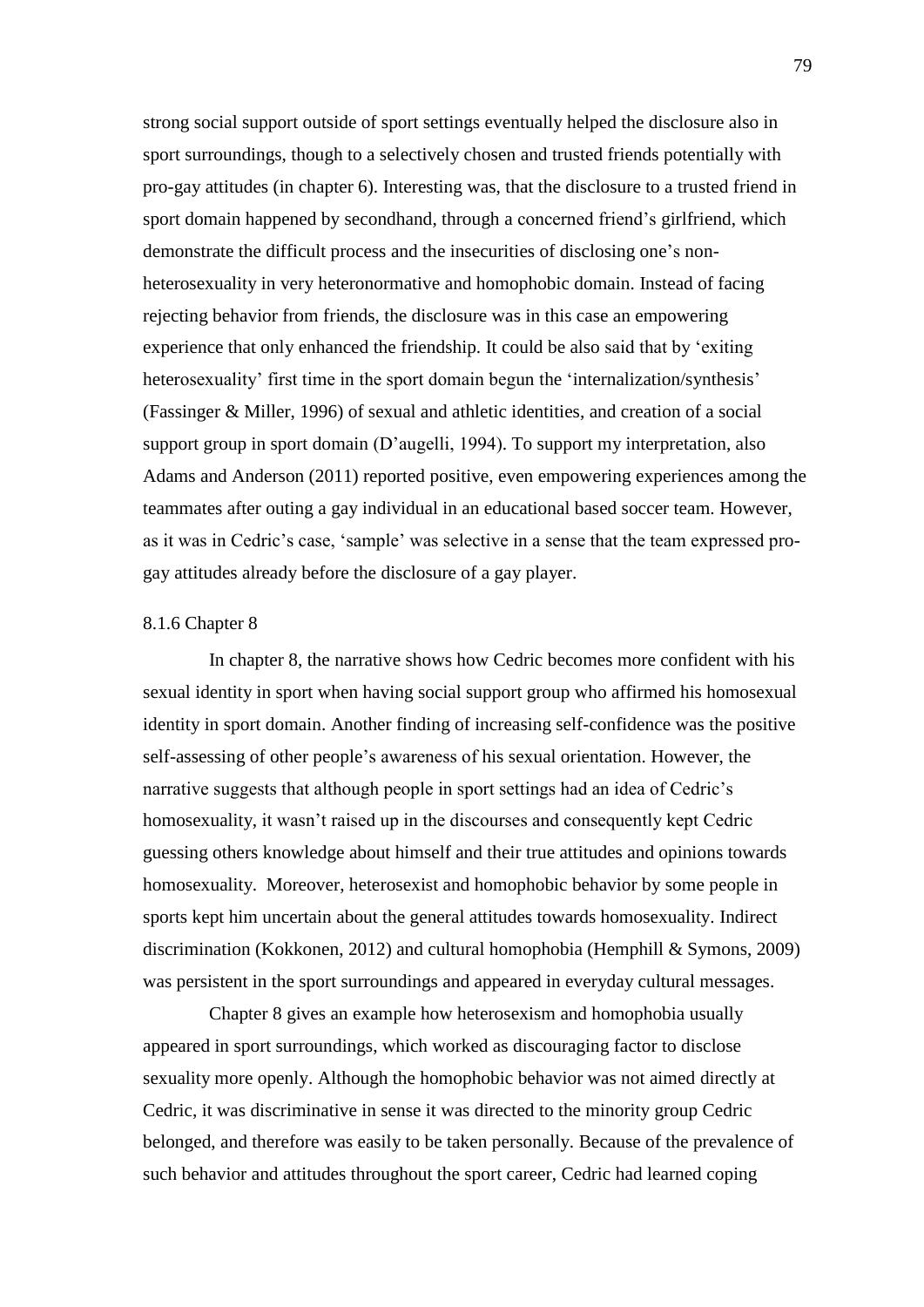strategies to disregard negative behavior by not taking a stance, or taking them with "sense of humor". Moreover, having a social support group in sport domain likely helped him to deal with the negative experiences, but it's probable that these negative experiences affect one's self-concept and self-esteem no matter how developed the coping strategies are.

The quality of the relationship to other players, or to the people in sport surroundings determined whether or not it was beneficial to come out. Therefore the relationships that were limited only to the sport context usually contributed to the restrained disclosure and expression of sexuality. It can be argued that Finnish sport domain have many similar cases of gay athletes that the "inner-circle" are aware of, yet their disclosure does not reach the bigger circles awareness for the reason or another. It's probable that although the members of sport community are aware of the sexual orientation of an individual athlete, the silencing and repressing feature of heteronormativity towards sexual minorities keeps homosexual discourses away from the sport domain, consequently maintaining the absence of the sexual minorities in sports and physical activity (Carless, 2011). It may be also that people perceives homosexuality as a more private issue, because of its inferior positioning in comparison to heterosexuality in our society, and therefore protect homosexual individuals by keeping them as a "quiet knowledge" in the sport surroundings.

### 8.1.7 Chapters 9, 10, & 11

Change of the environment (e.g. moving to other city) can cause a "set-back" in sexual identity development and disclosure. This finding emerges in chapter 9 particularly, and contributes to the Daugelli's (1994), and Fassinger & Miller's perception of complexity of sexual identity when social factors are taken into account. Although the change of the environment did not cause setbacks in disclosure of sexuality in educational and social environment, in fact the opposite, Cedric didn't feel safe to express his sexuality to his new teammates. There were no social support group anymore in the new sport surroundings, and he had to start re-building a trusting relationship with his new teammates. However, because of the prevailing heteronormative assumptions and occasional homophobia in the new sport surroundings, he couldn't create the kind of relationship with his new teammates to be fully himself for them, consequently leading to ‗closeted' sport, and ‗open' social identities from the sexuality perspective.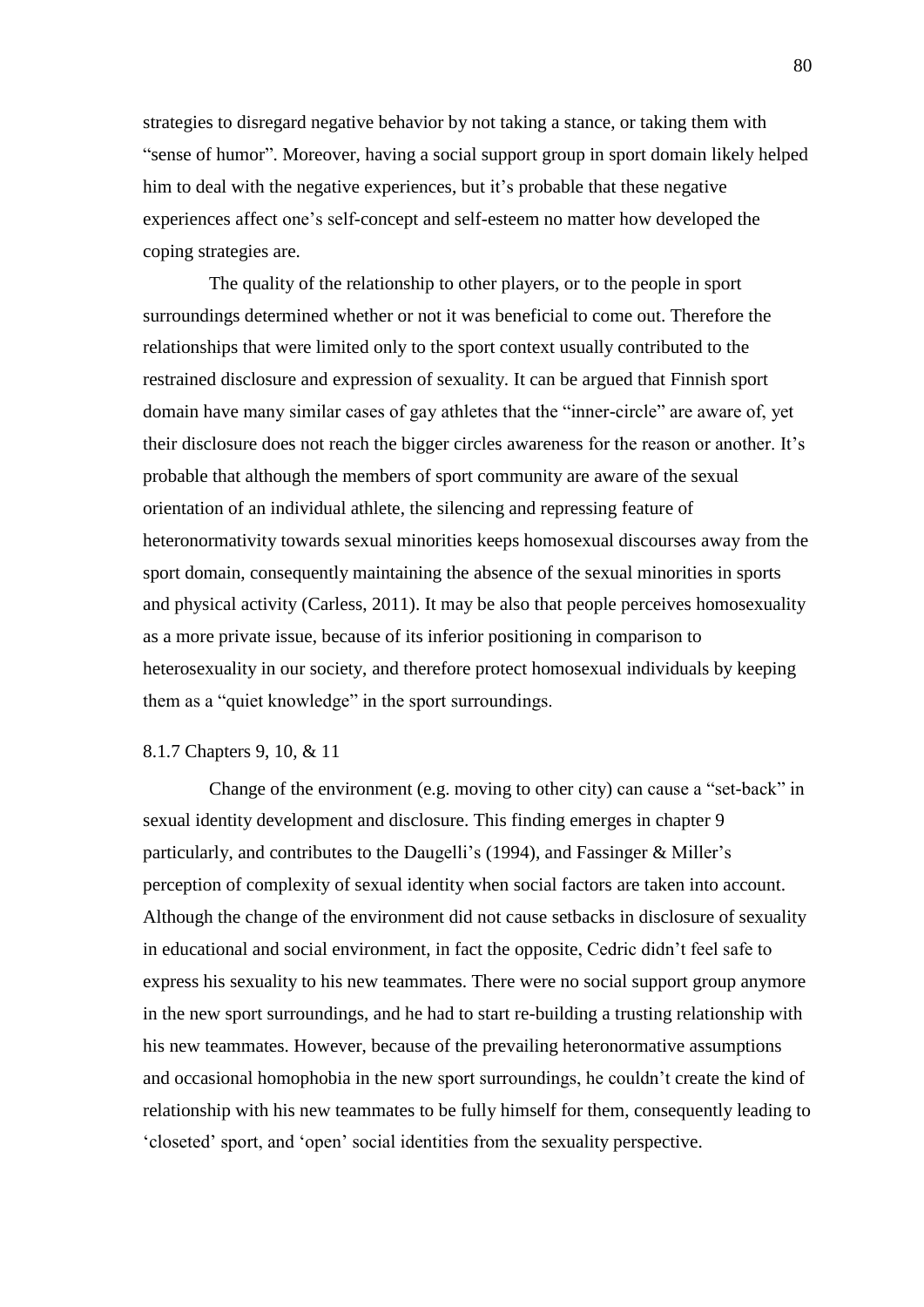The dichotomy in two separate identities seemed to strengthen in the chapters 9 and 10, when having active life in in pro-gay environment of the university, and entering the local LGBT community, whereas in sport surroundings Cedric concealed his private life from his teammates, and distanced himself from others by not taking part in the social activities of the club. This can be seen in the narrative, particularly in the chapters 10 and 11. Despite the apparent tolerance towards sexual minorities in the society, or in the educational environment, sport surroundings remained as a domain where heteronormativity and homophobic attitudes were strongly present (Symons, 2009). This contributes to the notion, that gay individual's readiness to disclose his sexuality depends much on the attitude climate of the environment (Rowen & Malcolm, 2003). Furthermore, presidential election in the chapter 10 could be interpreted as symbolical, when widely renowned figures from culture and arts stood behind liberal, green and gay candidate, whereas notable amount of sport leaders and famous athletes were supporting more conservative and heterosexual candidate (HS, 2012; Kaleva, 2012) For me this finding indicates that the values in sports are more conservative and based on heteronormativity , therefore green-liberal gay president is not seen as prominent representative or spokesperson of these values.

It can be argued that Cedric's own perceptions about others' unwelcoming homophobic attitudes in the new sport surroundings might have been, at least partly false. By no means all the people showed homophobic behavior or attitudes in any sport surroundings Cedric was involved. Still, the absence of homosexuality in discourses, and the "approval" silence to derogatory discourses towards homosexuals was experienced discouraging in the perspective of expressing sexuality and sexuality disclosure (Carless, 2011). Like Herek (2009) states, the negative perceptions of others' attitudes towards homosexuality are also part of one's own internalized homophobia. Based on the findings of this study the absence of homosexuality in sport discourses might as well "fed" the gay individual's internalized conceptions about homosexuality in sport.

It should be noticed that unlike in sport surroundings, social surroundings outside of sport gives more freedom for a gay individual to choose in which social contexts or communities one decides to go and operate. Obviously Cedric had drifted to the social spaces and people with open and affirming attitudes towards sexual diversities that consequently strengthen the dichotomy between his sport and social identities. The chapter 11 demonstrates how Cedric feels compelled of balancing between his social and sport identities when these two social worlds "collide". In the chapter he is spending time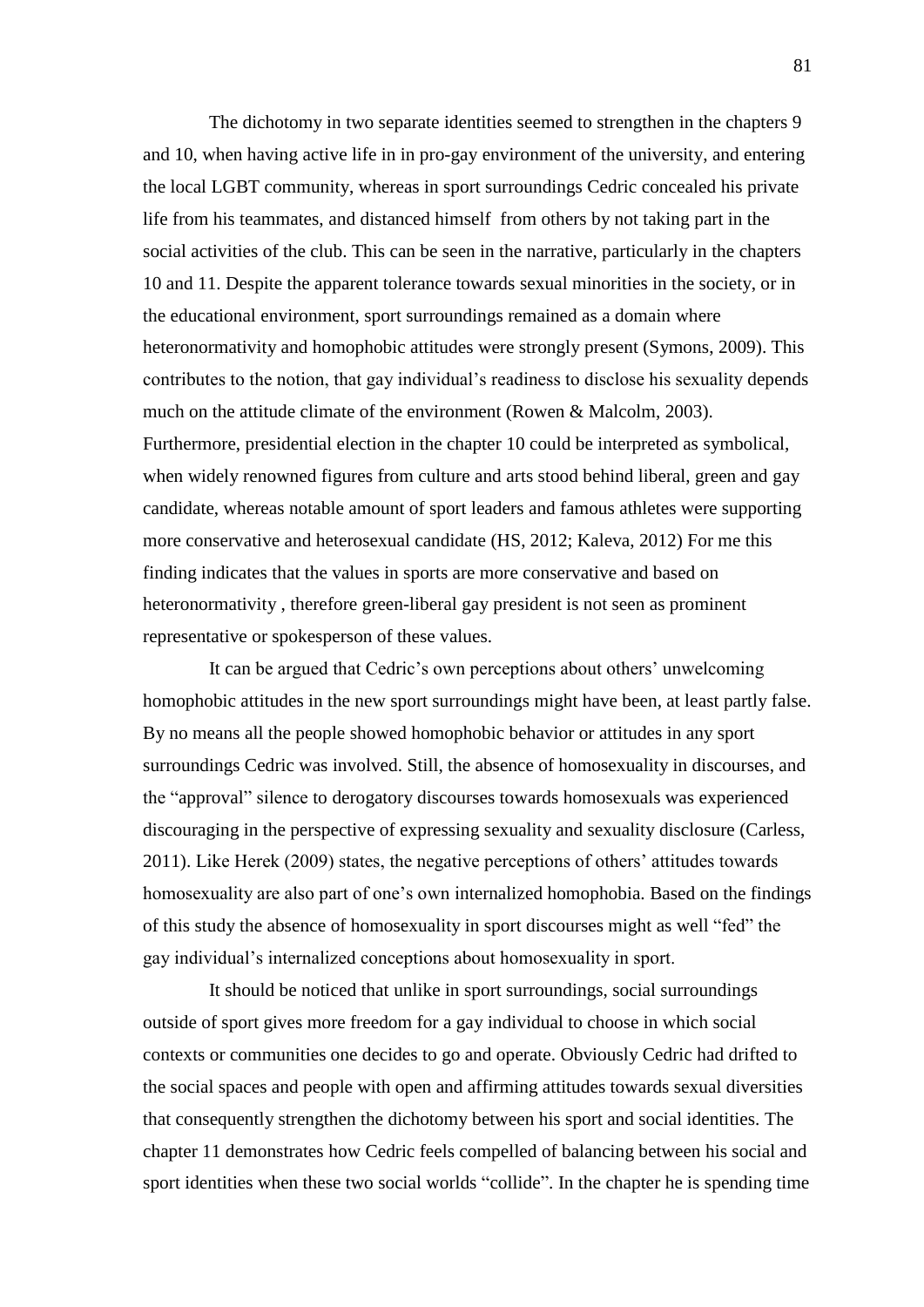with friends who are part of his ordinary social world, as openly gay individual. The coincidence of meeting his teammates in the same environment made him feel uncomfortable, and therefore forced him to evade them in order to avoid introducing them to his friends in social surroundings, and minimize the risk of disclosing himself to the people in sports and the consequences that might have on the relationships with his teammates. This chapter showed another, probably quite ordinary example of how gay individuals who are not totally out in sports balance their sport and social identities in and outside of sports.

### 8.1.8 Chapter 12

In the last chapter Cedric meets his old friend from high school and upper secondary school times. They share similar history of being "in the closet" during their adolescence years, and they both had sport history. Both agree that the time and the environment wasn't really welcoming for homosexuals, and that knowing about other gay individuals, or others of similarity would have eased the confusion and the processing of own sexual identity. Now, almost ten years after, both have proceeded rather far in processing their sexual identity, and are clearly happy with their lives as homosexual men. However, both expressed frustration and stress for maintaining their sexual identity because of pervasive heteronormativity in different surroundings, having to disclose themselves "over and over again" in different contexts, contributing D'augelli's (1994) notion that 'exiting heterosexuality' is, after all, a life-long process depending on the pervasiveness of heteronormativity in different contexts.

Cedric expresses a wish that others would recognize his true sexual orientation to avert the occasional embarrassing moments of coming out as a "different". It is true that invisibility of sexual orientation (if not actively and continuously expressed) may be a blessing, but also a curse by many means for homosexual individuals when having to continuously prove their existence. Sexual orientation doesn't show in physical appearance, and therefore it's not immediately recognizable to others, accommodating strange and myth over sexual minorities. I think that if sexual orientation, with all its tactfulness and diversity would be somehow visible, just like the color of the skin, hair, or eyes, it would take some off the stigma of disparity and prejudice that is often connected to sexual minorities all around the world.

Chapter 12 shows the reserved attitudes Cedric still have on the LGBT community's events, when receiving an offer to join international LGBT sport event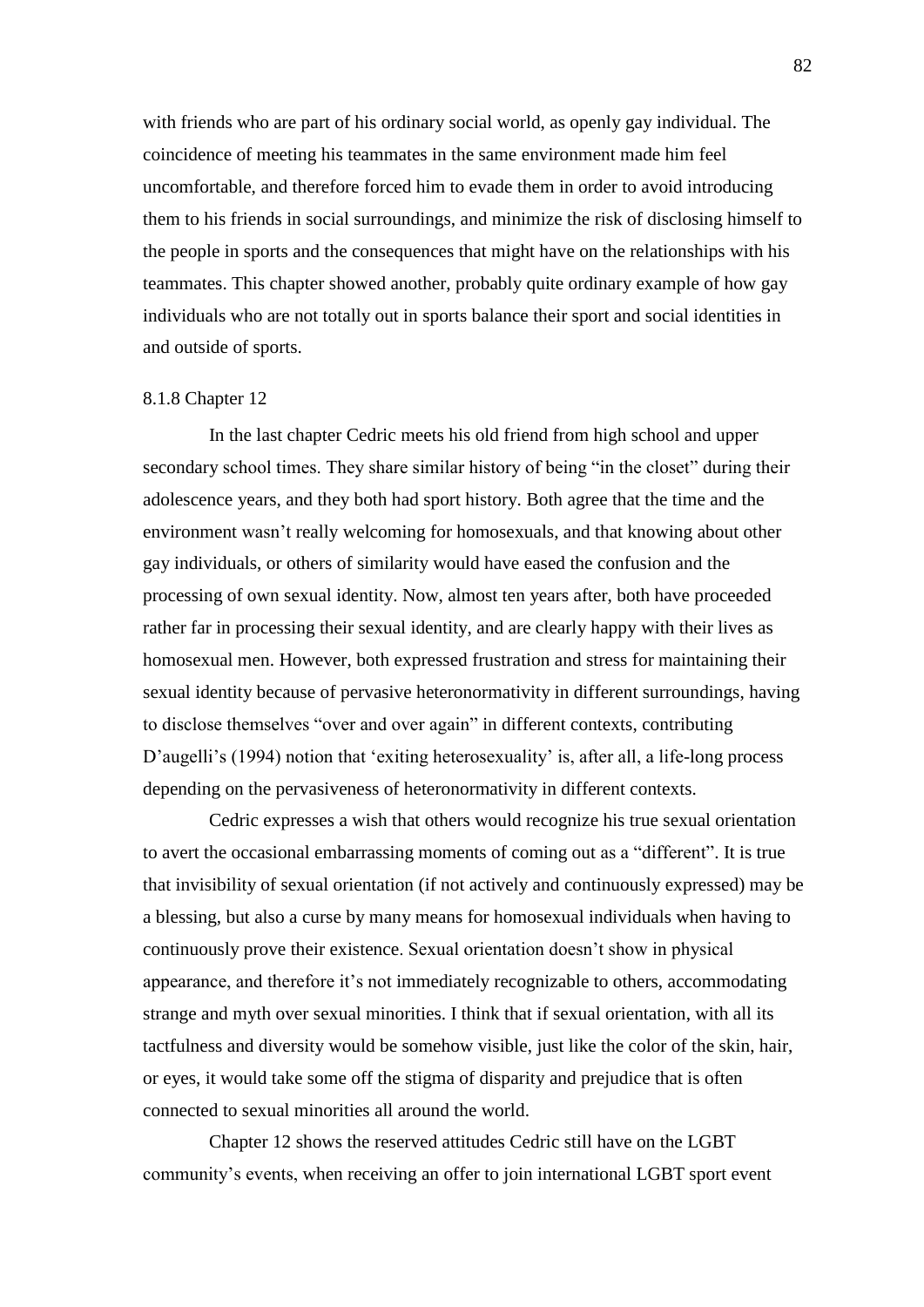(EuroGames). Story shows Cedric's doubts the other LGBT members' ability to perform in the same level as in mainstream sports where he has always been involved. Sport, in the way how Cedric understood it, represented the masculine values where competition and high levels of performance were appreciated, considering it as a 'true sport', and LGBT sports he considered as a threat to these values. Although being an "openly" homosexual individual, it can be argued that he adopted the values of hegemonic masculinitiy (Anderson, 2002), and internalized heteronormative or homophobic attitudes (Fassinger, 1991; Hemphill & Symons, 2009; Herek, 2004) in sport and physical activity also affected his notions towards LGBT sports by keeping it as inferior to traditional mainstream sports. Therefore, participating in "inferior" LGBT sport event may have threaten his self-concept as an athlete with a masculine athletic identity. Moreover, it can be argued that LGBT community didn't offer an alternative, or any example for him to identify himself in order express his athletic identity the way he preferred. Again, the absence of gay representatives of mainstream sports in LGBT community may have also caused rejection of LGBT community and its sport events. However, the narrative shows that the offer to participate in EuroGames left him curious and he deliberated the possibility to participate in LGBT sports, which proves the negotiation of more inclusive athletic identity of self, and the withdrawing internalized homophobic attitudes in sport and physical activity.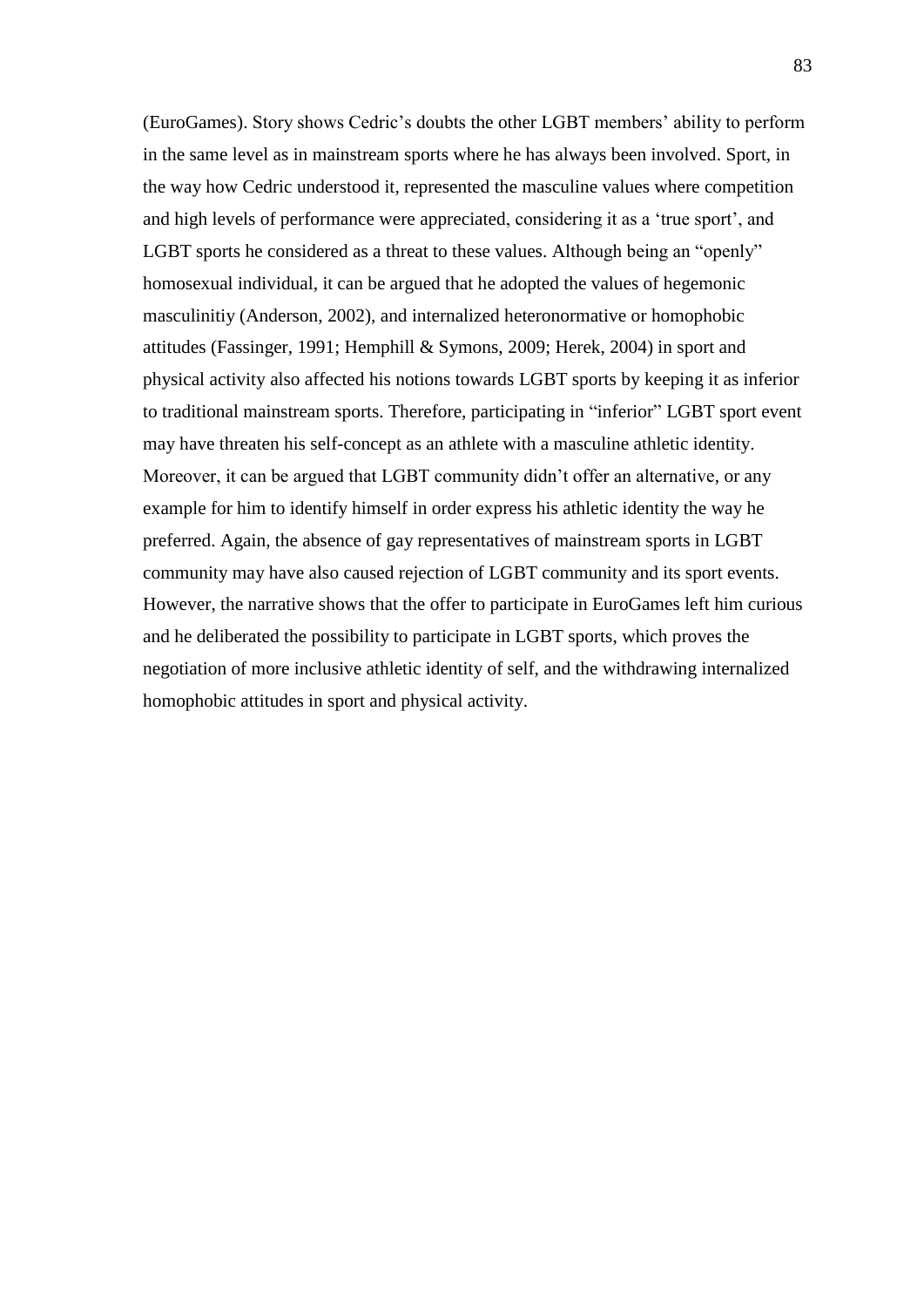### 9 CONCLUSIONS

The purpose of this study was to understand a gay male athlete's experiences in sport and physical activity in Finland and answer the following research questions: How Finnish sport and physical activity domains are experienced by a gay athlete?; How these experiences reflect in his sexual identity development and management?; How these experiences reflect in his relationships to others in sport?

To begin with, this study succeeded to answer to the research questions in order to describe a gay athlete's experiences in sport and physical activity domains. Although the purpose of this study was not to examine the prevalence of heteronormativity, heterosexism, and homophobia in sport and physical activity domains, the study shows that these negative and discriminative "mindsets" are still present in sport and physical activity in Finland despite the apparent positive changes of attitudes in other domains of society. Such negative climate may challenge gay athletes in developing and maintaining their sexual identity in- and outside of the sport, and also discourage them to enjoy and develop the skills in the sport they love throughout their life and career. This study demonstrates how homophobic and other disfavouring attitudes towards homosexuals can also cause notable amount of anxiety and stress for gay individuals, leading to the closeted identity that prevents gay individuals of being their full self in sports.

Furthermore, it was notable how early experiences in physical education and in sports can shape and reinforce gay individuals' concepts on masculinity and sexuality, and therefore affect the future self-negotiation and development of sexual identity. The heteronormative curricula of physical education, alongside with heteronormative or heterosexist teaching methods may discourage individuals, regardless one's sexuality, in participating sports that are seen gendering. Furthermore, heteronormative values and homophobia can discourage one's participation in physical activity in general when the feelings of inadequacy and failure are experienced because of heteronormative expectations of evaluative, performance, competition, and result oriented physical education. As far as I'm concerned, it would be at least fair to require equal chances and circumstances for sexual minorities to success in sport domains. Moreover, it would be only beneficial for Finnish sports to encourage all the gifted and motivated individuals to do any kind of sports and physical activity they are interested in, no matter their gender or sexuality.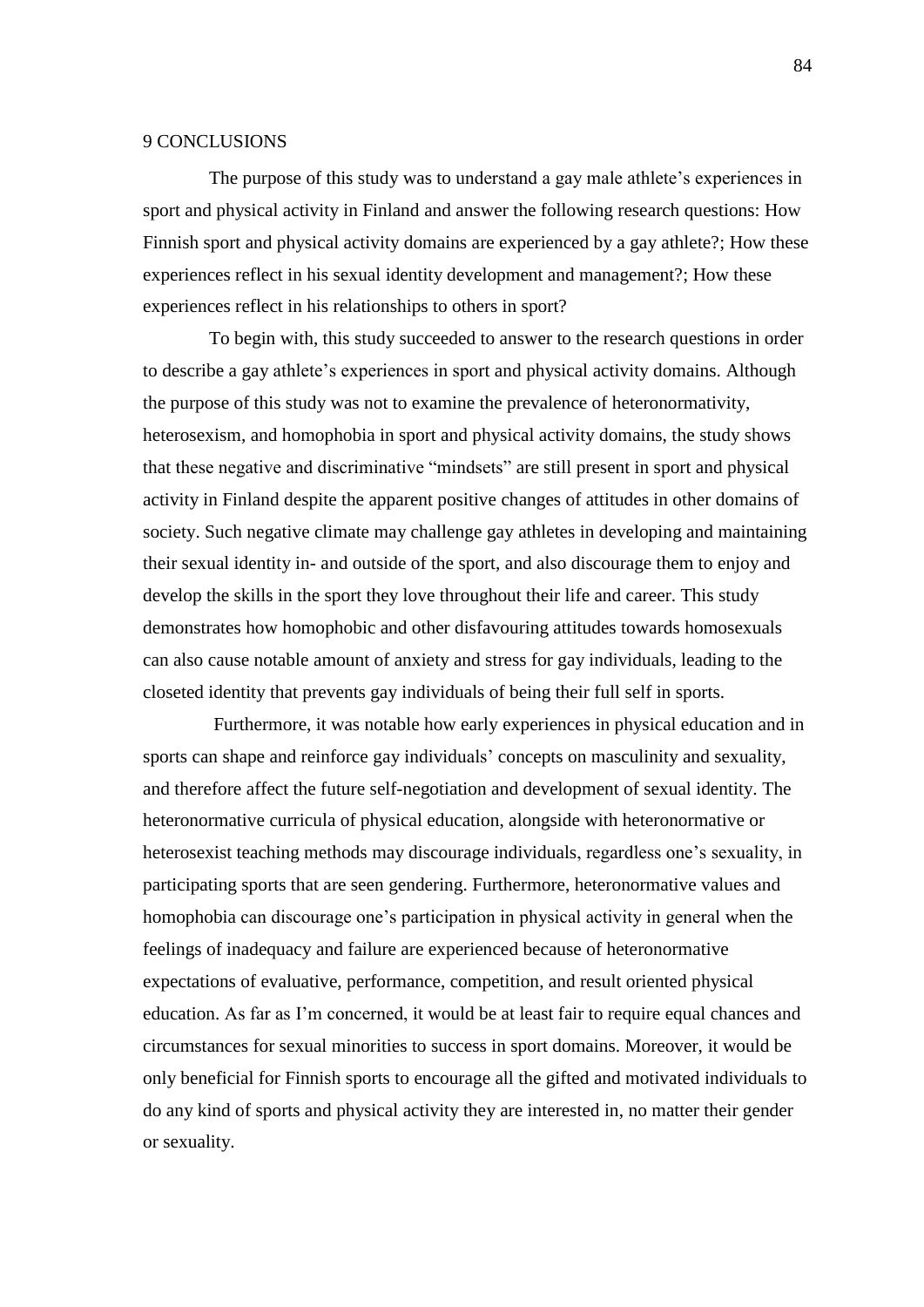Although the homophobic and discriminative behaviour in the story wasn't relatively severe or continuous, i.e. discrimination wasn't physical neither it was directed personally to the main character, this study demonstrates how homosexuality and other forms of non-heterosexuality are perceived as inferior, unwanted, or incompetent in sport domain, whereas heterosexuality is often privileged and kept as self-evident . The aversion of homosexuality and the intentional or unintentional exclusion of homosexuality in sport discourses can be perceived as one form of discrimination. To continue with, the absence of 'stories' and discourses of homosexuality, and the absence of homosexual athletes and role models in sport domain can challenge gay athlete's identity integration of their athletic and homosexual identities and vice versa, causing separation of a social environment of sport from other ordinary social environments. This, alongside with heteronormativity and homophobia, may distance gay athlete's from the people in sports, such as teammates, coaches, or from other sport practitioners. These finding also demonstrates how gay athletes may find themselves "not fully belonging" in either of social communities, in sport or in LGBT communities.

Furthermore, the findings indicated the infamous 'don't ask, don't tell' convention in sport surroundings in a way that although people are very aware of homosexual existence, there is a tendency of silence, or "not-knowing" about the matter, or the homosexual topics are averted. Just as Anderson (2002) writes "Heterosexual discourse in is so pervasive in sport that it subtly leads gay athletes to feel that they have no right to discuss about their sexuality, despite the overflowing discussions of heterosexuality around them" (p. 874).

The question of gay individual's own perception of homophobia in the surrounding environment emerged from the findings, referring how a gay individual may perceive the sport environment as strongly homophobic, although the actual homophobic or discriminative behaviour in the environment is nominal, or almost absent. Also the study showed that by no all the people in sport show homophobic attitudes. However the absence of homosexuality, and the avoidance or aversion for gay discourses in sports points out that the affirming, i.e. a true tolerance of homosexuality is not yet reality in sport domains.

Last but not least - the findings suggest that in the otherwise heteronormative domain of sport, coming out experiences in sport may be a positive and even empowering experience for a gay individual, but also for the other members in the sport club, consequently enhance the confidence of gay individual to operate and perform in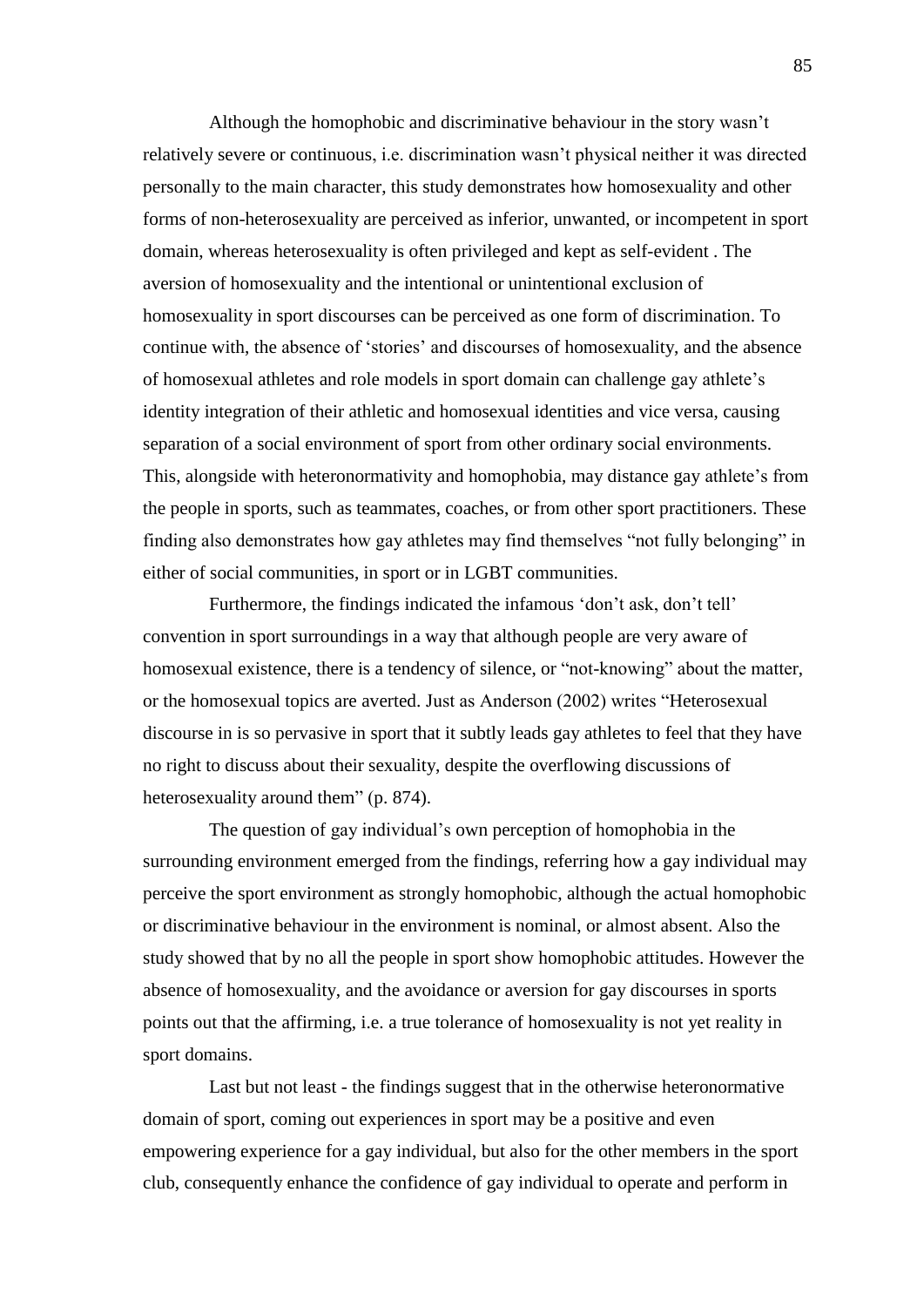sport as full self. This certainly indicates positive and enhancing effects to the cohesion and group dynamics in teams or clubs, and encourages the inclusive practice for sexual minorities in sport and physical activity domains.

# 9.1 Limitations

Although autoethnography explores the personal as a reflection of the social, my experience is only one of the narratives of the gay athletes in sport and physical activity domain. Within the subculture, there are different gay individuals who might not experience the sport and physical activity the way I did as a gay athlete. In fact, I'm sure there are gay athletes in who don't see sport domain as heteronormative and homophobic as it shows in this study. Yet, I'm also sure that there are many gay or lesbian athletes who hide their sexuality because of homophobic discrimination in sports. Furthermore, some individuals may express their non-heterosexuality despite the prevailing homophobia and discrimination in the domain. In the end, we all come from and live our lives in different circumstances.

As I've mentioned before, the findings of this study are based on the individual athlete's perspective and therefore are not necessarily generalizable to the gay athletes' experiences in team sports. I collected my data from the individual athlete's perspective. However, although squash is an individual sport, it has social aspects from team sports too since practicing happens normally with another player (it takes at least two players to play squash) or in bigger group of players, such as in other racquet sports. There are also team competitions in squash (e.g. national squash league), such as it appeared in the story. Therefore, squash differs from other individual sports, such as running and skiing, where others are not necessarily needed in practicing. However, team is not as essential in squash as it is in ordinary team sports. Often squash player has possibility to select his practicing partners. In team sports individual has less possibilities to choose with whom to practice. It's difficult for me to take a stance whether or not gay athletes involved in team sports can identify to the findings of this study, however, it is possible that gay athletes are "forced" to come out in team sports sooner or later because of the major social meaning of the team for an athlete in- and outside of the sport. On the other hand, the hegemonic social pressure of the team can also discourage gay individual to disclose themselves because the fear of others rejection. Such As Jacobson (2002) notes that "in team sports the bonds between athletes are so critical that coming out with any personal information that would threaten to undermine or break those bonds is extremely risky for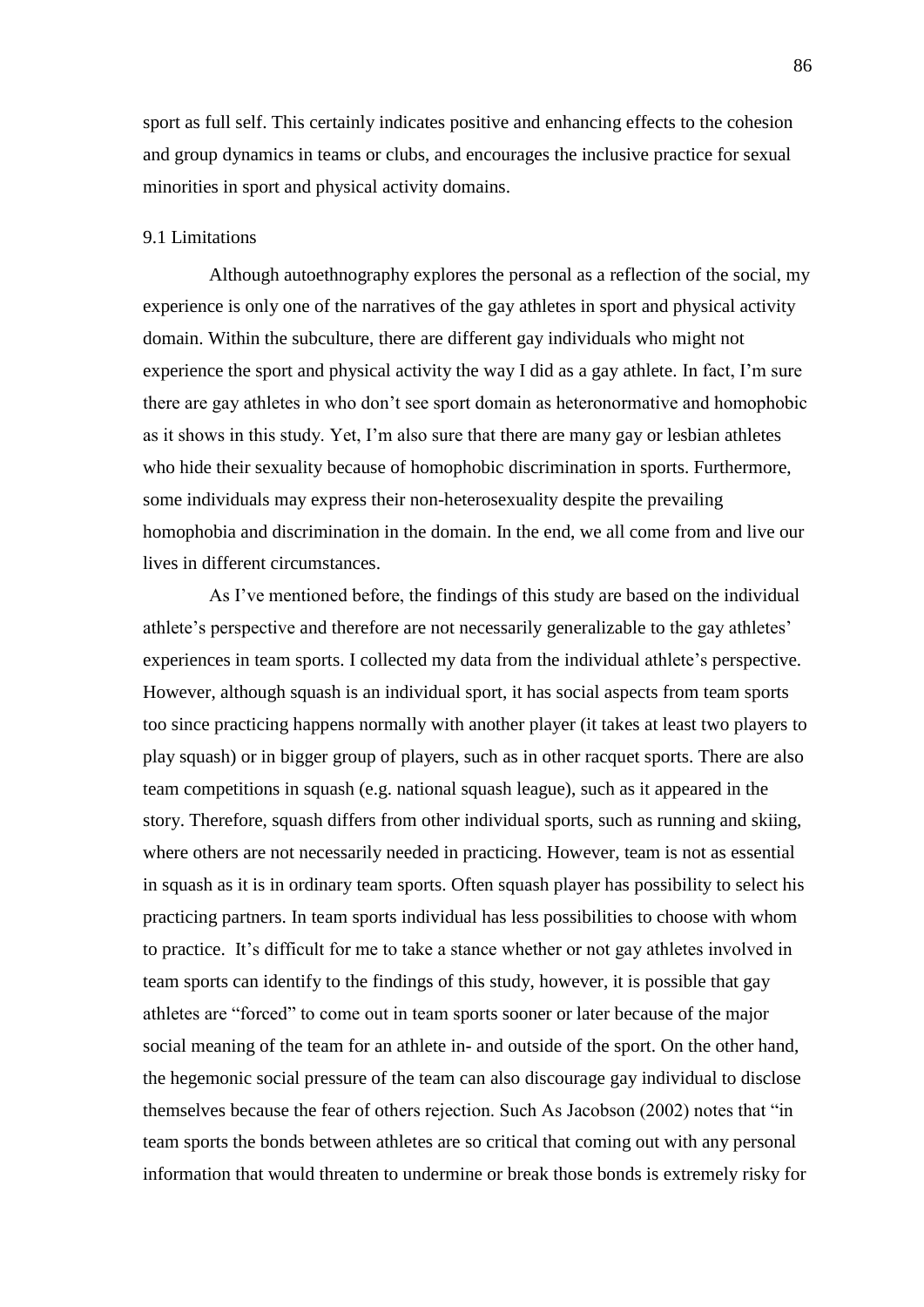any gay athlete" (p. 3). In this study, however, the findings showed the same fear of being rejected by other players because of homosexuality. Moreover, it's hard to say how lesbian athletes can identify to the findings of this study. For example, as Elling and Janssens (2009) noted that especially in team sports lesbian athletes may perceive sport domain as a comfortable environment to express and talk about their sexuality because the involvement to the sport already crosses the traditional gender boundaries and role expectations set for women.

Autoethnography might not meet the traditional scientific criterion of generalizability, but I hope that my research has filled the alternative criteria for autoethnography suggested by Ellis et al. (2011). The meaning and utility of the traditional terms when evaluating a scientific paper such as ‗reliability, validity, and generalizability' are altered when evaluating autoethnography. In autoethnography, the credibility of the narrator determines the reliability of the study. It includes the questions of the narrator's position of giving "factual evidence" from the experiences described in the story, if the narrator believes that the experiences he described actually happened to him, or if the narrator took the "literary license" of the story to the point that it is better viewed as ‗fiction' than as an account based on the ‗truth' (Ellis et al. 2011). I have described the starting point, and my preconceptions of this study, which increases the trust between me (the author), and the readers. In this study I've also described the research procedure and how the data collection and data analysis was conducted in this study strengthen the "reliability" of this study. From postmodern perspective, I've stated the fictional feature of the findings in a sense that they don't represent the ultimate truth, but construe the author's own version of the truth.

For autoethnographers, validity refers to the work's verisimilitude, that it convinces the readers that the experience described by the author is lifelike, believable, and possible, and gives them a sensation that the represented story could be true. The story is coherent, connecting readers to writers and "provides continuity in their lives" (Ellis et al. 2011). Like I mentioned earlier in this study, I worked quite amount of time with the narrative to make it coherent and compelling for the readers to "live" the experiences of the author. To increase the "validity" of this study, I've interpreted the findings with the previous research of the field. I also expect that the story will gain new meanings in the readers that I haven't considered in the narrative and that they have learned something new from after reading the study.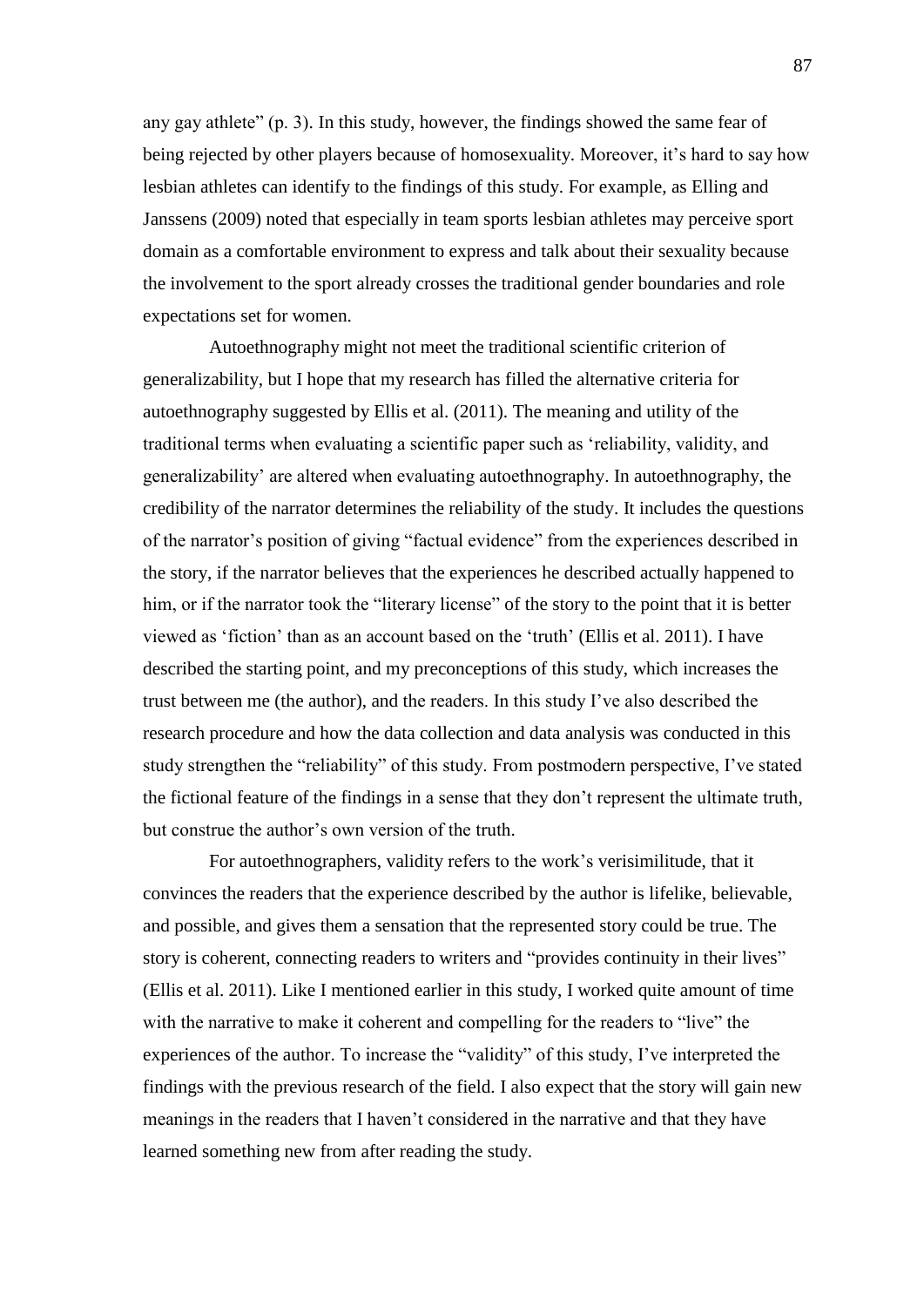The generalizability, as it's understood by autoethnographers, moves from respondents to readers. In fact, the generalizability of the autoethnography is always being tested by readers while they determine if a story speaks to them about their experience, or about the experience of others they know (Ellis et al. 2011). Therefore, readers "validate" the autoethnographic studies by comparing their lives to the ones described in the studies, by thinking about differences and similarities of our lives and the reasons why, and evaluating if the story has given new information about the lives of others (Ellis et al. 2011). In this study I've given the story for the readers to evaluate, and to compare if the story speaks to them about gay athlete's experience in sport. I don't expect that the story speaks to every gay individual in sport and physical activity domains, or the concerned others. However, I do believe that the story in this study can be "generalized" to some extent, believing that there lies some truth in the subjectivity.

## 9.2 Future implications

The study showed absence of homosexual discourses in sport domain. Therefore more studies (or stories) are needed to get insight on homosexual athlete's experiences in sport and physical activity domain, in order to improve their well-being in sports and in life in general. Furthermore, what would be better than getting more selfwritten narratives or autoethnographies from other gay athlete's in sport domain, and cross-analyse them to get even wider picture of the experiences they confront in sports? Moreover, this study focuses on gay athletes experiences who is partly "closeted" in sport and physical activity domain, therefore it would be interesting to study openly homosexual athletes'' 'life-stories' in sport domain and they have coped with heteronormative and homophobic attitudes in the field. Also heterosexual athletes' attitudes towards homosexuality in sport would be interesting topic for examination.

‗Queer practice' and queer sport psychology has much to offer in sport and physical activity domains. Queering practice could be implemented in school sport environment when planning the school curricula by not looking at sports from gendering perspective and giving the chance for individual students experience all kinds of sports. Moreover, it's important to educate teachers to be more inclusive for body practice in physical education settings by not favouring or encouraging certain body performances over others. By increasing the awareness of sport practitioners and athletes of LGBT existence in sports, and educating 'queer practice' for PE teachers, coaches, and sport psychologists they could understand the harmful effects of heteronormativity and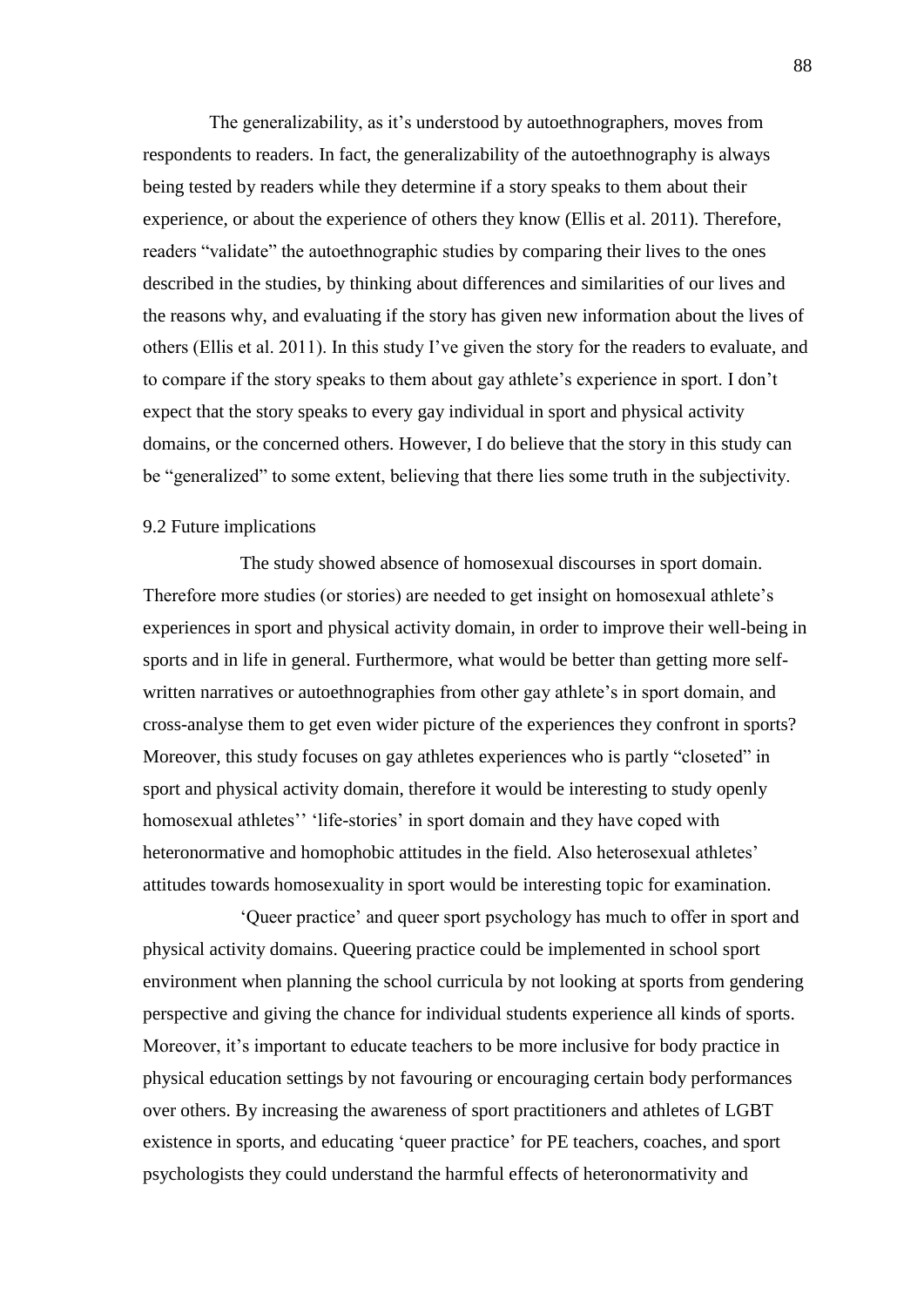heterosexism when implemented and reinforced in sports and physical education. By understanding this, they could start developing tools to prevent such social and cultural forces to make their domains more inclusive and equal for LGBT diversity. Such as Krane et al. (2010) writes, "rather than making athletes (or students) responsible for adjusting their mental states or accommodating the attitudes and behaviour of others, queer practice will assess the team social climate as well as individual mental states" (p. 173). Lastly, this study demonstrated how important it is for heterosexual athletes or other sport practitioners to take the motion in fighting against homophobia in sports. If queering is conducted by only LGBT members, the fewer chances they have to get their voice and agenda heard in sport. Therefore, building inclusive sport domain for all the athletes should be everyone's concern in the field of sport.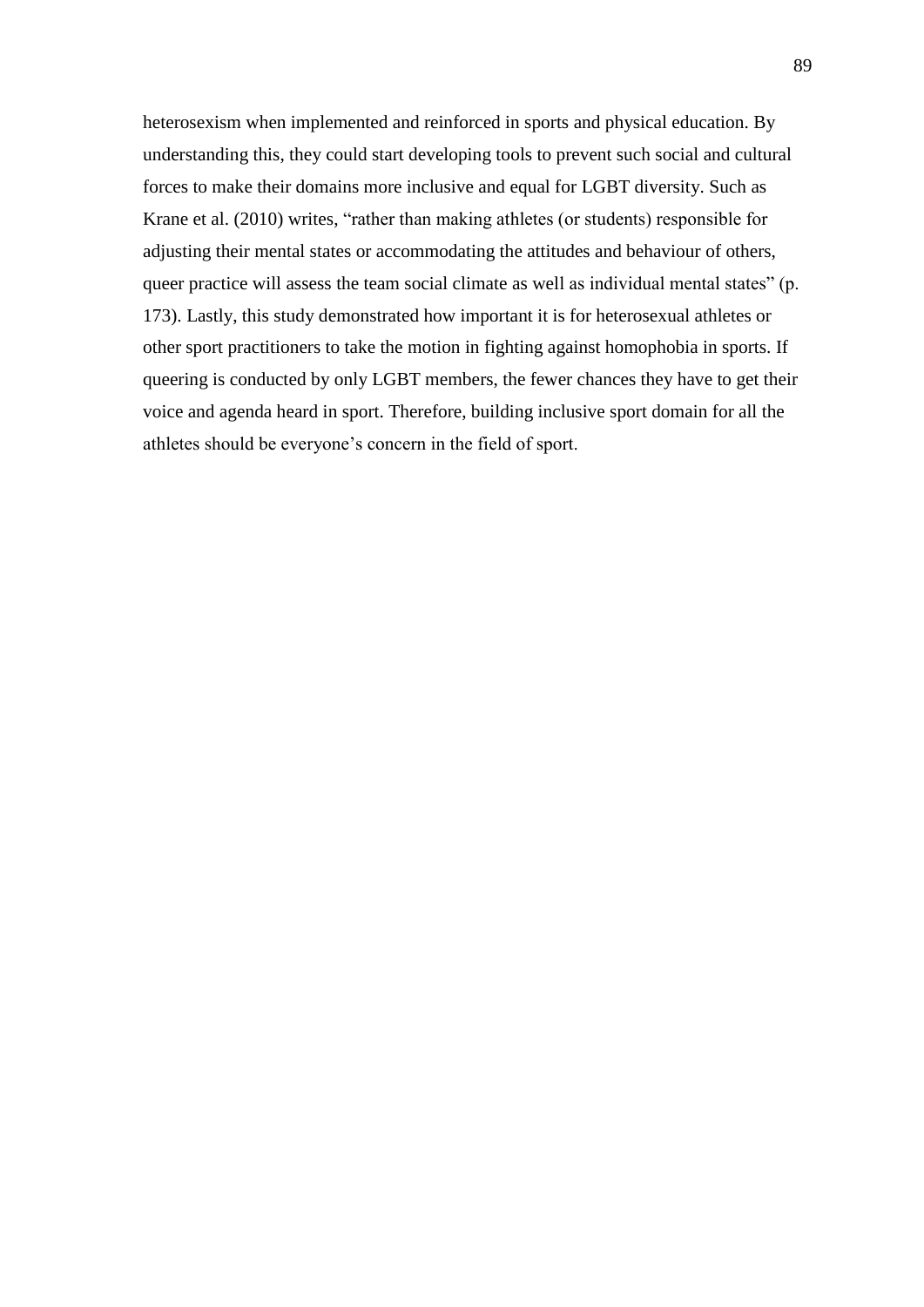REFERENCES

- Adams, A., & Anderson, E. (2011). Exploring the relationship between homosexuality and sport among the teammates of a small, Midwestern Catholic college soccer team. *Sport, Education and Society.* 1-17.
- Anderson, E. (2011a). Masculinities and sexualities in sport and physical cultures: Three decades of evolving research. *Journal of Homosexuality, 58*, 565-578.
- Anderson, E. (2011b). The rise and fall of western homohysteria. *Journal of Feminist Scholarship, 1*, 80-94.
- Anderson, E. (2011c). Updating the outcome gay athletes, straight teams, and coming out in educationally based sport teams. Gender & Society, 25(2), 250-268.
- Anderson, E. (2005). In the game: Gay athletes and the cult of masculinity. Albany, NY: State University of New York Press.
- Anderson, E. (2002). Openly gay athletes: Contesting hegemonic masculinity in a homophobic environment. *Gender & Society.* 16: 860.
- Anderson, L. (2006a). Analytic autoethnography. Journal of Contemporary Ethnography, 35(4), 373-395.
- Anderson, L. (2006b). On Apples, Oranges, and Autopsies: A Response to Commentators. Journal of Contemporary Ethnography, 35(4), 450-465.
- Berg, P., & Lahelma, E. (2010). Gendering processes in the field of physical education [Abstract]. *Gender and Education, 22*(1), 31-46.
- Bilodeau, B. L., & Renn, K. A. (2005). Analysis of LGBT identity development models and implications for practice. In: R.L. Sanlo (Ed.), *Gender identity and sexual orientation: Research, policy, and personal perspectives (pp. 25-34). San* Fransisco: Jossey-Bass.
- Bush, A., Anderson, E., & Carr, S. (2012). The declining existence of men's homophobia in British sport. *Journal for the Study of Sports and Athletes in Education, 6*(1), 107-120.
- Butler, J. (2009). Considering "objective" possibilities in autoethnography: A critique of Heewon Chang's ‗autoethnography as a method. *The Weekly Qualitative Report, 2*(51), 295-299.
- Buzinski, J. (2012a). 23 openly gay and lesbian athletes at 2012 London Summer Olympics. *Outsports.* Retrieved November 25, 2012 from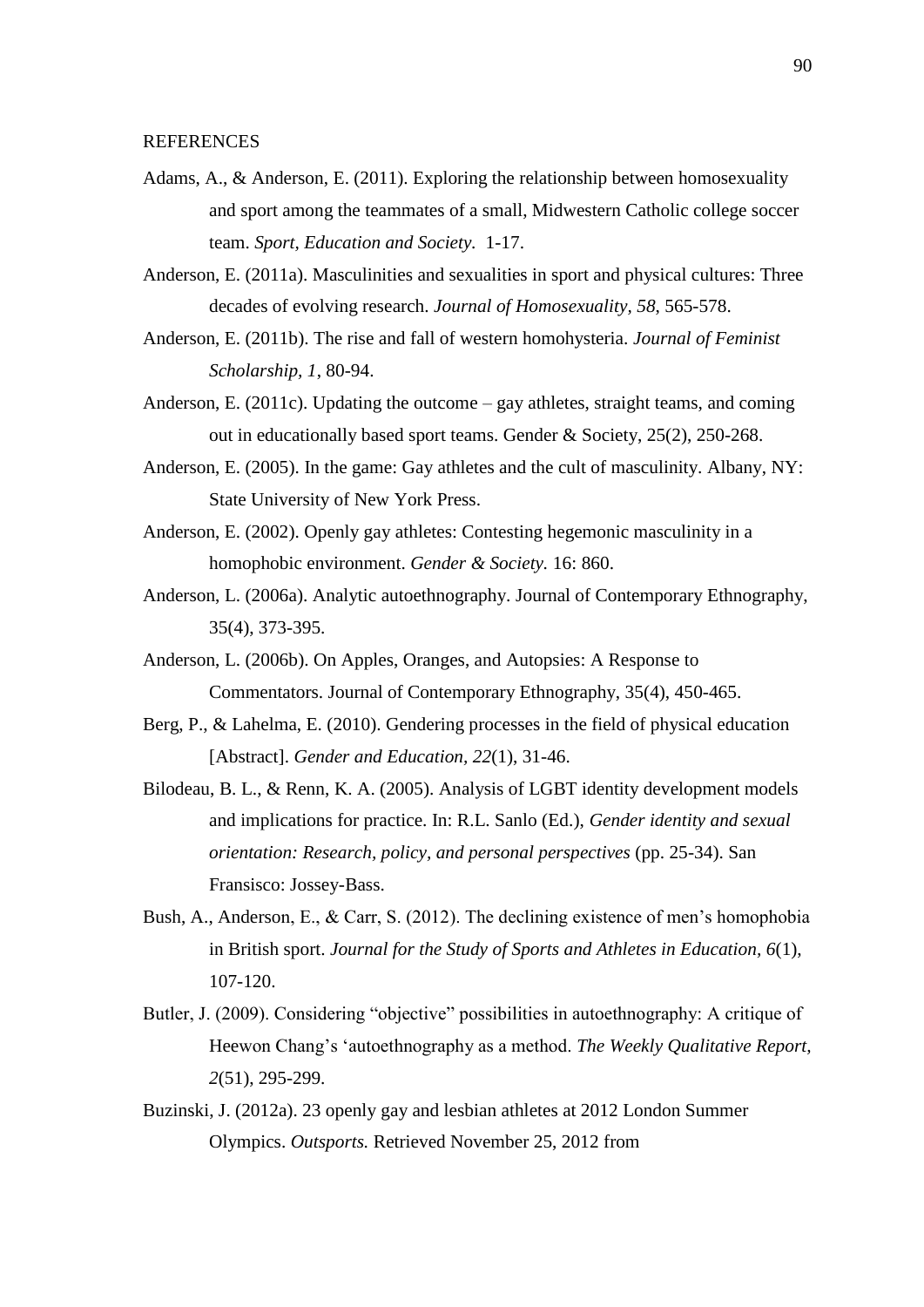[http://outsports.com/jocktalkblog/2012/07/18/9-openly-gay-and-lesbian](http://outsports.com/jocktalkblog/2012/07/18/9-openly-gay-and-lesbian-athletes-at-2012-london-summer-olympics/)[athletes-at-2012-london-summer-olympics/](http://outsports.com/jocktalkblog/2012/07/18/9-openly-gay-and-lesbian-athletes-at-2012-london-summer-olympics/)

- Buzinski, J. (2012b). Ian Thorpe: 'I am not gay and all my sexual experiences have been straight'. Outsports. Retrieved September 5, 2013 from [http://www.outsports.com/2012/11/13/4053932/ian-thorpe-i-am-not-gay-and](http://www.outsports.com/2012/11/13/4053932/ian-thorpe-i-am-not-gay-and-all-my-sexual-experiences-have-been)[all-my-sexual-experiences-have-been](http://www.outsports.com/2012/11/13/4053932/ian-thorpe-i-am-not-gay-and-all-my-sexual-experiences-have-been)
- Buzinski, J. (2008) In Beijing Olympics, only 10 openly gay athletes. In: Carless, D. (2011). Negotiating sexuality and masculinity in school sport: an autoethnography. *Sport, Education and Society.* 1-19
- Bruce, T. (1998). Postmodernism and the possibilities for writing "vital" sports texts. In: G. Rail (Ed), *Sport and postmodern times* (pp. 3-32). State University of New York Press, Albany.
- Carless, D. (2011). Negotiating sexuality and masculinity in school sport: an autoethnography*. Sport, Education and Society.* 1-19
- Cashmore, E., & Cleland, J. (2011). Glasswing butterflies: Gay professional football players and their culture. *Journal of Sport and Social Issues. 35*(4), 1-17.
- Cass, V.C. (1979). Homosexual identity formation. *Journal of Homosexuality, 4*(3), 219- 235.
- Chang, H. (2008). *Autoethnography as a method.* Walnut Creek, CA: Left Coast Press.
- Cheng, C. (1999). Marginalized Masculinities and Hegemonic Masculinity: An Introduction. *The Journal of Men's Studies, 7*(3). Retrieved August 25 from: [http://www.questia.com/library/1G1-54776375/marginalized-masculinities-and](http://www.questia.com/library/1G1-54776375/marginalized-masculinities-and-hegemonic-masculinity#articleDetails)[hegemonic-masculinity#articleDetails](http://www.questia.com/library/1G1-54776375/marginalized-masculinities-and-hegemonic-masculinity#articleDetails)
- Clarke, G. (1998). Queering the pitch and coming out to play: lesbians and physical education in sport. *Sport, Education, and Society 3* (2): 145-60.
- Coleman, E. (1982). Developmental stages of coming out process. *Journal of Homosexuality, 7*(2-3), 31-43.
- Collinson, J. A. (2003). Running into injury time: distance running and temporality. *Sociology of Sport Journal*, 20, 352-370.
- Cox, B., & Thompson, S. (2001). Facing the bogey: Women, football, and sexuality. *Football Studies, 4*(2), 7-24.
- D'Augelli, A. R. (1994). Identity Development and Sexual Orientation: Toward a Model of Lesbian, Gay, and Bisexual Development. In: E. J. Trickett, R. J. Watts, and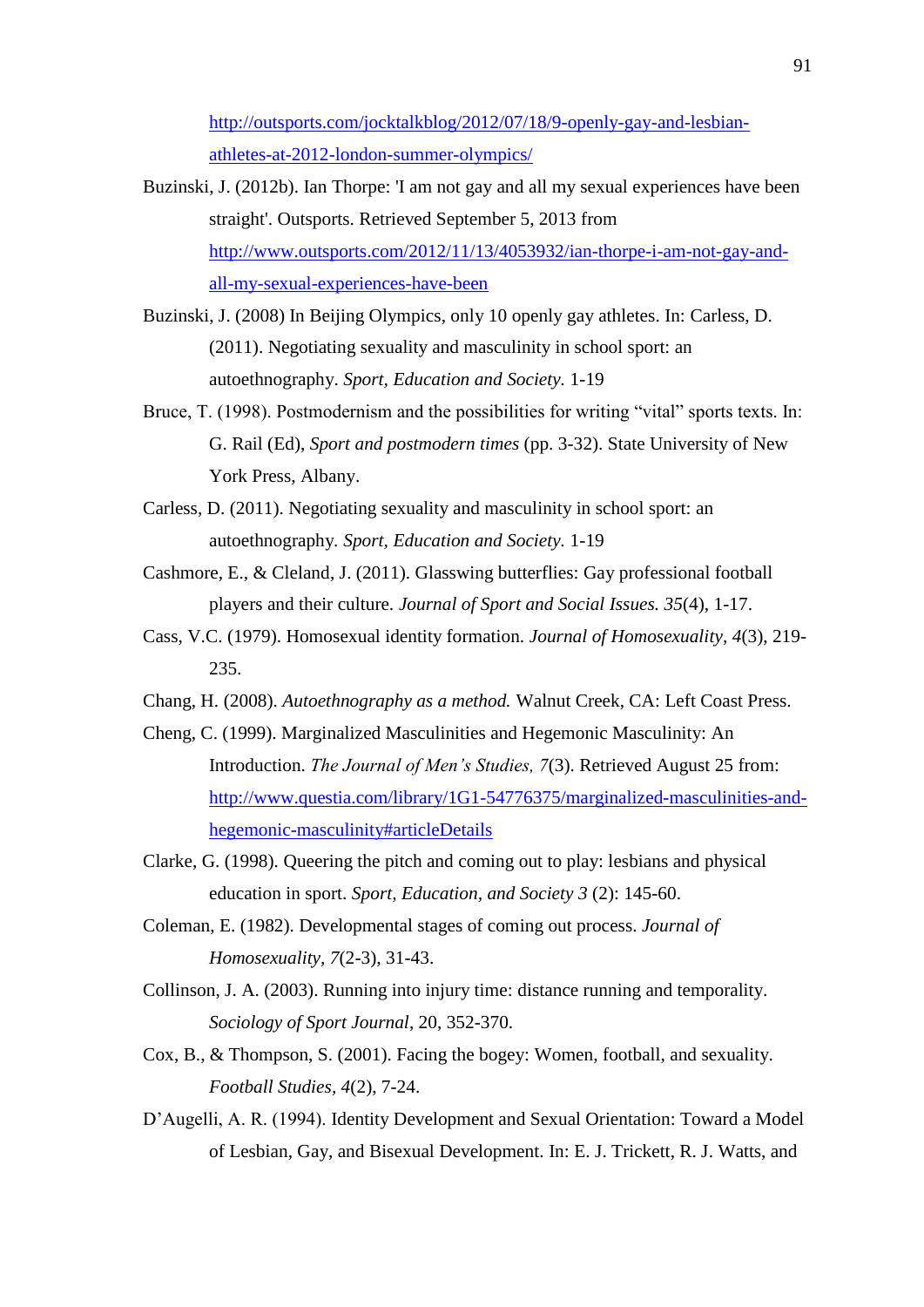D. Birman (eds.), *Human Diversity: Perspectives on People in Context*. San Francisco: Jossey-Bass.

- Davison, K., & Frank, B. (2006). Sexualities, genders, bodies and sport: Changing practices of inequity. In: K. Young, & P. White. *Sport and gender in Canada* (pp. 178-193). Toronto: Oxford University Press.
- Denzin, N.K. (2006) Analytic Autoethnography, or Déjà Vu all Over Again. *Journal of Contemporary Ethnography, 35*(4), 419-428.
- Dorken, S., & Giles, A. (2011). From ribbon to wrist shot: An autoethnography of (a)typical feminine sport development. *Women In Sport and Physical Activity Journal, 20*(1), 13-22.
- Dreyer, Y. (2007). Hegemony and the internalisation of homophobia caused by heteronormativity. *HTS Theological Studies, 63*(1), 1-18.
- Drummond, M. (2010). The natural: an autoethnography of a masculinized body in sport. *Men and Masculinities, 12*(3), 374-389.
- Elling, A., & Janssens, J. (2009). Sexuality as a structural principle in sport participation: Negotiating sport spaces. *International Review for The Sociology of Sport, 44*(1), 71-86.
- Elling, A., & Knoppers, A. (2005). Sport, gender, and ethnicity: Practices of symbolic inclusion and exclusion. *Journal of Youth and Adolescence, 34*(3), 257-268.
- Ellis, C., Adams, T. E., & Bochner, A. E. (2011). Autoethnography: an overview. *Qualitative Social Research.* Retrieved June 4, 2013 from [http://www.qualitative](http://www.qualitative-research.net/index.php/fqs/article/viewArticle/1589/3095#g43)[research.net/index.php/fqs/article/viewArticle/1589/3095#g43](http://www.qualitative-research.net/index.php/fqs/article/viewArticle/1589/3095#g43)
- Ellis, C. (2004). *The Ethnographic I: a methodological novel about autoethnography.*  Walnut Creek, CA: AltaMira Press.
- Ellis, C. (2000). Creating criteria: an ethnographic short story. *Qualitative Inquiry, 6*(2), 273-277.
- Ellis, C. (1999). Heartful autoethnography. *Qualitative health research, 9*(5), 669-683.
- Ellis, C., & Bochner, A. P. (2000). Autoethnography, personal narrative, reflexivity: Researcher as subject. In: N.K.. Denzin, Y. S. Lincoln (Eds), *The handbook of qualitative research* (pp. 733-768). Newbury Park, CA: Sage.
- Eng, H. (2006). "We are moving up like a hard-on!": doing sex/uality in sport. *Nordic Journal of Women's Studies, 14*(1), 12-26.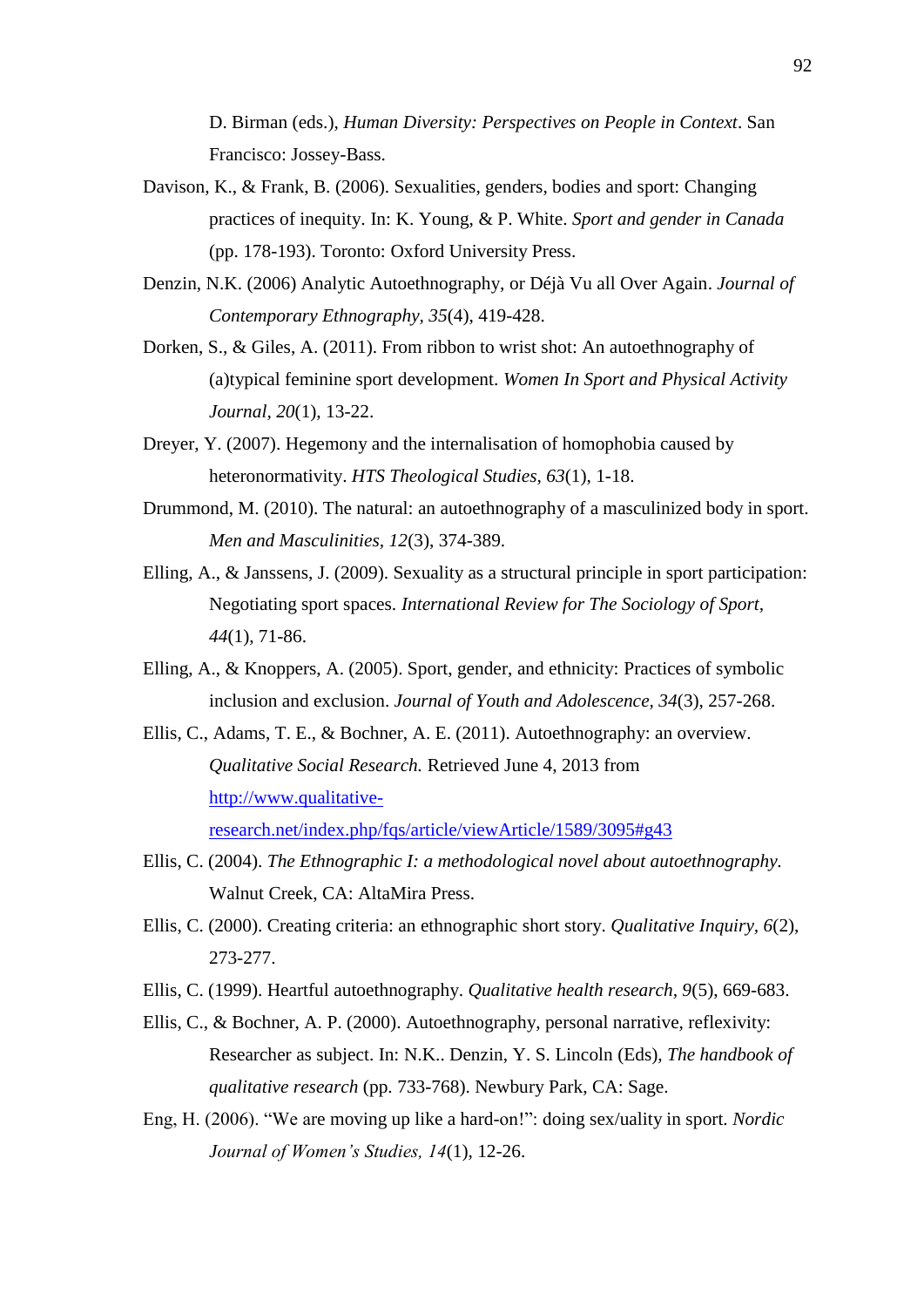- Fassinger, R. E. (1991). The hidden minority: Issues and challenges in working with lesbian women and gay men. *The Counselling Psychologist, 19*(2), 157-176.
- Fassinger, R. E., & Miller, B. A. (1996). Validation of an inclusive model of sexual minority identity formation on a sample of gay men. *Journal of Homosexuality, 32*(2), 53-78.
- Franklin, K. (2000). Antigay behaviors among young adults: Prevalence, patterns, and motivatiors in a noncriminal population. *Journal of Interpersonal Violence, 15*, 339-362.
- Garcia, C. (2011). Gender expression and homophobia: A motor development and learning perspective. *Journal of Physical Education, Recreation, and Dance, 82*(8), 47-49.
- Garnets, L. D. (2002). Sexual orientation in perspective. *Cultural Diversity and Ethnic Minority Psychology, 8*(2), 115 – 129.
- Gill, D.L., Morrow, R.G, Collins, K. E., Lucey, A. B., & Schultz, A. M. (2010). Perceived climate in physical activity settings. *Journal of Homosexuality, 57*(7), 895-913.
- Gill, D.L., Morrow, R.G., Collins, K. E., Lucey, A.B., & Schultz, A.M. (2006). Attitudes and sexual prejudice in sport and physical activity. *Journal of Sport Management,* 20: 554-564.
- Gorely, T., Holroyd, R., & Kirk, D. (2003). Muscularity, the habitus and the social construction of gender: Towards a gender-relevant physical education. *British Journal of Sociology of Education, 24*(4), 429-448.
- Haas, A. P., Eliason, M., Mays, V. M., Mathy, R. M., Cochran, S. D., & D´Augelli, A. R. et al. (2011). Suicide and suicide risk in lesbian, gay, bisexual, and transgender populations: Review and recommendations. *Journal of Homosexuality, 58*(1), 10-51.
- Hartill, M. (2008). The sexual abuse of boys in organized male sports. Men and Masculinities, 12(2), 225-249).
- Hardin, M. (2009).' Have you got game?' Hegemonic masculinity and neo-homophobia in U.S. newspaper sport columns. *Communication, Culture & Critique,* 2, 182- 200.
- Hekma, G. (1998). "As long as they don't make an issue of it...": Gay men and lesbians in organized sports in the Netherlands. *Journal of Homosexuality, 35*(1), 1-23.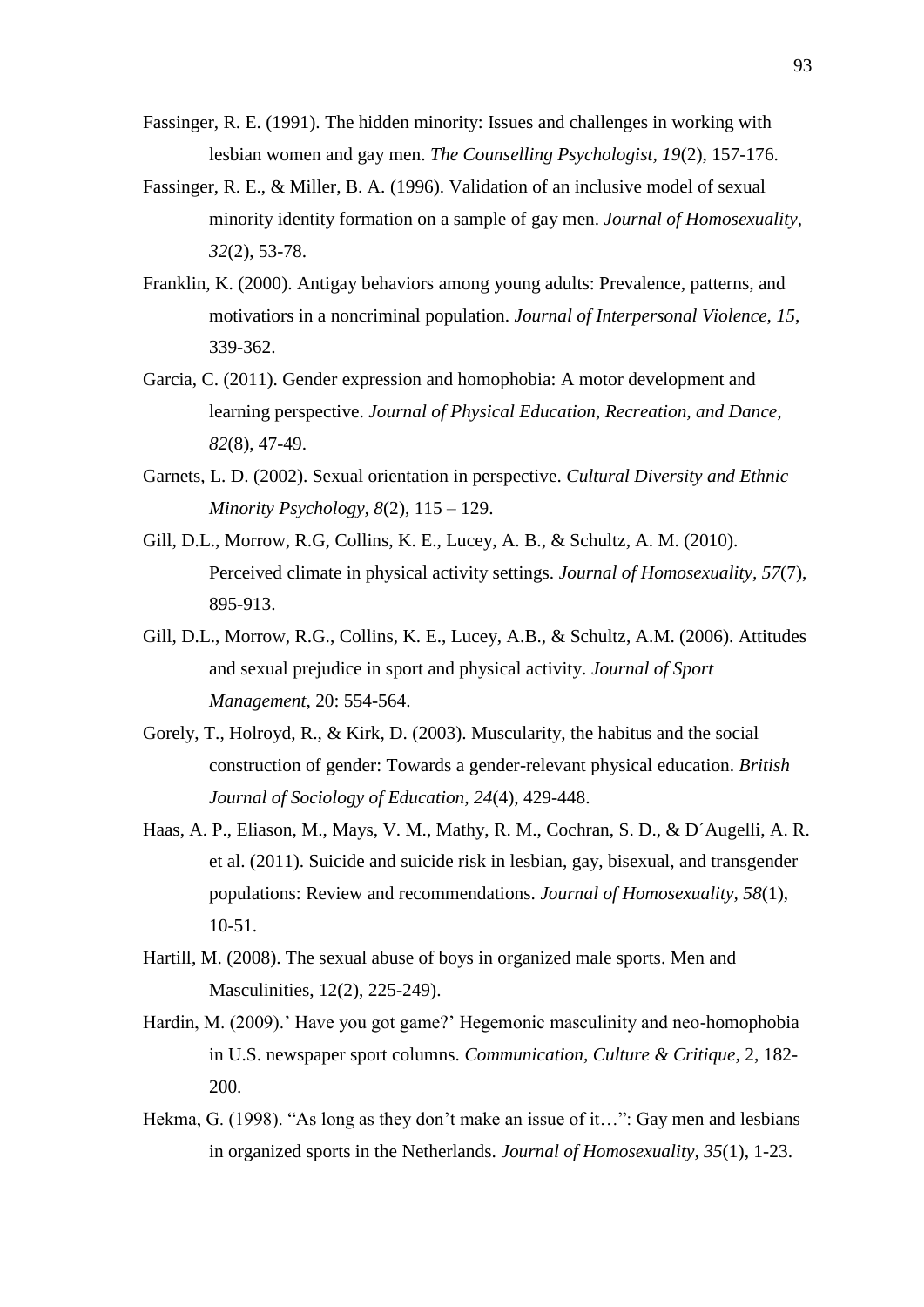- Hemphill, D., & Symons, C. (2009). Sexuality matters in physical education and sport studies. *Quest, 51*, 397-417.
- Herek, G.M. (2004). Beyond "homophobia": Thinking about sexual stigma and prejudice in the twenty-first century. *Sexuality Research and Social Policy, 1*(2), 6-24.
- Herek, G. M., Gillis, J. R., & Cogan, J. C. (2009). Internalized stigma among sexual minority adults: Insights from a social psychological perspective. *Journal of Counseling Psychology, 56*(1), 32-43.
- Hockey, J. (2005). Injured distance runners: a case of identity work as self-help. *Sociology of Sport Journal*, 21, 38-58.
- Howe, P. D. (2001). Women's rugby and the nexus between embodiment, professionalism and sexuality: An ethnographic account. Football studies, 4(2), 77-92.
- Huttunen, S. (2012). Lukittu kaappi*. Iltalehti.* Retrieved November 23, 2012 from [http://www.iltalehti.fi/urheilu/2012062715755398\\_ur.shtml](http://www.iltalehti.fi/urheilu/2012062715755398_ur.shtml)
- HS. (2012). Kulttuurin ja urheilun tähdet nousevat ehdokkaiden tueksi. *Helsingin Sanomat.*Retrieved September 6, 2013 from <http://www.hs.fi/politiikka/a1305554455727>
- Ihanainen-Alanko, S. (2005). Pienenä isossa tyttären strategiakonflikti suhteessa emoon ja konserneihin. Master's Thesis. Faculity of Economics. University of Jyväskylä.
- Iltalehti. (2011). Tanja Poutiainen Skimbaajassa: Lesbohuhut loukkasivat. *Iltalehti.fi.*Retrieved September 4, 2013 from [http://www.iltalehti.fi/talviurheilu/2011110214688281\\_tl.shtml](http://www.iltalehti.fi/talviurheilu/2011110214688281_tl.shtml)
- Jacobson, J. (2002). The loneliest athletes: Facing derision in a macho culture, many gay athletes in team sports hide their sexuality. *Chronicle of Higher Education, 49*, 36–38.
- Jagose, A. (1996). *Queer theory: An introduction*. Washington Square, NY: New York University Press.
- Jones. R.L. (2009). Coaching as caring (the smiling gallery): accessing hidden knowledge. *Physical Education & Sport Pedagogy, 14*(4), 377-390.
- Jones, L., & McCarthy, M. (2010). Mapping the landscape of gay men's football. *Leisure Studies, 29*(2), 161–173.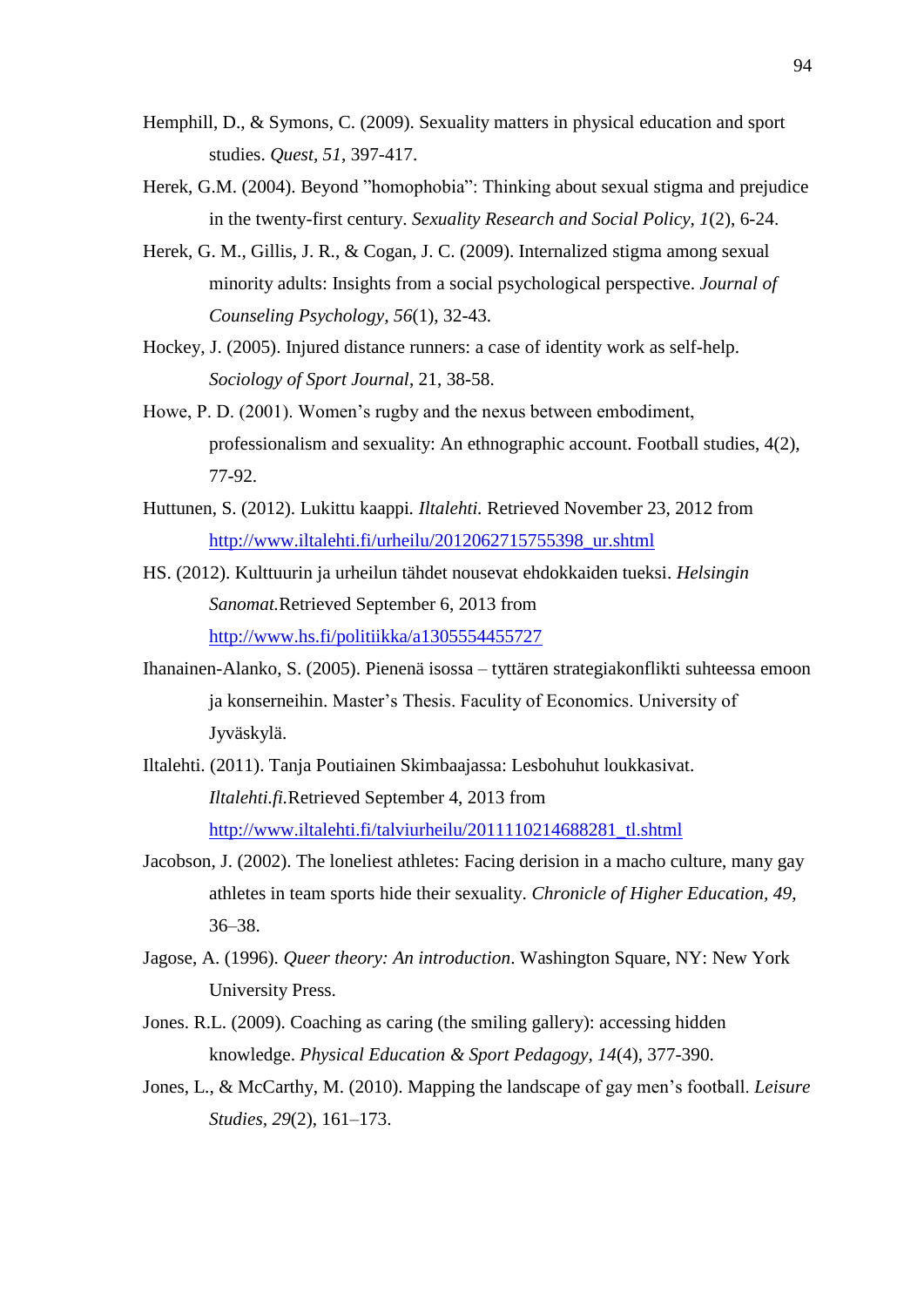- Kaleva. (2012). Urheiluväki kampanjoi Niinistön puolesta. *Kalelva* Retrieved September 6, 2013 from [http://m.kaleva.fi/presidentinvaalit-2012/urheiluvaki-kampanjoi](http://m.kaleva.fi/presidentinvaalit-2012/urheiluvaki-kampanjoi-niiniston-puolesta/566427/)[niiniston-puolesta/566427/](http://m.kaleva.fi/presidentinvaalit-2012/urheiluvaki-kampanjoi-niiniston-puolesta/566427/)
- Kian, E.M., & Anderson E. (2009). John Amaechi: changing the way sport reporters examine gay athletes. *Journal of Homosexuality, 56*, 799-818.
- King, M., Semlyen, J., See Tai, S., Killaspy, H., Osborn, D., Popelyuk, D., & Nazareth, I. (2008). A systematic review of mental disorder, suicide, and deliberate selfharm in lesbian, gay and bisexual people. *BMC Psychiatry, 8*(70), 1-17.
- Koivisto, N. (2004). Urheilussa seksuaalivähemmistöt vielä kaapeissa. *Liikunnan ja Urheilun Maailma.* Retrieved November 23, 2012 from [http://www.slu.fi/lum/05\\_04/slu-yhteiso/urheilussa\\_seksuaalivahemmistot/](http://www.slu.fi/lum/05_04/slu-yhteiso/urheilussa_seksuaalivahemmistot/)
- Koivuranta, R. (2010). Urheilijalle homoseksuaalisuudesta vaikeneminen on turvallinen ratkaisu. *Helsingin Sanomat.* Retrieved November 21, 2012 from [http://www.hs.fi/urheilu/artikkeli/Urheilijalle+homoseksuaalisuudesta+vaikene](http://www.hs.fi/urheilu/artikkeli/Urheilijalle+homoseksuaalisuudesta+vaikeneminen+on+turvallinen+ratkaisu/1135261771877) [minen+on+turvallinen+ratkaisu/1135261771877](http://www.hs.fi/urheilu/artikkeli/Urheilijalle+homoseksuaalisuudesta+vaikeneminen+on+turvallinen+ratkaisu/1135261771877)
- Kokkonen, M. (2012). Seksuaali- ja sukupuolivähemmistöjen syrjintä liikunnan ja urheilun parissa. *Valtion liikuntaneuvoston julkaisuja 2012:5*. Valtion liikuntaneuvosto, Opetus- ja kulttuuriministeriö.
- Krane V., Waldron J J., Kauer K.J., & Semerjian T.Z. (2010) Queering Sport Psychology. In: T. V. Ryba, R. J. Schinke & G. Tenenbaum. *The Cultural Turn in Sport Psychology* (pp. 153-179). Morgantown, WV: West Virginia University.
- Larsson, H., Redelius, K., & Fagrell, B. (2010). Moving (in) the heterosexual matrix. On heteronormativity in secondary school physical education*. Physical Education and Sport Pedagogy, 16*(1), 67-81.
- Lehtonen, J. (2003). Seksuaalisuus ja sukupuoli koulussa: Näkökulmana heteronormatiivisuus ja ei-heteroseksuaalisten nuorten kertomukset. *Helsinki: Yliopistopaino*. Retrieved August 15, 2013 from: <http://ethesis.helsinki.fi/julkaisut/val/sosio/vk/lehtonen/seksuaal.pdf>
- Lilleaas, U-B. (2007). Masculinities, sport, and emotions. *Men and Masculinities, 10*(1), 39-53.
- Martin, M. (2011). The (im)possible sexual difference: representations from a rugby union setting. *International Review for The Sociology of Sport, 47*(2), 183-199.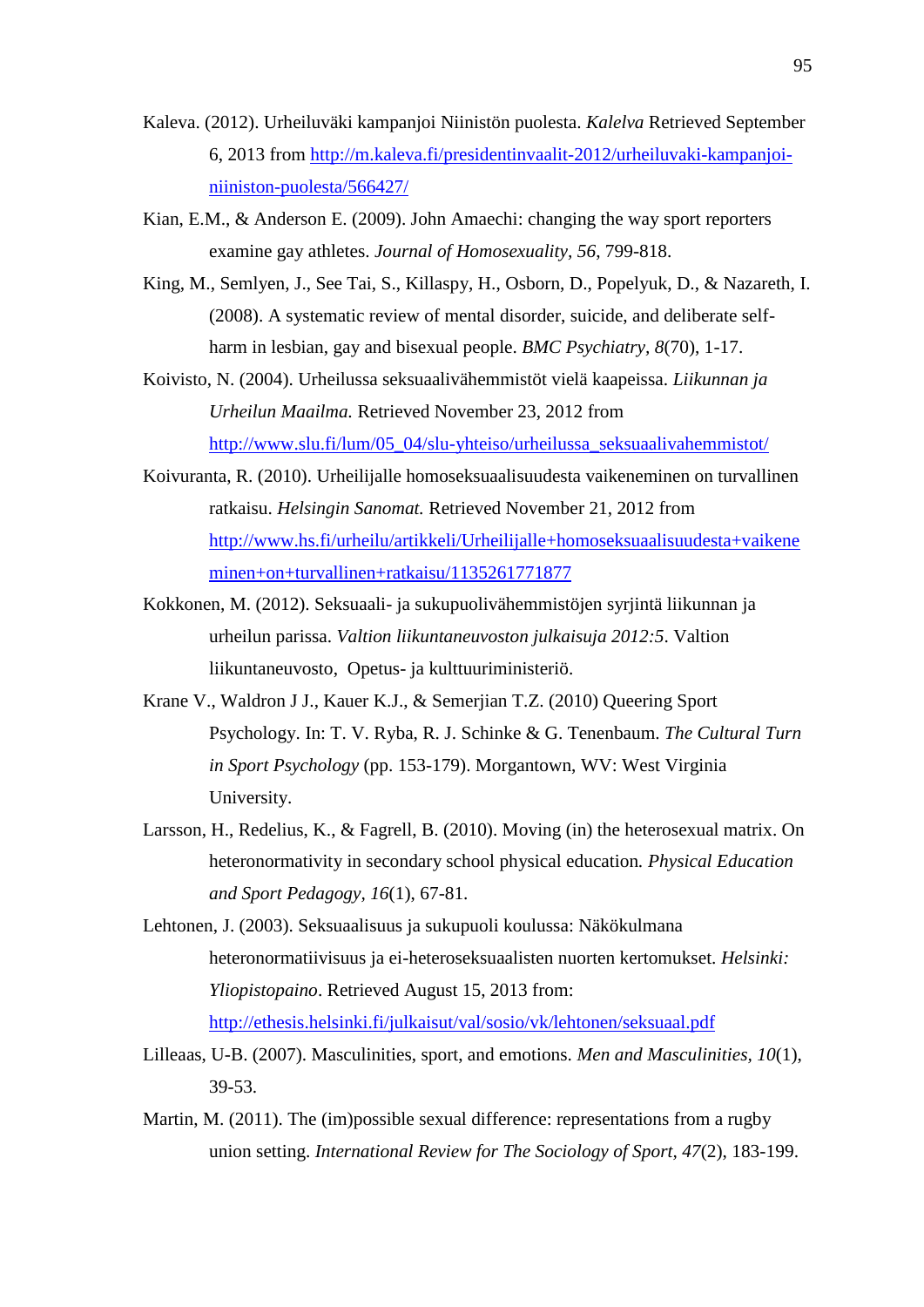- Mauer-Starks, S. S., Clemons, H. L., Whalen, S. L. (2008). Managing heteronormativity and homonegativity in athletic training: In and beyond the classroom. *Journal of Athletic Training, 43*(3), 326-336.
- McIlveen, P. (2008). Auto ethnography as a method for reflexive research and practice invocational psychology. *Australian Journal of Career Development, 17*(2), 13- 20.
- McMahon, J., & DinanThompson, M. (2011). 'Body work-regulation of a swimmer body': an autoethnography from an Australian elite swimmer. *Sport, Education and Society, 16*(1), 35-50.
- Mollgren, S. (2012). Seksuaali- ja sukupuolivähemmistöjen asema Venäjällä huolestuttava. *Ranneliike.net.* Retrieved September 15, 2012 from [http://ranneliike.net/teema/seksuaali-ja-sukupuolivahemmistojen-asema](http://ranneliike.net/teema/seksuaali-ja-sukupuolivahemmistojen-asema-venajalla-huolestuttava?aid=8373)[venajalla-huolestuttava?aid=8373](http://ranneliike.net/teema/seksuaali-ja-sukupuolivahemmistojen-asema-venajalla-huolestuttava?aid=8373)
- Oliver, K.L. (1998). A journey into narrative analysis: A methodology for discovering meanings. *Journal of Teaching in Physical Education, 17*, 244-259.
- Pacilli, M. G., Taurino, A., Jost, J. T., & van der Toorn, J. (2011). System justification, right-wing conservatism, and internalized homophobia: Gay and lesbian attitudes toward same-sex parenting in Italy. *Sex Roles, 65*, 580-595.
- Parrott, D. J., Peterson, J. L., & Bakeman, R. (2011). Determinants of aggression toward sexual minorities in a community sample. *Psychology of Violence, 1*(1), 41-52.
- Pharr, Y. (1997). *Homophobia: A weapon of sexism.* Berkeley, California: Chardon Press.
- Polkinghorne, D. E. (1995). Narrative configuration in qualitative analysis. *International Journal of Qualitative Studies in Education, 8*(1), 5-23.
- Purdy, L., Potrac, P., & Jones, R. (2008). Power, consent and resistance: an autoethnography of competitive rowing. *Sport, Education and Society, 13*(3), 319-336.
- Pylsy, V. (2007). Seksuaalisen identiteetin ei pitäisi olla ongelma. *Liikunnan ja Urheilun Maailma.* Retrieved November 21, 2012 from [http://www.slu.fi/lum/06\\_07/urheiluseuroille/seksuaalisen\\_identiteetin\\_ei\\_pit/](http://www.slu.fi/lum/06_07/urheiluseuroille/seksuaalisen_identiteetin_ei_pit/)
- Rail, G. (1998). *Sport and postmodern times*. Albany, NY: State University of New York Press.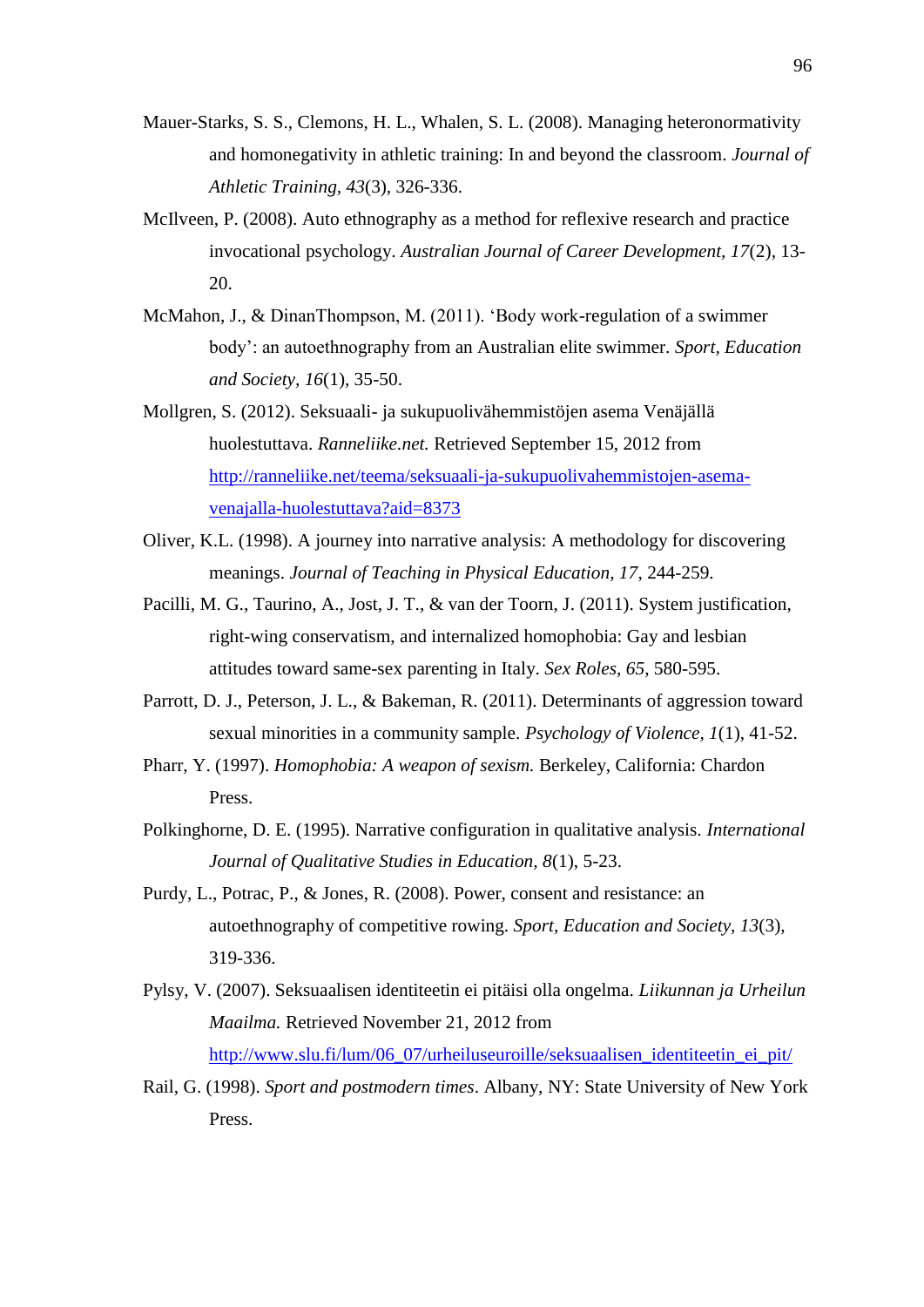- Rave, J. M., Perez, L. M., & Poyatos, M. C. (2007). The social construction of gender in Spanish physical education students. *Sport, Education, and Society, 12*(2), 141- 158.
- Robertson, S. (2003). 'If I let a goal in, I'll get beat up': Contradictions in masculinity, sport, and health. *Health Education Research, 18*(6), 706 – 716.
- Rowen, C. J., & Malcolm, J. P. (2003). Correlates of internalized homophobia and homosexual identity formation in a sample of gay men. *Journal of Homosexuality, 43*(2), 77-92.
- Riessman, C.K. (2001). Analysis of personal narratives. SAGE research methods. Retrieved September 13, 2013 from [http://srmo.sagepub.com/view/handbook](http://srmo.sagepub.com/view/handbook-of-interview-research/d40.xml)[of-interview-research/d40.xml](http://srmo.sagepub.com/view/handbook-of-interview-research/d40.xml)
- Rossi, L-M. (2006). Heteronormatiivisuus. Käsitteen elämää ja kummastelua. *Kulttuurintutkimus, 23*(3), 19-28.
- Saaranen-Kauppinen A., & Puusniekka. A. (2006). KvaliMOTV Menetelmäopetuksen tietovaranto. *Yhteiskuntatieteellinen tietoarkisto*. Retrieved September 11, 2013 from<http://www.fsd.uta.fi/menetelmaopetus/kvali/index.html>
- Seta ry. (2009). Uskalla –kampanja tuo esiin seksuaalivähemmistöt urheilussa. Retrieved December 18, 2012 from<http://www.seta.fi/uutiset.php?aid=17013>
- Smith, B., & Sparkes, A. C. (2009). Narrative analysis and sport and exercise psychology: Understanding lives in diverse ways. *Psychology of Sport and Exercise, 10*, 279-288.
- Strauss, A., & Corbin, J. (1998). *Basics of qualitative research.* (2<sup>nd</sup> ed.). Thousand Oaks, CA: Sage.
- Sykes, H. (2006) Queer/theory and the study of sport. In: J. Caudwell. *Sport, sexualities and queer/theory* (11-14). New York, NY. Routledge.
- Symons, C., Sbaraglia, M., Hillier, L., & Mitchell, A. (2010). *Come out to play: The sports experiences of lesbian, gay, bisexual and transgender (LGBT) people in Victoria*. Institute of Sport, Exercise and Active Living (ISEAL) and the school of Sport and Exercise at Victoria University.
- Thorpe, H. (2010). Bourdieu, gender reflexivity, and physical culture: A case of masculinities in the snowboarding field. *Journal of Sport and Social Issues, 34*(2), 176-214.